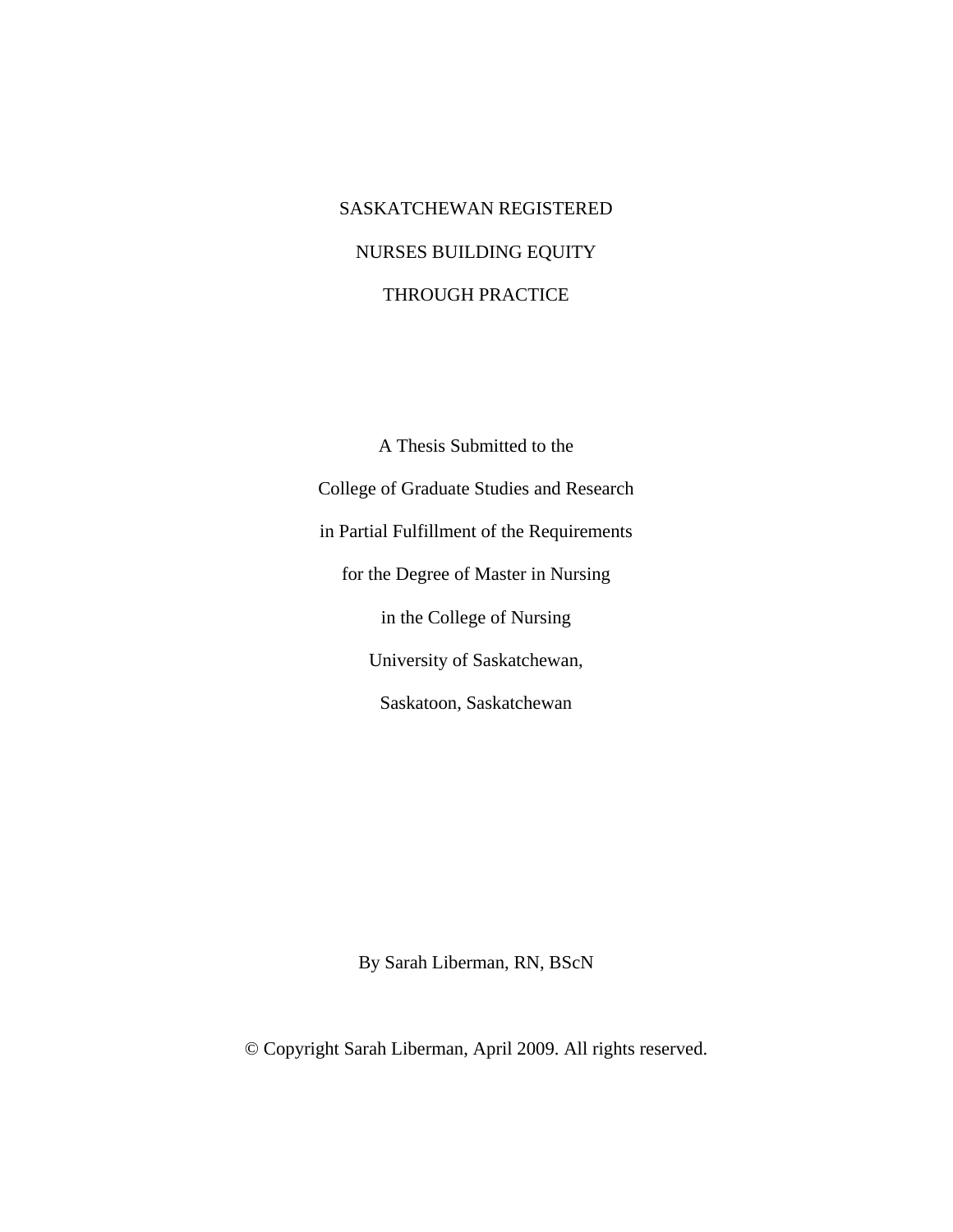#### PERMISSION TO USE

In presenting this thesis in partial fulfillment of the requirements for a Graduate Degree in Nursing from the University of Saskatchewan, I agree that the Libraries of this University may make it freely available for inspection. I further agree that permission for copying of this thesis in any manner, in whole or in part, for scholarly purposes may be granted by Dr. Pammla Petrucka the professor who supervised my thesis work or, in their absence, by the Dean of the College of Nursing. It is understood that any copying or publication or use of this thesis or parts thereof for financial gain shall not be allowed without my written permission. It is also understood that due recognition shall be given to me and to the University of Saskatchewan in any scholarly use which may be made of any material in my thesis.

#### DISCLAIMER

This document was exclusively created to meet the thesis requirements for the degree of Master in Nursing at the University of Saskatchewan. Reference in this thesis to any specific commercial products, process, or service by trade name, trademark, manufacturer, or otherwise, does not constitute or imply its endorsement, recommendation, or favoring by the University of Saskatchewan. The views and opinions of the author expressed herein do not state or reflect those of the University of Saskatchewan, and shall not be used for advertising or product endorsement purposes.

Requests for permission to copy or to make other uses of materials in this thesis in whole or part should be addressed to:

 Dean Lorna Butler, RN, PhD College of Nursing University of Saskatchewan 107 Administration Place Saskatoon, Saskatchewan S7N 5A2 Canada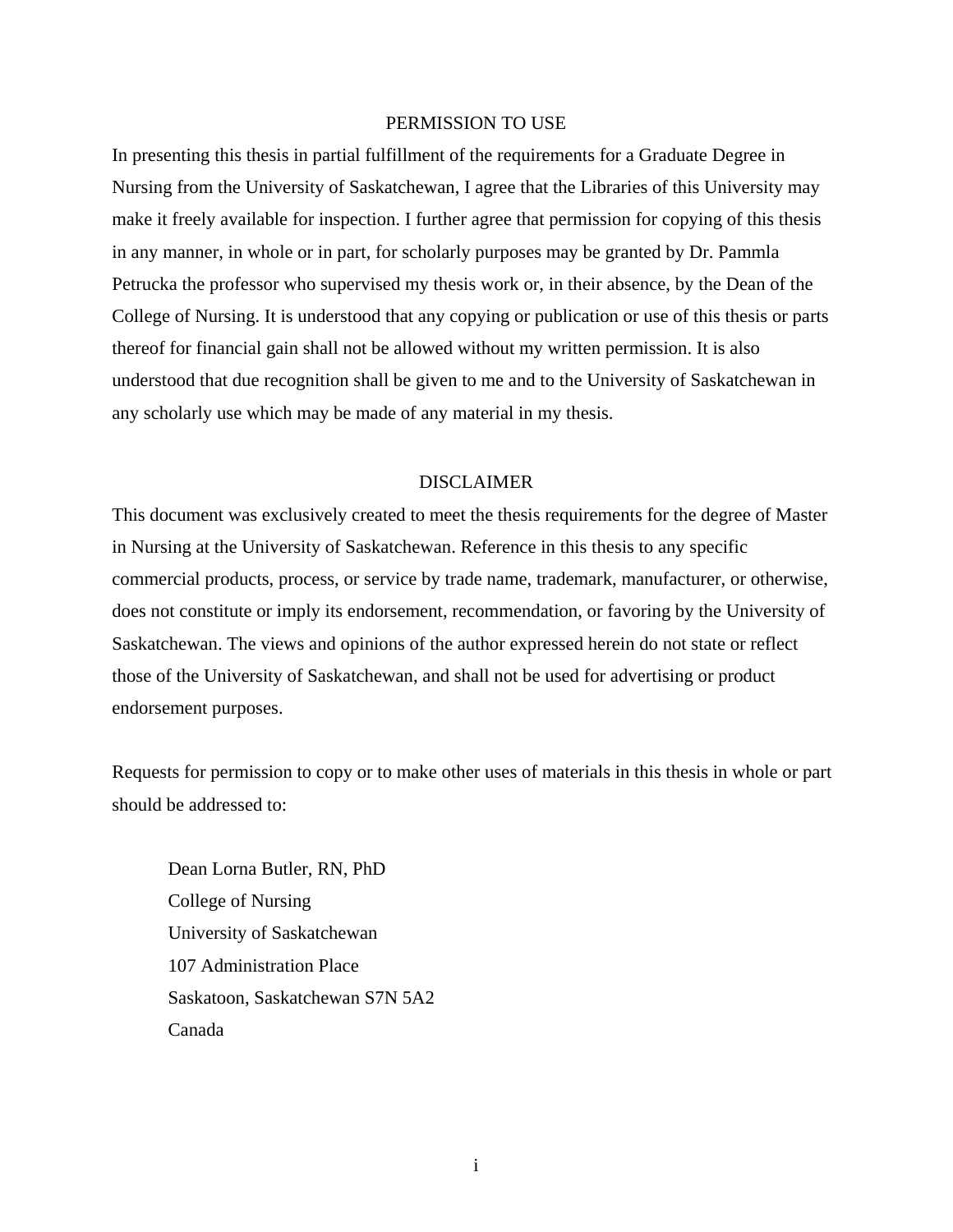#### ABSTRACT

The goal of nursing is to promote health and alleviate suffering. Using Appreciative Inquiry, this study explored the possibilities for the nursing profession to reduce the health implications of poverty. Select Saskatchewan registered nurses (RNs) engaged in appreciative interviews that identified positive experiences working with low income clients. The participants were activists challenging the status quo through their practice. Analysis illuminated the best practices of these RNs, constructing a vision for change rooted in their understanding clients' realities and communicating those realities through advocacy. By bringing their personal passions to client interactions, and connecting with a broader social justice context, RNs create an opportunity to respond to the effects of income inequities on health.

Key Words: Registered nurses, low income, activism/advocacy, Appreciative Inquiry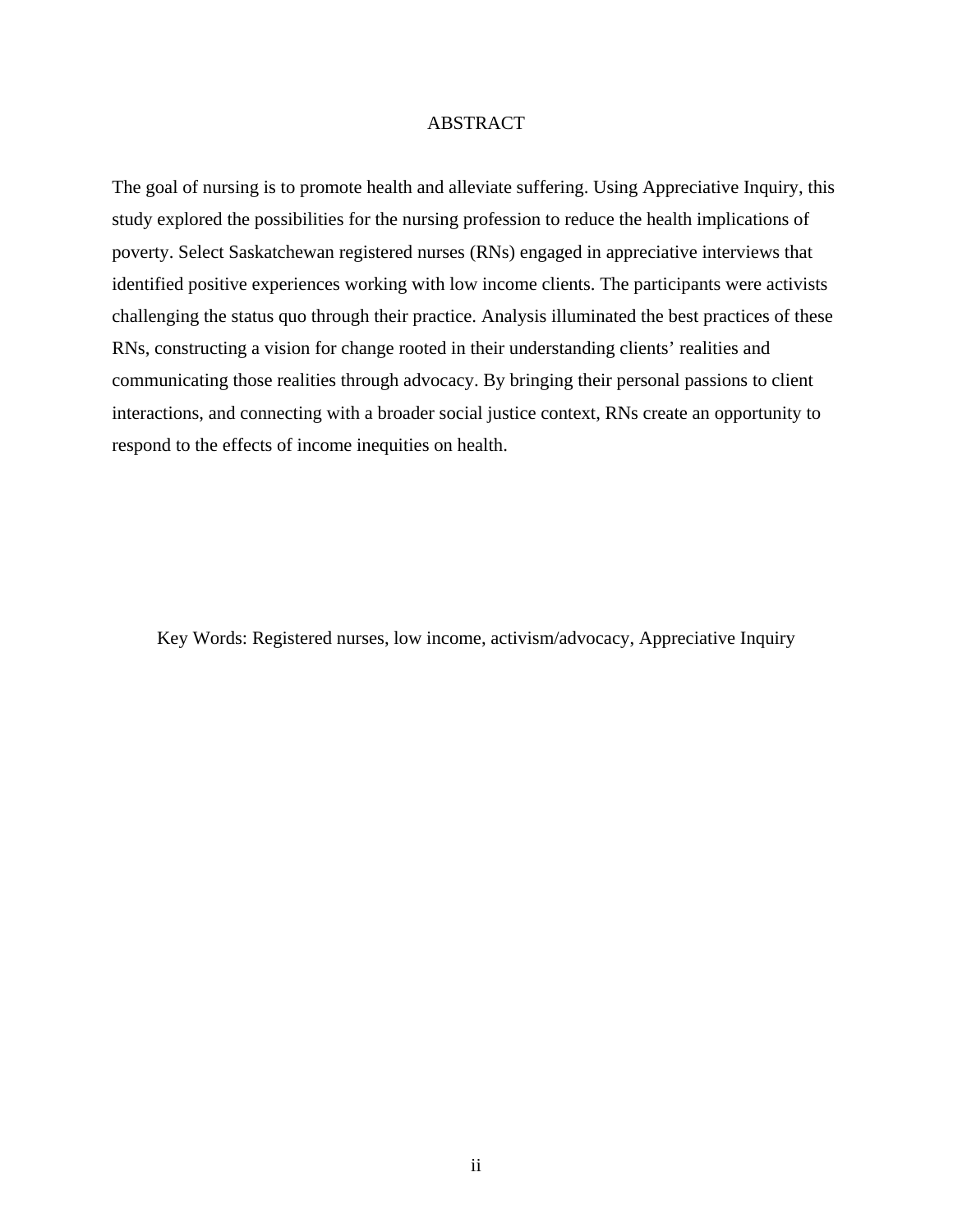#### ACKNOWLEDGEMENTS

I must thank my participants for sharing their stories with me. Their experiences inspired me and kept me motivated throughout.

Thank you to Dr. Pammla Petrucka who supported and challenged me throughout this process. Pammla expanded my understanding and perspective of research and its implications for making a difference in the world by both conversations and professional opportunities. I would also like to thank the faculty and staff at the University of Saskatchewan and the other members of my advisory committee, Dr. June Anonson and Dr. Sandra Bassendowski who provided their perspectives, their time, and their dedication to this research. As well, thank you to Dr. Lynnette Stamler who served as chair of my thesis committee.

I would like to thank my colleague and friend Kelly Penz who provided extraordinary support and mentorship throughout this process. A special thank you to Jess Boyachek who helped immensely as an amazing transcriptionist.

Financial support was provided by the College of Nursing through the Muriel Kavagnah Scholarship and the Lucy D. Willis Scholarship; and the Saskatchewan Nurses Foundation-Conexus Credit Union Bursary. The Saskatchewan Registered Nurses' Association also supported me with professional development funds and time throughout this process.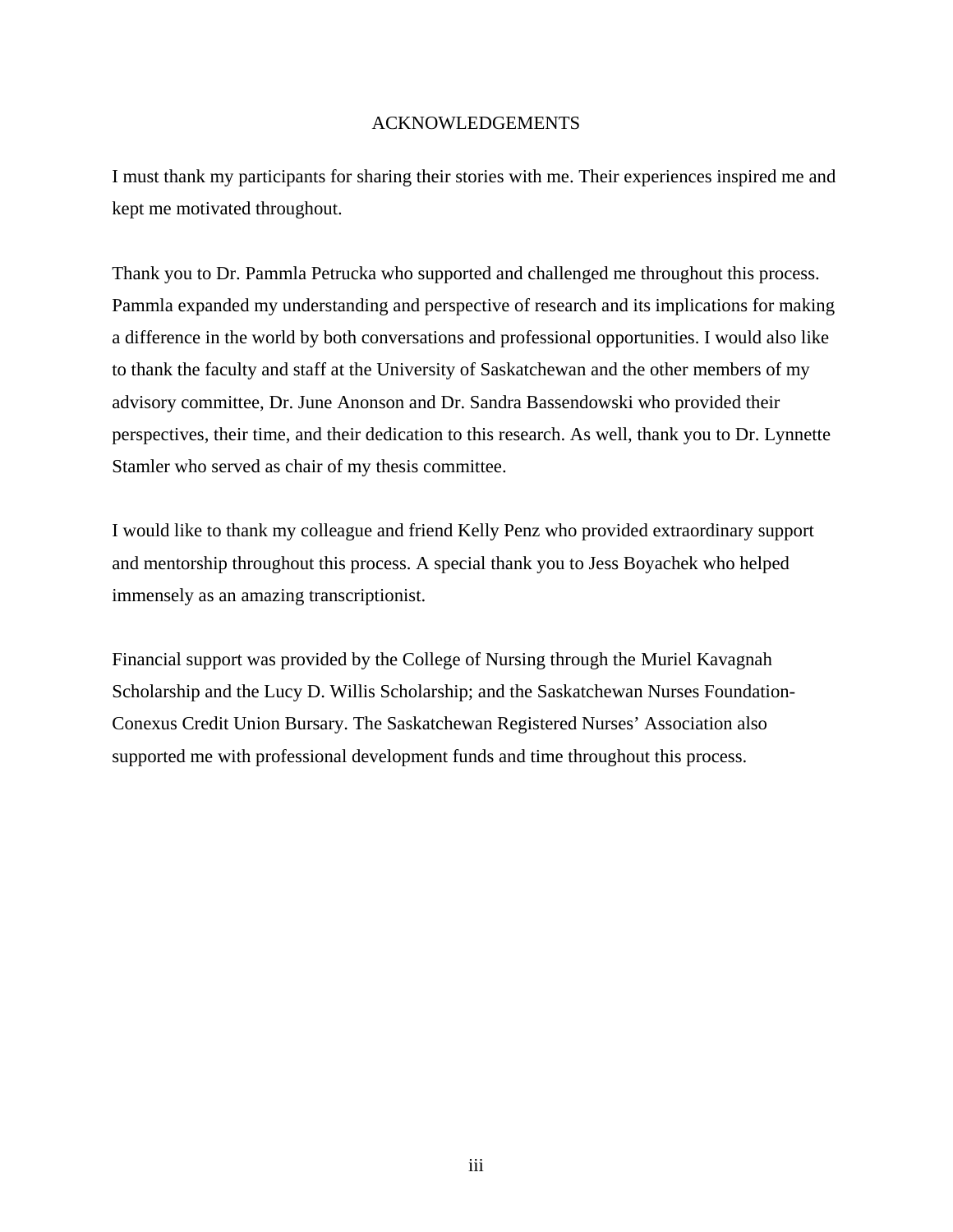| <b>TABLE OF CONTENTS</b>                                              |                     |
|-----------------------------------------------------------------------|---------------------|
| PERMISSION TO USE                                                     | i                   |
| <b>DISCLAIMER</b>                                                     | <sup>i</sup>        |
| <b>ABSTRACT</b>                                                       | $\ddot{\mathbf{i}}$ |
| <b>ACKNOWLEDGEMENTS</b>                                               | iii                 |
| <b>TABLE OF CONTENTS</b>                                              | 1V                  |
| <b>LIST OF TABLES</b>                                                 | vii                 |
| <b>LIST OF FIGURES</b>                                                | viii                |
| <b>LIST OF ABBREVIATIONS</b>                                          | ix                  |
| 1. IMPLICATIONS OF INCOME INJUSTICE                                   | 1                   |
| 1.1 Significance                                                      | $\overline{2}$      |
| 1.2 Research Objectives                                               | 4                   |
| 1.2.1 Research Purpose                                                | 4                   |
| 1.2.2 Research Question                                               | 4                   |
| 1.3 Conceptual Definitions                                            | 4                   |
| 1.3.1 Activism                                                        | 4                   |
| 1.3.2 Low Income Populations                                          | 5                   |
| 1.4 Research Gaps                                                     | 6                   |
| 1.5 Summary                                                           | 6                   |
| 2. LITERATURE REVIEW                                                  | 8                   |
| 2.1 Advocacy and Activism                                             | 8                   |
| 2.2 Social Justice and Nursing                                        | 12                  |
| <b>3. CONDUCT OF RESEARCH</b>                                         | 15                  |
| 3.1 Theoretical Framework: Social Constructionist and Critical Theory | 15                  |
| 3.2 Research Design                                                   | 16                  |
| 3.2.1 Approach: Appreciative Inquiry (AI)                             | 16                  |
| 3.2.2 Assumptions and Implications                                    | 19                  |
| 3.2.3 Setting                                                         | 20                  |
| 3.2.4 Sample                                                          | 20                  |
| 3.2.4.1 Target/Theoretical                                            | 20                  |
| 3.2.4.2 Sampling Process                                              | 21                  |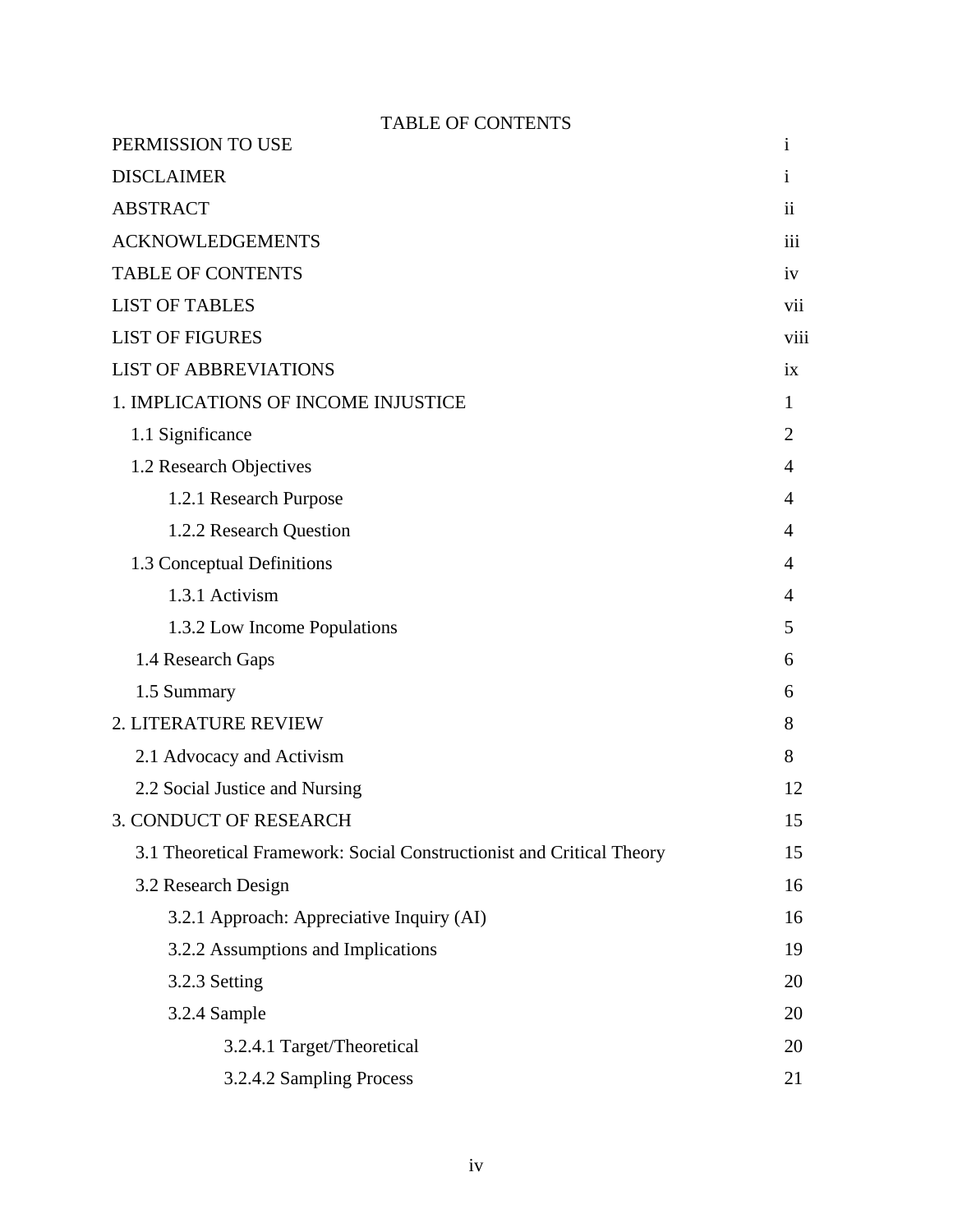| 3.2.4.3 Sample Demographics                             | 22 |
|---------------------------------------------------------|----|
| 3.2.5 Data Collection                                   | 24 |
| 3.2.6 Analysis                                          | 26 |
| 3.3 Ethical Considerations                              | 28 |
| 3.3.1 Confidentiality                                   | 28 |
| 3.3.2 Risks                                             | 28 |
| 3.3.3 Benefits                                          | 29 |
| 3.4 Rigor                                               | 29 |
| 3.5 Knowledge Dissemination                             | 30 |
| 4. AN AREA OF NURSING WHERE I CAN MAKE A DIFFERENCE     | 32 |
| 4.1 Discovery- What Works?                              | 33 |
| 4.1.1 Discovery Theme One: Personal Motivation          | 35 |
| 4.1.1.1 To affect some change                           | 35 |
| 4.1.1.2 To have passion for something                   | 35 |
| 4.1.1.3 I can make a difference                         | 36 |
| 4.1.2 Discovery Theme Two: Connection and Understanding | 37 |
| 4.1.2.1 It's connecting                                 | 37 |
| 4.1.2.2 To truly get to know [clients]                  | 38 |
| 4.1.2.3 Being non judgmental                            | 39 |
| 4.1.3 Discovery Theme Three: Advocacy and Awareness     | 40 |
| 4.1.3.1 Trying to find out where [clients] are at       | 40 |
| 4.1.3.2 Help [clients] try to access                    | 41 |
| 4.1.3.3 Advocating for someone                          | 41 |
| 4.1.3.4 [Our care] could be better                      | 42 |
| 4.2 Dream- What Might Be?                               | 43 |
| 4.2.1 Dream Theme: Connection and Advocacy              | 44 |
| 4.2.1.1 More client based                               | 44 |
| 4.2.1.2 Knowing [clients] on their turf                 | 45 |
| 4.3 Design-What Should Be?                              | 46 |
| 4.3.1 Design Theme: Coming Together As RNs              | 47 |
| 4.3.1.1 Sky's the limit                                 | 47 |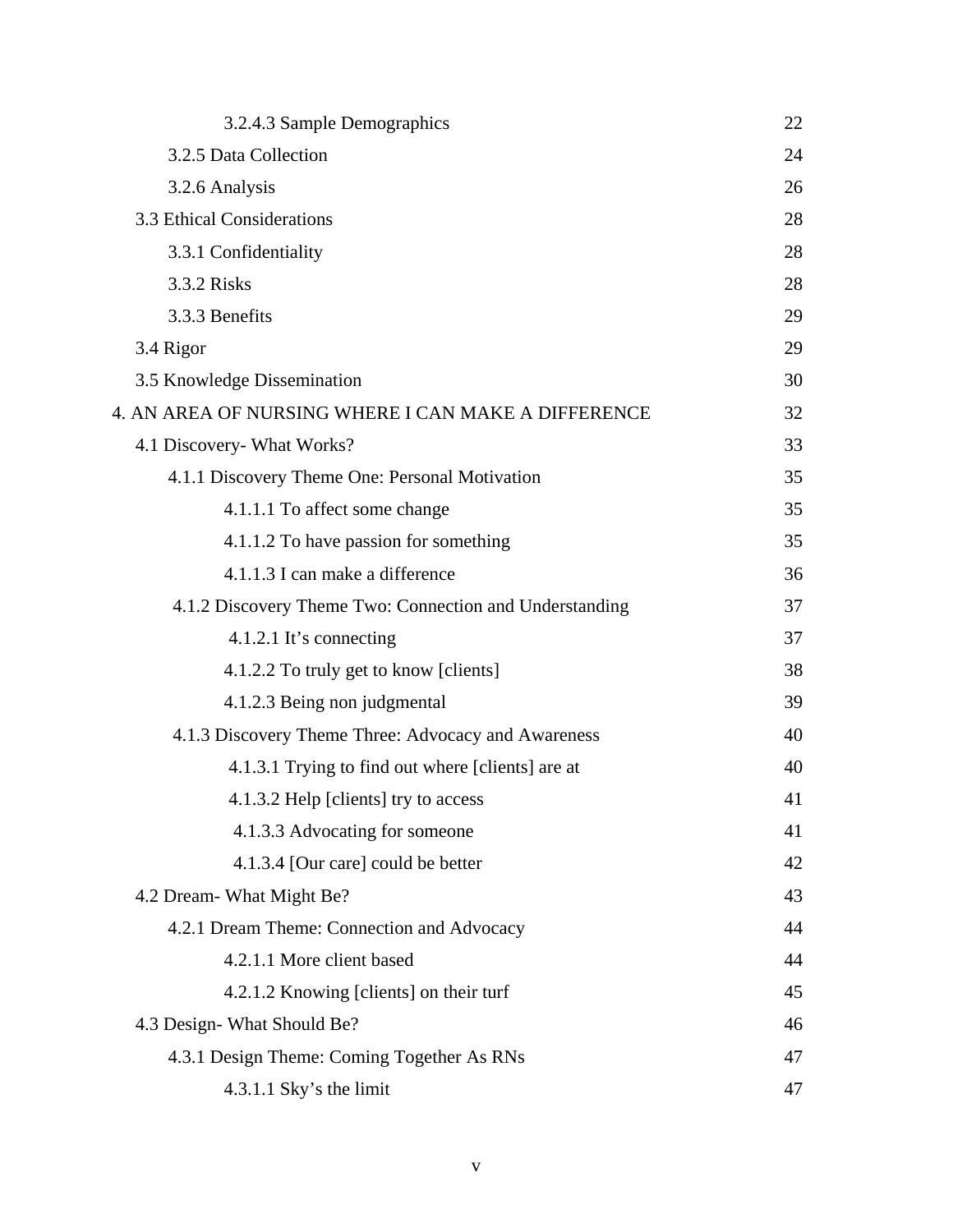| 4.3.1.2 Understanding of different roles              | 47 |
|-------------------------------------------------------|----|
| 4.3.1.3 Collectively [nursing] can do that            | 48 |
| 4.3.1.4 Potential is way out there                    | 49 |
| 5. DISCUSSION                                         | 50 |
| 5.1 Context of Social Justice                         | 52 |
| 5.2 Positive Core                                     | 56 |
| 5.3 Provocative Propositions                          | 61 |
| 5.4 Charter Roles, Relationships, & Responsibilities  | 65 |
| 5.5 Implications                                      | 67 |
| 5.5.1 Research                                        | 68 |
| 5.5.2 Practice                                        | 68 |
| 5.5.3 Administration                                  | 69 |
| 5.5.4 Education                                       | 70 |
| 5.5.5 Policy                                          | 71 |
| 5.6 Limitations                                       | 71 |
| 5.6.1 Generalizability                                | 71 |
| 5.6.2 Sample                                          | 71 |
| 5.6.3 Methodology                                     | 71 |
| <b>6. CONCLUSION</b>                                  | 73 |
| <b>REFERENCES</b>                                     | 76 |
| Appendix A: Timeline                                  | 85 |
| Appendix B: Budget                                    | 86 |
| Appendix C: Resources, Supports, and Environment      | 87 |
| Appendix D: Information Letter and Inclusion Criteria | 88 |
| Appendix E: Consent Form                              | 89 |
| Appendix F: Demographic Data                          | 91 |
| Appendix G: Appreciative Inquiry Questions            | 93 |
| Appendix H: Transcript Release                        | 94 |
| Appendix I: Sample of Audit Trail                     | 95 |
| Appendix J: Analysis Codes                            | 97 |
| Appendix K: Interview Excerpts                        | 98 |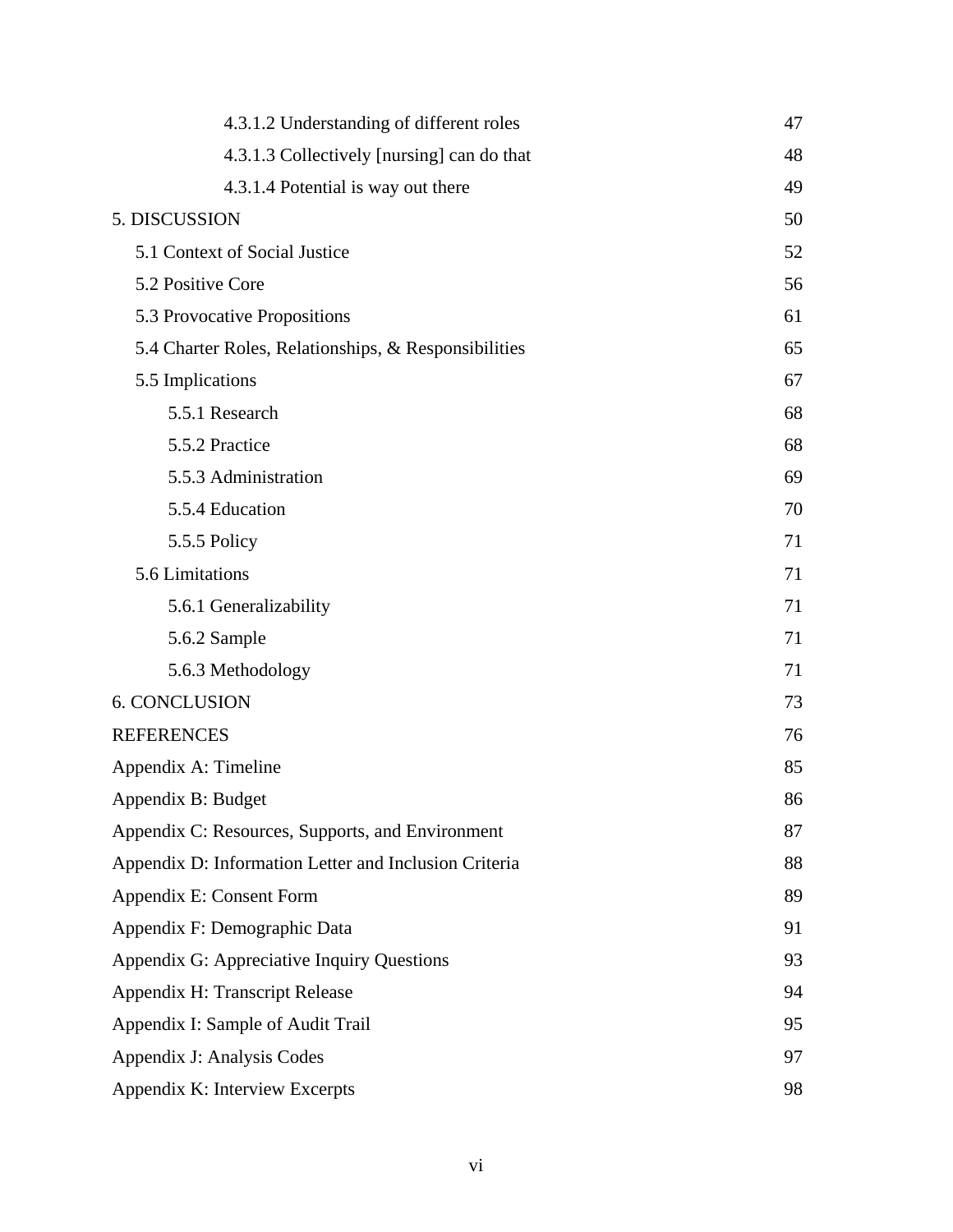## LIST OF TABLES

| Table 3.1 Demographic Findings                                 | 23 |
|----------------------------------------------------------------|----|
| Table 4.1 Discovery Theme One                                  | 35 |
| Table 4.2 Discovery Theme Two                                  | 37 |
| Table 4.3 Discovery Theme Three                                | 40 |
| Table 4.4 Dream Theme                                          | 44 |
| Table 4.5 Design Theme                                         | 47 |
| Table 5.1 Positive Core of RNs Working with Low Income Clients | 58 |
| Table 5.2 Provocative Propositions                             | 62 |
| Table 5.3 Roles, Relationships, and Responsibilities           | 67 |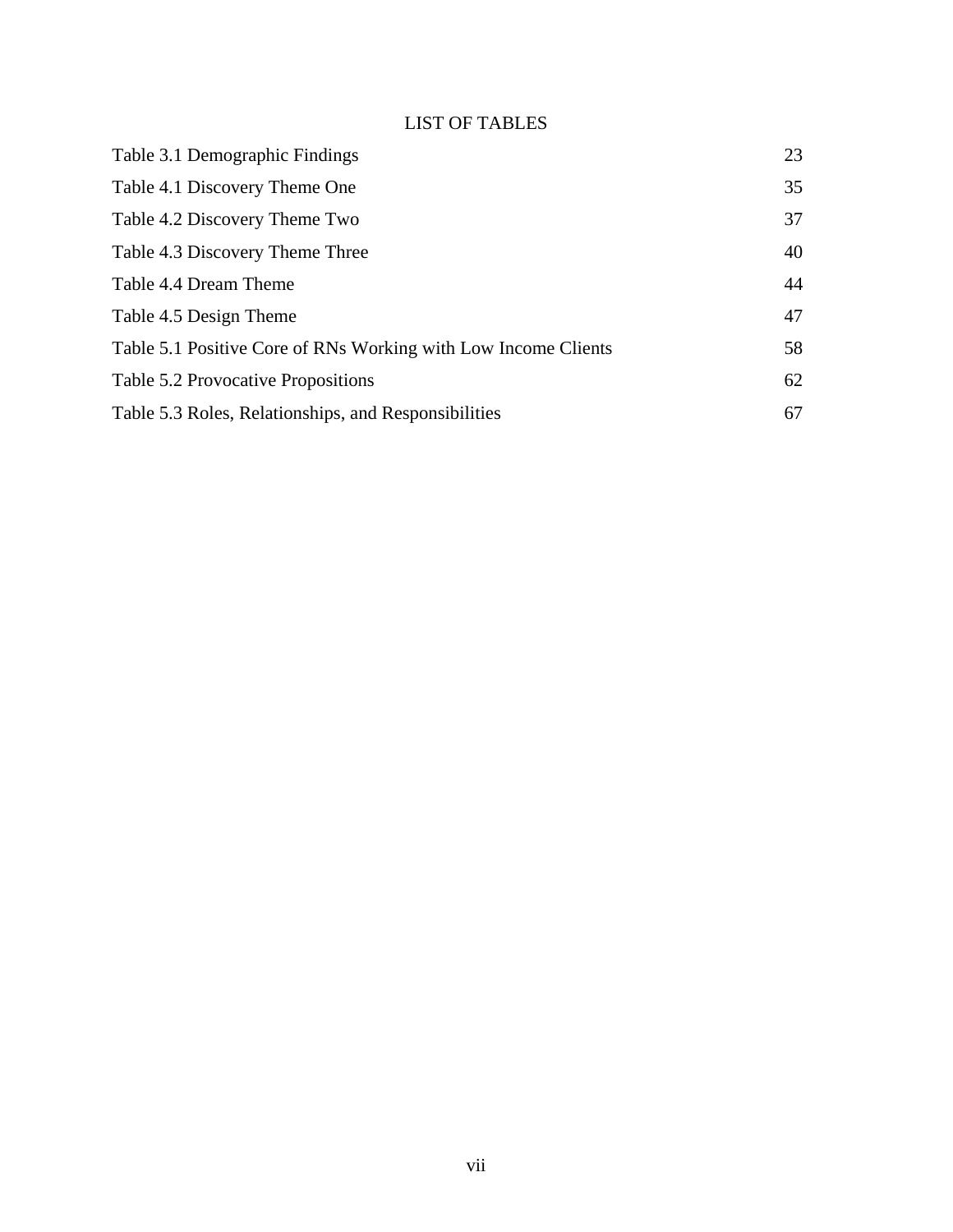## LIST OF FIGURES

| Figure 3.1 Appreciative Inquiry Diagram        |     |
|------------------------------------------------|-----|
| Figure 5.1 Conceptual Diagram of Data Findings | 51  |
| Figure 5.2 To Nurse Sticker                    | 59. |
| Figure 5.3 Embrace Sticker                     | 66  |
| Figure 5.4 Nurse Sticker                       | 66  |
| Figure 5.5 Wholistic Sticker                   | 66  |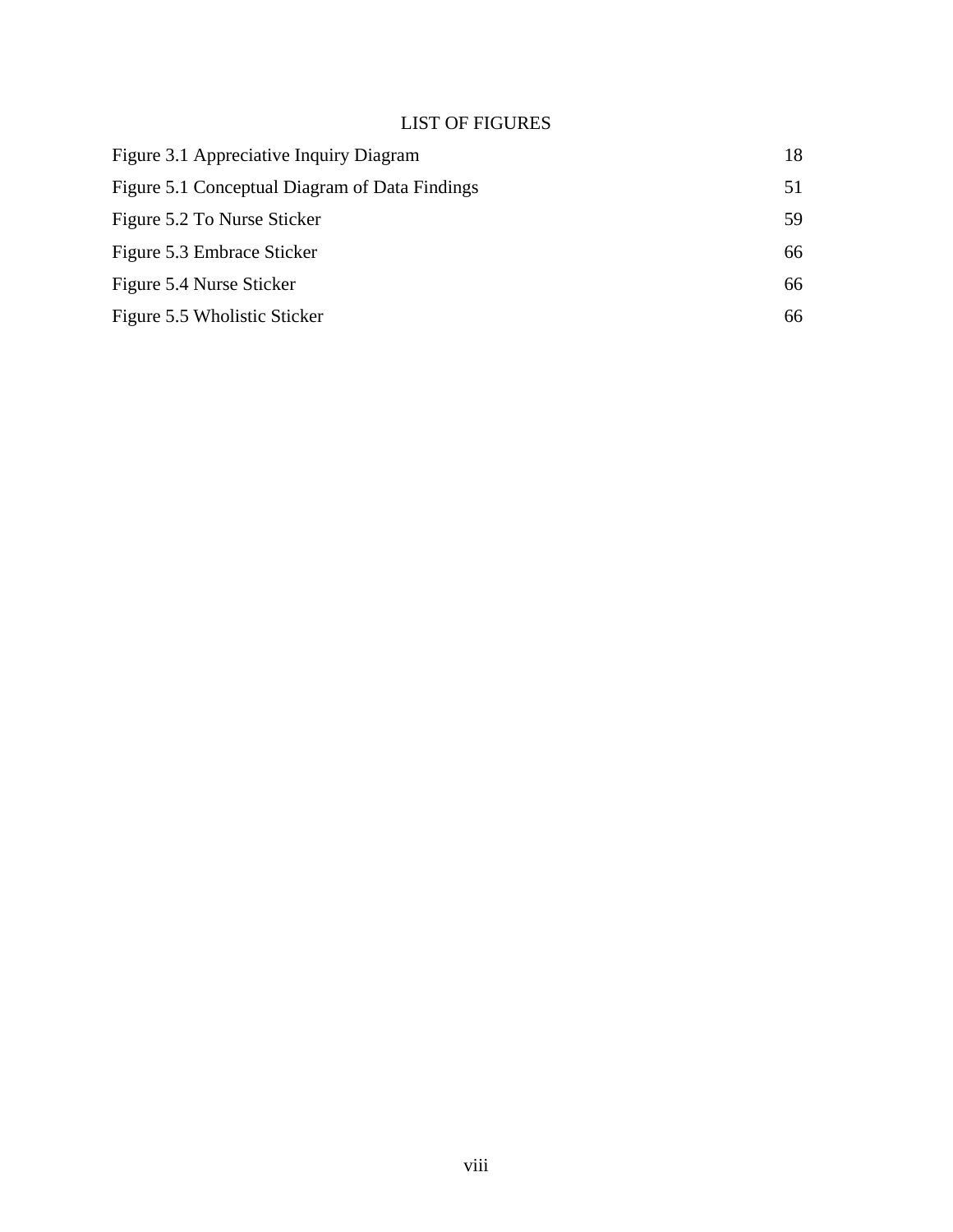## LIST OF ABBREVIATIONS

| <b>Registered Nurses (RNs)</b>                     |   |
|----------------------------------------------------|---|
| World Health Organization (WHO)                    |   |
| International Council of Nurses (ICN)              |   |
| Canadian Nurses Association (CNA)                  |   |
| Appreciative Inquiry (AI)                          | 4 |
| Saskatchewan Registered Nurses' Association (SRNA) |   |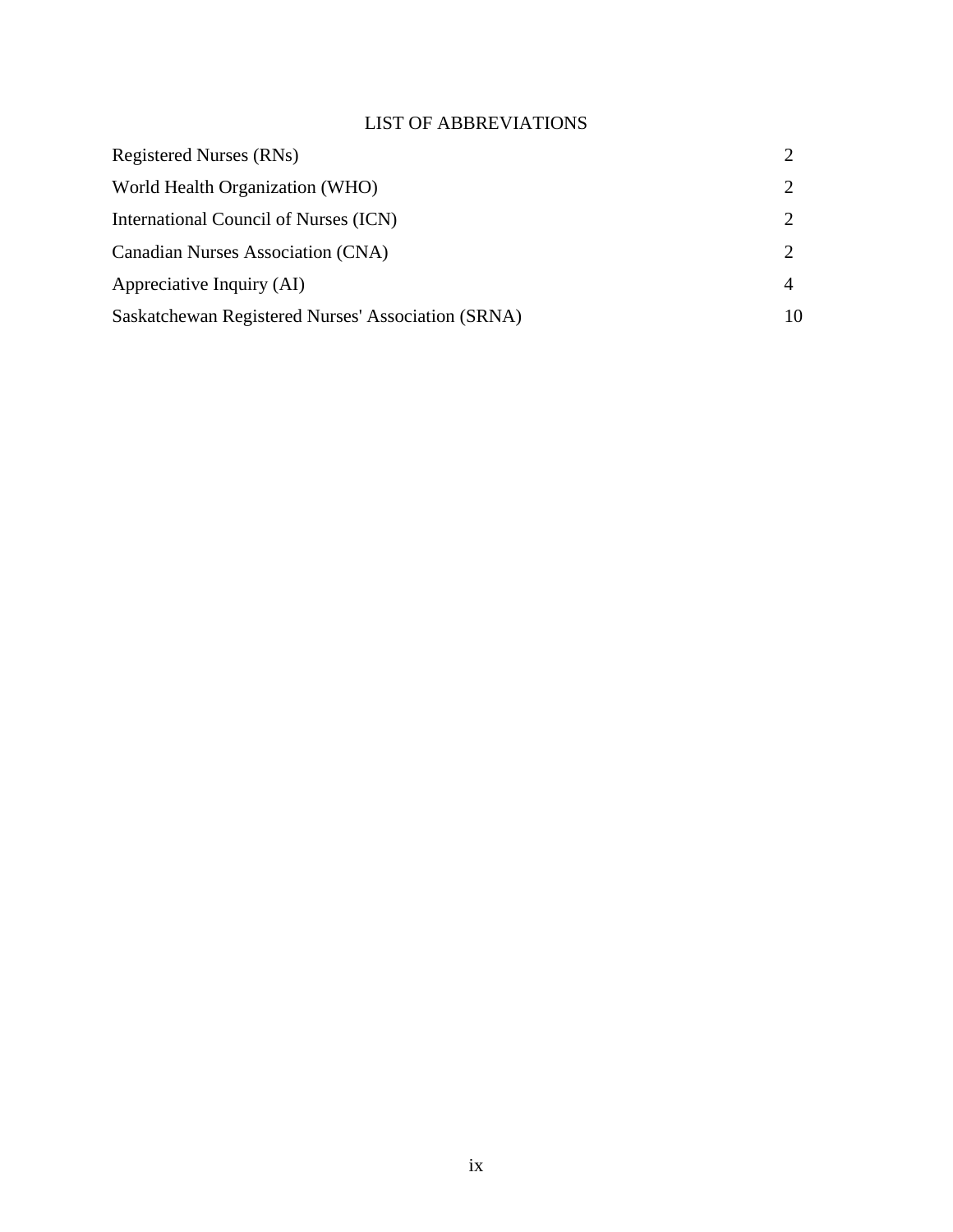Saskatchewan Registered Nurses Building Equity Through Practice

#### CHAPTER ONE

#### Implications of Income Injustice

 The implications of being poor are evident, "even in the most affluent countries, people who are less well off have substantially shorter life expectancies and more illness than the rich" (Wilkinson & Marmot, 2003, p. 7). "In Canada, poverty is the strongest determinant of health, and poverty rates have not improved over the last two decades" (Raphael, 2007 as cited in McGibbon, Etowa, & McPherson, 2008, p. 24). Saskatchewan has both privilege and poverty:

Inner-city Regina…is among the poorest spots in urban Canada. Thirty per cent of residents depend on government assistance. Local food banks deal with more than 3,600 requests a month. The health authority, which last year distributed 1.8 million needles, estimates there are more IV drug users per capita than on Vancouver's Downtown Eastside. Girls as young as 11 or 12 regularly work the stroll. Regina… [is] at the top of Canada's urban crime rankings for nine of the past 10 years…The median household income is just over \$25,000 -- half the city average (Gatehouse, 2007,¶ 4).

The *2004 Health Status Report* for the Saskatoon Health Region noted that even when it appears that the number of people living in poverty is decreasing, the gap between the rich and poor after tax is widening, showing disposable income gains are not distributed equitably (Saskatoon Health Region, 2004). Such disproportion is echoed by the *2004 Health Status Report* for the Regina Qu'Appelle Health Region that stated income growth occurred unequally in higher income brackets while lower income brackets remained stable in earning (Regina Qu'Appelle Health Region). Despite economic booms, income distribution is not proportionate among all socioeconomic levels. Wealth concentrates in higher income groups while the poor are excluded from benefits.

Poverty in Saskatchewan is persistent. In 2000, the incidence of low income in unattached individuals over 15 years of age was 36% (Canadian Council on Social Development, 2007). *The 2006 Report Card on Child Poverty in Saskatchewan* showed the child poverty incidence rate of 20.1% in Saskatchewan is consistently above the national average of 17.7% (Hunter, Douglas, Bell, & Delany, 2006). Rates remain steady over time: the 2008 report *A*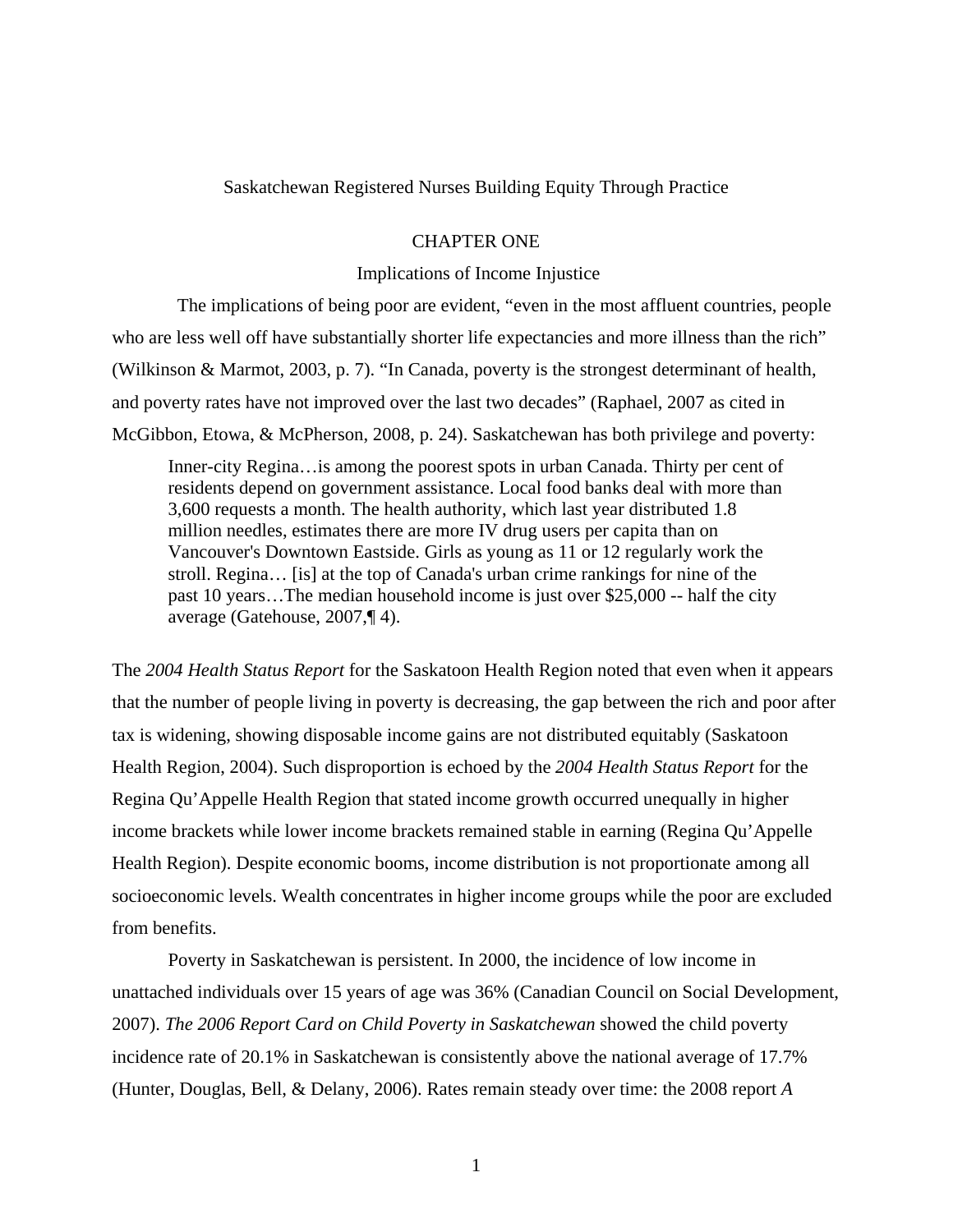*Question of Prosperity: Poverty in Saskatchewan* highlighted child poverty rates remaining high at 19.9% above the national average of 15.8% (Hunter, Douglas, & Pedersen, 2008). The overall rate of poverty in Saskatchewan is 15.3%, above Canada's average of 14.5%; 40.7% of unattached persons under 65 live in poverty and unattached elderly over 65 face a rate of 28% living in poverty (Hunter et al.). The persistent nature of the issue shows little mitigation of poverty in Saskatchewan over time.

 Economic status affects health through its mediating effect on people's ability to secure resources and services (Byme, 2006; DeLashmutt & Rankin, 2005; Morgan, 2007). The implications of having a low income can result in stress and an inability to provide the needed personal and family material goods and options required to support health. Registered nurses (RNs) see the effects of these implications and understand the relationship they have with the health status of clients.

#### *1.1 Significance*

*The Jakarta Declaration* stated "above all, poverty is the greatest threat to health (World Health Organization (WHO), 1997, p. 2). The World Health Organization's report *Closing the gap in a generation: Health equity through action on the social determinants of health* (2008) has been highlighted as "a call to action to redress health inequities (Edwards & Smith, 2008, p. 35). Registered nurses must expand their scope from a narrow view of health to one that encompasses policies that are highly influential on health (Reutter & Duncan, 2002). The context of clients' realities must be addressed by RNs "incorporating this broad perspective of health into their care and addressing the root causes of physical and social environmental hazards that threaten health" (Rains-Warner, 2003, p. 136). By taking a comprehensive view of health, RNs are better prepared to facilitate population health through incorporating into their care the impact of multiple influences such as political ideologies or globalization. The International Council of Nurses (ICN) (n.d.) stated "the poor share an unequal burden of ill health" (p. 1). The Canadian Nurses Association (CNA) (2000) located nursing within the sphere of politics asserting, "nursing is political act" (p. 4). As a caring profession, nursing must address social, economic, and political agendas that have repercussions for health.

 Health itself has become political. Registered nurses who interact with defining factors of health through addressing the social determinants, such as income, can be seen as political activists. Scholars have stated that political involvement is nursing's responsibility, describing it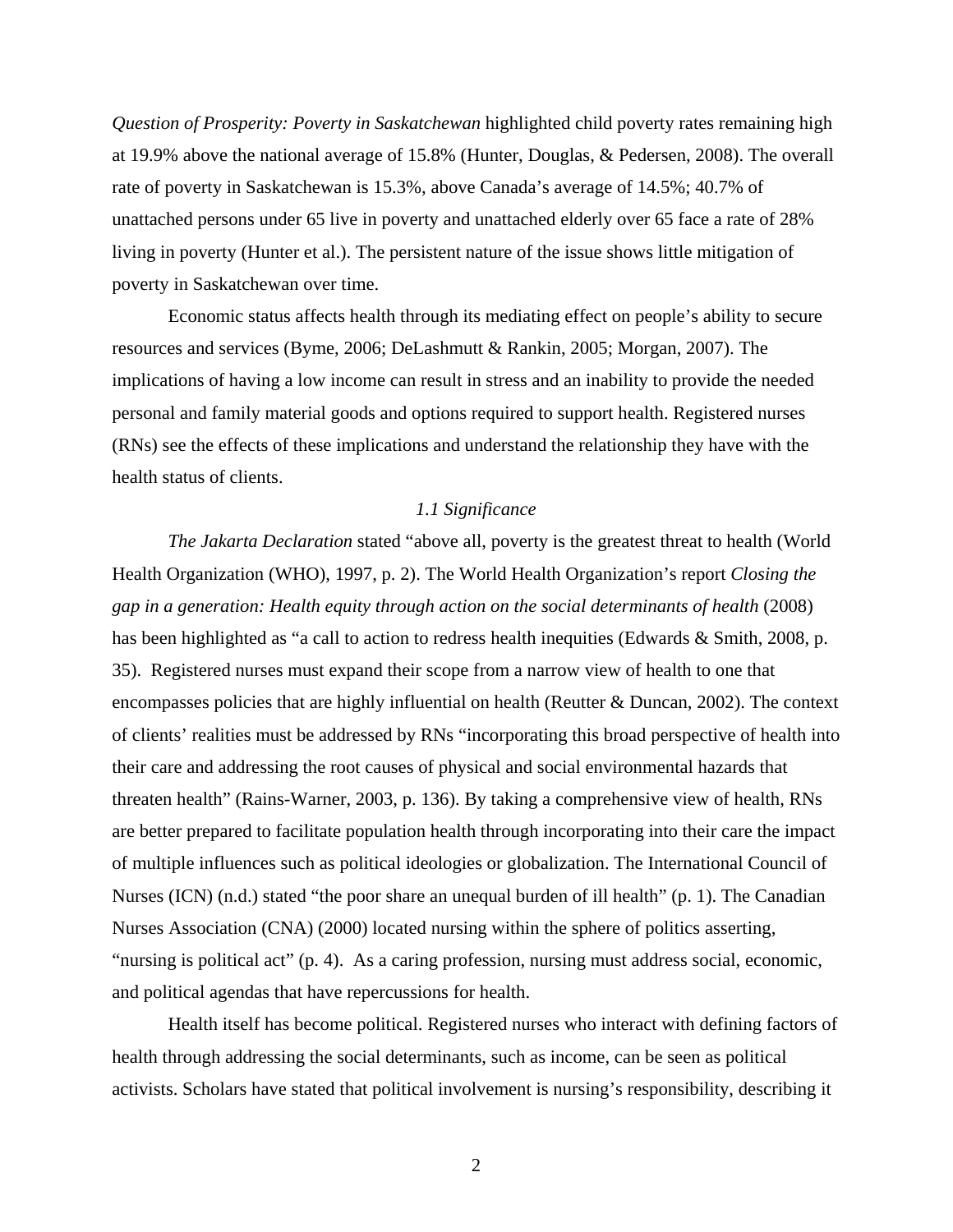as a social mandate (Falk-Rafael, 2005) and a responsibility not a privilege (Boswell, Cannon, & Miller, 2005). Antrobus (2003) stated "political awareness is needed by every nurse" (p. 42). In addition, Hagedorn (1995) noted "through conceptualizing health as political, the primary care nurse is reborn as an activist" (p. 1).

 Advocacy is an essential role of nursing, and, "if the nursing profession fails to advocate for patients, it has little purpose beyond a technical role" (Vaartio & Leino-Kilpi, 2005, p. 713). Advocacy "actively support[s] a right and good cause; it support[s] others to speak for themselves or speak[s] on behalf of those who cannot" (CNA, 2008, p. 18). Speaking out uses the power of nursing as an act of resistance, it aims to enable the actualization of ethical values in practice (Peter, Lunardi, & Macfarlane, 2004). Through mobilizing collective power and utilizing networks, RNs can play a role in social change that is proportionate to their numbers (Cramer, 2002). Registered nurses must "shift from silent caregiver to visible resource" (Antrobus, 2003, p. 44). Advocacy becomes activism when the goal moves to rebalancing power at the societal level, addressing structures and systems that perpetuate inequities and obstruct the achievement of social justice (Faver, 2001; Hagedorn, 1995). The ICN (n.d.) states "nurses have a vital role in reducing poverty and its impact on health and well-being (p.1). Nursing must recognize the impact of poverty on health in their individual practice and join together and take action (Sheer, 2007).

 Registered nurses have a unique and broad perspective of the healthcare system, with 'presence in' and invaluable 'knowledge of' all aspects, and are highly respected (Ellenbecker, Fawcett, & Glazer, 2005). They spend more time with clients than other healthcare professionals (Ellenbecker et al.) hence privileging them with a greater opportunity to access a holistic account of their clients inclusive of diverse needs. In Saskatchewan, there are programs that target low income populations such as the Saskatoon Health Region's Street Health Program and poverty priority areas in their primary health services community development program. As well in the Regina Qu'Appelle Health Region, one core neighborhood has a community health nurse in a "health action centre'. The emergence of a nursing sub-specialty, 'street nursing' which deals specifically with low income populations with unstable housing, illuminates the increasing presence of nursing in arbitrating socio- economics.

 Nursing groups have historically supported and cared for the poor, often providing outreach services and initiating ongoing service provisions to vulnerable groups (Hardhill, 2006).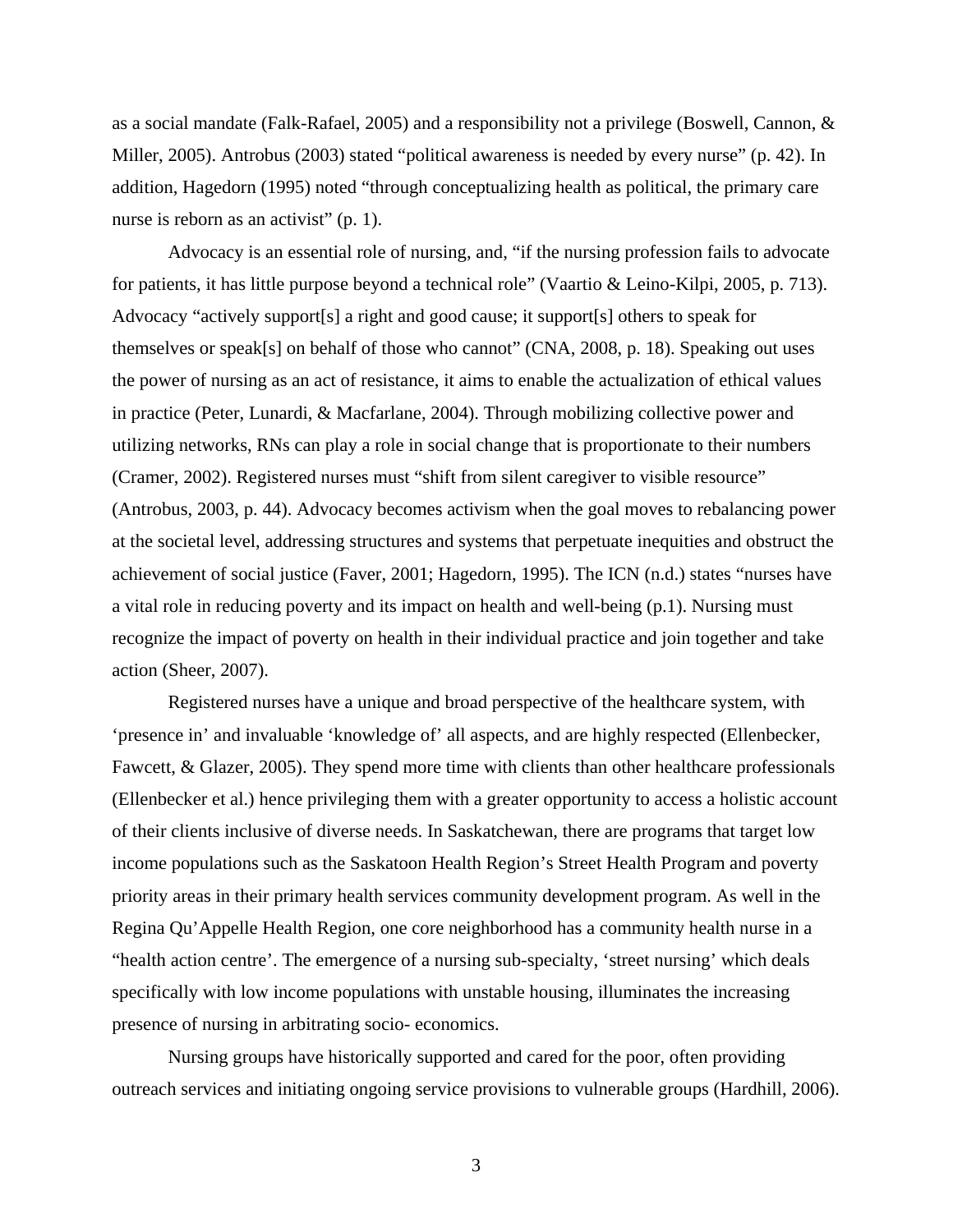The combination of "witnessing" and action in the history of nursing shows the significant contribution nursing can make when working with vulnerable populations (Hardhill). Registered nurses make assessments that reveal health disparities that they have a professional responsibility to address (Malone, 2005). Describing the perspective of RNs who respond to the implications of clients' economic circumstances identified successes and opportunities in the design of future strategies to mitigate the current divide between theory and practice.

#### *1.2 Research Objectives*

 Browne (2000) explained that the commitments of nursing research is twofold, to create nursing knowledge that guides practice and to enact knowledge as actions that lead to the advancement of health and the greater social good. Appreciative Inquiry (AI) potentially fulfills this promise as it focuses on successes and identifies contributing circumstances so that these successes can be repeated (Havens, Wood, & Leeman, 2006). This methodology enables insight into RNs' activism when its prominence in practice has been supplanted. Through an AI approach, practicing RNs who are attending to the economic realities of their clients as part of their practice were asked to make available their actions and decisions as an evidence base for action in nursing.

#### *1.2.1 Research Purpose*

 This research describes and explores the roles of direct care RNs who, as part of their practice, are responding to the needs of low income clients in Saskatchewan.

#### *1.2.2 Research Question*

 The overarching question for this research is what are the possibilities for the nursing profession to successfully reduce the implications of poverty on health based on the achievements of direct care RNs who respond to the low income circumstances of clients in Saskatchewan?

#### *1.3 Conceptual Definitions*

#### *1.3.1 Activism*

#### Hagedorn (1995) stated

activism is a passionate approach to everyday activities that is committed to seeking a more just social order through critical analysis, provocation, transformation, and rebalancing of power. Activism challenges the system that frames social inequities and provides a systematic process through which primary care clients can redress the core issues that negatively affect health (p. 2).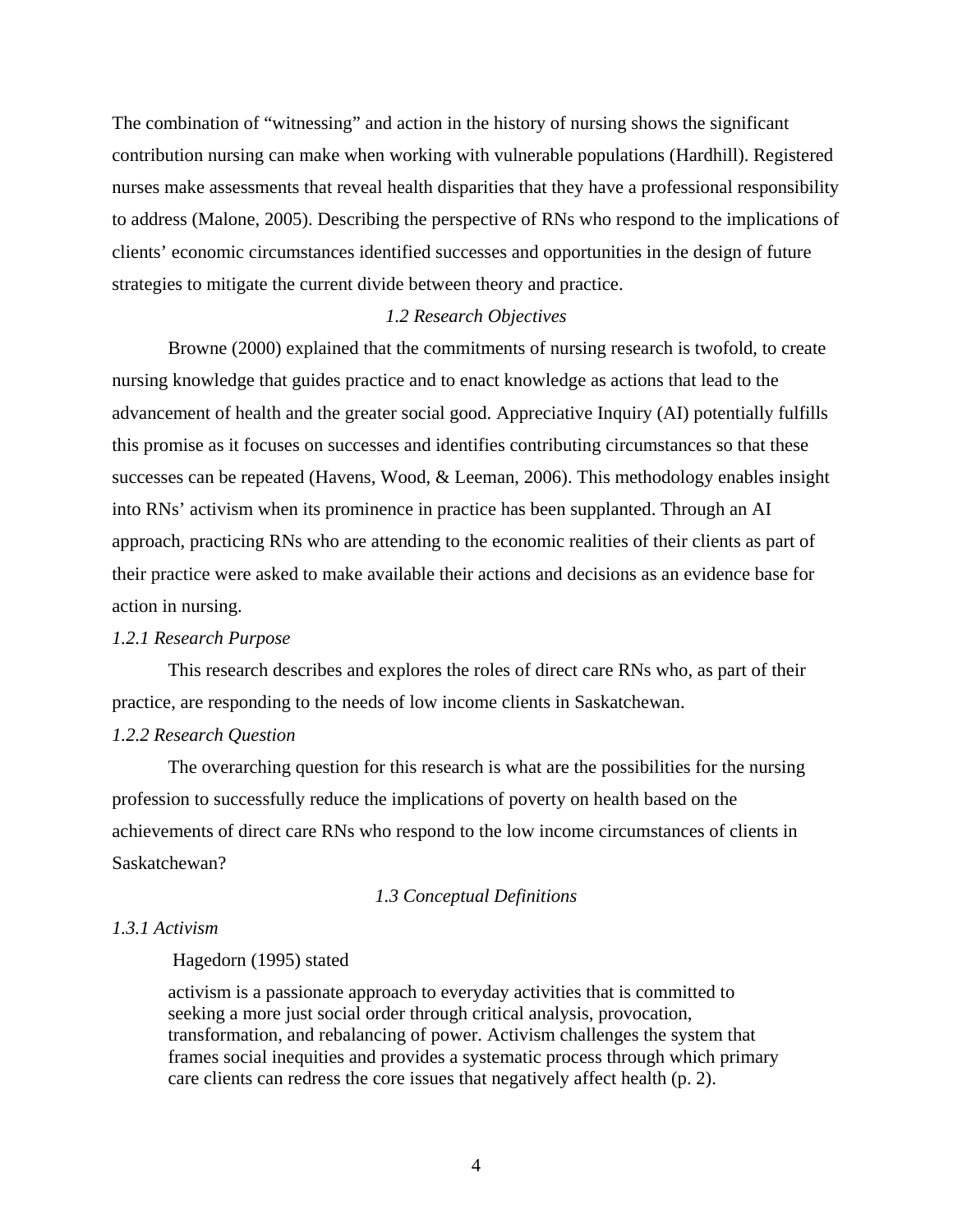Faver (2001) discussed activism as an attempt to change the status quo and replace inequity with justice. Activism in primary care nursing is

both the individual care and the political action needed to unbalance the social power that may have prevented individuals, families, and communities from achieving well-being and health [and it] promotes exposing, provoking, and unbalancing the social power that maintains people in a state of disease, while simultaneously nurturing caring…Activist primary caring provides the knowledge and means of redressing the social inequities that maintain an environment of disease (Hagedorn, p. 2).

 Registered nurses live and work within the "intersection of public policy and personal lives" and this position enables them to advocate for healthy public policy as part of their practice (Falk-Rafael, 2005, p. 212). Falk-Rafael identified "Critical Caring" as a mid range theory to guide public health nursing (p. 212). Critical Caring includes health promotion as well as "contributing to the creation of supportive and sustainable physical, social, political, and economic environments" (Falk-Rafael, p. 212). "Speaking truth to power" is a central concept in Critical Caring that calls for "influencing public policies that impact health, advocating for those whose voices have been silenced, and challenging ideologies that contribute to the exclusion of some groups for the benefit of others" (Falk-Rafael, p. 220). For this study, activism was defined as any action of advocacy undertaken by the RN participant that produced social or political change. Examples of such actions are seeking social justice, challenging systemic inequities, influencing policy, contributing to economic solutions, and attending to the implications of low income circumstances in their client population.

#### *1.3.2 Low Income Populations*

Poverty is defined as "the state or condition of having little or no money, goods, or means of support; condition of being poor; indigence" (Poverty, n.d., ¶ 1). Canada has no official poverty line. Therefore, the Low Income Cut Off Points (LICOs) act as surrogate indicators. Statistics Canada's (StatsCan) LICOs, "reflect a consistent and well-defined methodology that identifies those who are substantially worse-off than the average" (StatsCan, 2001). The National Council of Welfare (2007) reported the 2004 poverty rates in Saskatchewan at 16% or 148,000 using before tax LICO, and at 10.1% or 93,000 using after tax LICO. For this study, low income populations were inclusive of all clients who struggle to meet their basic needs (housing, food,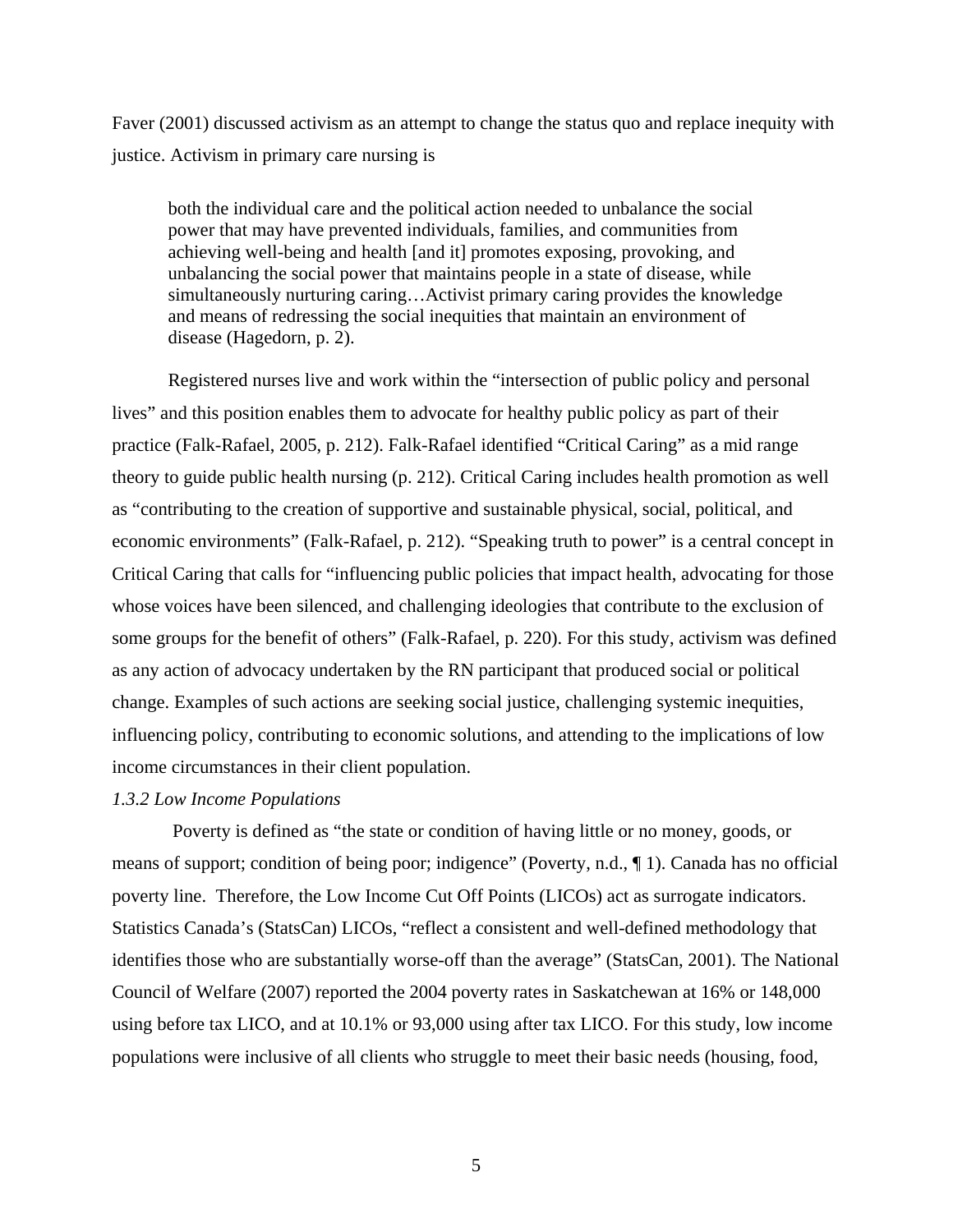security) and are vulnerable to adverse health impacts stemming from their economic status as identified through the study participants.

#### *1.4 Research Gaps*

 Registered nurses who address low income client needs as part of their practice are contributing to social justice and social change regarding health disparities. Cohen and Reutter (2007) highlighted a gap in literature pertaining to the RNs' role in relation to poverty and recommended that research be conducted to explore this area. Ballou (2000) found strong evidence of RNs' obligation to participate in socio-political activities to address health needs but found a strong disconnect between theory and practice. Ballou stated that research which explored RNs' assessments of actual social, economic, and political injustices could yield valuable information upon which to base strategies to repair this discontinuity.

 Registered nurses are responsible for advocating for vulnerable populations (Ballou, 2000; Byme, 2006; Falk-Raphael, 2005). The health sector must monitor advocacy and actions responding to the implications of a client's low income status in order to communicate the implications of policy on poverty and health (Braveman  $\&$  Gruskin, 2003). Exploring the actions of RNs' advocacy illuminates their motivation and view of this role (Vaartio & Leino-Kilpi, 2005). Morgan (2007) stated, "Nurses can reduce the effects of poverty...The role of nurses in poverty and human development is currently under researched" (p. 39). Ruetter et al. (2004) highlighted a qualitative research gap exploring the beliefs of practicing RNs around poverty. This knowledge could provide a deepened understanding of the relationship between poverty and health. Research from the perspective of the profession of nursing creates knowledge rooted in complex contextual factors that shape health. Specifically regarding the implications of income on health, nursing research can communicate realities of access, care, and policy impacts within a comprehensive caring framework that coexists alongside efforts for increased justice.

#### *1.5 Summary*

 Despite the prevalence of poverty, and the understanding of its impact on health, the role of Saskatchewan RNs in addressing low income client needs as part of their direct care practice is not evident in the literature. This thesis will contribute to dialogue through a review of literature on advocacy and activism within nursing practice as well as social justice and nursing. Chapter Three will cover the conduct of research utilizing a theoretical framework of constructionism and critical theory and the application of the AI method. Findings from this

 $\sim$  6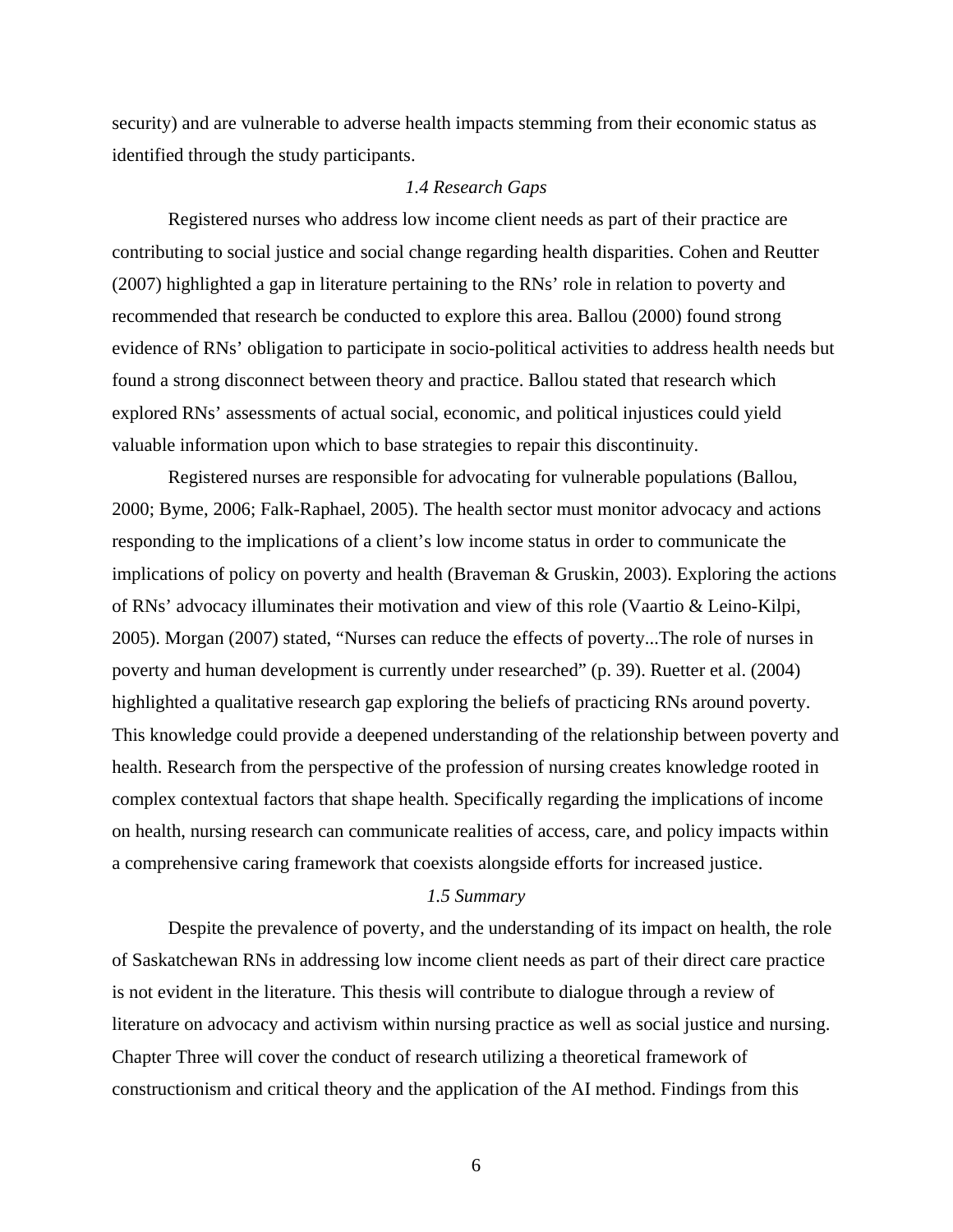study are illuminated using participant quotes in Chapter Four with discussion, implications, and limitations following in Chapter Five. Chapter Six closes the thesis with a summary of knowledge created through the application of AI into participant's experiences with low income clients. Through acknowledging what these RNs are doing, and highlighting their successes, this research created knowledge towards a further understanding of social activism around income inequity within the profession of nursing in Saskatchewan.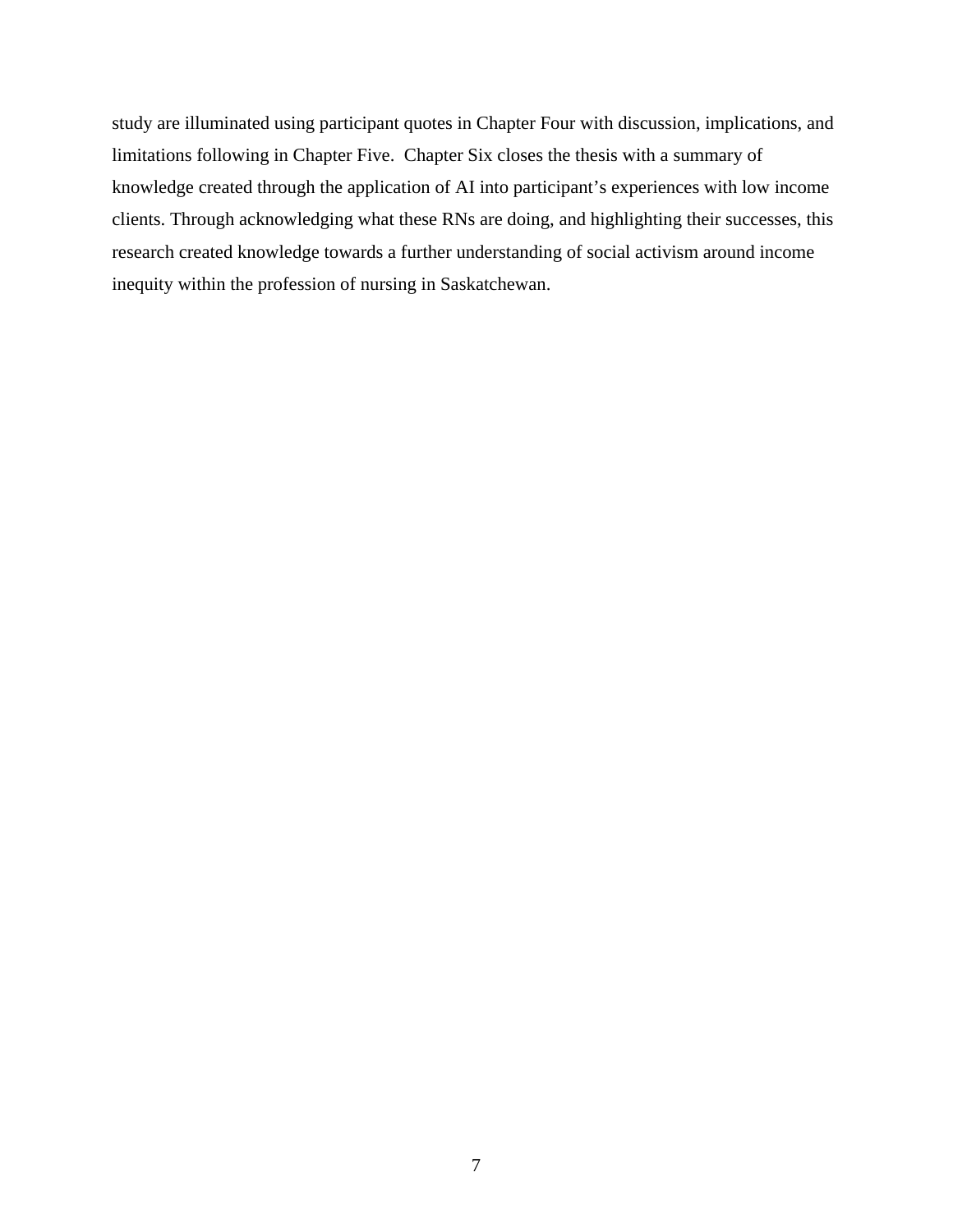#### CHAPTER TWO

#### Literature Review

Inequities in access are sustained through systematic, policy-based oppression. Nurses are well positioned to build on the profession's solid historical roots of advocacy and political action to break the cycle of oppression…It is imperative that the nursing profession begins to routinely incorporate social justice…As the largest group of health professionals in Canada, nurses have the power to promote and lobby for equity in the health-care system (McGibbon, Etowa, & McPherson, 2008, p. 27).

#### *2.1 Advocacy and Activism*

Registered nurses have acted as political catalysts, using their practice as a source of expertise, and communicating the necessary changes to ultimately increase people's chances of survival. Many studies identified the expectations and need for RNs to be active at the policy level (Cramer, 2002; Fawcett & Russell, 2001; Rains & Barton-Kriese, 2001; Spenceley, Ruetter & Allen, 2006; Wilson, 2002). Historically, advocacy was central to the role of the RN (Falk-Rafael, 2005). It is a significant component of nursing ethics and a guiding philosophical principle (Vaartio & Leino-Kilpi, 2005). The legacies left by RN activists provide a firm foundation for future activism as well as an opportunity for this legacy to be continued by validating activism as a part of professional nursing.

 The efforts of nursing pioneers illuminate nursing's fundamental role in seeking out areas of most need and addressing their impact on health by contributing interventions which will formulate positive change. In the  $19<sup>th</sup>$  and  $20<sup>th</sup>$  centuries, Nightingale, Wald, Dock, and Sanger were leaders in nursing through their activism. They engaged in "political activism that grew out of the personal knowledge they gained in providing care for poor, immigrant, and otherwise vulnerable populations and understanding that their efforts to achieving social justice were as important to health as the more immediate downstream direct nursing care they provided" (Falk-Rafael, 2005, p. 214).

 Nightingale, mid 1800s (Novak, 1991), recognized the importance of environment, and education, and utilized personal networks to improve the health of her patients as well as the betterment of the profession (Reutter & Duncan, 2002; Falk-Rafael, 2005). She combined care with political activism, highlighting that "justice making flowed naturally from compassion and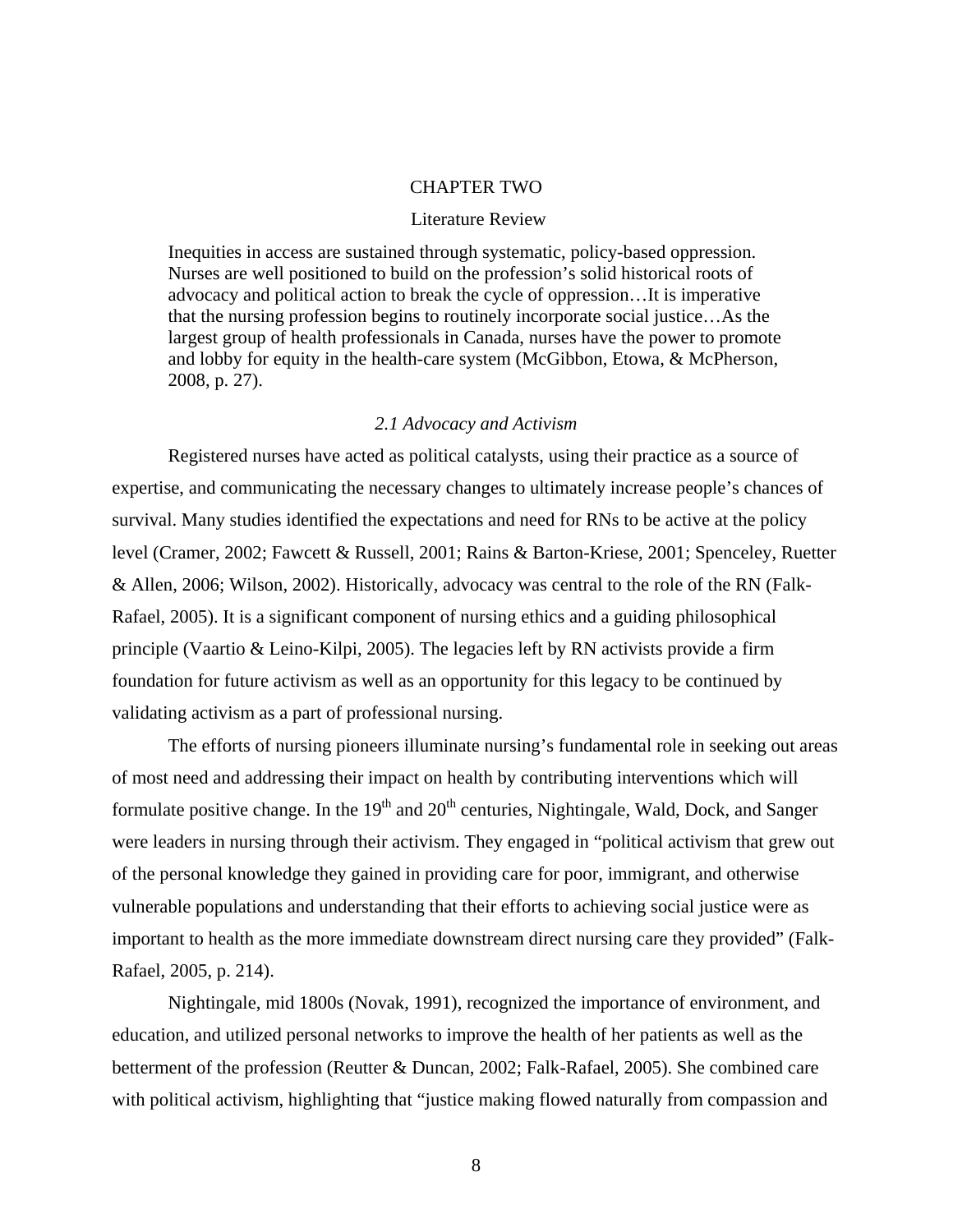caring" (Falk-Rafael, p. 213). Nightingale also created the profession as a social movement (Drevdahl, Kneipp, Canales, & Dorcy, 2001) through simultaneously caring for the suffering and using her influence to change exacerbating environmental conditions and seek justice (Falk-Raphael). Therefore, the evolution of nursing as a profession is as much about nursing skills and care of the suffering as it is about the role of the RN in addressing the social factors that result in ill health.

 Moving into the early 1900s, Wald, Dock, and Sanger continued to be strong forces in nursing activism in the United States. Wald, known as the founder of public health nursing, explicated the relationship between nursing and the public as a whole and developed activism as a public health intervention (Drevdahl et al.). She struggled for the poor, pioneered an understanding of the implications of income on health (Hardill, 2006), and "lobbied for changes to the social conditions that further disadvantaged already vulnerable populations" (Falk-Rafael, 2005, p. 214). Dock was "labeled a suffragist, a pacifist, and a Marxist. Her overriding concern was self determination for women, nurses, and nursing; throughout her life, she challenged nurses to fight against male dominance" (Wuest, 2006, p. 87). Sanger was a feminist who championed women's sexual rights; she defied the Comstock Act, which prohibited the distribution of contraceptive information, devices, or abortion information, in order to advance public health. Sanger also founded the beginnings of Planned Parenthood Foundation of America and organized the first international population health conference (Falk-Rafael; Wuest).

 Canadian history also includes the influences of RN activists improving the situation of the poor and vulnerable. Maguerite d'Youville founded the Sisters of Charity, also known as the Grey Nuns (Gibbon & Mathewson, 1947) who were known for providing care for the poor and sick outside of hospital settings (Paul, 1994). In the 1700s, she cared for impoverished people in her home and inspired other RNs, and later created a home for the destitute (Gibbon & Mathewson; Hardill, 2006). The Grey Nuns have been called "the practical origins of modern Canadian outreach nursing", founding many of the first hospitals in Western Canada (Hardill, 2006). In Saskatchewan, the Grey Nuns were instrumental in delivering some of the earliest healthcare with the first recorded nursing service in 1860 with the founding of a mission at Ile-ala-Crosse, Saskatchewan (Robinson, 1967).

 Canadian public health and community nursing was also strong outside of church origins. In the late 1800s, Lady Ishbel Aberdeen worked with the National Council of Women that was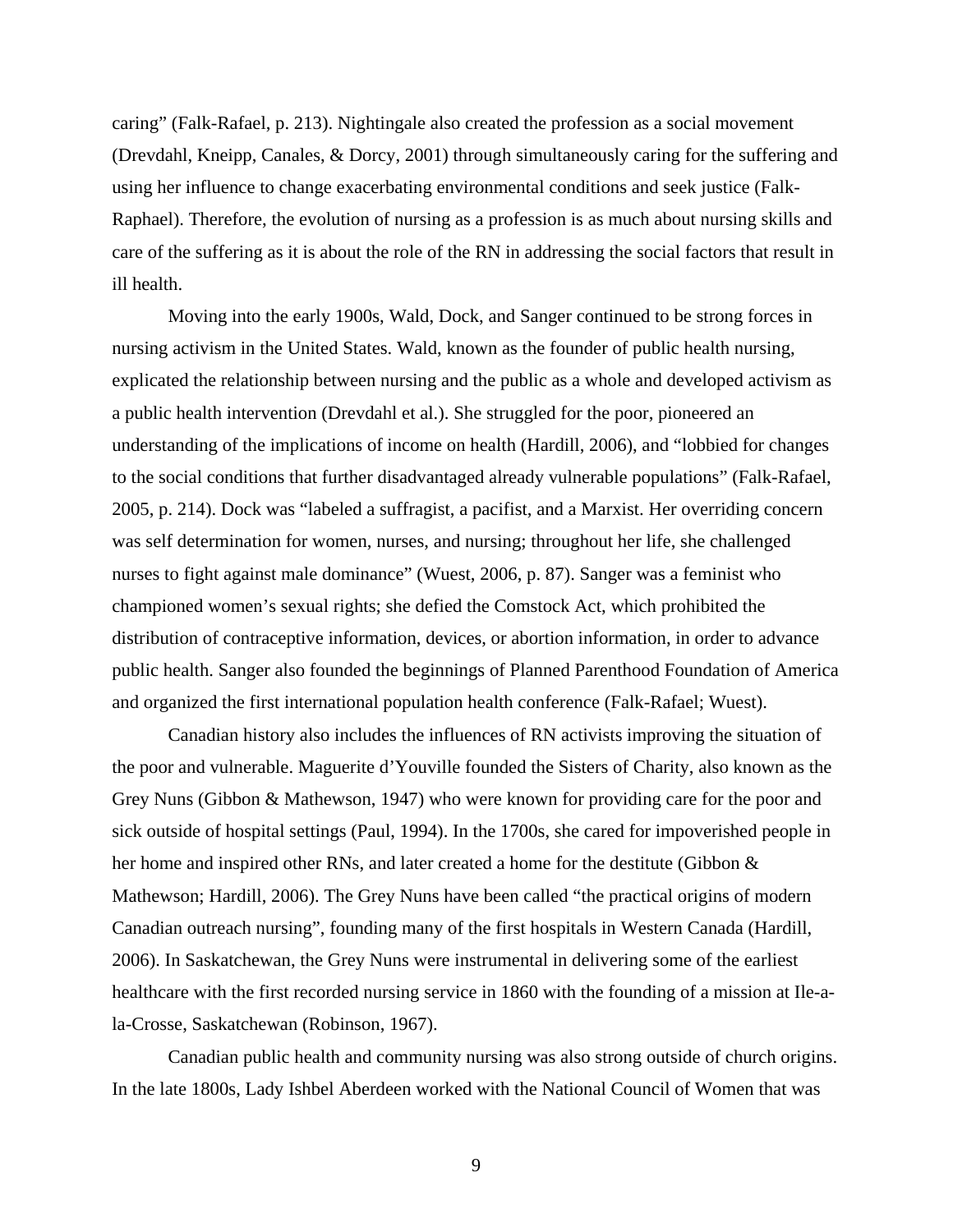fighting the self interest of physicians (Hardill, 2006). Aberdeen also established the Victorian Order of Nurses (Gibbon & Mathewson), which provided "nursing services to isolated impoverished farm families across the prairies" (Hardill, p. 92). In 1911, Eunice Dyke

the first superintendent of public health nursing in Toronto's Public Health Department, observed that poverty forced many women to return to work when their babies were very young…which contributed to infant mortality. Recognizing this as a social issue, Dyke used her community organization skills to mobilize social agencies and churches to coordinate work with poor families (Edwards & Smith, 2008, p. 32).

The *Survey of Nursing Education in Canada*, also known as the Weir Report, released in 1932, contained a chapter on public health nursing. It described some of the struggles of public health such as physician understanding, lower nursing wages, and advanced education (Duncan, Leipert & Mill, 1999). Despite the challenges, the value of public health nursing was recognized and the Weir Report recommended that the number of public health nurses should be doubled within a 10 year period with increased government funding (Duncan et al.). In Saskatchewan, public health services did expand through to the 1960's continuing to address the needs of vulnerable populations (Robinson, 1967). At the 1966 Annual Meeting of the Saskatchewan Branch of the Canadian Public Health Association, Dr. Schwenger of Toronto stated, "public health could and should speak on many aspects of problems concerning poverty" (Robinson, p. 206).

Recent history shows continuity in nursing activism. In British Columbia during the mid 1900s, Grace Donald, a public health nurse, dispensed antibiotics to marginalized communities such as incarcerated clients, sex trade workers, and those who were unstably housed (Hardill, 2006). In Saskatchewan, nurses played a pivotal role in the development of healthcare and the advancement of the profession of nursing. In 1913, due to an alarming infant mortality rate, a position of Infant Welfare Nurse was developed, with a nurse working with new immigrants distributing information in multiple languages, and teaching new mothers preventative public health measures (Robinson, 1967). Jean Browne, the first president of the Saskatchewan Registered Nurses' Association (SRNA), drafted the Bill that led to the Registered Nurses' Act 1917, pioneered public health nursing through her work with school boards, and was the first school nurse in Saskatchewan (Robinson). Browne also contributed to nursing education through the Canadian Nurses Association and later became the National Director of the Junior Red Cross and was presented the prestigious Florence Nightingale Medal in 1939 for her outstanding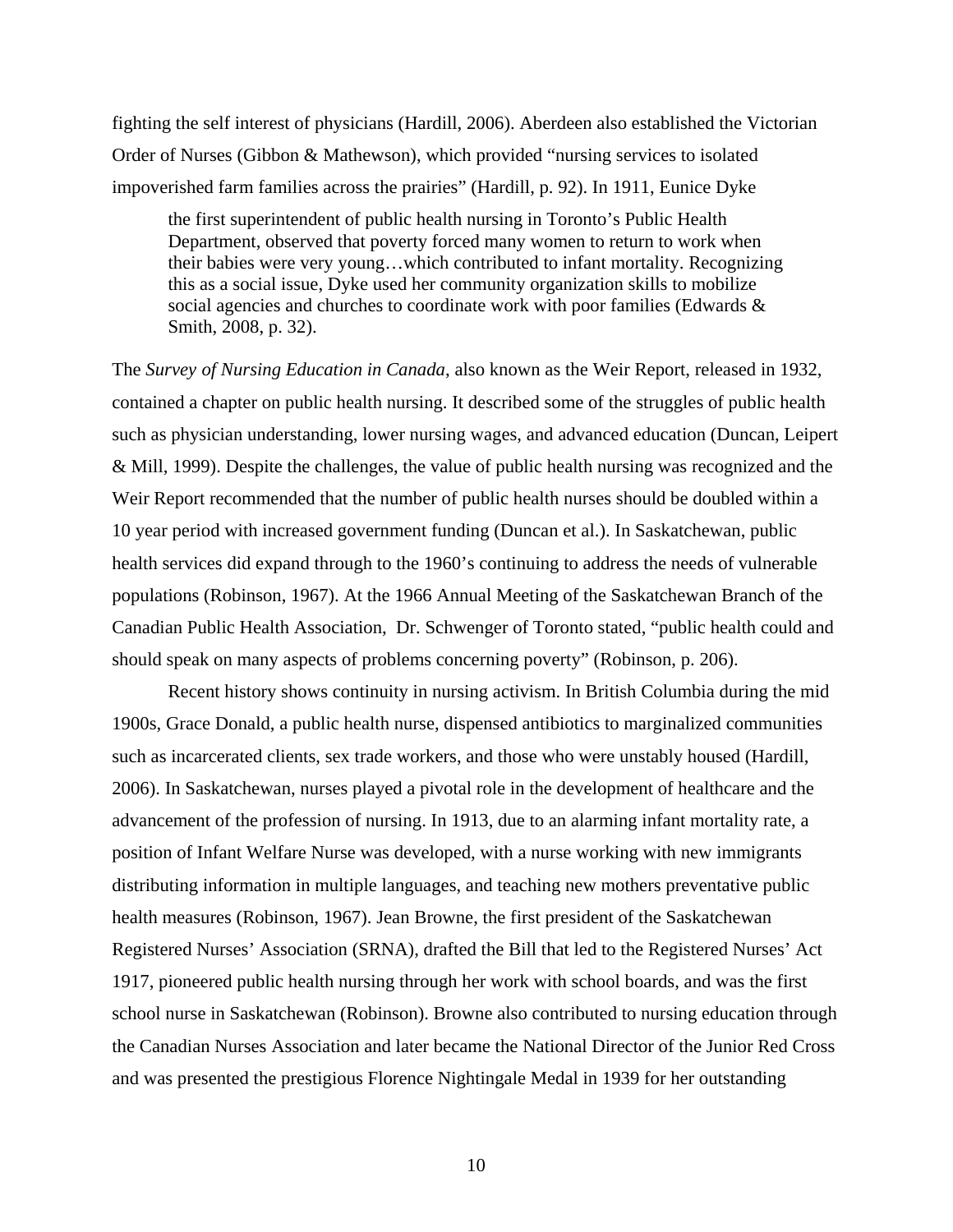nursing service (Robinson). Other SRNA charter members contributed to the development of nursing in the province. Effie Feeny was involved with school nursing, Elizabeth Van Valkenburg, and Ruth Hicks were prominent in nursing education, Granger Campbell, Jean Wilson, and Helen Walker were Superintendants of Nurses (Robinson, 1967). Norah Armstrong, another charter member of the SRNA, worked as an Infant Welfare Nurse and began tuberculosis clinics (Robinson). Countless other RNs continued to care for people as outpost nurses and through the depression, despite massive drops in wages, "one private duty nurses reported a wage of \$313.00 for the entire year of 1932… a drop from \$1,159.00 in 1926" (Robinson, p. 64). This history informs possibilities for the future of social activism through inspiration grounded in the past.

 Recent RN activists in Canada and Saskatchewan continue the legacy. Crowe (2007) stated, "I'm a nurse, a street nurse, and what I see downstream in society necessitates that I look upstream to find the root of the problem" (p. 6). Crowe is well known for her activism with the Toronto Disaster Relief Committee and at the Sherbourne Community Clinic, advocating housing as a human right (Picard, 2000). On the west coast of Canada, Liz Evans, a Community Health Nurse, works with the Portland Hotel Society on East Hastings in Vancouver, rumoured to be the poorest postal code in Canada. Evans stated, "I deal with sick and dying people every minute of every day. I provide health care in the context of where people live. And I fight and advocate on their behalf. If that' not nursing, I don't know what is." (Picard, p.131). Picard stated, "Evans and Crowe are following in the footsteps of public health pioneers" (p. 120). In Saskatchewan, Jan Cibart, a homecare nurse who worked in North Central Regina, has been profiled in the *Globe and Mail* (2002), *Maclean's Magazine* (2007). Upon receipt of a Saskatchewan Health Excellence Award in 2005, the *Regina Leader-Post* (2005) noted Cibart was, "considered an advocate for her clients, she assists them with issues that affect their health such as housing, poverty, addictions and discrimination" ( $\lceil \phi \rceil$ ).

 Registered nurses are prepared through both education and practice to act as advocates; activism is a nursing role and a responsibility. The behaviors and skills needed to be socially and politically active are embedded within the roles of nursing (Rains-Warner, 2003). Cramer (2002) found that resources and engagement were the most important factors in organized political participation among RNs. One study identified that "other oriented" activism by RNs at the community and societal level was aligned with client activism and well within the scope of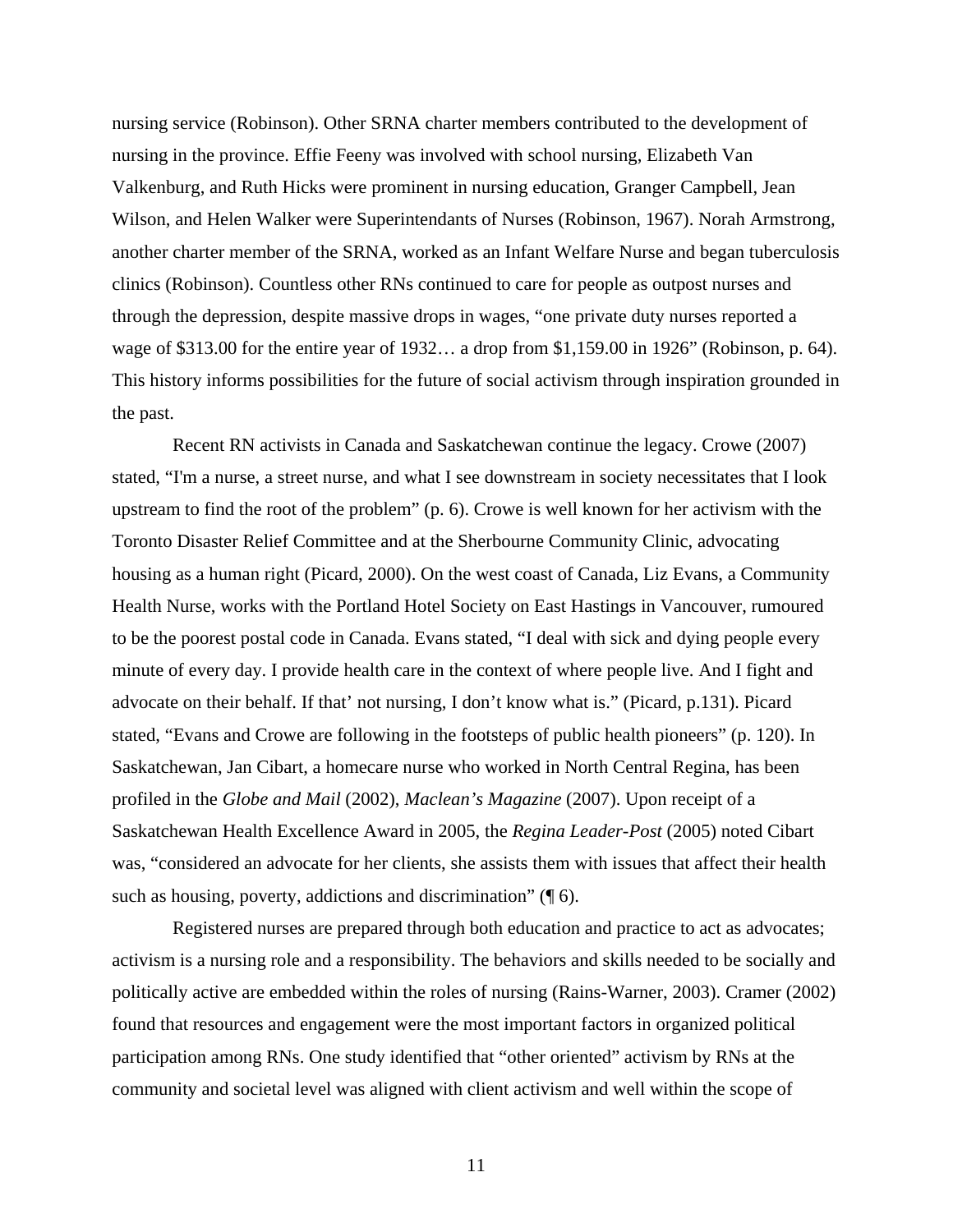caring nursing practice (Wilson, 2002). Political activism in nursing is grounded in service, application, and empowerment (Rains & Barton-Kreise, 2001), valuing the needs and insights of clients with a goal of improving the human condition. Political activism is an extension of caring; an obligation nurses who bear witness to clients' suffering must enact to fulfill their contract with the public (Falk-Rafael, 2005).

 Registered nurses work as social activists is needed more than ever. Unfortunately, the reverse appears to be happening and these efforts have seemingly decreased in recent decades (Drevdahl et al., 2001). Changes to the roles of the RN, and prescriptive contexts of practice have been argued to subdue nursing practice (Conger & Johnson, 2000). Moreover, role changes have caused RNs to conform to institutionalized nursing practice and avoid initiating actions that have the power to affect larger systems that influence health (Conger & Johnson). The institutionalization and medicalization of healthcare may have contributed to a building of silence among nurses (Reutter & Duncan, 2002; Buresh & Gordon, 2006). Registered nurses' positions in the administrative hierarchy created by the implementation of a business model may also be a causal feature (Falk-Rafael, 2005) of this dissociation of social activism. Giddings (2005a) discussed how nurses maintain the status quo by conforming to current structures and not questioning the interests of powerful groups. Ambiguity surrounding RNs' political role (Boswell et al., 2005) and heavy workload (Des Jardin, 2001) may compound these identified issues and related challenges.

#### *2.2 Social Justice and Nursing*

Nursing must engage in activities towards social justice to fulfill its social obligations as a profession (Falk-Rafael, 2005; Ballou, 2000). Social justice means addressing inequities and redistributing power, resources, and access so that all individuals have equity in the benefits, responsibilities, and consequences of society (CNA, 2006). A social contract exists between professions and the public. Social justice is the ultimate responsibility prompted by this trust (Byme, 2006; Fawcett & Russell, 2001) and an ethical concept of high importance to nursing (CNA, 2008; Falk-Rafael). Edwards and Smith (2008) stated, "concerns about social injustice…have been at the foundation of public health services (p. 32). Scholars have envisioned social justice as a unifying theme in nursing's metaparadigm, underpinning all efforts (Schim, Benkert, Bell, Walker, & Danford, 2006). The *CNA Code of Ethics* (2008), endorsed by the SRNA, contains promotion of justice as a nursing value and ethical responsibility. The Code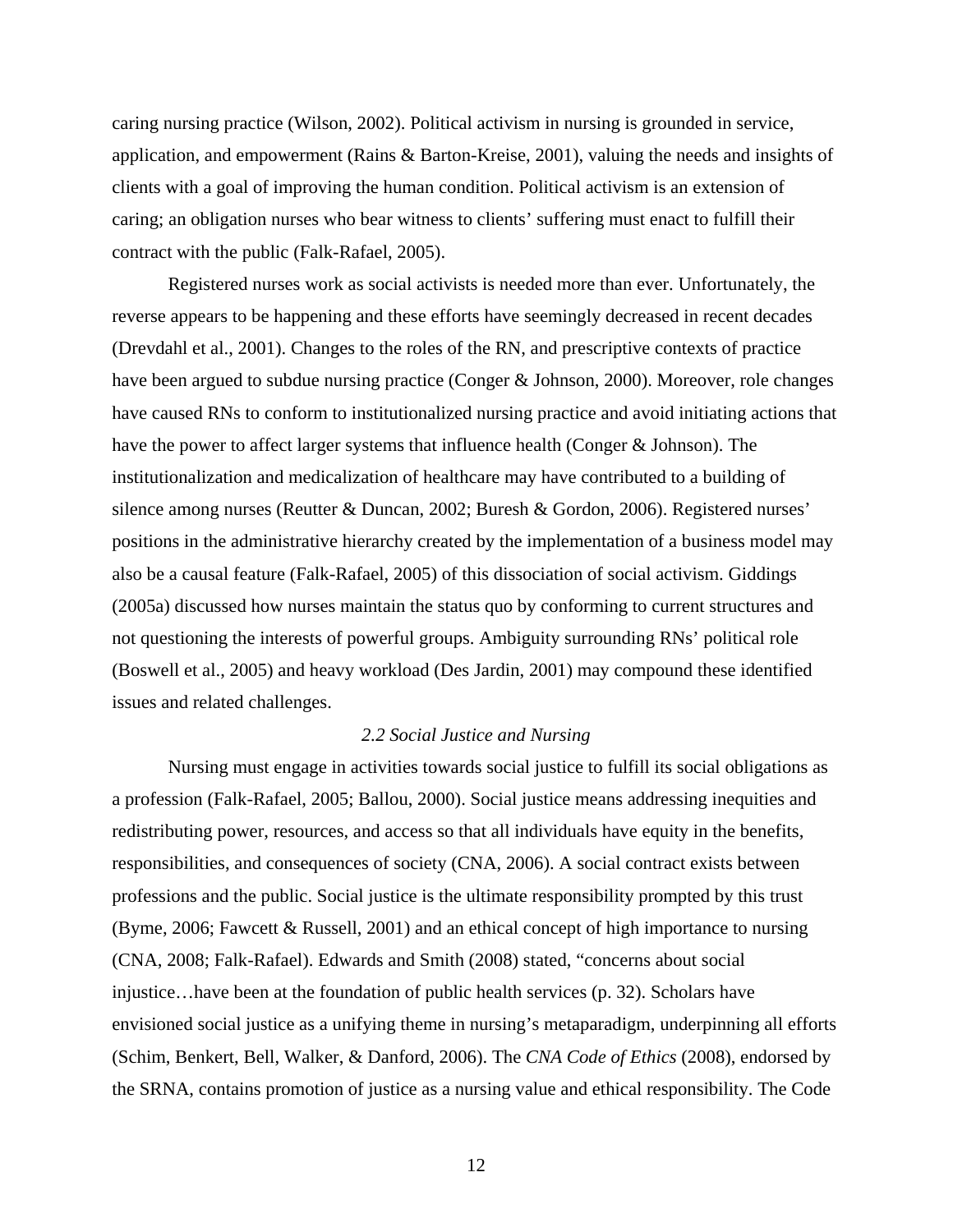further elaborates on "ethical endeavours" and aspects of social justice which ethical nursing practice addresses relating to "the need for change in systems and societal structures in order to create greater equity for all" (CNA, p. 16). These efforts translate the contract of social justice into action illuminating strategies that RNs can "advocate for and work toward eliminating social inequities" (CNA, p. 16).

 Distributive justice is a component of social justice (Falk-Rafael, 2005). Distributive justice is, "an equitable distribution of goods consistent with egalitarian principles" (Drevdahl et al., 2001, p.23). Registered nurses must engage in social and distributive justice to challenge the sources of inequities and increase the health of low income populations (Drevdahl et al.). Social justice changes systems and is a proactive approach that nursing can take at the population level to assure equity in health for all people (Schim et al., 2006).

The powerful links between health and income vectors "a commitment to health [which] necessarily implies a commitment to reducing poverty" (Braveman & Gruskin, 2003, p. 539). A recent study in Saskatoon, Saskatchewan noted increased or disproportionate rates in low income neighborhoods compared to high income neighborhoods in regards to suicide attempts, mental illness, injuries, poisonings, diabetes, chronic obstructive pulmonary disease, coronary disease, chlamydia, gonorrhea, hepatitis C, teen pregnancy, low birthrate, infant mortality, and all cause mortality (Lernstra, Neudorf, & Opondo, 2006). Dr. John Millar of the Provincial Health Services Authority of British Columbia, stated

people living in poverty and the fact that they have ill health is a causal relationship, not just a statistical association…social inequality kills. It is astounding to me, as a public health professional that we continue to accept [inequity], when we know it is creating poor health in this country  $(2007, \P 20)$ .

The health sector can be a major contributor to reducing poverty, starting with monitoring and addressing poverty as a priority of practice (Braveman & Gruskin, 2003).

 Morgan (2007) and Byme (2006) stated that RNs need to consider the impact of poverty on a client's health in order to provide holistic nursing care. This practice directs care away from the medical management model towards a population health perspective (Morgan). Registered nurses in all settings encounter clients who are impacted by poverty and their understanding of poverty's influence on health shapes their actions (Ruetter, Sword, Meagher-Stewart, & Rideout, 2004). They make assessments that reveal health inequities and have a professional responsibility to address their findings (Malone, 2005). Registered nurses can improve health by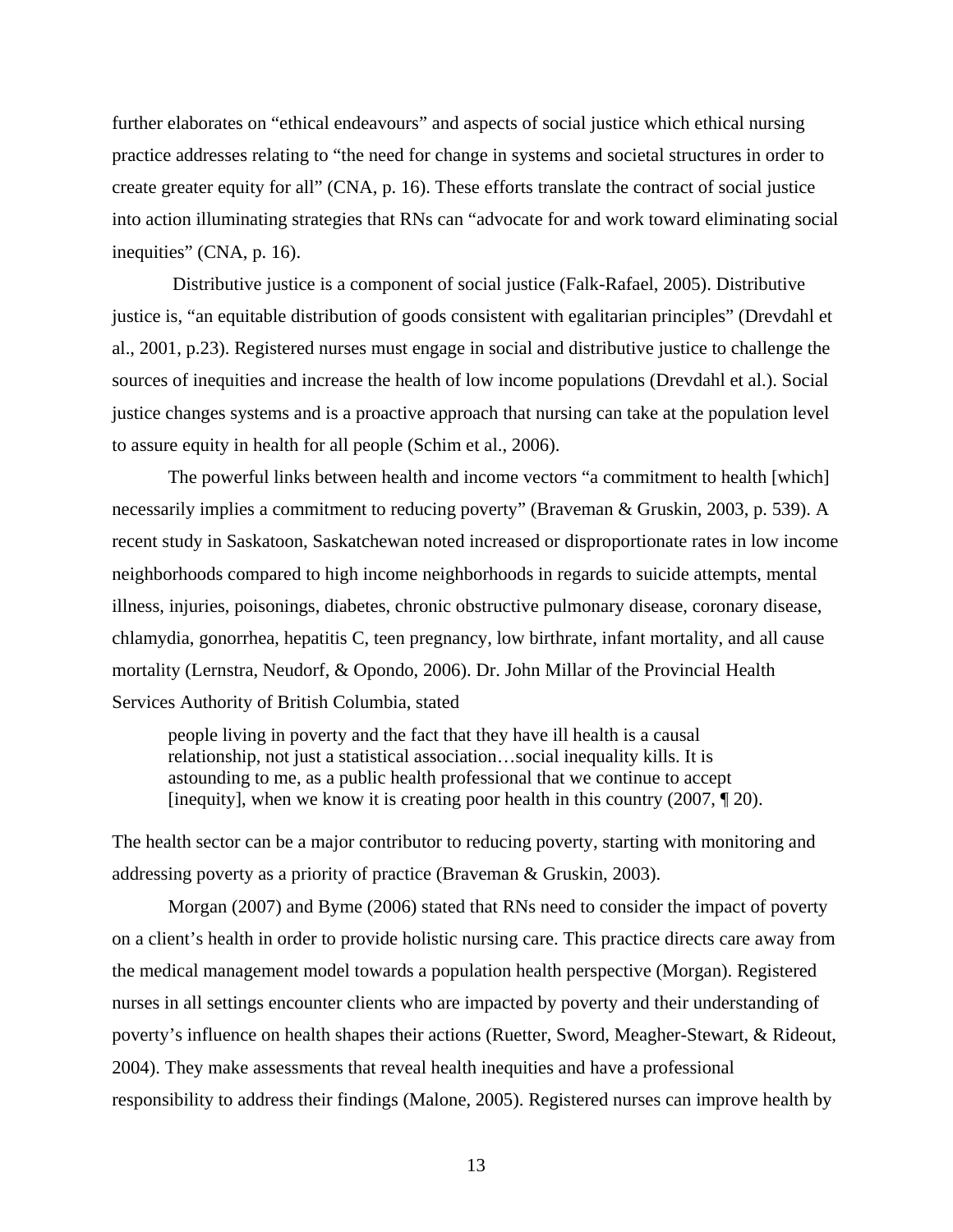responding to these inequities both in the community setting and in acute care (Morgan). An RN must be competent in attending to economic struggles to be an effective caregiver (DeLashmutt & Rankin, 2005).

 In Saskatchewan, the *Standards and Foundation Competencies for the Practice of Registered Nurses* is a document that describes the criteria that all practicing RNs competency is evaluated against (SRNA, 2007, p. 3). The document addresses population health and primary health care; specifically RNs must "[anticipate] potential health problems of issues and their consequences for clients" (SRNA, p. 8). The Foundation Competency 34 includes assessment of physical, emotional, spiritual, cognitive, developmental, environmental, and social as part of a holistic assessment (SRNA). Foundation Competency 91 addresses advocacy and social justice: the RN, "advocates for and promotes healthy public policy and social justice especially with vulnerable populations" (SRNA, p.11). These competencies show the professional commitment, in the province of Saskatchewan, for RNs to address both client and context holistically.

 Advocacy, rooted in social justice, combines nursing practice with its philosophical intent. Historically, RN leaders have modeled the way showing that the necessary skills are embedded in the role of the RN. Struggles to ensure equity in vulnerable populations remain integral today for the profession of nursing as well as an expectation of practicing Saskatchewan RNs. This important work cannot be left behind at a time when its ability to have an impact remains. For nursing care to remain holistic, the praxis of socially just activism must remain paramount, fulfilling nursing's responsibility based on its privileged position.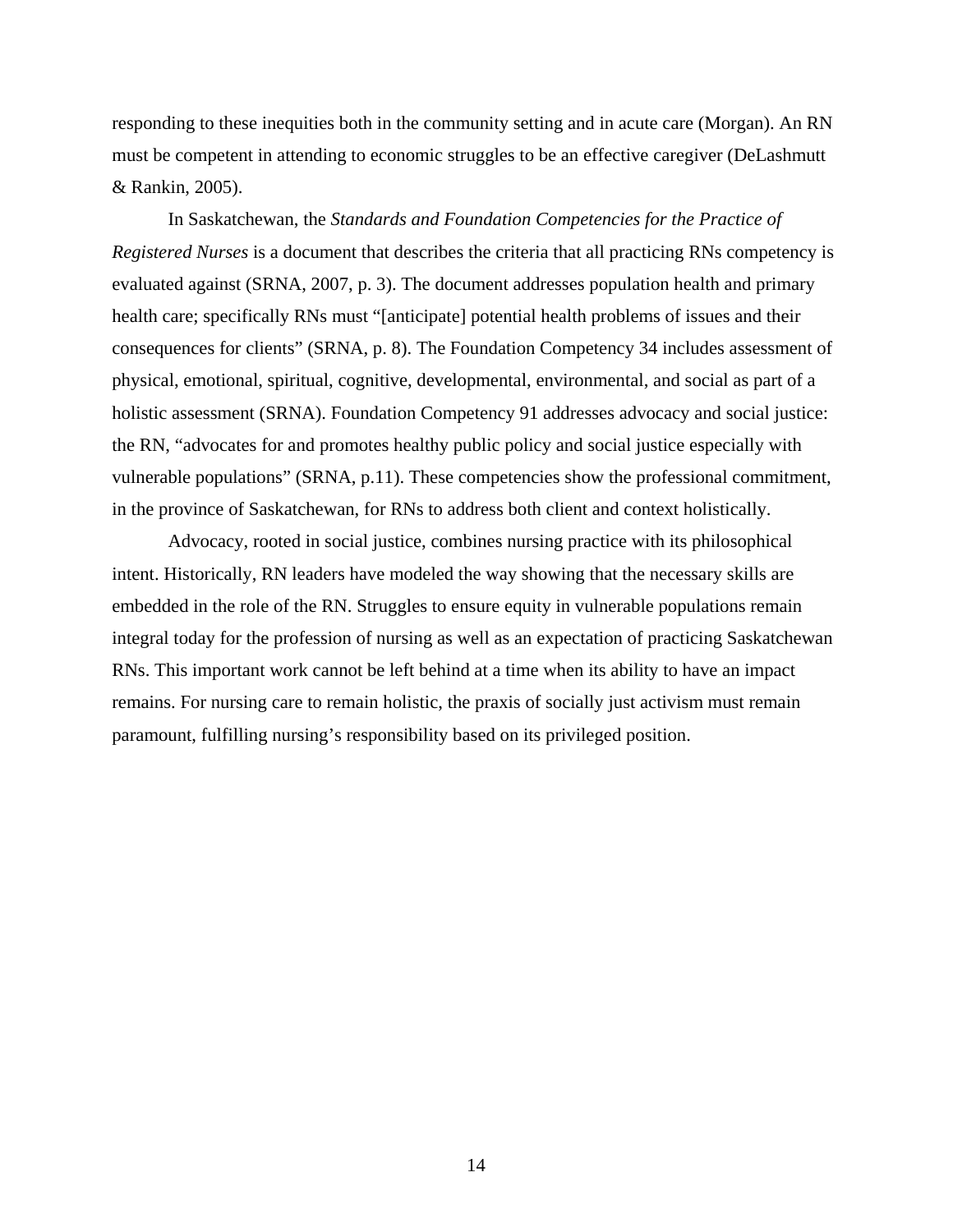#### CHAPTER THREE

#### Conduct of Research

#### *3.1 Theoretical Framework: Social Constructionist and Critical Theory*

 Appreciative Inquiry (AI) incorporates constructionist principles. Therefore, AI methodology aligns with the chosen framework of social constructionist inquiry that captures and values multiple perspectives constructed by participants and explores the implications of those constructions for their lives and interactions (Patton, 2002). Constructionism focuses on relationships as the foundation of knowledge or a "communal base of knowledge" (Cooperrider & Whitney, 2005, p. 50). Utilizing a constructionist framework aligns with the researcher's worldview as constructionism allows for power issues to be addressed by recognizing that a certain perspective can be adopted by mainstream culture thus privileging it as the predominant or norm perspective (Patton, 2002). Reed (2006) stated AI and social construction share basic concepts such as a negotiated worldview. Social construction brings to inquiry an emphasis on valuing multiple perspectives, the influence of language, and the impact of the relationship between the researcher and the participants on findings (Patton).

 Constructionism addresses creation of meaning attributed to phenomena within its social context. Reed (2006) saw the social constructionist framework as a useful tool for change as it focuses on the centre of an experience by looking at people's interpretations and constructions of that phenomenon. Since it assumes that how the world is understood is based in the subjectivity of people's perceptions there is no one truth to seek, instead the best way to learn about a phenomena is to explore it from the people who have lived it (and co created it), inclusive of their experience and their language in expressing their reality. Understanding a concept includes understanding its assumptions, explicitly the shared reality of that concept and how it is reinforced by socialization.

 Consistent with constructionism, critical theory acknowledges that no knowledge is value free and separate from human consciousness (Boutain, 1999). Critical theory assumes that, while realities are constructed, situations can be constructed to be more fair and just (Fontana, 2004). In addition, critical approaches help to address the issue that some of the research participants come from places of privilege. Critical theory emphasizes that knowledge created is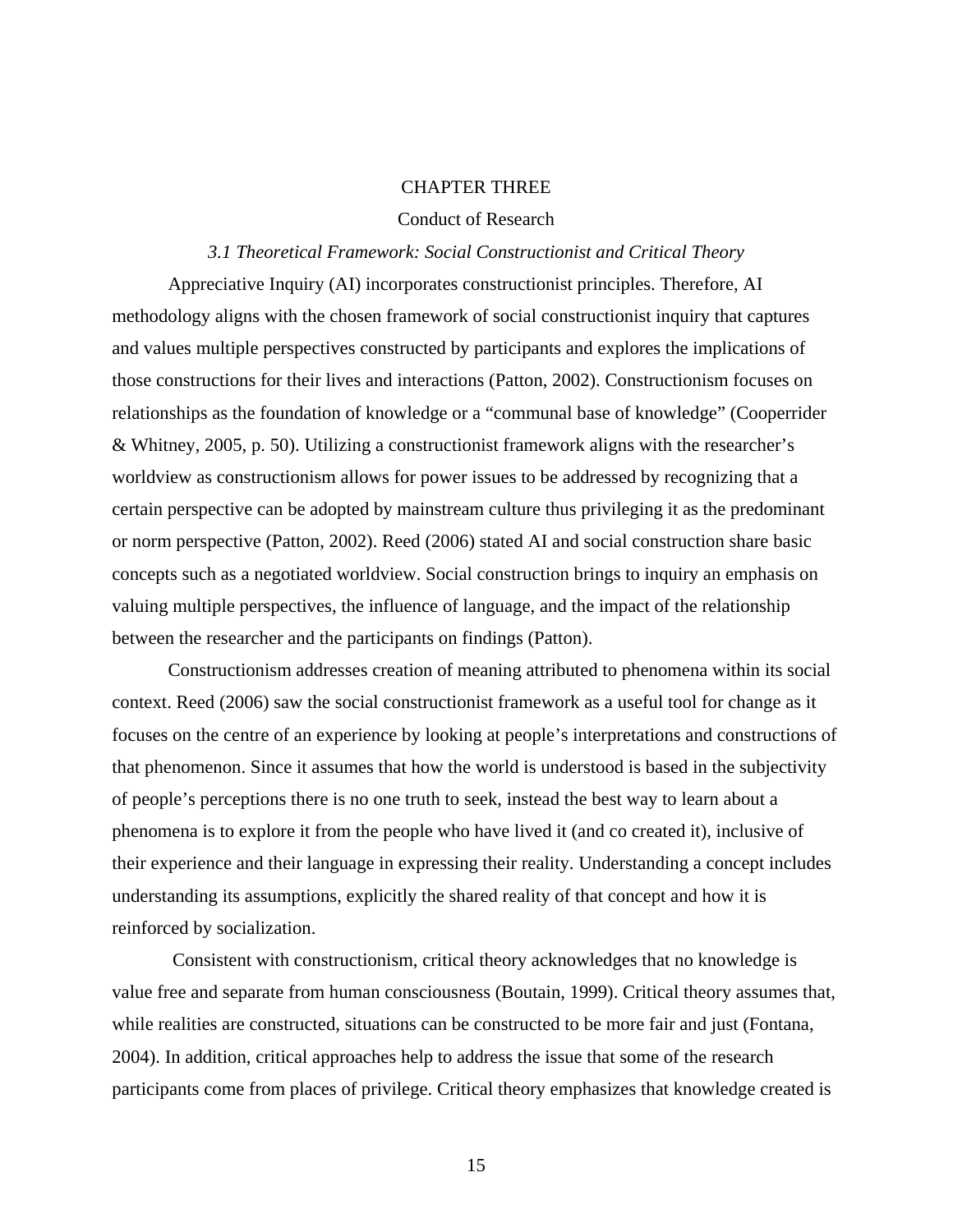liberating of oppressive notions and research does not replicate power imbalances already rampant in society (Browne, 2000) but rather takes aim at the false consciousness that sustains them (Fontana). Browne described emancipatory praxis as "the dialectical relationship among knowledge, theory, and practice that can precipitate emancipatory changes in relation to clients, nursing, and health care" (p. 44). This emancipation comes from new levels of understanding (Browne) linked to the constructionist's assumption that new perspectives can change past realities.

Inclusion of critical theory and social constructionism brings theoretical triangulation to the study. Theoretical frameworks contribute to nursing knowledge by identifying relationships among concepts and building bodies of nursing knowledge by unifying findings of several studies within a singular context (DeMarco, Campbell, & Wuest, 1993, p. 33). The combination of these approaches helps situate this study within current scholarship, concurrently examining nursing, income status, and health inequities.

#### *3.2 Research Design*

#### *3.2.1 Approach: Appreciative Inquiry (AI)*

 Appreciative Inquiry is both a research method and a philosophy; it discovers value, recognizes the best in people, and affirms past and present strengths, successes, and potentials (Cooperrider & Whitney, 2005). The "positive core" (for example best practices) is at the centre of AI; AI seeks to ask questions that illuminate this core and spread its wisdom and energy (Cooperrider & Whitney, p. 8). Appreciative Inquiry is founded on the heliotropic principle which suggests that just as plants grow towards light, people are drawn towards the positive (Bushe, 2005; Havens et al., 2006; Micheal, 2005). AI is a philosophy that encourages change through "creating meaningful dialogue, inspiring hope, and inviting action" (Havens et al., p. 464). As a research method, AI differs from problem solving methods in its focus on generating change (Bushe, 2007). Bushe (2005) emphasized AI's grounding in real experiences as foundational to promotion of change based on actualizable goals.

The "art and practice of asking unconditionally positive questions that strengthen a system's capacity to apprehend, anticipate, and heighten positive potential" is the core of AI (Cooperrider & Whitney, 2005, p. 8). It builds social capital by highlighting successes and "recognizes that people find ways around problems, and that no situation is without achievement" (Reed & Turner, 2005, p. 167). It provokes people to "challenge the status quo as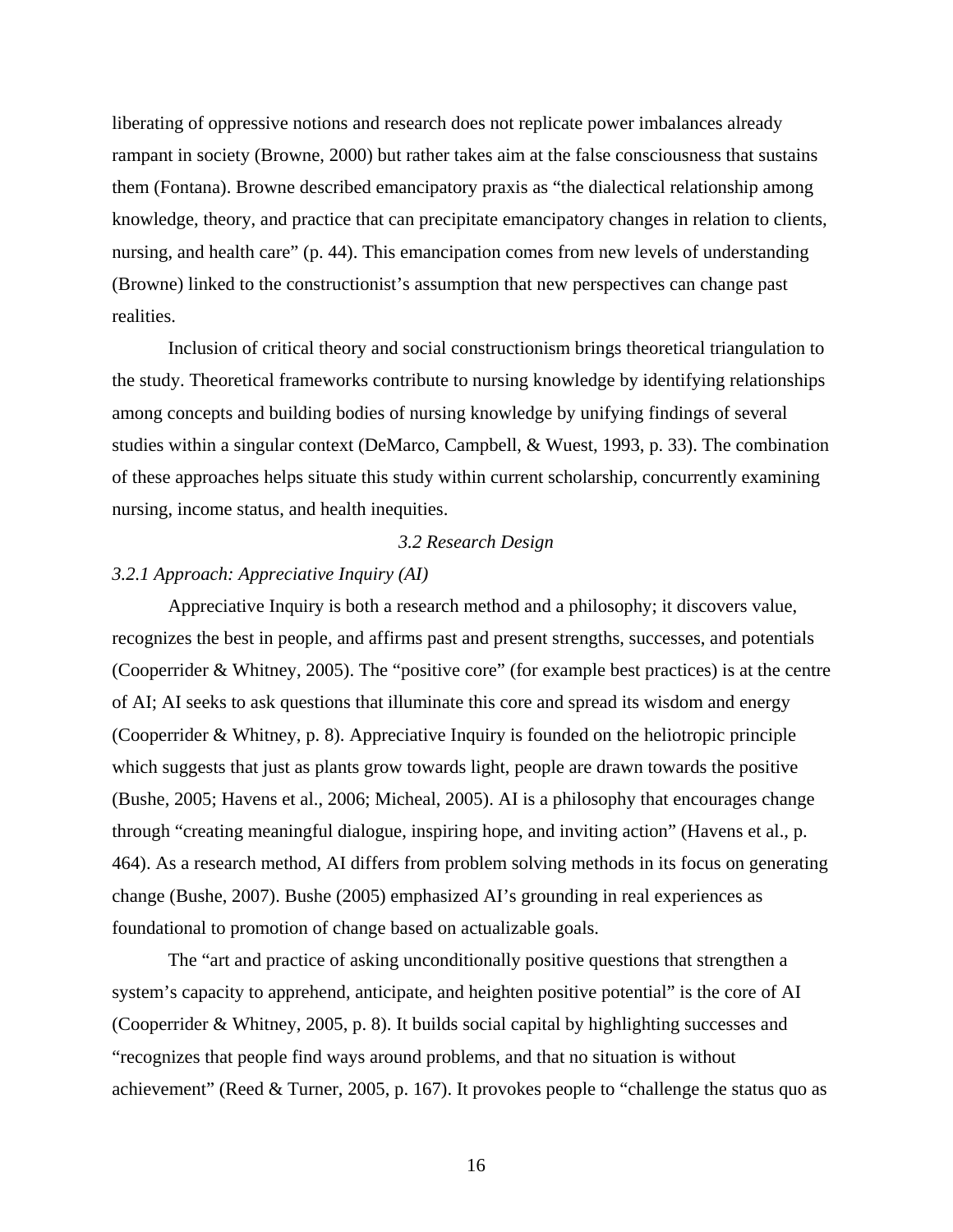well as the common underlying assumptions" which shape their work (Cooperrider & Whitney, p. 29).

The positive focus of the methodology can provide an uplifting experience for the participants.

The participants stir up memories of energizing moments of success creating a new energy that is positive and synergistic. Participants walk away with a sense of commitment, confidence, and affirmation that they have been successful. They also know clearly how to make more moments of success (Hammond, 1998, p. 7).

Appreciative Inquiry creates an energy that renews commitment to change and a sense of hope towards achieving a positive future (Michael, 2005). It validates participants' strengths, contributions, and achievements (Cooperrider & Whitney, 2005). In turn, AI enables the interviewer to "give back to their interviewees the stimulation, encouragement, and sense of momentum that their own work gains from the time and honesty invested by the people they interview" (Michael, p. 229). Participants of this study informally recounted to the researcher conversations they had after their interviews with other potential participants, friends, and family about how inspired they felt from the interview experience.

Of specific relevance to this research, is Appreciative Inquiry's use of the 4-D cycle: Discovery, Dream, Design, and Destiny (Cooperrider & Whitney, 2005). The four main themes of the cycle can be elaborated as: Appreciating: The best of what is (Discovery); Envisioning: What might be (Dream); Dialoguing: What should be (Design); and Innovating: What will be (Destiny) (Hammond, 1998; Keefe & Pesut, 2004).

The use of AI in research, as illustrated by Figure 3.1, encapsulates underlying philosophical assumptions (multiple definitions, diverse domains, multiple relationships, and conceptual systems). Theory development incorporates assumptions along with the 4-D cycle within a context rooted in lived experiences. Theory and evidence exist within a reciprocal relationship where each strengthens and informs the other component.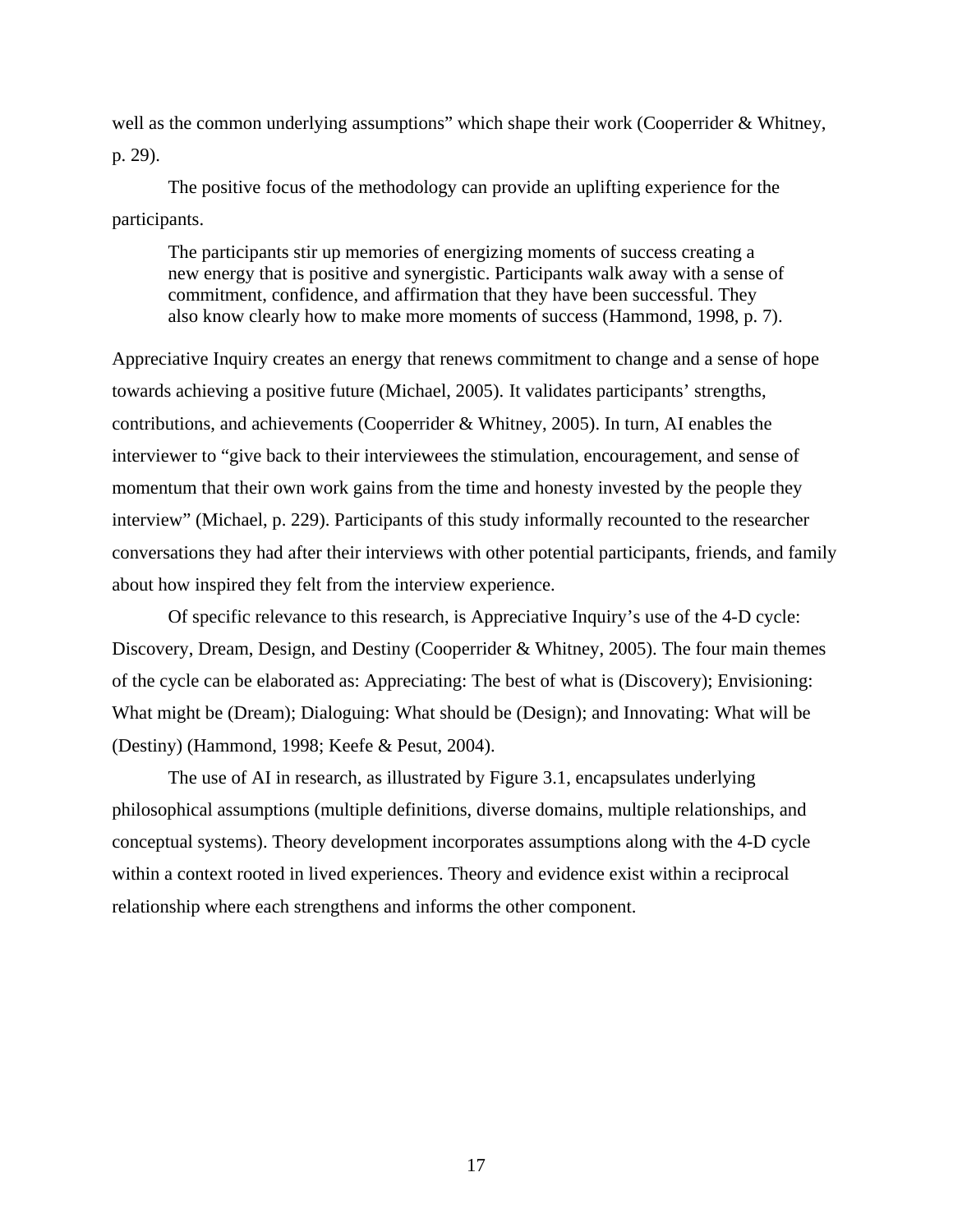

Figure 3.1 Appreciative Inquiry Diagram (Edwards as cited in Reed, 2006, p. 192)

Research on the limitations of AI is scarce because the methodology is relatively new, however, concerns have been raised based on its constructionist roots and appreciative stance (Reed, 2006). Appreciative Inquiry has been critiqued as focusing so much on the positives that it misses the negatives and therefore does not illuminate holistic understandings (Michael, 2005). However, AI can yield an understanding of the positive and negative through creating a supportive environment where people can speak freely without fear or defensiveness of their perceived weaknesses (Michael). When challenges are discussed, AI suggests reframing negatives by asking if these challenges were removed what would it look like? For example, study participants discussed the impact of workload and nursing shortages on their practice. The nursing shortage, after probing, became a source for positive potential. It offered an opportunity for participants to share the knowledge and skills they acquired through adapting to the changing circumstances. Furthermore, participants were probed about what they knew could work based on their knowledge of what wasn't working. This method embraced the concept that by focusing on what works, what doesn't work will fade away (Cooperrider & Whitney, 2005).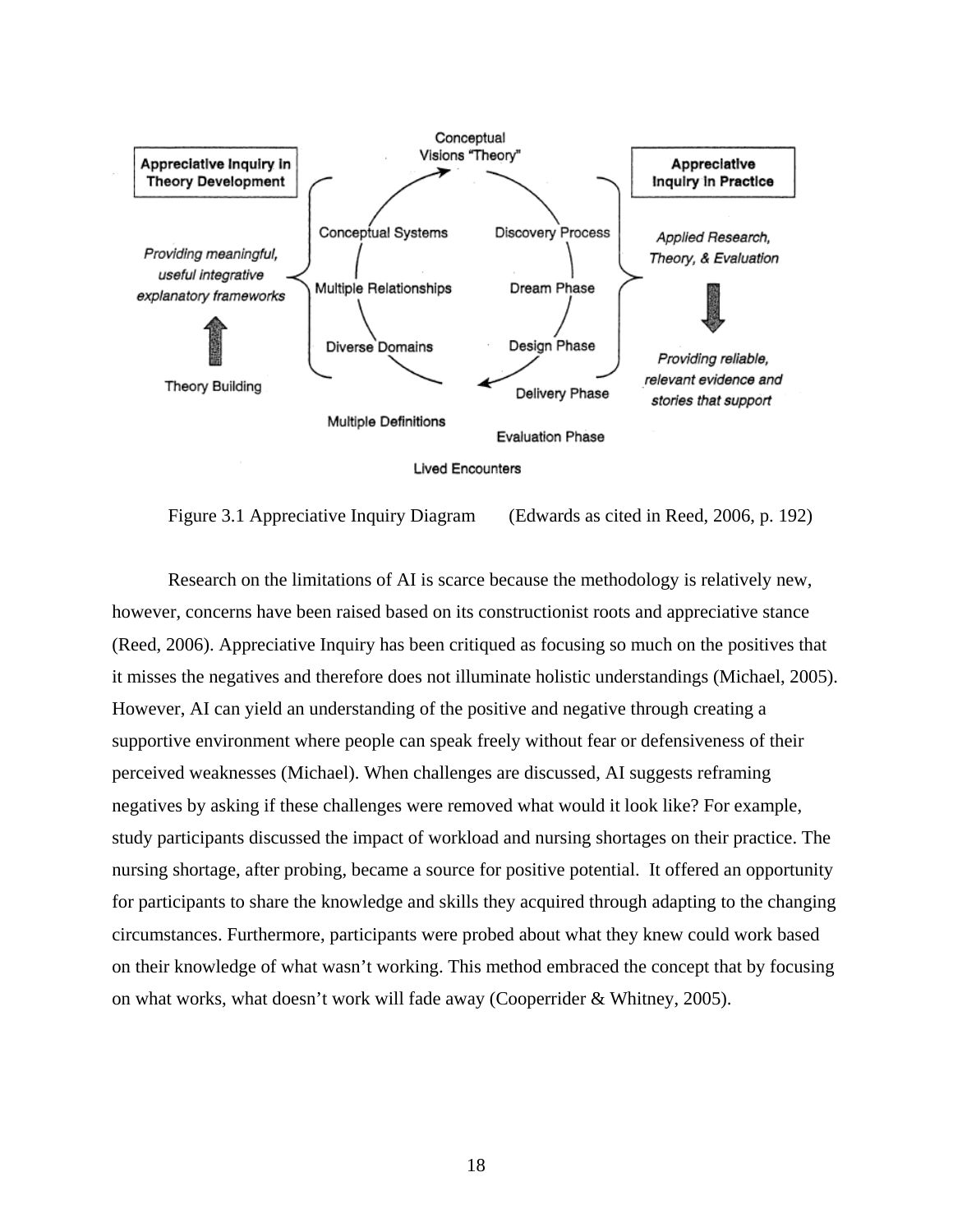#### *3.2.2 Assumptions and Implications*

For AI to resonate with those involved in the knowledge creation process the underlying assumptions must be congruent for the researcher and participants. Some of the basic assumptions of AI are:

 in every group, something works; what is focused on becomes reality, and there are multiple realities; asking questions begins a change; people are more comfortable to journey to the future when they carry forward parts of the past; the past that is brought forward should be the best; and the language used creates reality (Hammond, 1998, p. 20-21).

 The implications of these assumptions on research are that regardless of what one is looking for it already exists. Therefore, even though it has been noted that social activism has decreased in nursing (Drevdahl, et al., 2001) there may be champions of this cause with current practicing RNs in Saskatchewan. Furthermore, the assumption that talking about something is a great way to increase its prevalence, illuminates the positive effects that this research can have on creating or catalyzing change. Such change can occur throughout the research process including translation of findings, validation, and inspiration of the study participants. The relationship between inquiry and change adds to the benefits of this research through starting a "positive revolution in change" at the inception of data collection (Cooperrider & Whitney, 2005, p. 1). Through discussing the successes of Saskatchewan RNs one begins to build a vision informed by the historical successes. Therefore, knowledge and possibilities created will be situated in real events. Exploration into the best of what has happened enabled moving beyond the event itself and getting deeper into circumstances that contributed to the achievement. It also enabled description of the possibilities they held for the future. Participant perspectives draw out what must be recreated to perpetuate more success. Keeping with the constructionist roots of AI, the words used to shape this inquiry will form a perspective. As a result, the words used in the interview guide were carefully constructed and were developed with the intent of building a positive atmosphere during the interviews. Questions foster storytelling and challenge thinking about experiences in a new way, creating a new memory based on validation and support from within the positive environment of the interview (Watkins & Mohr, 2001). Appreciative Inquiry, as both a method and a philosophy, creates a research experience that engages descriptions of the past in the creation of positive futures. The research itself contributes to a desired future through inquiry, giving the topic attention and encouragement.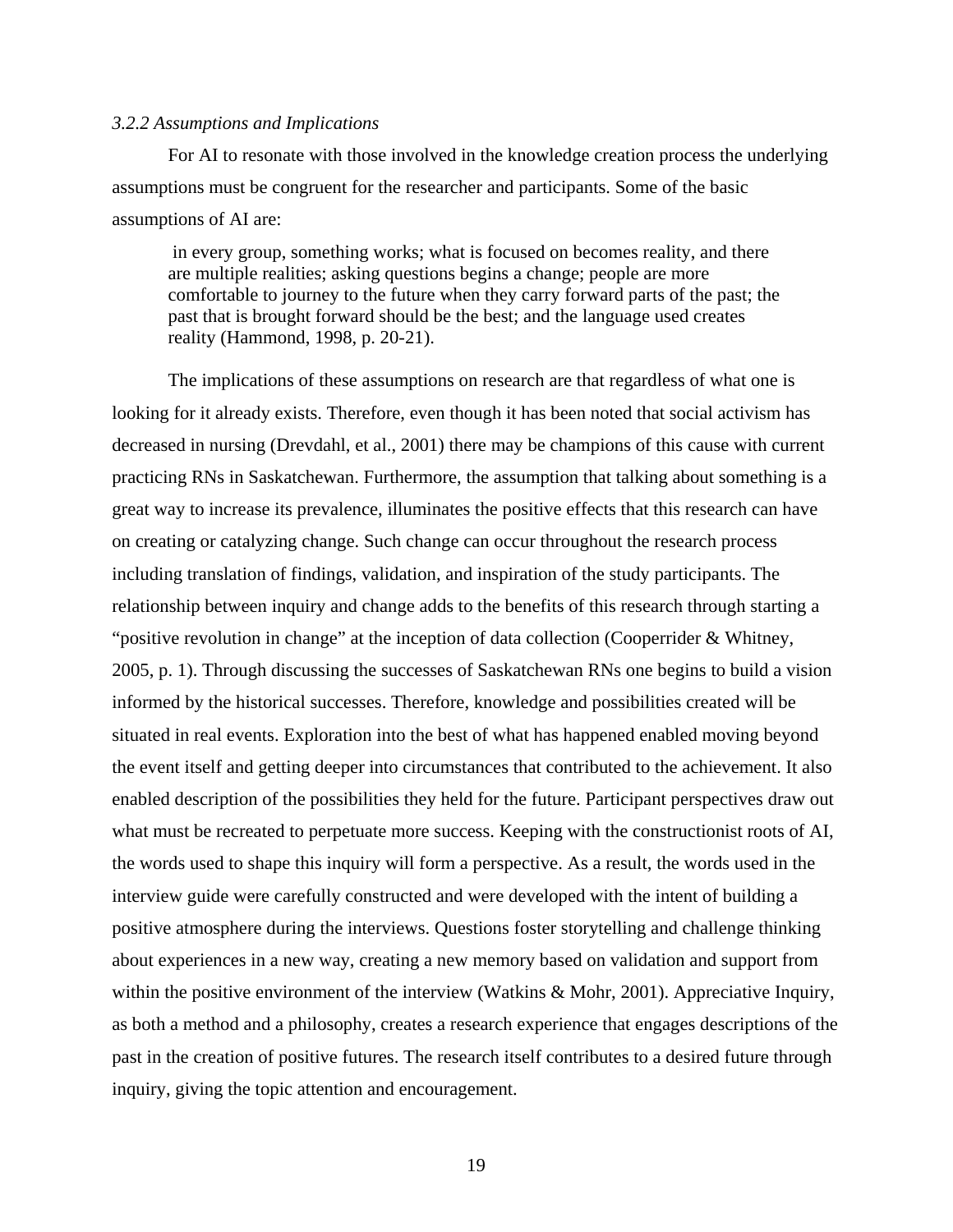#### *3.2.3 Setting*

 This study was set in the province of Saskatchewan where, as previously described, there has been a history of pioneering social change through nursing practice. In 2005, a resolution was passed by RN members of the SRNA. This resolution regarded the active participation of individual Saskatchewan RNs in the Make Poverty History Campaign. As well, the 2007 Ends of the Saskatchewan Registered Nurses' Association include advocating for healthy public policy with an emphasis on health issues for vulnerable populations.

 Registered nurses were not differentiated based on geography, location, duration of practice, educational preparation, age, or gender for the purposes of this study. Interviews were held in the researcher's home (participants known to researcher) as well as participants' homes and workplaces (at participants' discretion). Suitable locations were deemed to be conducive to audio taping and private enough to avoid breeches in confidentiality. All participants lived either in Regina or Saskatoon, or within close proximity to the researcher which enabled all interviews to be done face to face.

#### *3.2.4 Sample*

 Currently, inclusive of practicing and non-practicing, there are over 9,000 RNs licenced in Saskatchewan. Further query into registration forms illuminates approximately 1500 RNs self report their workplaces and primary area of responsibility as homecare, public health, or community health. Even though sampling criteria did not specify RNs working in community oriented placements, it is interesting to note that despite their relative minority, all participants in this study identified corresponding areas of practice on demographic forms. This is especially intriguing as all practice settings would have clients who would meet low income criteria. However, when comparing the regulatory standards and community health nursing standards items common to both are social justice and vulnerable population, but unique to the community health nursing standards are the determinants of health, the Jakarta declaration, and societal change supporting health (Fuller, Kneeshaw, Baumann, & Deber, 2008). The additional focus on advocacy and the determinants of health may explain why recruitment collaborators recognized RNs in community health and community RNs self identified as responding to the implications of income on clients' health.

 3.2.4.1 *Target/theoretical.* The target population was Saskatchewan registered nurses who respond to the economic circumstances of low income clients in their direct care practice.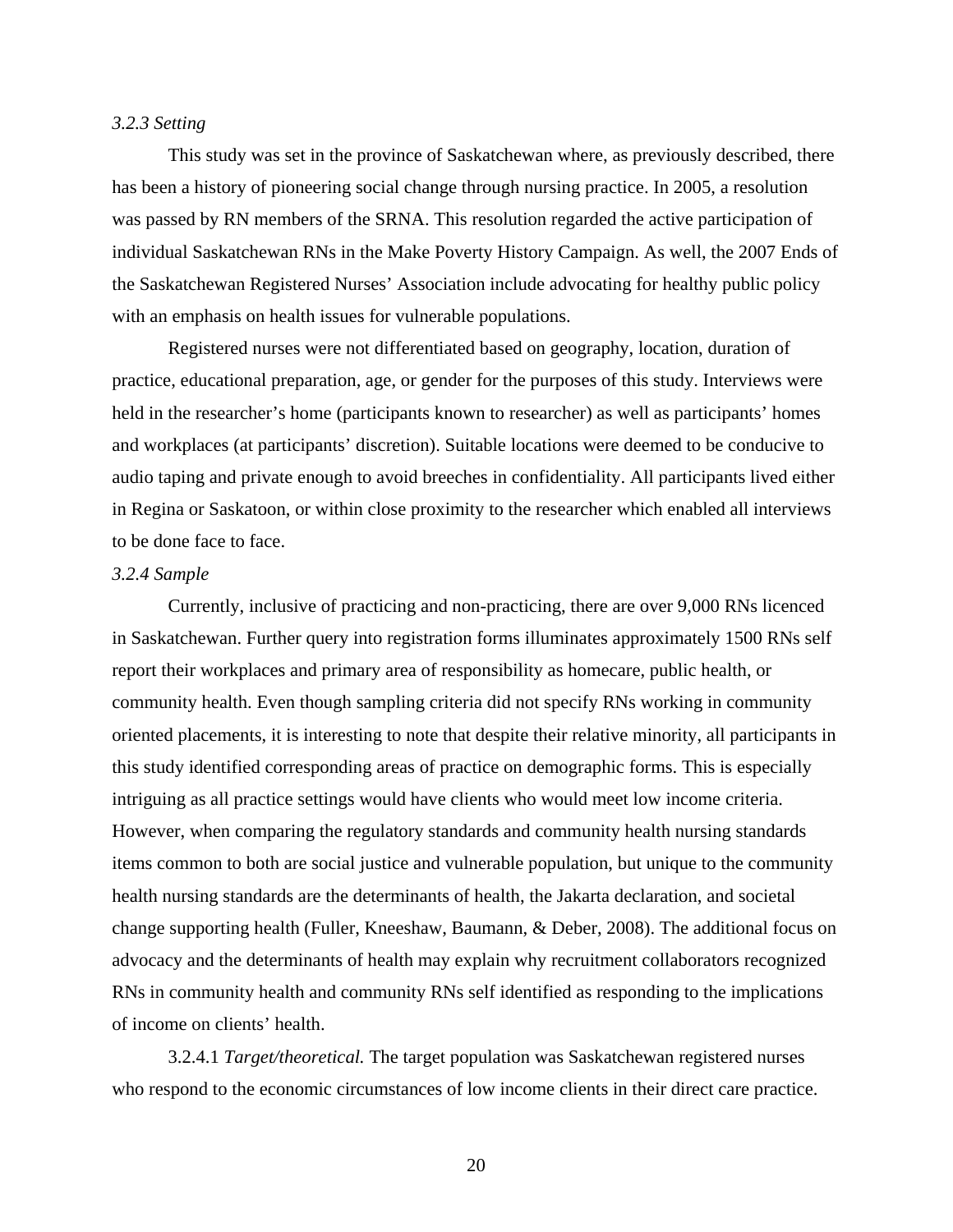Inclusion criteria was comprised of the following: a) direct care RNs in Saskatchewan who b) self identified to research collaborators or researcher as responding to the implications of income in their low income clients through their practice and c) were willing to participate in the study. Direct care included RNs working with individuals, families, and/or communities. Registered nurses involved in administrative positions, education, policy, research, or formal political employment were excluded for the purpose of this research.

*3.2.4.2 Sampling process.* Following ethical approval, purposive theoretical sampling was used, specifically purposive network snowballing. Snowballing is a sampling technique that utilizes networks of people who are knowledgeable about the target population and recruits them to aid the researcher in finding key potential participants (Patton, 2002). This type of sampling enabled the researcher to obtain an in depth understanding from information rich cases within a small sample (Patton). It included recruitment collaborators making initial contact with potential research participants. Recruitment collaborators were key persons within the community who did not meet the inclusion criteria (for example, RNs in formal administrative positions) but were very knowledgeable about the RN community and potential participants. The researcher had conversations with these collaborators and provided them with the invitation letter for potential participants. The collaborators then distributed this information to RNs that were seen as luminaries with valuable experiences to contribute and encouraged the participants to contact the researcher or give permission for the researcher to contact them. After they had agreed or contacted the researcher the study was explained in detail and any questions were answered. Details such as inclusion and exclusion criteria, risks, benefits, time commitment, consent, and confidentiality were discussed. If the potential participant agreed, an information letter (Appendix D) was distributed to them. A mutually convenient time was arranged for the interview. Consent forms (Appendix E) for researcher and participant were brought to the interview, reviewed, and signed prior to any data collection. Inclusion criteria were discussed and a demographic form (Appendix F) was completed prior to the interview. Participants were given the option of seeing these ahead of time and all declined.

 Further recruitment of participants utilized the same snowballing technique. Initial participants were requested to identify and inform their colleagues about the study and inquire if they were also willing to be contacted by the researcher. Snowballing allowed for the identification of information rich participants through the existing networks of participants. Core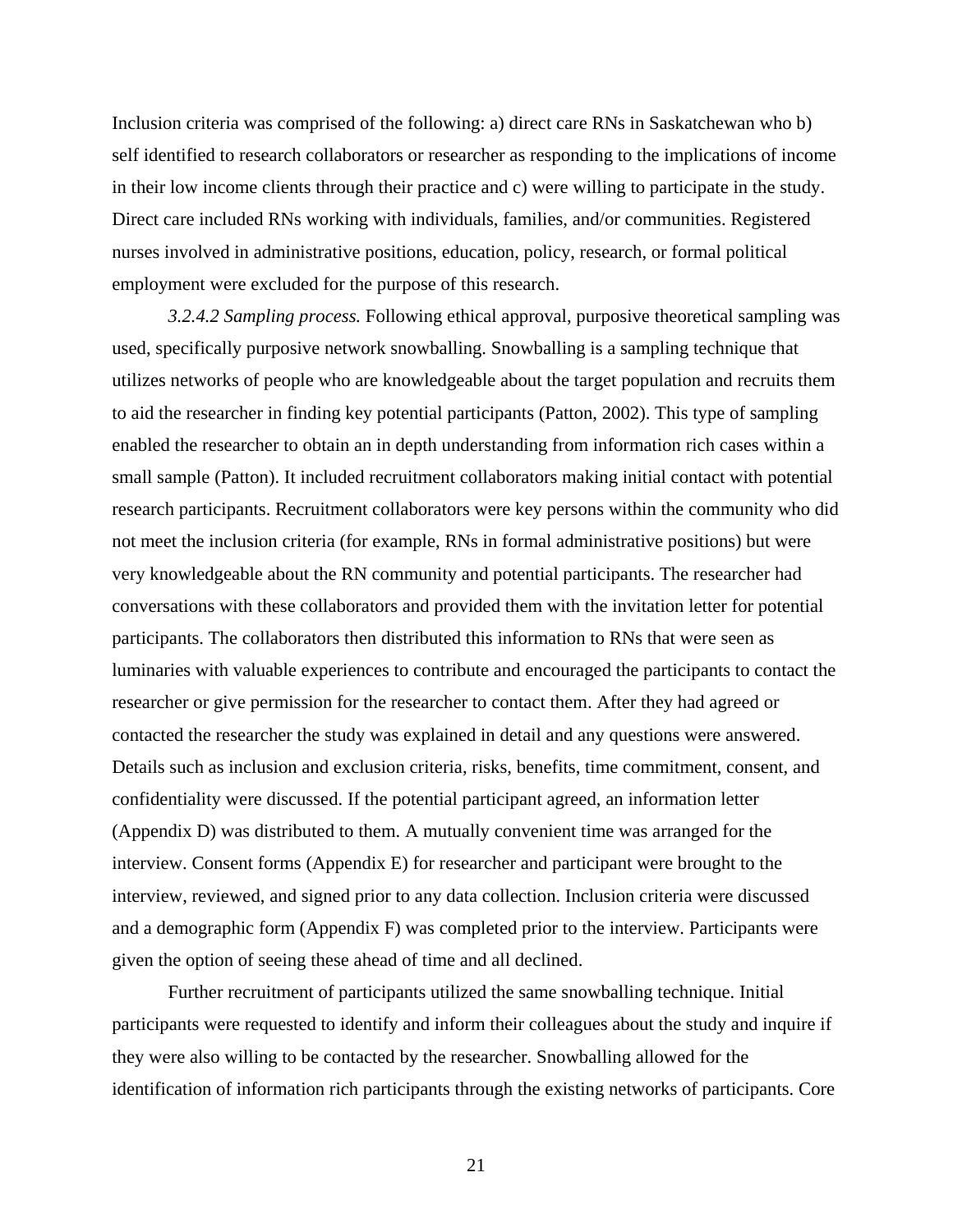cases to be studied were illuminated as key names are repeated from knowledgeable people (Patton, 2002). The potential participants were encouraged to contact the researcher with any questions at any time throughout the research. The population was sampled until saturation was achieved at seven participants.

 3.2.4.3 *Sample demographics.* Participant demographics are shown in Table 3.1, excluding categories that did not have any responses.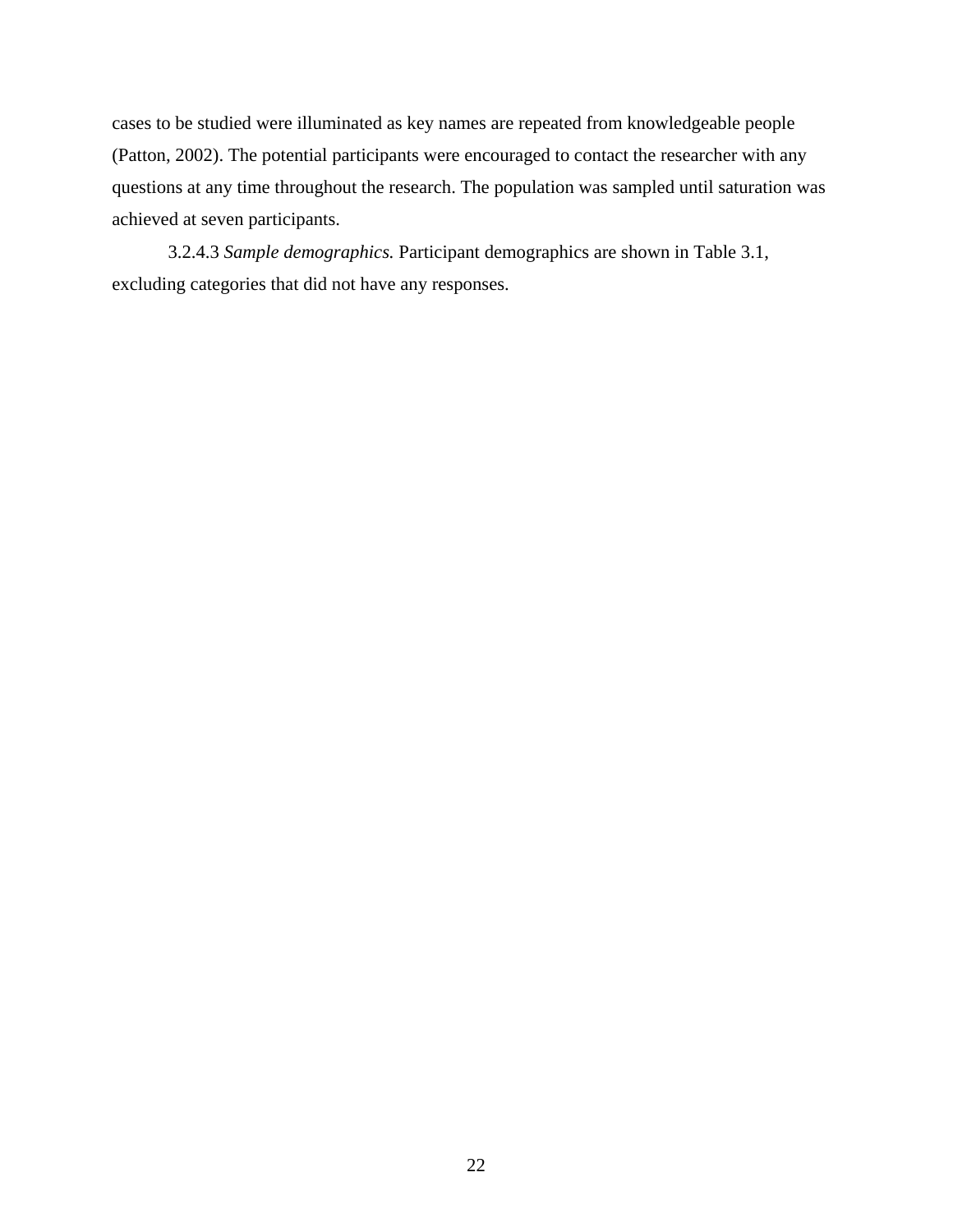## Table 3.1 Demographic Findings

| Demographic Variable                                      | Category                                                              | Percentage |
|-----------------------------------------------------------|-----------------------------------------------------------------------|------------|
| Age                                                       | $20 - 35$                                                             | 43         |
|                                                           | $36 - 50$                                                             | 43         |
|                                                           | $51 - 65$                                                             | 14         |
| Gender                                                    | Female                                                                | 100        |
| Total number of years practicing as an RN                 | 2-5 years                                                             | 29         |
|                                                           | 6-14 years                                                            | 14         |
|                                                           | 15-19 years                                                           | 29         |
|                                                           | 20 years or more                                                      | 29         |
| <b>Current Residency</b>                                  | Urban                                                                 | 86         |
| (of client population)                                    | <b>Urban and Rural</b>                                                | 14         |
| <b>Entry to Practice</b>                                  | Diploma in Nursing                                                    | 43         |
|                                                           | Bachelor's Degree in Nursing                                          | 57         |
| Post RN Education in Nursing                              | None                                                                  | 71         |
| (highest achieved)                                        | Baccalaureate                                                         | 29         |
| Education in other than Nursing                           | None                                                                  | 71         |
| (highest achieved)                                        | Baccalaureate                                                         | 29         |
| <b>Current Employment Status</b>                          | Regular full time                                                     | 71         |
|                                                           | Regular part time basis                                               | 14         |
|                                                           | Part time and casual                                                  | 14         |
| Current Place of work in Saskatchewan                     | Hospital (patient education)                                          | 14         |
| (primary employer)                                        | Public Health Dept. or Agency                                         | 57         |
|                                                           | Home Care                                                             | 29         |
|                                                           | Home Care                                                             | 29         |
| Current Primary Area of Responsibility in<br>Saskatchewan |                                                                       | 43         |
|                                                           | Public Health/community health<br><b>Patient Education (hospital)</b> | 14         |
|                                                           | <b>Infectious Disease/Street Health</b>                               | 14         |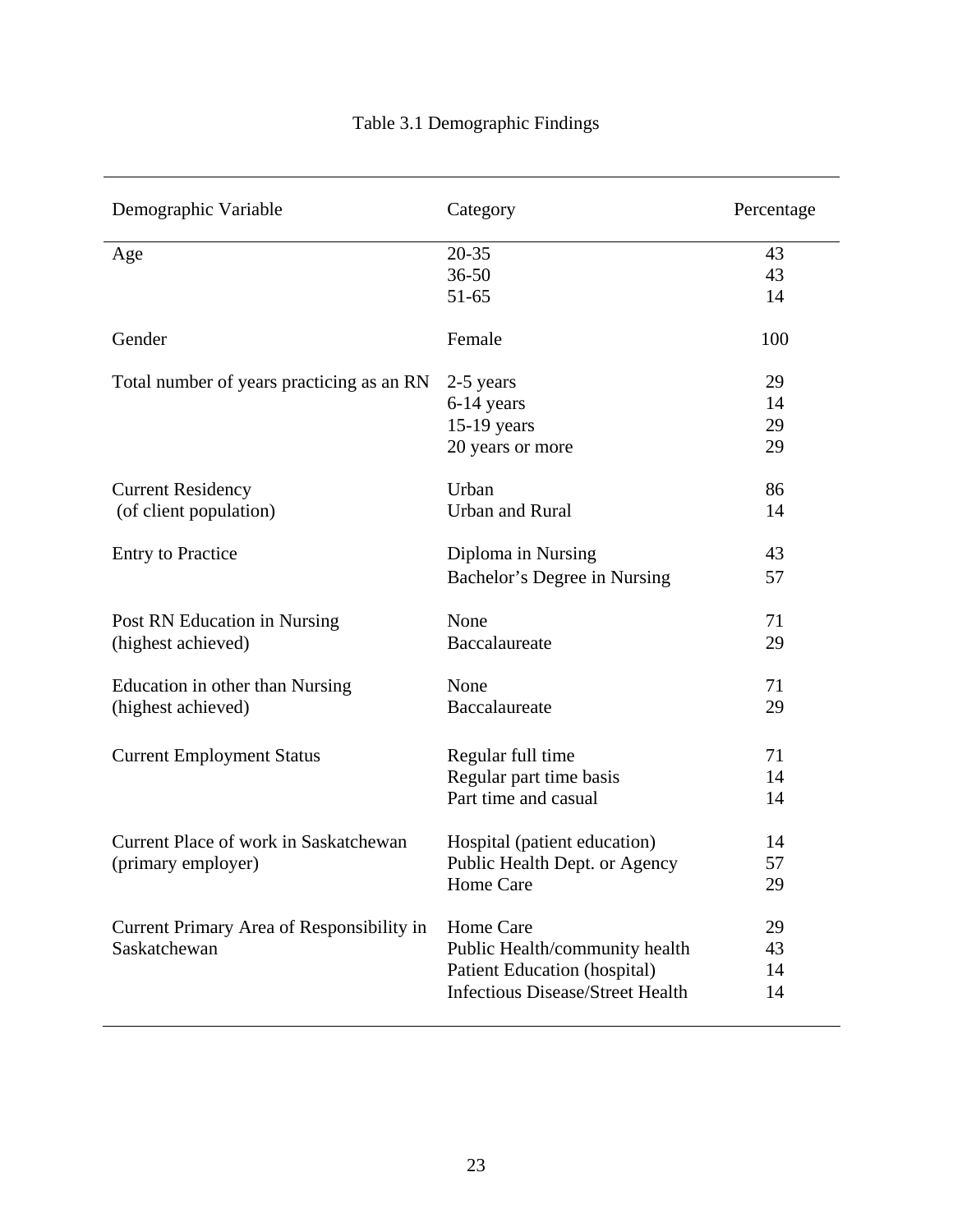#### *3.2.5 Data Collection*

 Appreciative Inquiry does not dictate specific techniques of examination, but rather pushes for investigation from a positive stance, applying the principles, and living the assumptions. It searches for the positive core that exists within every group or situation (Cooperrider & Whitney, 2005). Participants brought in articles they had written, award biographies, and thank you letters from clients. The researcher kept copies of these documents for analysis and knowledge translation activities. Demographic data were collected at the onset of the interview and were used for descriptive purposes not comparison.

Data were collected using an adapted AI Interview focusing on the discovery phase of the AI framework as developed by Michael (2005). Discovery engaged participants on 'what is' from an appreciative stance (Keefe & Pesut, 2004). It was about learning the best career moments, memories, and stories of participants (Michael). The questions posed reflected on recalling excellence, while enhancing inward exploration which aided in a vision of forward achievement (Havens et al., 2006). Participants were aware that they could decline answering any interview question(s) and withdraw at anytime without penalty. This individual interview approach responded to the research aim needing intimate and detailed information from a one time meeting (as opposed to the traditional organizational development goals) (Michael). Interviews were audio taped and transcribed verbatim for analysis. The researcher took field notes on observations during and following each interview to enrich the verbal data. These notes described setting, facial expressions, and body posture. These notes were typed into the transcripts and informed the participants' intent in certain passages (e.g. laughter implies the participant was using humor to get her point across and therefore a quote without the emotion may not be representative).

At the end of the interview, participants were encouraged to make a bumper sticker highlighting their vision for nursing. Participants 'talked it out' as they made their bumper sticker, which was also transcribed as study data. Bumper stickers were intended to incorporate the provocative component of AI, instead, participants highlighted positive aspects of what nursing is and could be from their perspective. The focus of the bumper stickers was on an ideal future, not in the format of provocative propositions which would entail shifting from the abstract future to a practical affirmative statement of what could be.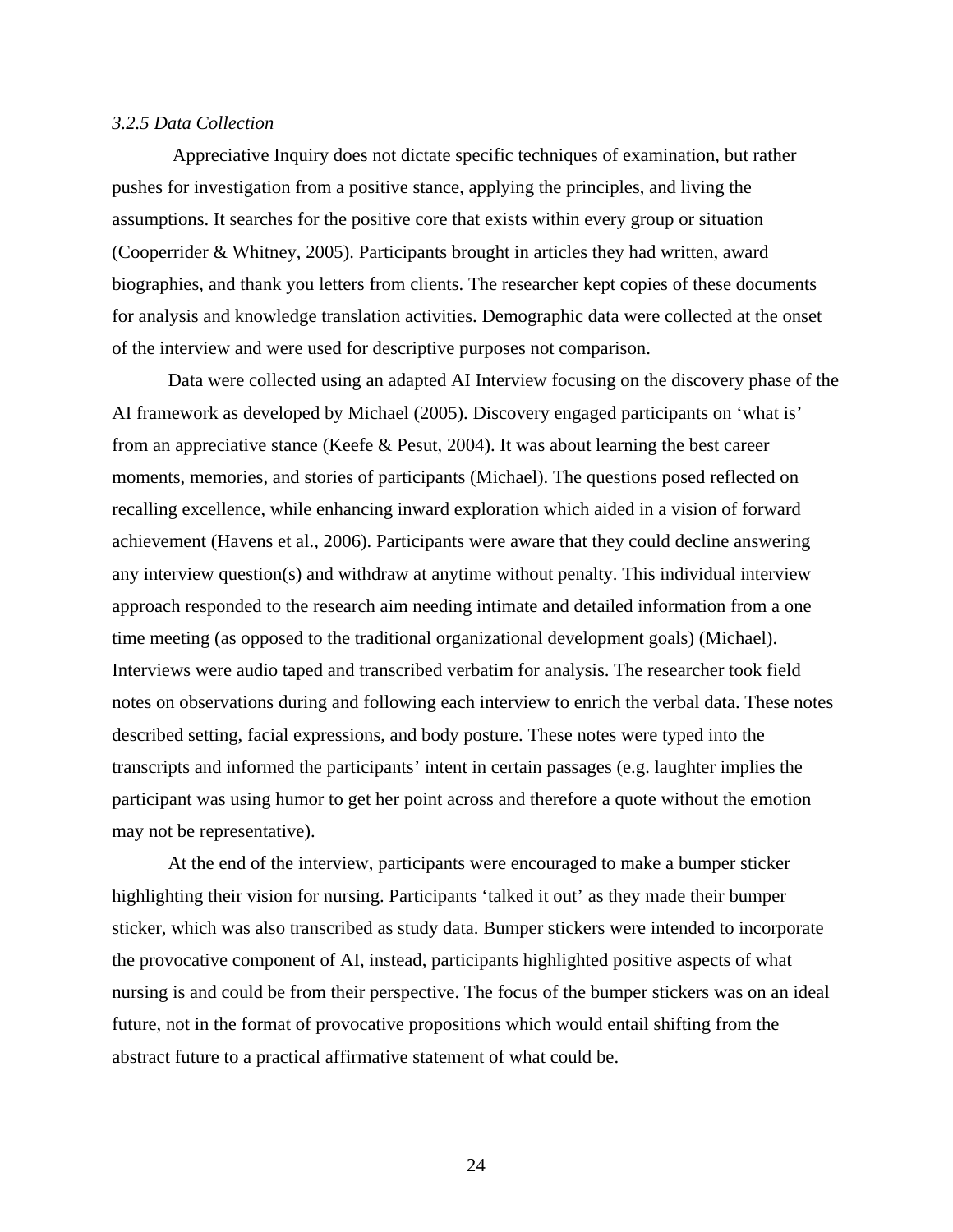After interviews took place, the participants were again provided with the researcher's and supervisor's contact information. Participants were emailed their own interview transcript along with the transcript release form and preliminary tentative analysis. Participants were encouraged to direct questions or concerns to the researcher or the supervisor.

 The AI methodology incorporates narrative roots by encouraging storytelling (Bushe, 2005; Michael, 2005, Watkins & Mohr, 2001). Stories are easily remembered and retrieved contributing to the success of this methodology (Sugarman, 2002). Michael found that participants were excited to share and offered "dynamic and unrehearsed information without fear of reprisal" (p. 226). All positive successes (large or small) are explored as the past is seen as a possibility for future change, not historical data to be forgotten. Participants in this study told their experiences through stories captured during the interviews.

Appreciative Inquiry places high importance on positive questioning, "basing the power of dialogue on the power of the questions we ask" (Sugarman, 2002, p. 3). The researcher acts as a change agent and "the major thing a change agent can do that makes a difference is to craft and ask unconditionally positive questions" (Cooperrider & Whitney, p. 53). Well crafted questions enable a successful interview through building rapport and creating energized relationships (Bushe, 2007). The interview guide was adapted from questions previously used by Michael (2005) and Keefe & Pesut (2004) (Appendix G). These questions were assessed against Bushe's criteria for generative questions that challenge the status quo. This criterion builds on the purpose of AI that is "to generate a new and better future" (Bushe, p. 4). Questions must be surprising, engage peoples' heart and spirits', build relationships, and illuminate a new perspective on reality (Bushe). Consistent with AI, participants were asked to clarify key values during and following the interview and after (i.e., during member checking when reviewing the preliminary analysis).

The interviews provided an experience of AI prioritizing Discovery while incorporating Dream and Design. Destiny was not addressed in the interviews. Destiny, can also be thought of as Delivery, it is where planning what will be happens, specifically the actions, commitments needed to make the provocative propositions a reality (Reed, 2006). It was not within the scope of this research to fully include Design and Destiny as neither the researcher nor participants have the authority to implement system wide change. The current research cannot feasibly engage the whole system to accomplish such an end. It was felt, however, that focusing on the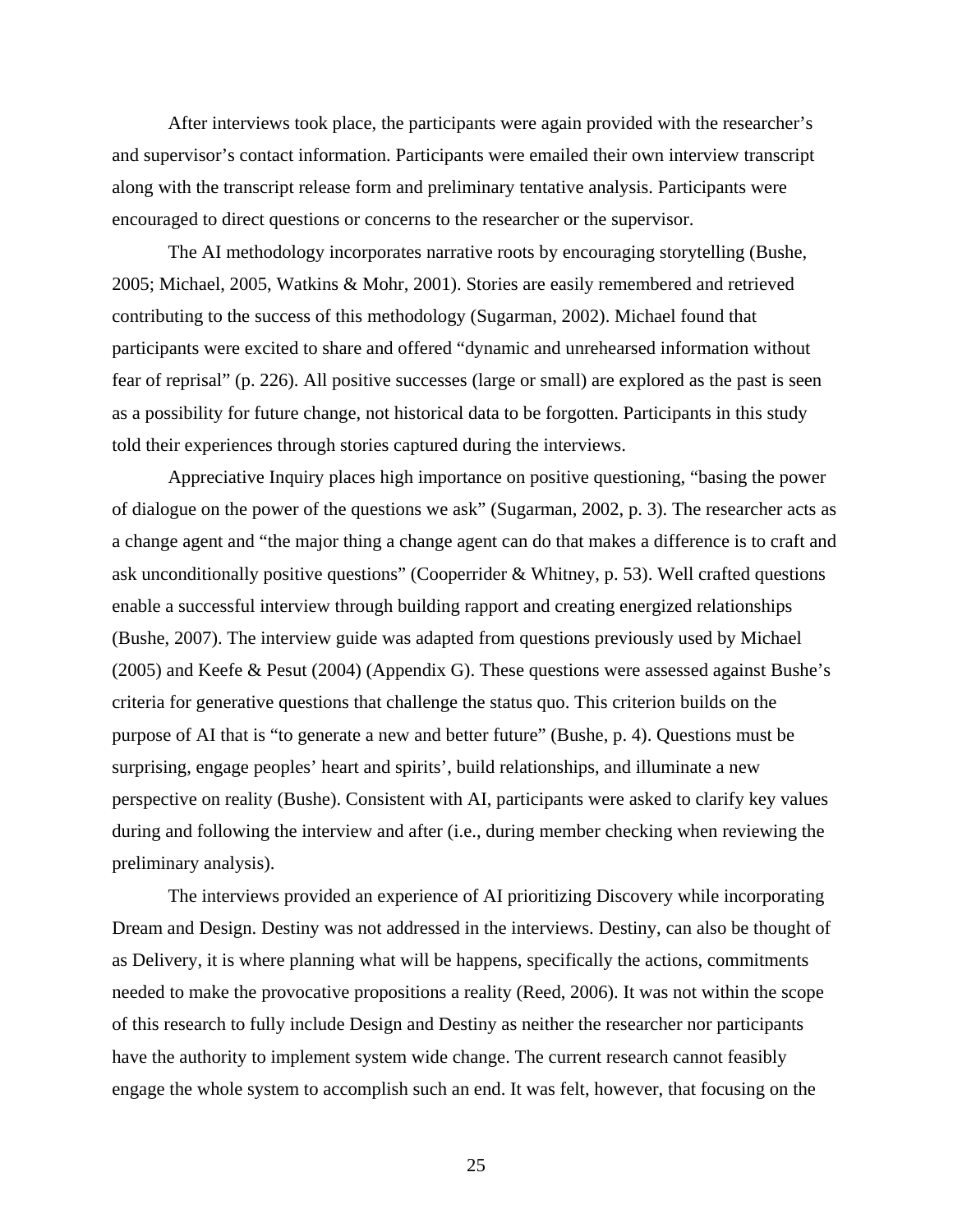foundational Ds was useful to inform these latter components of AI. Design and Destiny build on Discovery and Dream; therefore this research can offer information for future researchers wanting to look at Design and Destiny in more depth.

Data were reviewed by the researcher and supervisor during the data collection. Preliminary analysis was discussed and the number of interviews was based on the richness of data leading to saturation. Additional interviews were added after saturation was reached because of potentially unique contributions aligned with diverse practice settings. It was found that despite these presumed distinctions, the findings merely validated preliminary analysis and saturation was re-confirmed.

Data triangulation was also used as a way to capture multiple perspectives and thus remained consistent with the constructionist theoretical framework. Multiple data sources were integrated to formulate findings. However, archival data and observations were primarily used to strengthen interview data. This was purposeful to avoid compromising the power of AI and participant's personal perspective of the positive core. Observations were limited to the actual interview interaction. As well, archival data were varied (articles, thank you cards, etc.) and not available for all participants however this data source was supportive not primary to the research. Archival data were combined with the primary data collection technique (the appreciative interview) for data triangulation and validation. Interviews captured the perspective of the participant, observations from field notes were added, and archival data provided historical validation and addressed confidence in findings through the inclusion of diverse viewpoints. Triangulation of multiple data sources increased the credibility of inquiry (Patton, 2002). Patton stated, "a common misunderstanding about triangulation is that the point is to demonstrate that different data sources or inquiry yield the same result. But the point is really to test for consistency" (p. 248).

#### *3.2.6 Analysis*

The researcher in consultation with the thesis supervisor conducted data analysis. Digital files were transcribed verbatim. Next, text was checked for accuracy by listening to the audio file and simultaneously reading the transcripts. The researcher added emotions or observations to this text from field notes and taped intonations/variability (shown in transcript example - Appendix K). Participants were encouraged to bring in any archival data such as newspaper articles, award bios, or other sources that highlighted their achievements over their career. Data triangulation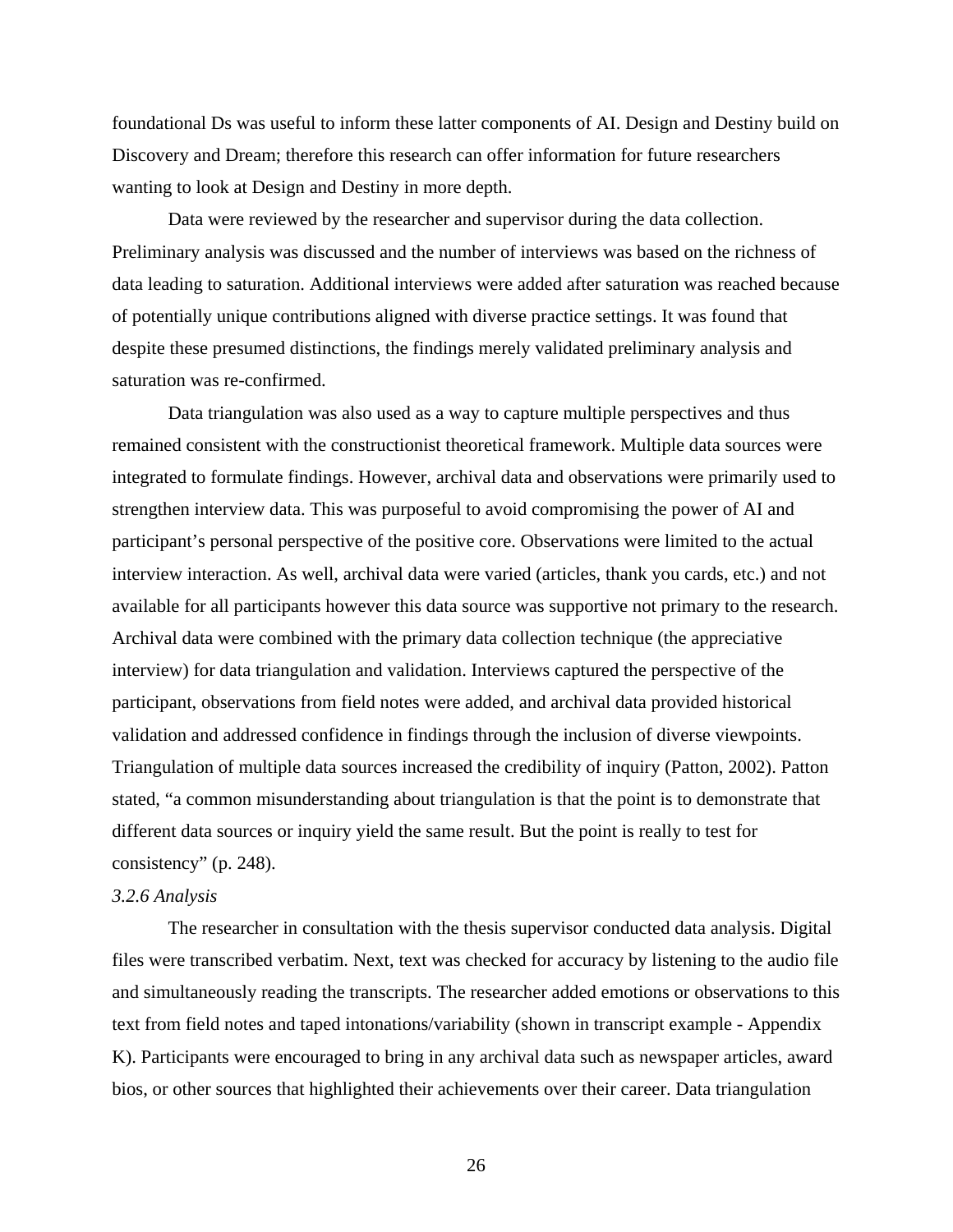provided a pragmatic way to ensure consistency with participants' stories and addressed any weaknesses of the interviews such as recall error, self serving responses, and/or impact of participants' mind frame during the interview (Patton, 2002). The availability of field observations, archival data, and transcripts allowed for the inclusion of multiple data sources to inform analysis.

Analysis followed the components of Discovery, Dream, and Design from the AI process. WeftQDA software was used for data management, (for examples of codes see Appendix J). This tool allowed for a large amount of data to be sorted into categories and then sorted into themes within categories. The researcher searched out sections of the data that fit within the framework of the delimited AI components (i.e. Discovery, Dream and Design). Interview data were examined and when participants spoke about best practices, these passages were highlighted and classified as Discovery. Similarly, when participants moved towards visions of the future these passages were classified as Dream, and when passages were consistent with the Design component they were classified as such. Once data was organized into its corresponding AI component, data passages were examined for themes. Sixteen thematic codes were co-created; some were evident in more than one AI component. Themes were then organized for similarity and collapsed into five overarching themes with sub themes. At this point, thematic categories, themes, and sub themes, were reviewed again and rich data passages were separated for inclusion in the thesis document. These themes were also explored for values underlying them by examining passages within thematic categories for words or passages explicitly stating or implying values.

Questions from each covered 'D' cycle were compared to the other 'D' cycles for consistency of themes and values underlying cycle components. Explicitly stating the positive core, building provocative propositions, and outlining a charter of relationships, roles, and responsibilities represented the culmination of addressed AI components.

Member checking was utilized to ensure that stories, themes, and values were congruent with the participants' expressed meaning. Validation was in the form of transcript and preliminary tentative analysis reviews that included participants signing a transcript release form. Five of the seven participants responded. The only concern raised by participants was in regards to the grammar in statements. Participants expressed gratitude for the opportunity to share their stories and stated the research experience was positive. Using a validation approach was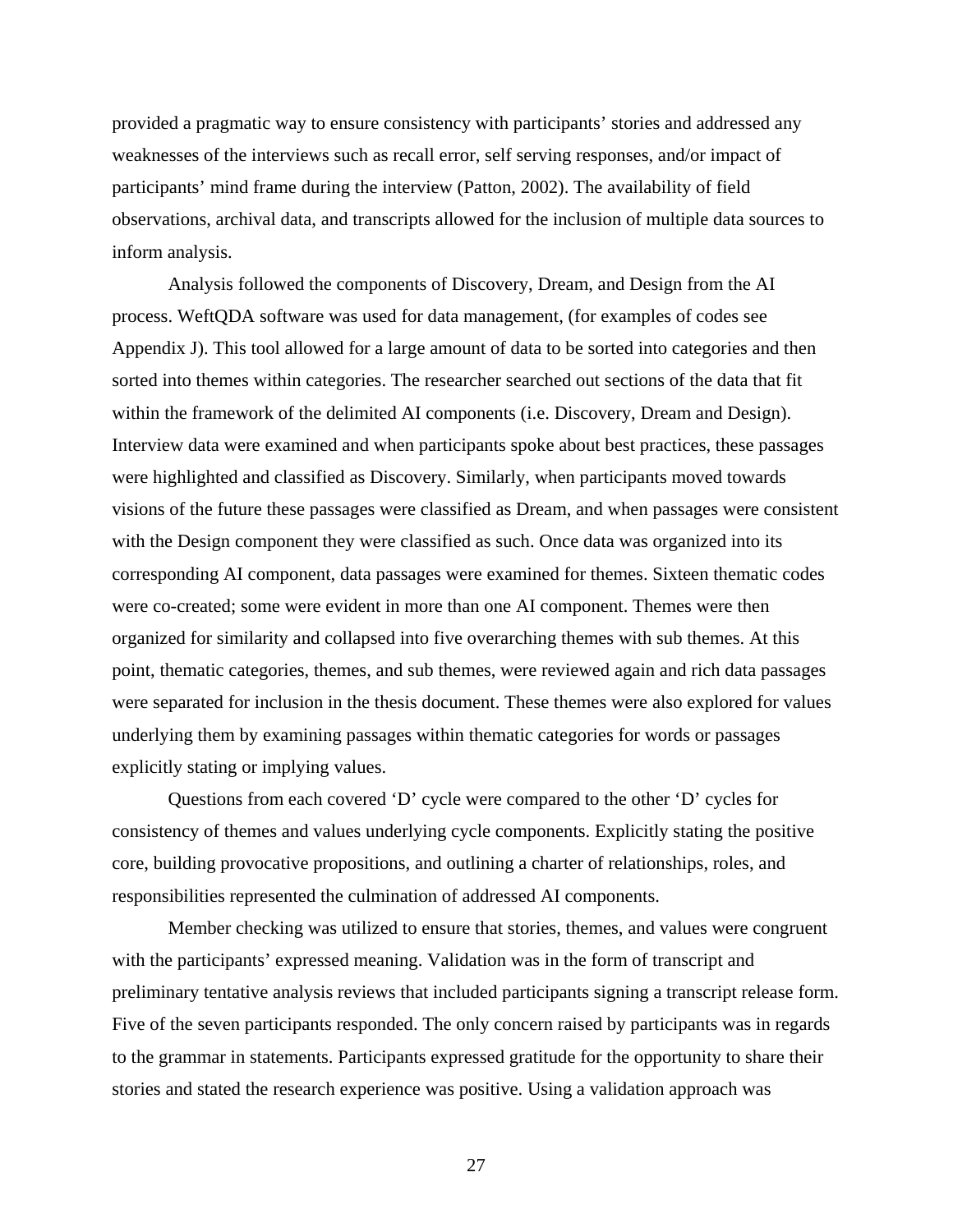consistent with AI methodology which looks to share stories, develop themes, and link to the values underlying those themes. The themes then become a shared image among the participants for a preferred future (Watkins & Mohr, 2001).

#### *3.3 Ethical Considerations*

## *3.3.1 Confidentiality*

Confidentiality was addressed by using code numbers on all data collected. Confidentiality was maintained throughout the research through coding any notes, audio files, demographic forms, and consent forms with identification numbers. The consent forms were stored separately from other data with identification coding. Participants were given the opportunity to review transcripts of interviews and tentative analysis that may be used for publication. Identity of participants remained anonymous in research reporting. Most data were reported in group format, with quotes not including any personally distinguishable factors, thereby minimizing the risk of identification. Data will be stored in a locked cabinet at the University of Saskatchewan for five years upon completion of study, under the responsibility of Dr. Petrucka, thesis supervisor. Original raw data are only available to the primary researcher and thesis supervisor.

## *3.3.2 Risks*

Ethical approval was obtained through the University of Saskatchewan's Behavioral Ethics Board on April 23, 2008 and remained valid throughout the study. No deception was used in this study. Participants were informed of all aspects of the study and encouraged to ask questions at any point. Informed written and verbal consent were obtained prior to participation in the study. Initial contact with participants was made by a research collaborator on behalf of the researcher. Participants were made aware that they could withdraw at any time. Process consent was re-established when member checking occurred, including reminding them that they could withdraw at any point. No participants decided to remove themselves or their data from the study. No participants reported any emotional upset as a result of their participation in the study, therefore no external counseling referrals were needed. An opportunity to debrief the research experience was made available after the conclusion of the interview and offered when contact was made for member checking/transcript review.

There were no conflicts of interest identified during the study. No financial benefits were associated with the research for participants or researcher, nor were monetary incentives used to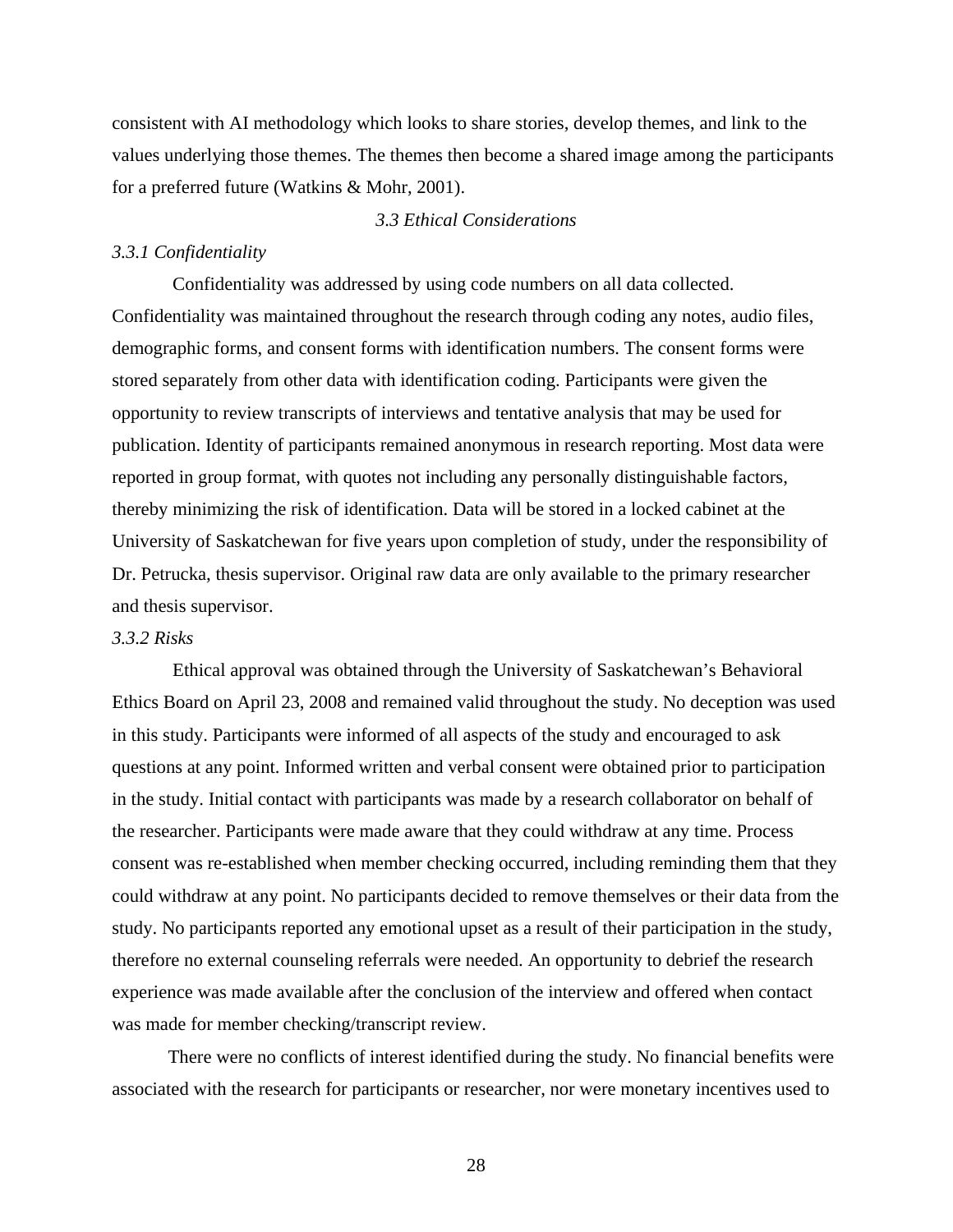recruit potential participants. There were no professional relationships between the researcher and the potential study participants as the researcher worked in an administrative role thus her direct colleagues were within the exclusion criteria.

## *3.3.3 Benefits*

This study addressed current research gaps by building the knowledge base on the role of RNs who respond to the economic implications of low income clients by highlighting the participants' strengths, skills, and capacities. Researching social issues through the accomplishments of health care providers working for social justice can contribute to a broad social impact by including another perspective to the current literature. Study information can help bridge the current philosophical and practice divide in the area of socio-political activity by registered nurses. It can also help inspire RNs who want to expand the social activism part of their practice but are unaware of what such advocacy work entails.

 Participants were able to share their stories, have their experiences validated, and see their knowledge translated to other health care professionals and the public. The AI method encouraged participants to look at their experiences in a new light contributing to a greater sense of accomplishment and empowerment. The research process is a validating experience that gave something back to the participants as they contributed to new understandings of the roles of registered nurses in responding to the needs of low income clients.

## *3.4 Rigor*

 Patton's social construction and constructivist criteria (2002, p. 545) are complementary to the methodology as AI embraces the "constructionist principle" (Cooperrider & Whitney, 2005, p. 49). The criterion includes acknowledging subjectivity, trustworthiness, authenticity, triangulation (capturing and respecting multiple perspectives), reflexivity, praxis, particularity (doing justice to the integrity of unique cases), enhanced and deepened understanding, and contributions to dialogue (Patton). As outlined in the theoretical framework, an assumption of constructionism is that there is no single truth to seek. The credibility of research lies in knowledge creation through exploring the perspectives of participants and addressing to how their constructions of reality shape understanding.

Appreciative Inquiry views human systems as constructions of the human imagination (Watkins & Mohr, 2001). Constructivist trustworthiness is informed by the researcher's own perspective, experiences, understandings, and place within a world that is constructed socially,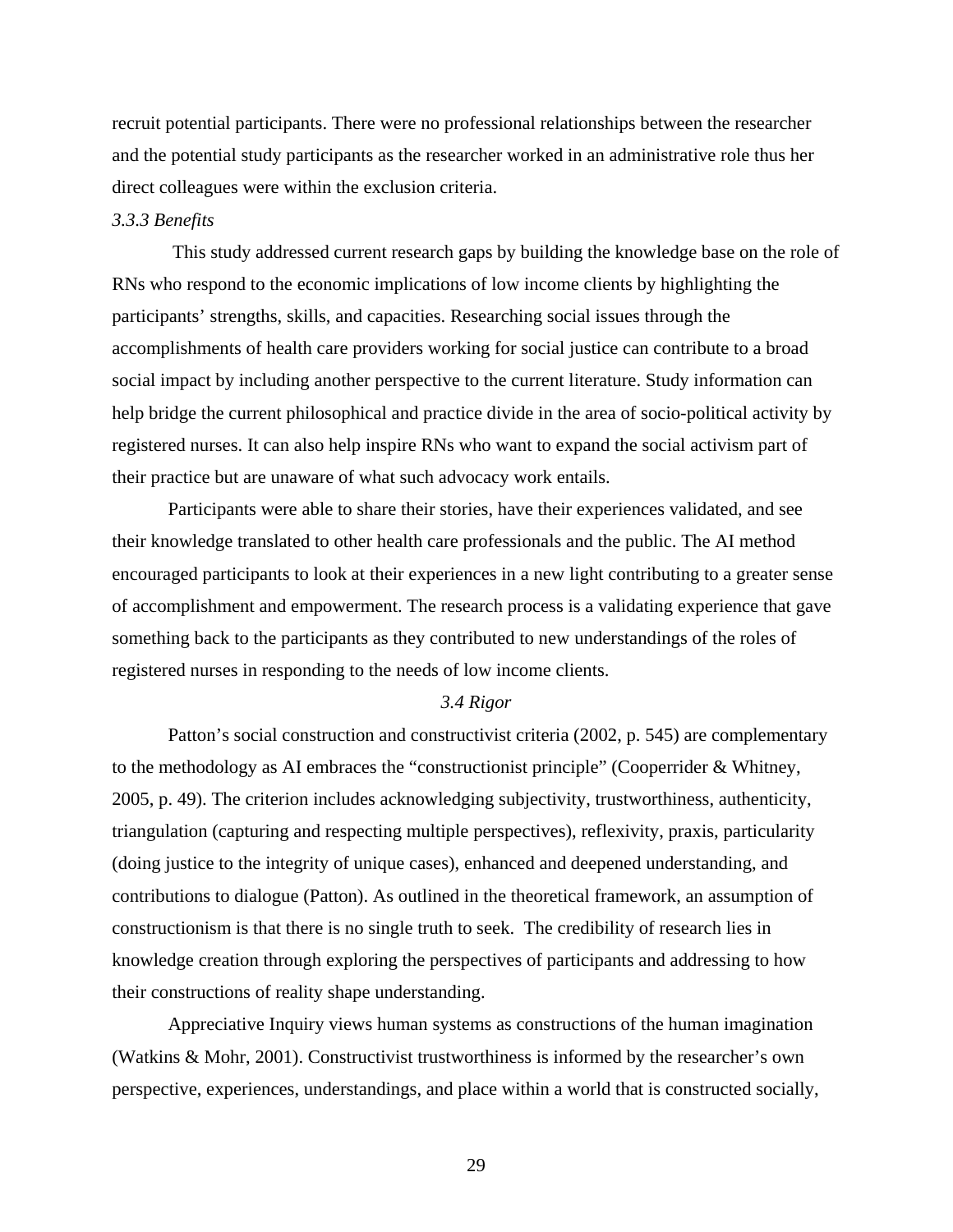politically, and psychologically (Patton, 2002). Therefore, the researcher also completed the study's appreciative interview personally to highlight her own perspective. This interview allowed the researcher to be aware of her own influence on the direction of the interviews through probing and reflective comments. As well, the self interview helped situate the researcher's own experiences in relation to the experiences of research participants. The researcher's experiences and awareness of the topic helped to build rapport with participants and enabled deeper probing to gather rich data. Member checking was used to ensure the data collected were congruent with the participants' intended meaning.

Members of the thesis committee reviewed the research process and provided valuable feedback and suggestions. The thesis supervisor provided debriefing for the researcher as well as helped the researcher identify biases that might have been incurred. The researcher maintained an audit trail for all methodological decisions and conclusions, and kept a reflective journal during the study to be aware of how the researcher's own biases influenced the study (Appendix I). Throughout the study, the researcher continued to reference back to the literature on AI, ensuring congruence between method, analysis, discussion, and conclusions.

## *3.5 Knowledge Dissemination*

 A final report in the form of a thesis has been formulated for the University of Saskatchewan as per requirements in the curriculum of the Graduate Program of the College of Nursing. Copies of the findings were distributed to study participants. Findings from the study and components of the report will be utilized for the formulation of journal articles for publishing and presentations at conferences such as the Canadian Public Health Association Annual Conference, the Canadian Nurses Association Biennium, and other conferences that have themes congruent with this research. Findings from this research have been presented at the *New Directions in Population Health Research: Linking Theory, Ethics and Practice* Conference in Regina, November 2008. As well, finding have also been accepted to be presented at the *Canadian Association of Nurses in AIDS Care 2009 Conference: The Spirit of HIV/AIDS Care: Culture and Caring* in Saskatoon, April 2009.

 Nurse researchers can impact knowledge through "breaching the boundary between nursing research and health policy" (West & Scott, 2000, p. 823). Knowledge that is created can also be translated into grey literature, (such as community organization's bulletin, anti-poverty coalition, and popular literature such as *Maclean's*) to cultivate new understandings that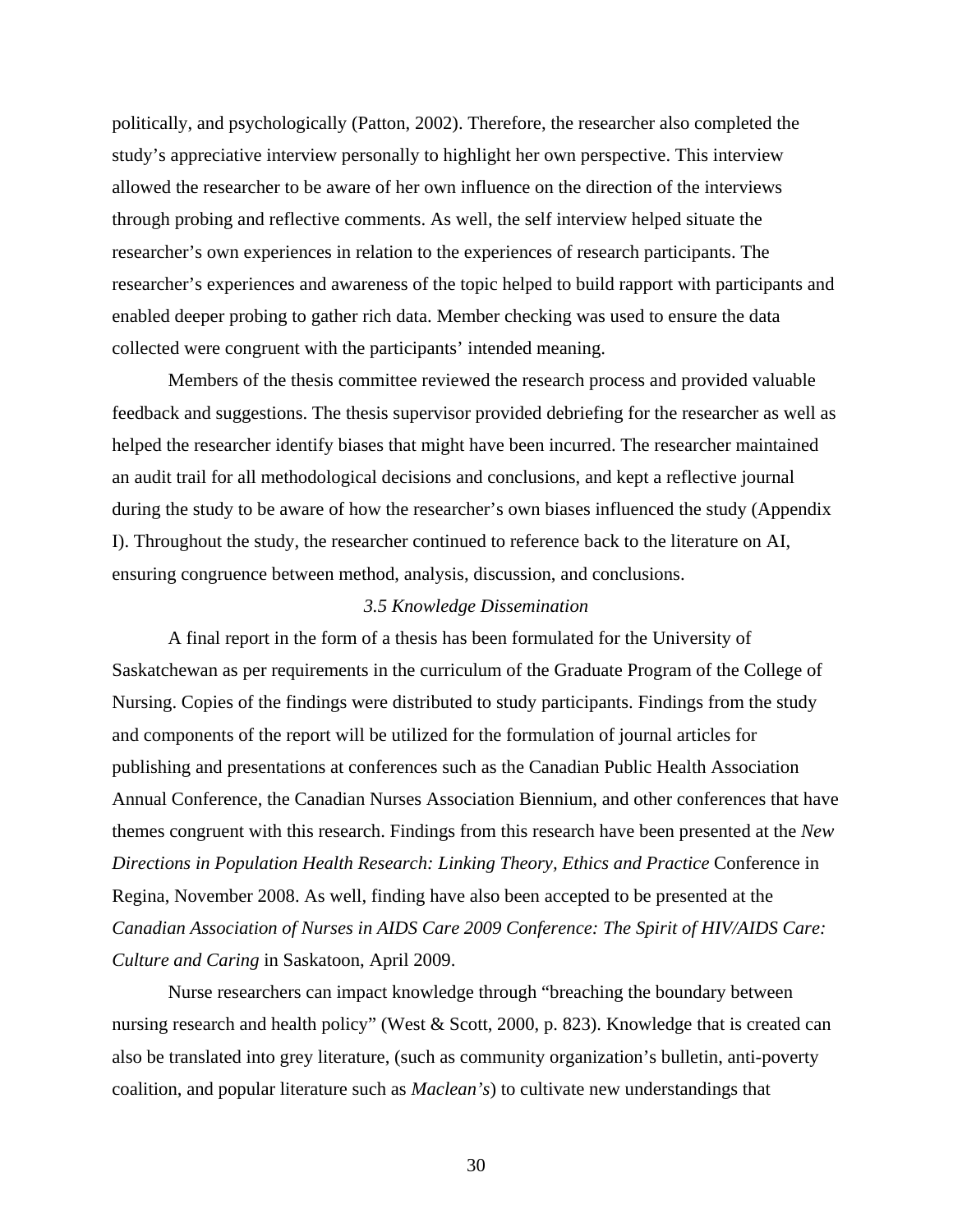encourage social change. Keeping policy in mind at all stages of research includes clearly stated policy implications and flagging publications as pertinent to health policy through strategic used of key words (Shamain, Skelton-Green, & Villeneuve, 2003). Broadening the dissemination of activist research encourages effective use of knowledge production for social change. Negotiations between practitioners, researchers, policy analysts, and decision makers enhance the translation of research into effective policy creation (Shamain et al.). The provocative propositions serve as policy recommendations from this research.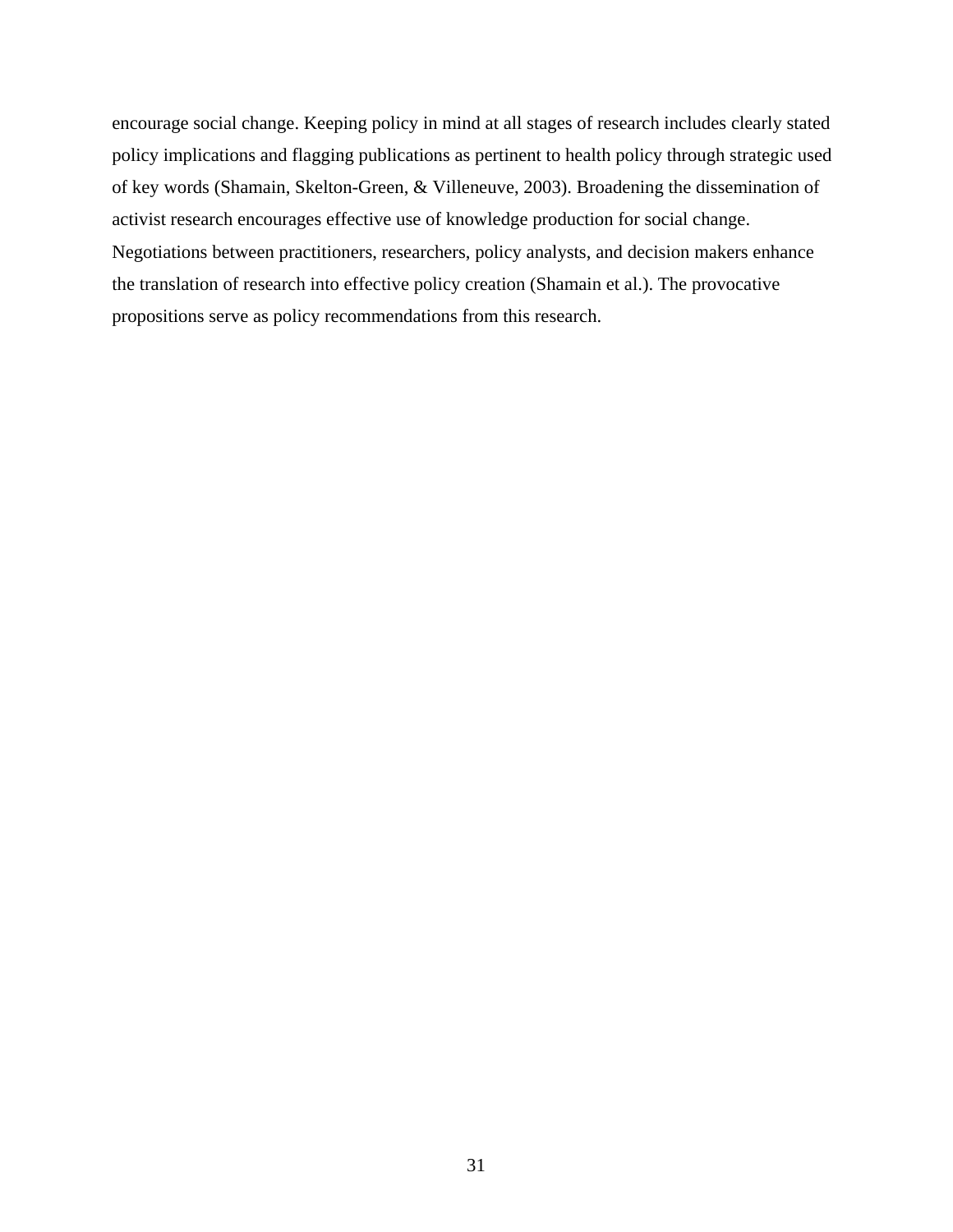## CHAPTER FOUR

#### 4.1 An Area of Nursing Where I Can Make a Difference

Analysis followed AI philosophy and method. The purpose of sense-making is to organize the data in a way that "helps researchers understand what people feel they have achieved and how this might be helped to happen again" (Reed, 2006, p.139). Stories were distinguished as building blocks for positive future growth (Reed). The constructionist principle was illuminated through the stories participants told as they constructed their pictures of the future (Watkins & Mohr, 2001). This analysis, rather than finding the norm or best, seeks to create synergy as opposed to consensus by reacting to the messages and meaning in a way that promotes forward movement (Watkins & Mohr, 2001).

The appreciative interviews explored the best of what is through a focus on Discovery. Themes built upon the discover cycle component, illuminated and informed the Dream and Design components based on participant data, the underlying core values, and the positive core. Michaels (2005) demonstrated a similar outcome, "In my work, the Discovery stage of the appreciative framework was isolated from the 'Dreaming', 'Designing', and 'Destiny' phases... Yet across the interviews, it was as if the participants were somehow being drawn towards the Dreaming stage as their interviews progressed" (p. 229). The dream piece was also explicitly elicited through specific questions in the interview, while design components were peripherally addressed. Themes became a foundation for a vision based on the reality of the uncovered exceptional moments which become the norm (Watkins & Mohr). Data were organized according to themes within each cycle component after a brief description of the corresponding theory. Themes were triangulated within their respective cycle components for consistency, while sub themes used participants' own words. The outcome of data interpretation is a focus on a constructed future reflective of diversity rather than overarching abstract themes based on norms.

The limitations of the appreciative interview versus the summit approach are apparent in the lack of fulfillment of the full four D cycle. Destiny was not explored as it looks at what will be and sustaining the change which is outside the scope of this research. This study did not have the purpose or the capacity to implement the findings within the identified system.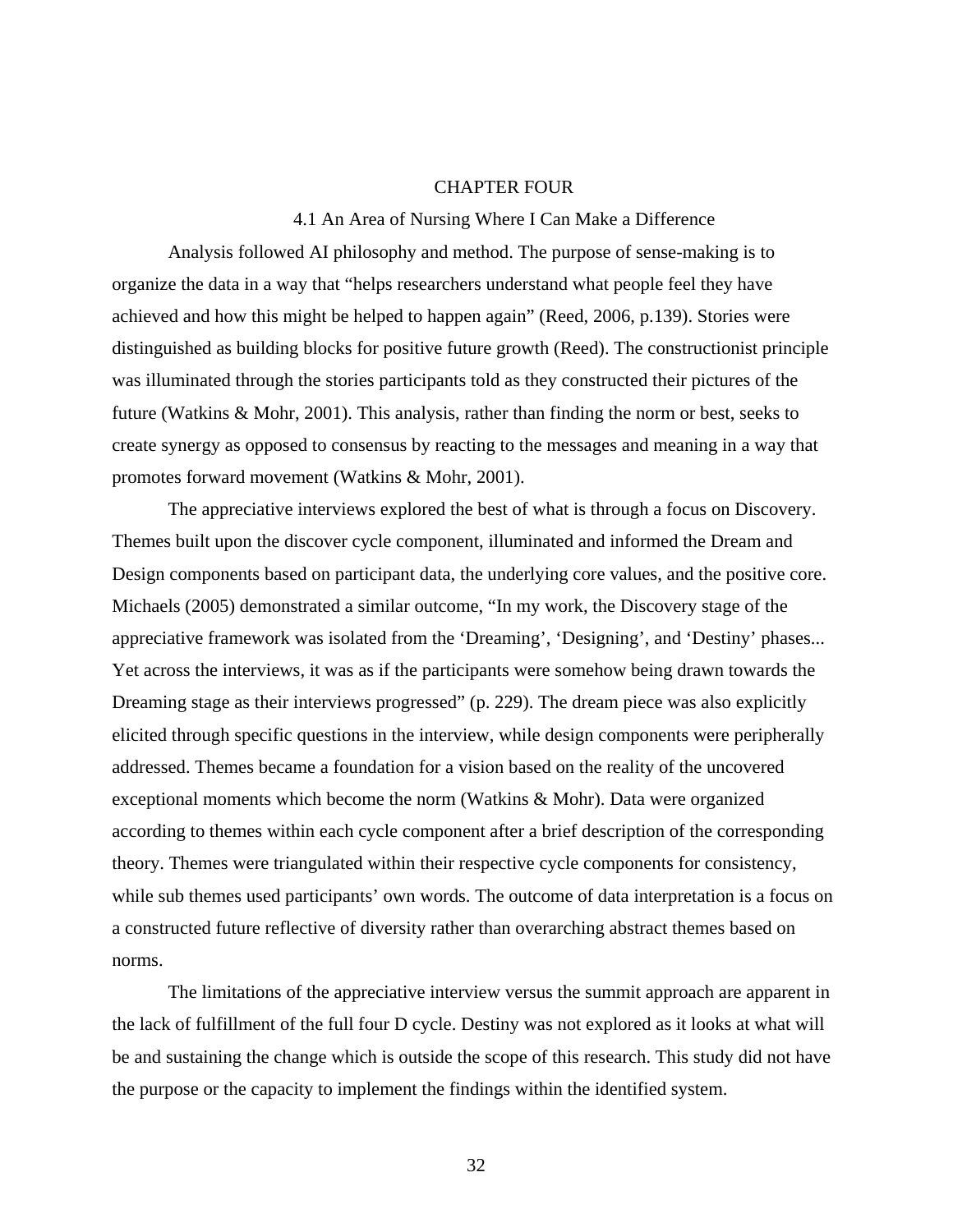## *4.1 Discovery- What Works?*

Discovery, the first phase of AI, is "the best of what has been and what is" (Cooperrider & Whitney, 2005, p. 16). In Discovery, themes are understood as "what do we hear people describing as life giving forces" (Watkins & Mohr, 2001, p. 115). Discovery uncovers diverse stakeholder strengths and aligns them for the achievement of collective potential. It inquires into the stories of best practices (Watkins & Mohr). The Discovery phase illuminates "exceptional accomplishments, and historical aspects that participants value" (Watkins & Mohr, p. 43).

The root core of RN practices at its best occured when the personal, relational, and social aspects of nursing aligned. The theme of personal describes how participants saw their role as being intertwined with their individual identity. Personal motivation was important to participants as they described their own motivation as being foundational to their desire to make a difference. The relational theme shows how the relationship between their personal selves and their clients was fundamental to their ability to practice as they did. Connecting to, and understanding clients, was an area where RNs felt they had the greatest impact in accordance to their role. Participants described times when the clients let them in to more personal aspects of their lives. It was then they knew they had made a difference because of the trust the RNs were receiving from their clients. The learning that took place for participants as a result of these relationships was one which fostered advocacy. Advocacy was based on their increased awareness of how their own practice and the realities of clients fit into the world. This activism highlights the social theme that situates the personal and relational in a larger context of a society. For example, in the social context, advocacy directed at changing society's attitudes and awareness was facilitated by RNs using knowledge acquired during client interactions.

The theme of personal motivation for making a difference came through in participants desire to effect change and feel impassioned about their work. For many of the participants, their nursing role was integrated with their personal identity. Nursing with low income clients contributed to their personal understanding of themselves and society as well as enabled them to take action and feel involved. Sub theme quotes highlighted these underlying currents in the larger theme (Tables 4.1).

 Connecting and understanding was the relational theme that came through as a life giving force at the positive core in this practice context. Participants built on their own personal motivation to facilitate connection. The connection and understanding of clients catalyzed an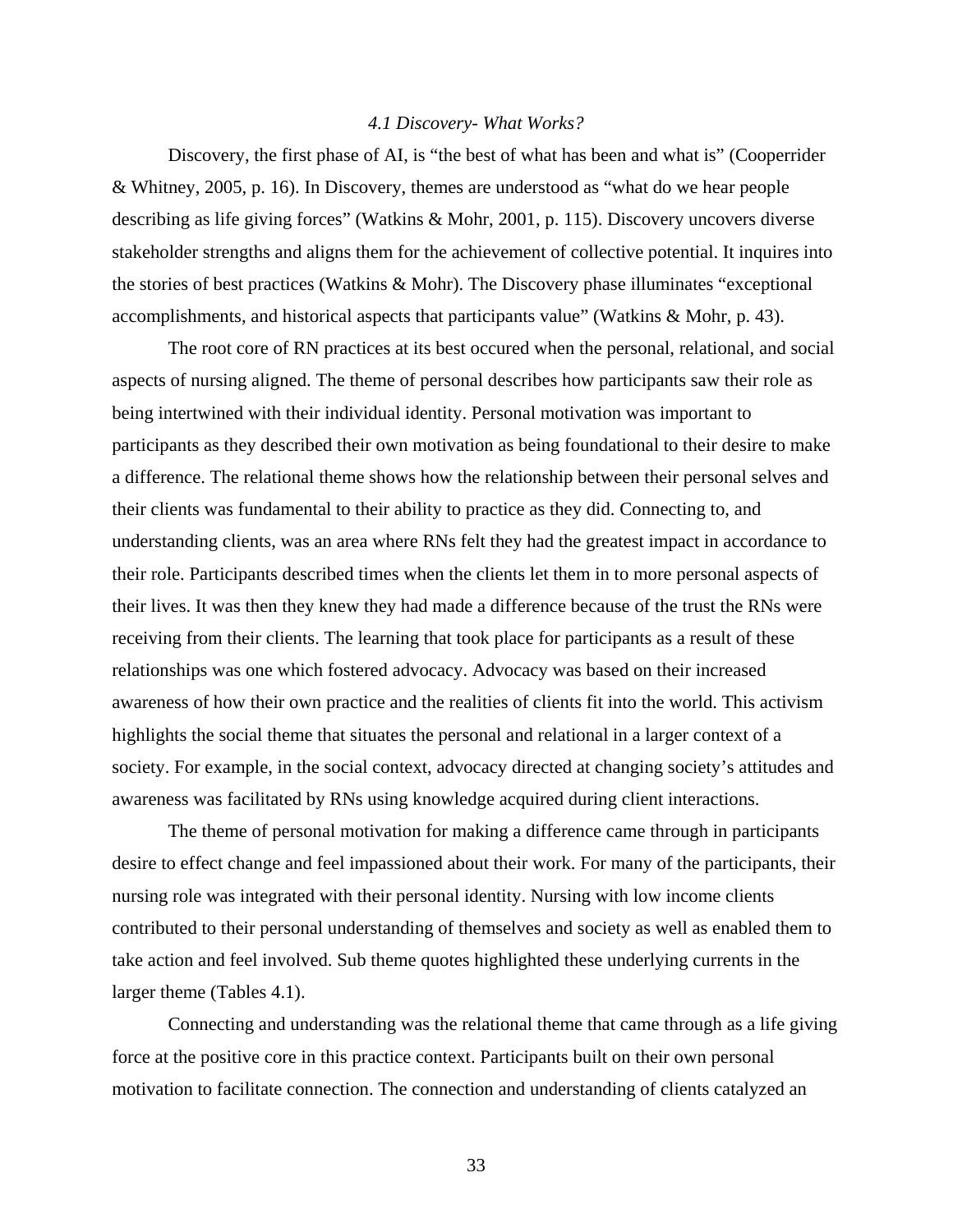increasing depth of personal understanding. The inter-dependant nature of client and personal understanding contributes to the synergy found as these RNs came to know clients, developed a connection, became a part of their stories, created their together stories, and were non judgmental (see Table 4.2 for examples of themes and sub themes quotes). The nurse client relationship, combined with the RNs' personal motivations, contributed to movement towards social interface for the participants.

 The third Discovery theme encompasses the social aspect(s) of care (see Table 4.3 for supporting participant quotes). The socially situated theme was informed by the personal and relational themes; these themes were the motivations for the best practice of advocacy and awareness activities. Participants identified the client contexts within the socially situated contexts looking at where they were at inclusive of multiple factors such as housing, social supports, addictions, and personal readiness. Meeting clients where they were at helped these RNs facilitate access to appropriate care. The foundation of the personal and the social contributed to advocacy aimed at improving social justice.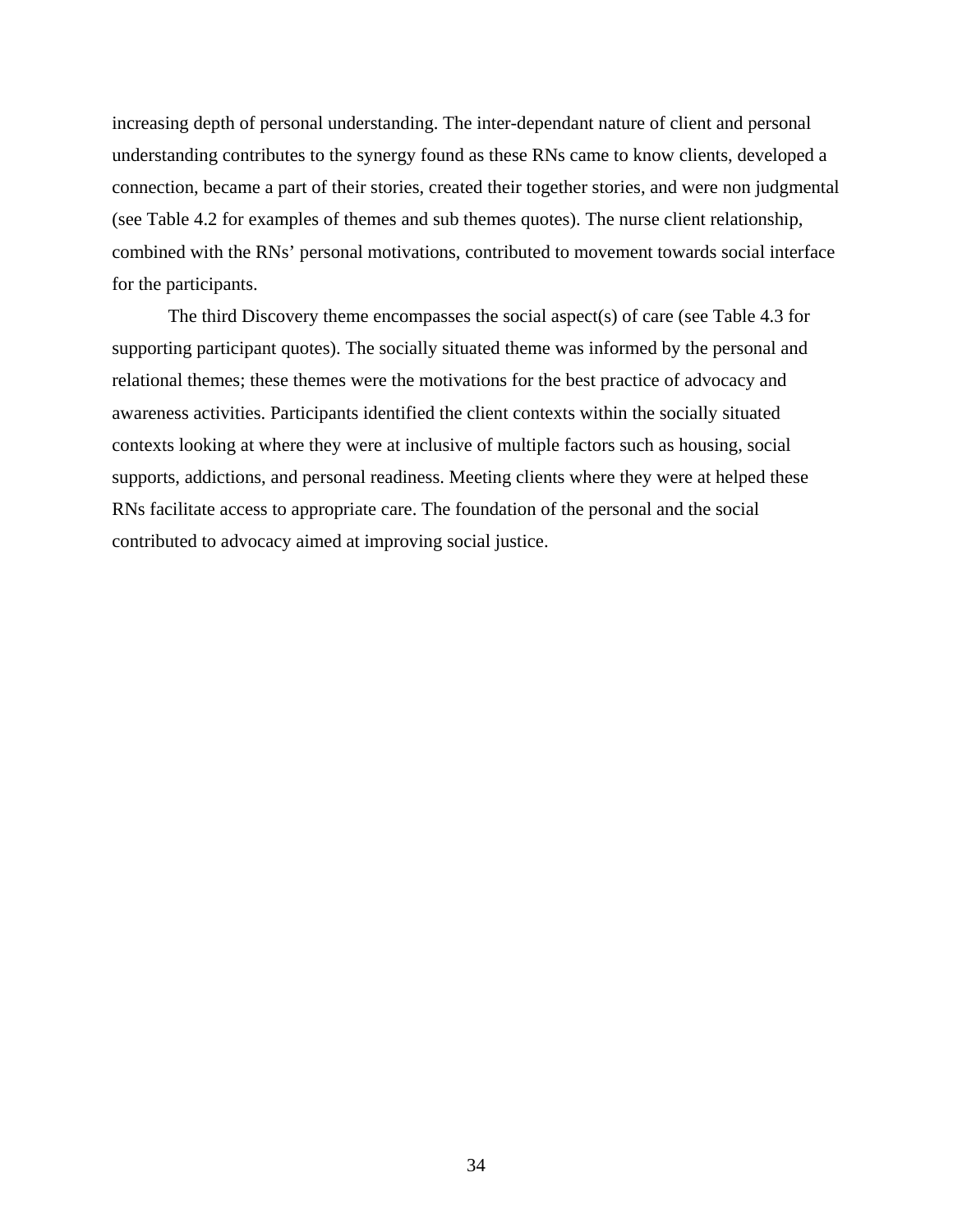# 4.1.1 Discovery Theme One: Personal Motivation

## Table 4.1 Discovery Theme One

| Sub Theme      | Data Quotes                                                                                                         |
|----------------|---------------------------------------------------------------------------------------------------------------------|
| 4.1.1.1        | • Wanting to affect some change for those people. To sort of try to support them, and show them that people do      |
| To affect some | care about them. That they are not alone and isolated. That, there are a group of us who are really working hard    |
| change         | to, not necessarily try to extricate them from their life, because I don't think that's realistic, but to show them |
|                | that there are people out there who can support them and give them a hand and, that this doesn't have to be their   |
|                | life.                                                                                                               |
|                | • Knowing that for a lot of people, they have had historically very little reason to trust anybody outside of that  |
|                | community. Especially if it's somebody who's educated and employed with opportunity and privilege, so               |
|                | knowing that and having the opportunity to maybe change that barrier that many people have, that keeps me           |
|                | doing it.                                                                                                           |
|                |                                                                                                                     |
| 4.1.1.2        | • If you're going to do it, jump with both feet. You know, try any of the ideas that you have, and if they do come  |
| To have        | in with a strong passion, definitely support that passion they have. I think just totally supporting their passion, |
| passion for    | and saying, yeah this is what you kind of want, this is what may work really well for you, try this, and do this,   |
| something      | here's some stuff.                                                                                                  |
|                | • I still want to be passionate about whatever it is I'm doing as I am now. I mean, there are days that sometimes I |
|                | hate my job, but I love the client group I work for. I love getting on my soap box and really advocating for this   |
|                | client group, and teaching people about this client group, that they're not all criminals and scary people and this |
|                | and that. I still want to have that fire in five years.                                                             |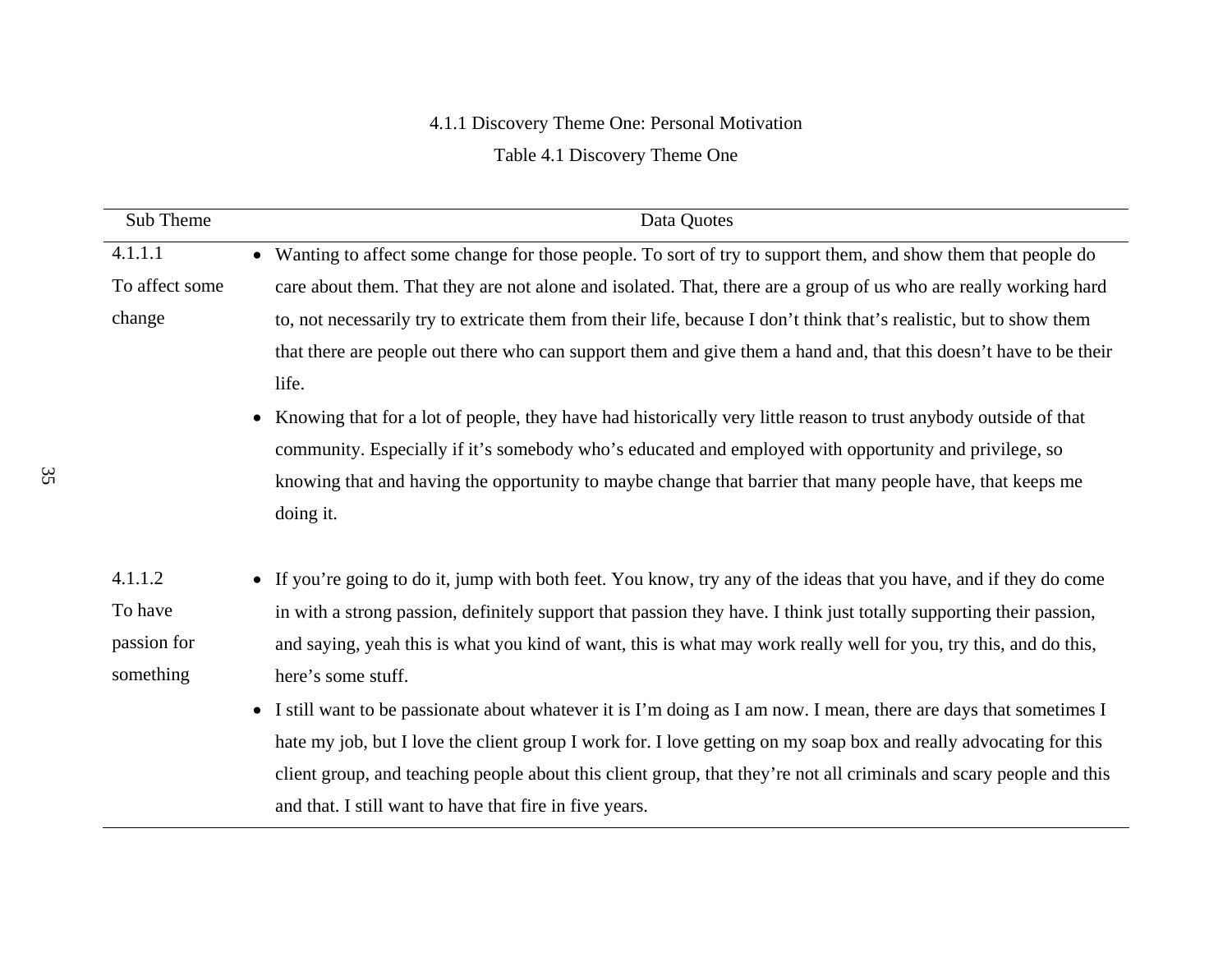| Sub Theme    | Data Quote                                                                                                               |
|--------------|--------------------------------------------------------------------------------------------------------------------------|
| 4.1.1.3      | • The power of what we can do for somebodyThe fact that you play a big part in somebody's life and in their              |
| I can make a | well-being. I was going to say their health, not their health, but their well-being.                                     |
| difference.  | • What I think is great about it is that it's an area of nursing where I feel that I can make a difference and I can see |
|              | something positive come out of what I do.                                                                                |
|              | • I do feel like I make a difference with them. And much of it, the actual nursing care or the actual task that you're   |
|              | doing, but also becoming a part of their lives, if you advocate for anything, if you can figure out a way that           |
|              | something can be better for them. Also knowing when to step back because maybe things don't need to be better,           |
|              | maybe everything's fine the way it is, there's a lot of levels of better.                                                |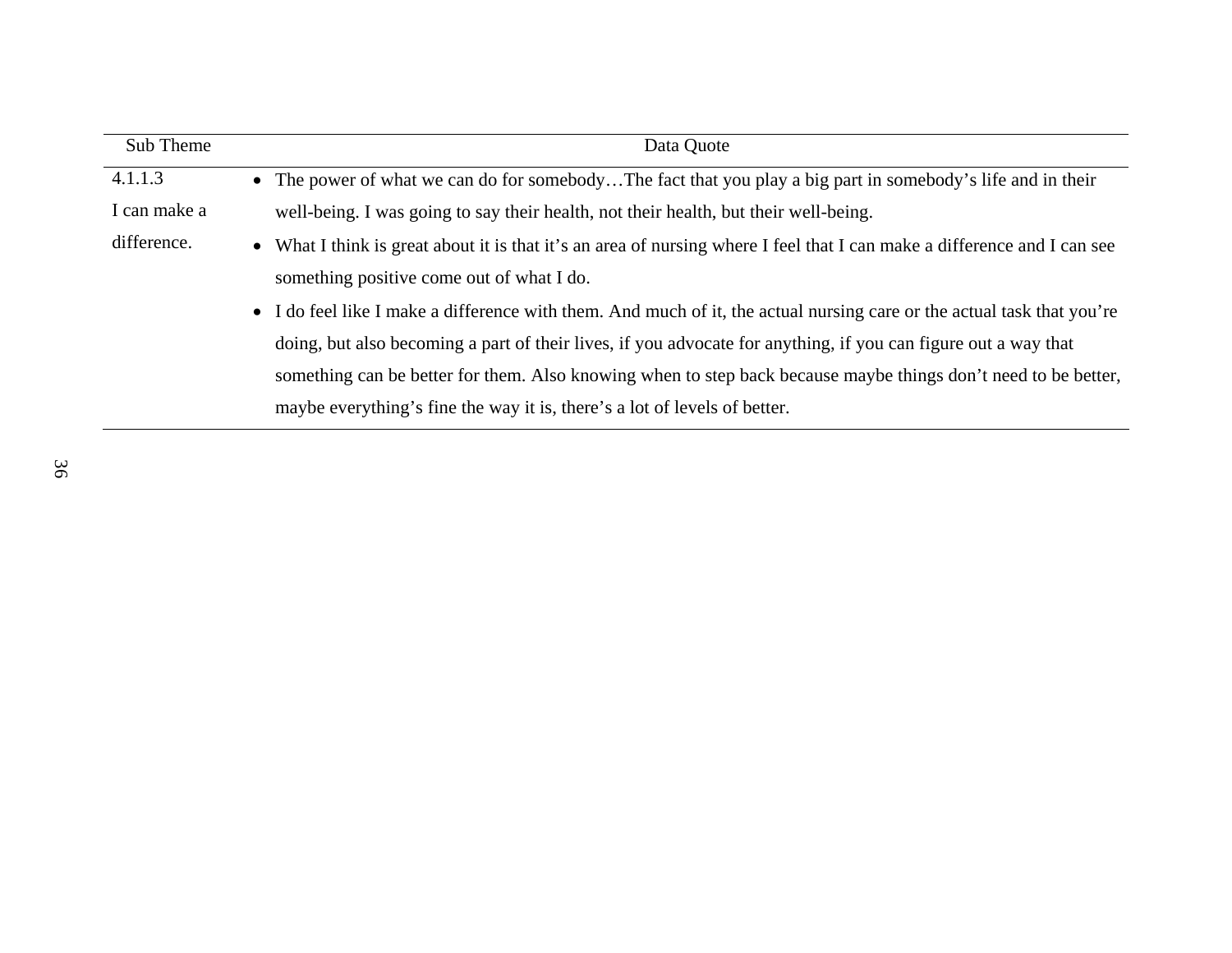### 4.1.2 Discovery Theme Two: Connection and Understanding

## Table 4.2 Discovery Theme Two

| Sub Theme       | Data Quotes                                                                                                      |
|-----------------|------------------------------------------------------------------------------------------------------------------|
| 4.1.2.1         | • You have to look into that person's life and you have to work with that it's connecting It doesn't work all    |
| It's connecting | the time, you knowand you have to be okay with that, but when it does, it is an amazing feeling. It could be     |
|                 | just saying "hello" or smiling at them, or whatever it may be because if you don't have that, then you're not    |
|                 | in the right place Here you need to connect with the people. If you can't connect with them, you won't be able   |
|                 | to understand.                                                                                                   |
|                 | • Sometimes it's simple for example, a client who died, having our names on that funeral card, he knew and his   |
|                 | family knew someone gave a crap. Someone tried. Someone didn't care who he was or what he was but made           |
|                 | him a priority you can't necessarily keep them alive longer. They're going to choose their life path. But if you |
|                 | can develop that relationship where if they choose to make some changes, they're going to come to you to find    |
|                 | where to go from there.                                                                                          |
|                 |                                                                                                                  |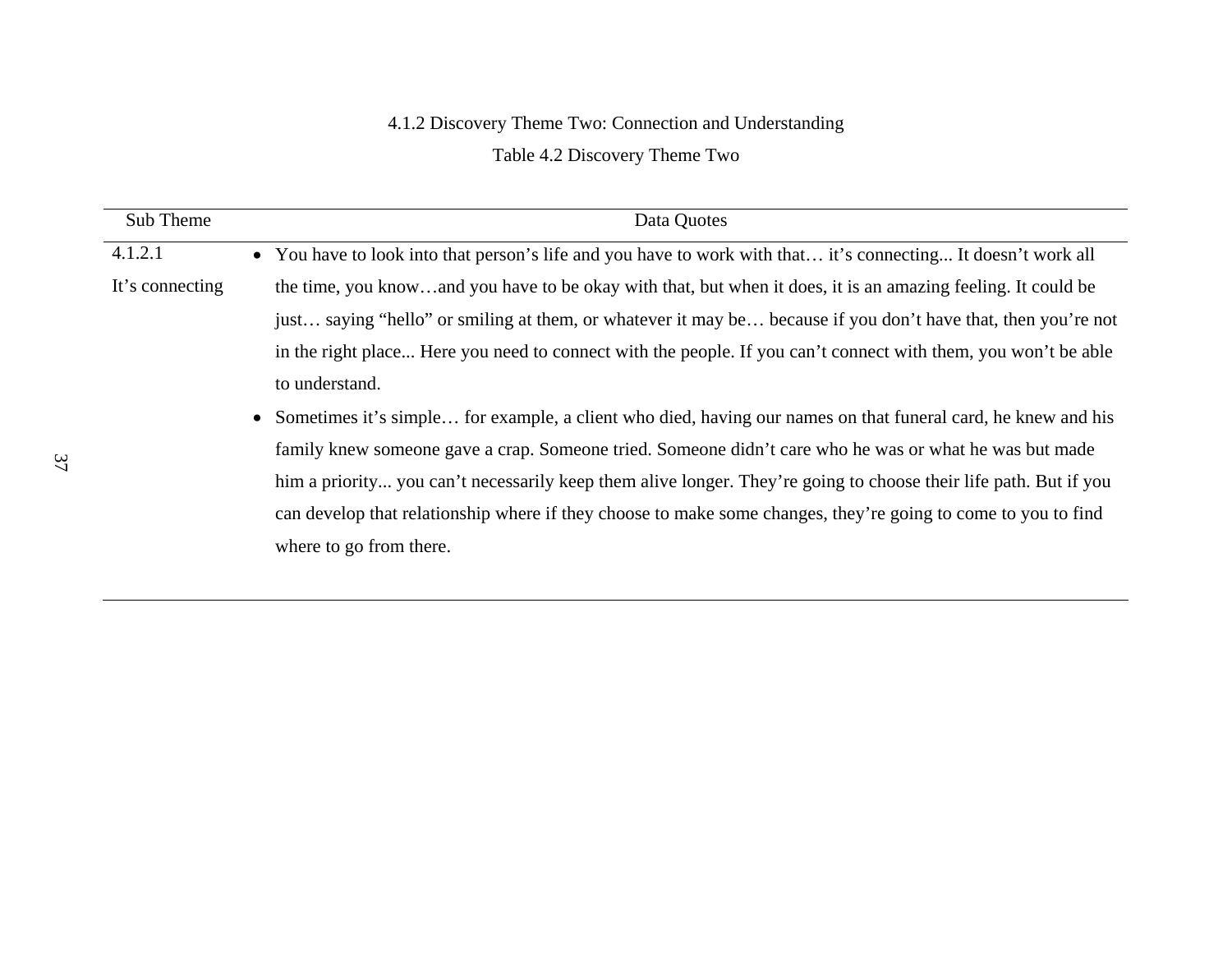| • Residents from the community come in the ones who always just want to use the phone in the front.                              |
|----------------------------------------------------------------------------------------------------------------------------------|
| Eventually, the ones who want to use the phone, if you say hi enough, and if you reach out and just how you                      |
| doin' enough, then eventually [they] start accessing your services because it's comfortablewhen you walk in,                     |
| that's who you are, and we try to find out who you are vs. what you have. I think that's what makes it special.                  |
| It's very comfortable. We don't judge.                                                                                           |
| We want to know who you are as a person, where you come from, what's on your mind, what are you thinking,                        |
| instead of if they're diagnosed or something. If they say they're coming in for a reason, usually it's not the                   |
| reason that they're coming in for.                                                                                               |
| It's kind of a lost population. It's population that not a lot of people care about. It gives you an opportunity to<br>$\bullet$ |
| truly get to know that population, rather than just see them in their crisis mode you actually get to know their                 |
| family you get to know a little about them rather than just seeing the outward shell. It's very dynamic, it's on the             |
| fly It gets you out in the community, too. You're out and about and it gives you a chance to really advocate for                 |
| a population that doesn't really have a voice of its own. Especially in healthcare.                                              |
|                                                                                                                                  |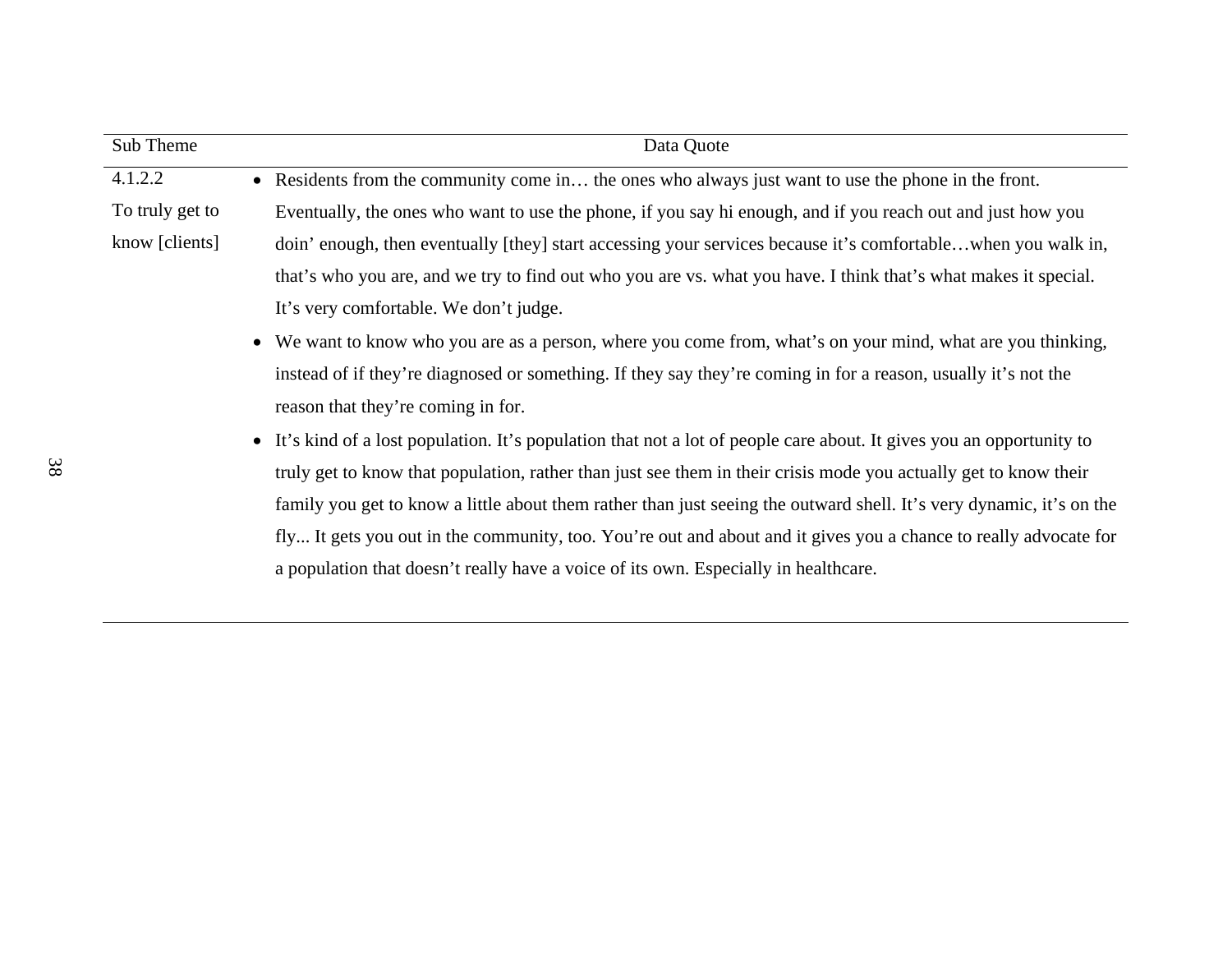| Sub Theme  | Data Quote                                                                                                                       |
|------------|----------------------------------------------------------------------------------------------------------------------------------|
| 4.1.2.3    | I'll hear lots of the clients say, 'thanks for not treating me like a prick'Because people see the needle marks in<br>$\bullet$  |
| Being non- | their arms and make judgments right off the bat. I've honestly seen it in hospital They know I don't do                          |
| judgmental | thatI've done blood work in community, in their homes because they don't like going to the labs because the                      |
|            | lab techs will look at them funny or whatever. They know they can tell me stuff and I'm not going to go to the                   |
|            | cops. I'm not going to judge them for that. They know I'm going to listen.                                                       |
|            | I think a lot of it is just being there, and being non-judgmental is one of the biggest things. Going to where they<br>$\bullet$ |
|            | are, going to their homes, making a joke. Not always being 100% medical all the time Of course that's                            |
|            | important, but so is that relationship. Giving them a hug, those sorts of things that make them feel human and                   |
|            | cared about and not just rushed in and out of some office and poked and prodded and this and that. Creating an                   |
|            | environment where they feel that they can talk to me or ask me stuff or get other help. And letting them know,                   |
|            | because a lot of it is, they've never had anyone really careI guess just providing them somewhere safe. And                      |
|            | knowing that, and giving them that idea that they are worth it. And that they are beautiful people and they've got               |
|            | tons to contribute.                                                                                                              |
|            |                                                                                                                                  |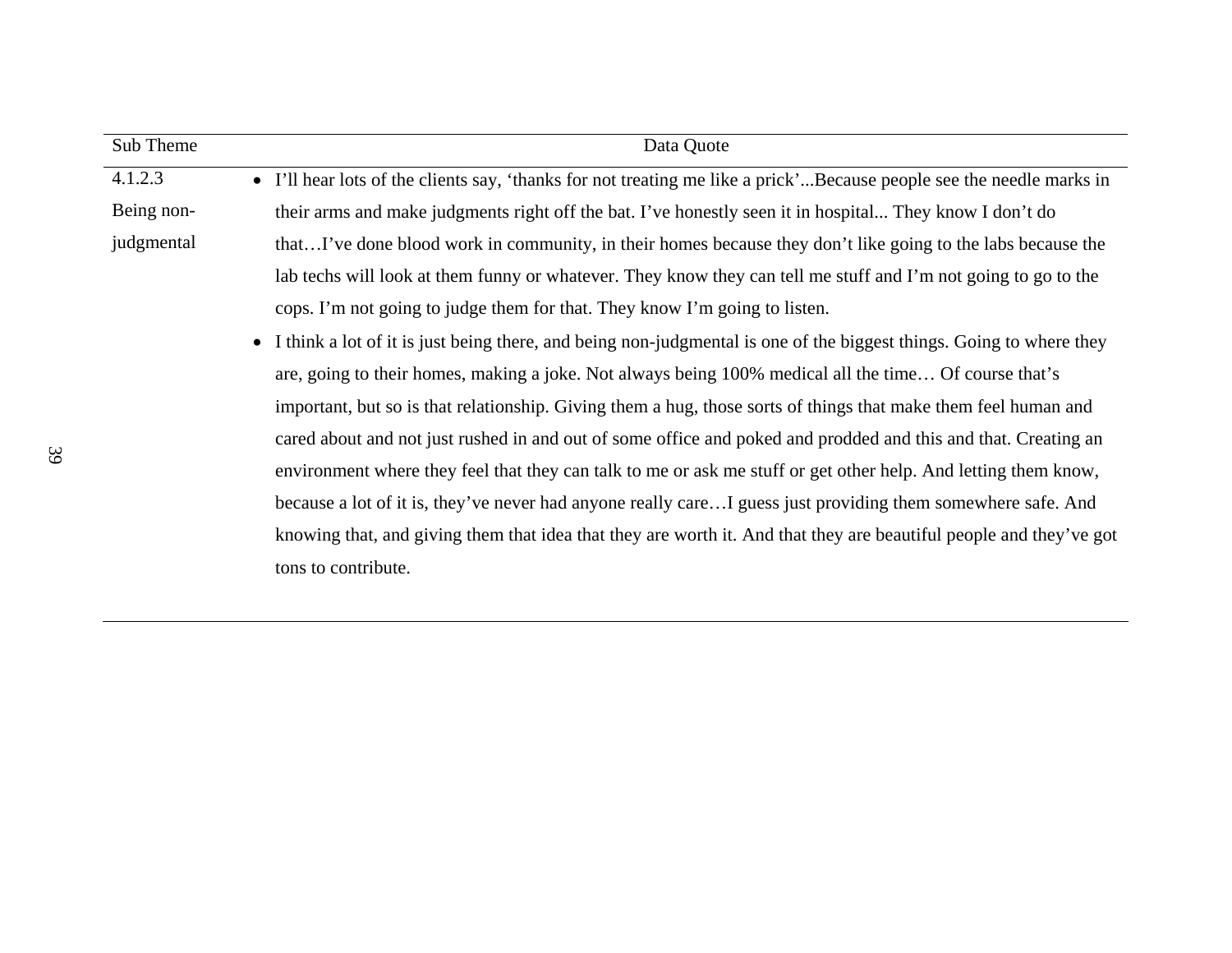## 4.1.3 Discovery Theme Three: Advocacy and Awareness

Table 4.3 Discovery Theme Three

| Sub Theme     | Data Quote                                                                                                          |
|---------------|---------------------------------------------------------------------------------------------------------------------|
| 4.1.3.1       | • I might specifically go to someone's home to talk about their [illness] and what they need to do, and, or what    |
| Trying to     | their options are, rather than dictating what they need to do. You know, I might have my agenda as this is what I   |
| find out      | want to teach them today. However, they could be in crisis. They've got no food, someone robbed them, they          |
| where         | just found out they're getting kicked out of their place next week, so really learning about their illness wouldn't |
| [clients] are | be top priority for them. I have to switch gears in order to maintain a trusting relationship, who's going to trust |
| at            | that person who's going yeah, I know you're going to be homeless, but I need to talk about this. Instead, I'm       |
|               | going, okay, what are our options I start to help them in that sense because too many times they come in with       |
|               | a problem, but too many people focus on what they think the problem is. And then that person never comes back       |
|               | again.                                                                                                              |
|               | • We're really doing overall patient management so you're helping them access the resources they need, and          |
|               | you're helping them with their whole life. You're not just helping them learn how to deal with [their illness] it's |
|               | so much broader than that it's life skills, and how to, how to find the right foods to eat, for instance            |
|               | Listening to them and trying to find out where they are at, and what they're actually able to do. I mean,           |
|               | sometimes, good management isn't even your goal. Just getting them fed is your goal.                                |
|               | • Every nurse nurses a different way there's my personal role the way I connect with people is different from       |
|               | the way other nurses connect with people. So when they come in, you have your roles and your duties, your           |
|               | [Child Health Clinics], your immunization clinics, your parenting, outreach, presentations. And I use those as      |
|               | just tools to connect with people. So you have your duties and they're great, but my role is actually to            |
|               | understand and to see what they actually need, not what they're coming in for but what they actually need.          |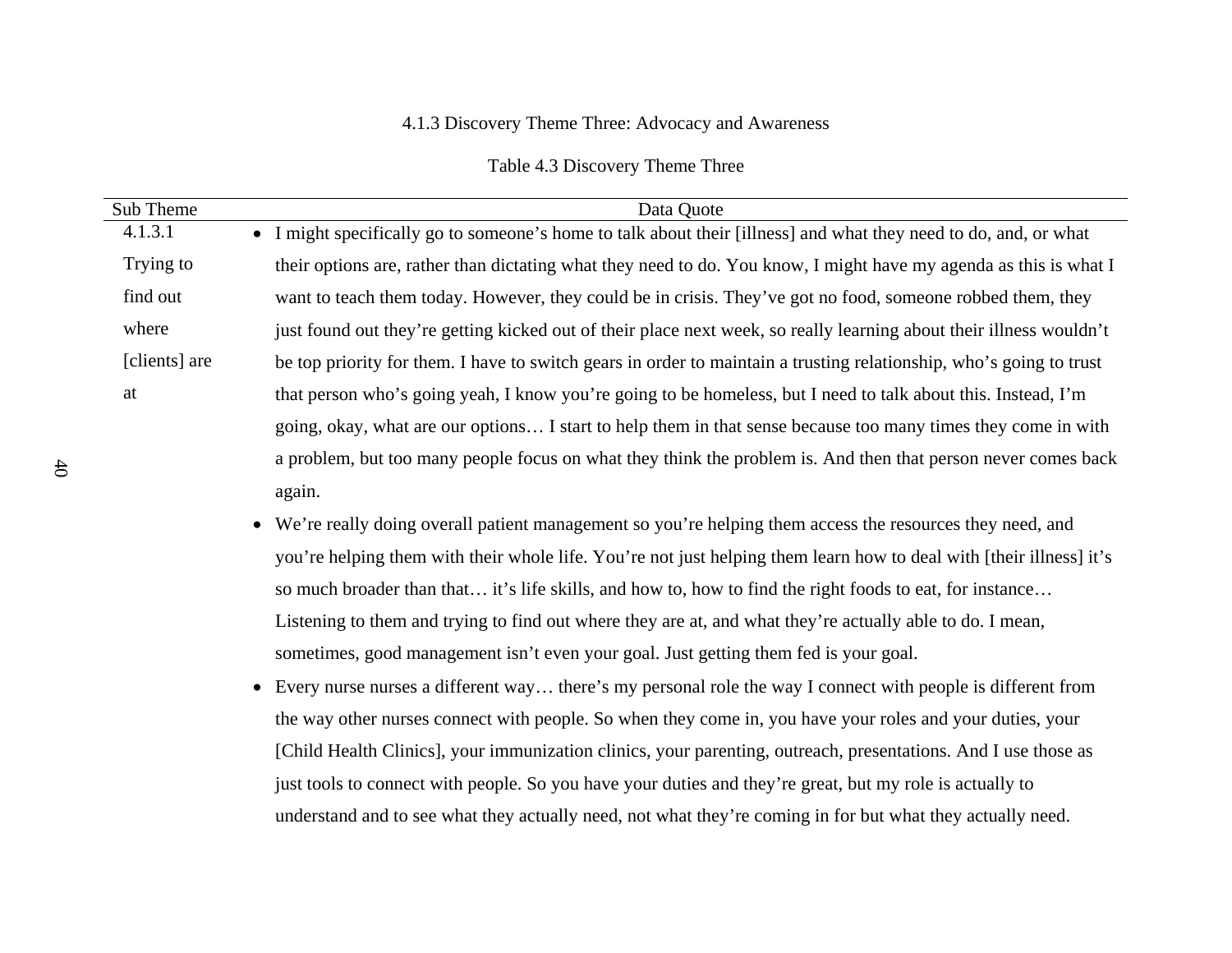| Sub Theme      | Data Quote                                                                                                              |
|----------------|-------------------------------------------------------------------------------------------------------------------------|
| 4.1.3.2        | • Things like helping them make phone callsthey've got one quarter in their pocket and they don't have a phone          |
| Help [clients] | and it's minus 30. It's hard to kind of maneuver the system because sometimes I've gotta make eight phone               |
| try to access  | calls, so they struggle even worse with that.                                                                           |
|                | • A story that sticks out in my mind in terms of how difficult it was for that family to cope and things like, not      |
|                | even having a winter jacket. You know, some very, very basic necessities of life were things that we had to sort        |
|                | of help them try to access. We worked very closely with a school resource person who was able to help get some          |
|                | of those things going, and get some decent breakfast and lunches going for this kid, and that kind of stuff.            |
|                | • It's grassroots, right? It's taking care of the ones that don't have access to a lot of things. I mean there's simple |
|                | health determinants, right? Housing, food security, education. I guess it's almost like if you can, I compare it to     |
|                | nursing in third-world countries. I mean, every city has its own third world.                                           |
| 4.1.3.3        | • I really like the idea of advocating for someone who doesn't have a voice, Nurses are trusted people in the           |
| Advocating     | community, and I think that this is a client population that needs someone backing them rather than keeping             |
| for someone    | them down.                                                                                                              |
|                | • Being advocates for those individuals and for that environment that they come from and saying well, but what if       |
|                | this and this happened to you? Where would you be, and sort of just giving them some frame of reference. I              |
|                | think it does make people think, and so if I can just give them one little tidbit to sort of think about. That those    |
|                | people aren't really that different from us.                                                                            |
|                |                                                                                                                         |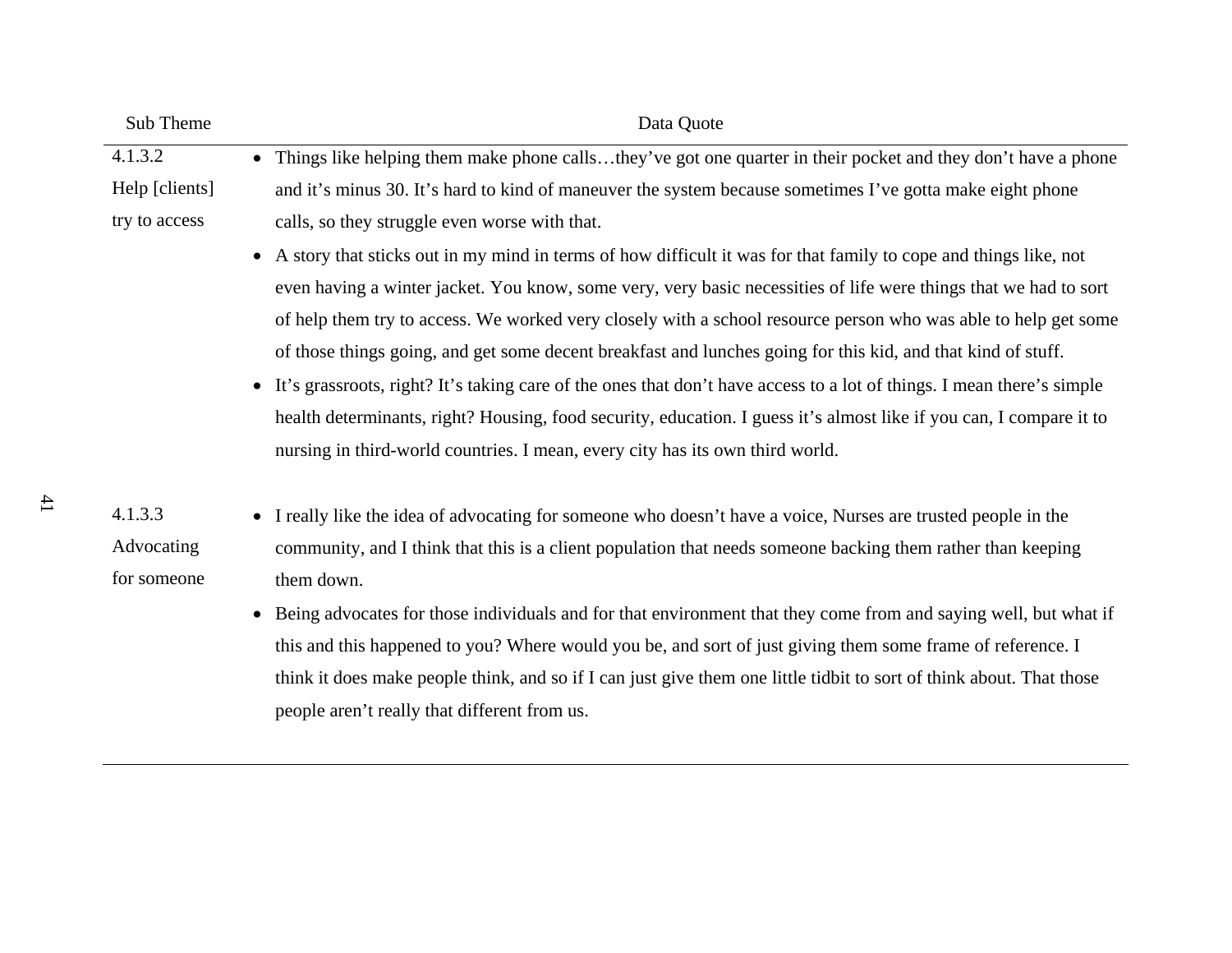| Sub Theme       | Data Quote                                                                                                            |
|-----------------|-----------------------------------------------------------------------------------------------------------------------|
| 4.1.3.4         | • You might be having a particularly difficult time with somebody or with a particular situation, and someone else    |
| [Our care]      | can either make a comment to you or take over the situation and it just changes the perspective totally.              |
| could be better | • Sometimes I think you lose perspective. When you do it over and over and over and sometimes I hate to admit it,     |
|                 | but I know it happens, that things become okay that I wouldn't normally that wouldn't normally become okay.           |
|                 | Sometimes it takes a different pair of eyes or a different mind to go in and say hey, you know what, this could be    |
|                 | better, we could do better here. I know where I experience that most often is when I have student nurses with me      |
|                 | and they and they have some great innovative ideas that I think, yeah you're right, that I kind a just got used to it |
|                 | but yeah we could we could do that better.                                                                            |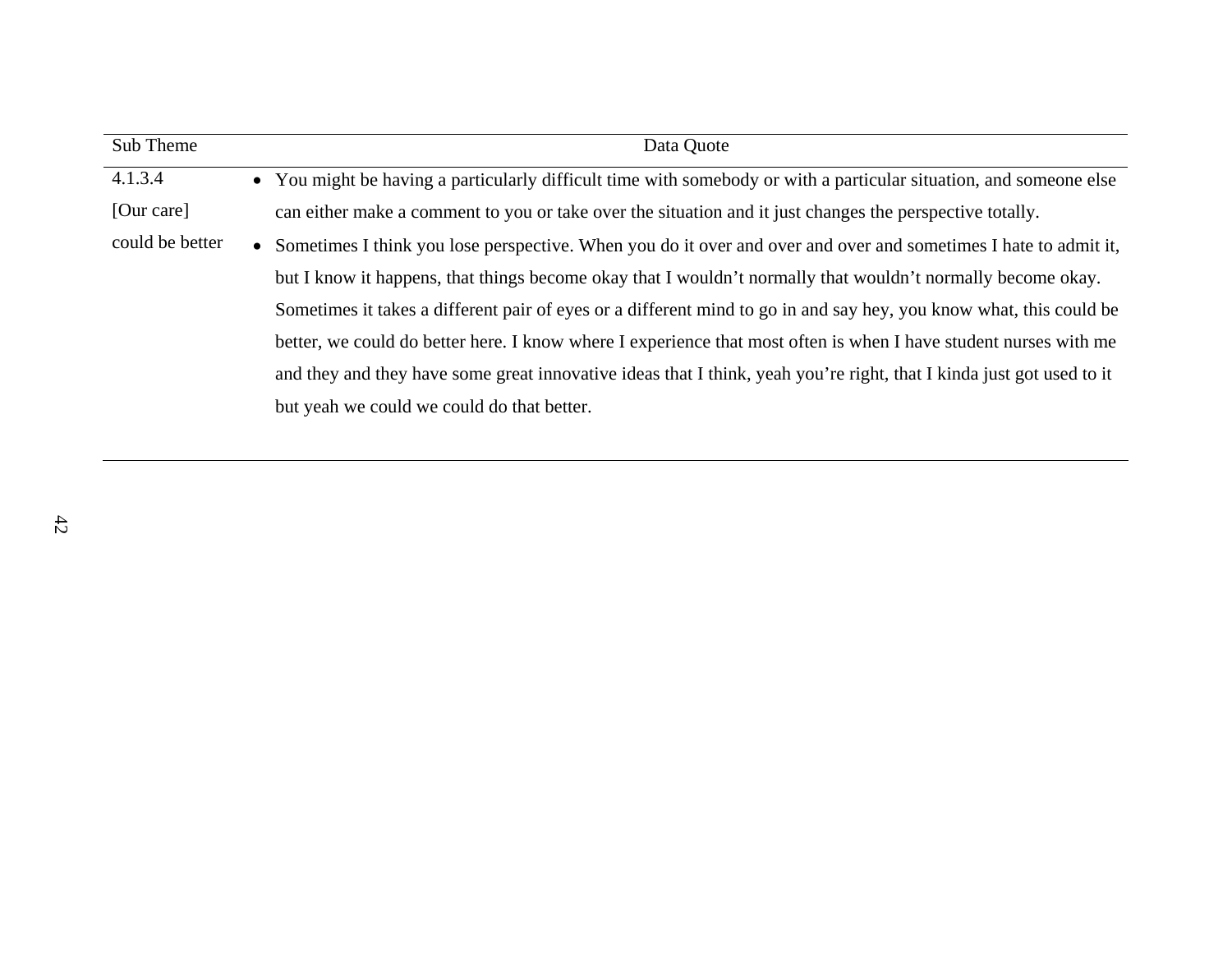## *4.2 Dream- What Might Be?*

The dream cycle component was focused on searching for themes that appeared in the stories and inquiring further, which then transitioned into the design component where themes become shared images for a preferred future (Watkins & Mohr, 2001). Dream is creating a clear results-oriented vision in relation to discovered potential, and in relation to questions of a higher purpose such as "what is the world calling us to become" (Cooperrider & Whitney, 2005, p. 28). Dream moves beyond the status quo to envision futures, values, and images of a better world (Watkins & Mohr). What would success look like if it was built around strengths? Dream looks at the potential and impact that can be made based on the positive core. Dream is characterized by creative unrestricted ideas built on the outcomes from Discovery (Reed, 2006).

The images of the future that participants constructed follow Discovery with a blending of relational and social aspects of nursing. They envisioned a strong link to connection and understanding merged with increased awareness and advocacy. This theme is described as connection and advocacy. Participants saw more connections between RNs and clients in their images of a client centered care. In the ideal future, care would shift away from institutions and towards meeting clients in a context shaped by their reality. Elaboration using data quotes from interviews are included in Table 4.4.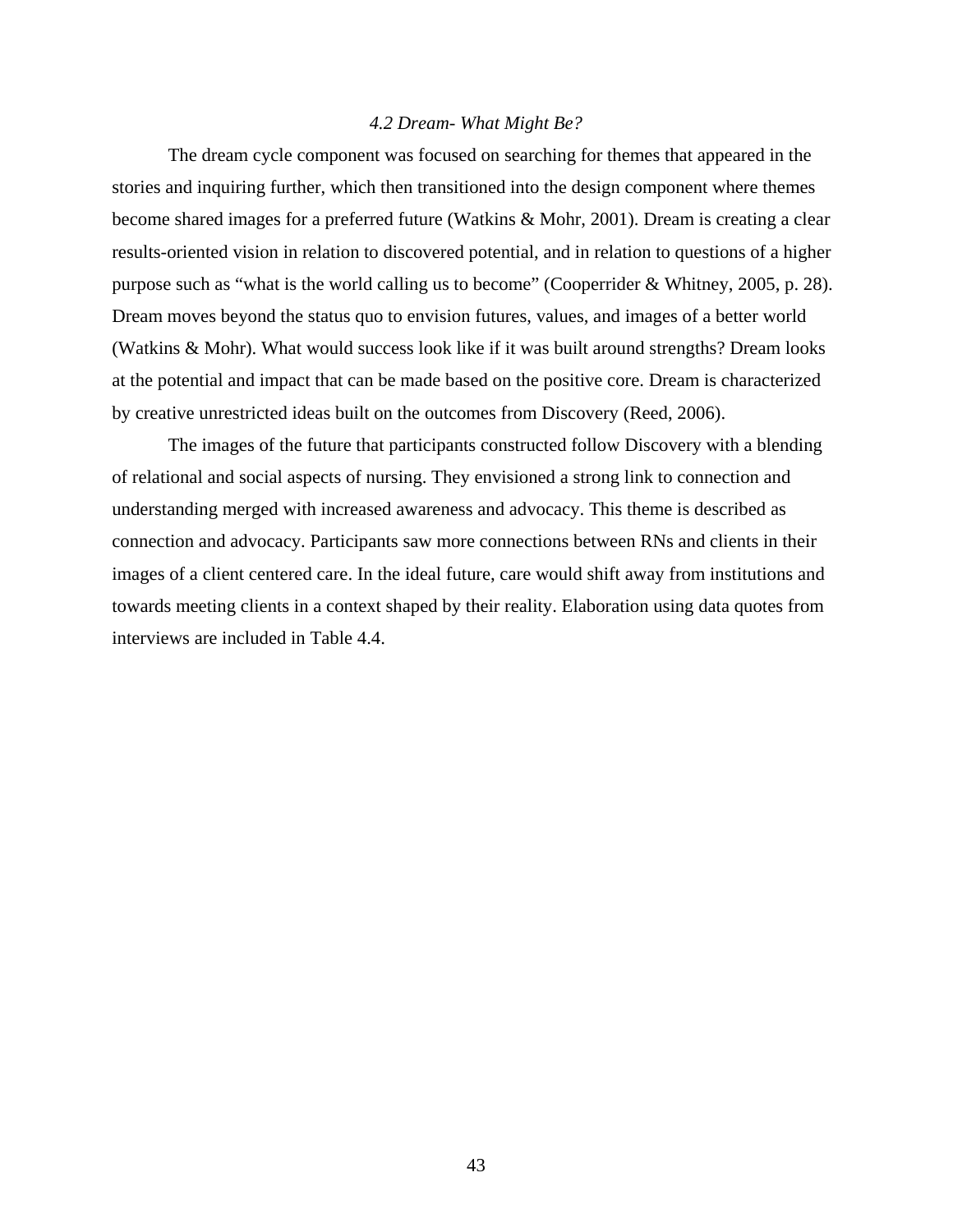## 4.2.1 Dream Theme: Connection and Advocacy

Table 4.4 Dream Theme

| Sub Theme   | Data Quote                                                                                                                  |
|-------------|-----------------------------------------------------------------------------------------------------------------------------|
| 4.2.1.1     | • I would love to see nursing be more accepting. More client-based than nurse-based because too much I see a                |
| More client | nurse say, you need to do this, you need to do that. I think nurses need to explore what are you capable of. What           |
| based       | do you want to do, what do you want, we need to be a little bit more understanding of culture, of lifestyle, it's not       |
|             | all on our agenda.                                                                                                          |
|             | • The great nurses that are out there put the client first. Put their needs secondary to the clients; realize that they are |
|             | the patient; they give choice. It's not about ultimately what needs to happen.                                              |
|             | • I think of really good nurses, I think those are the ones that figure out what the client's needs are. They figure out    |
|             | the client's capabilities. You know, work with what the client has. Okay, so you have to rely on the food bank and          |
|             | you're diabetic. Okay. What do you get at the food bank. Instead of saying, oh, you need to buy this, this, this,           |
|             | and this, when it's not feasible for them.                                                                                  |
|             | • Client-centered, client-driven and giving the client more empowerment to make their own choices and                       |
|             | recognizing that. Not only recognizing it, but I think embracing that opportunity and how important that is.                |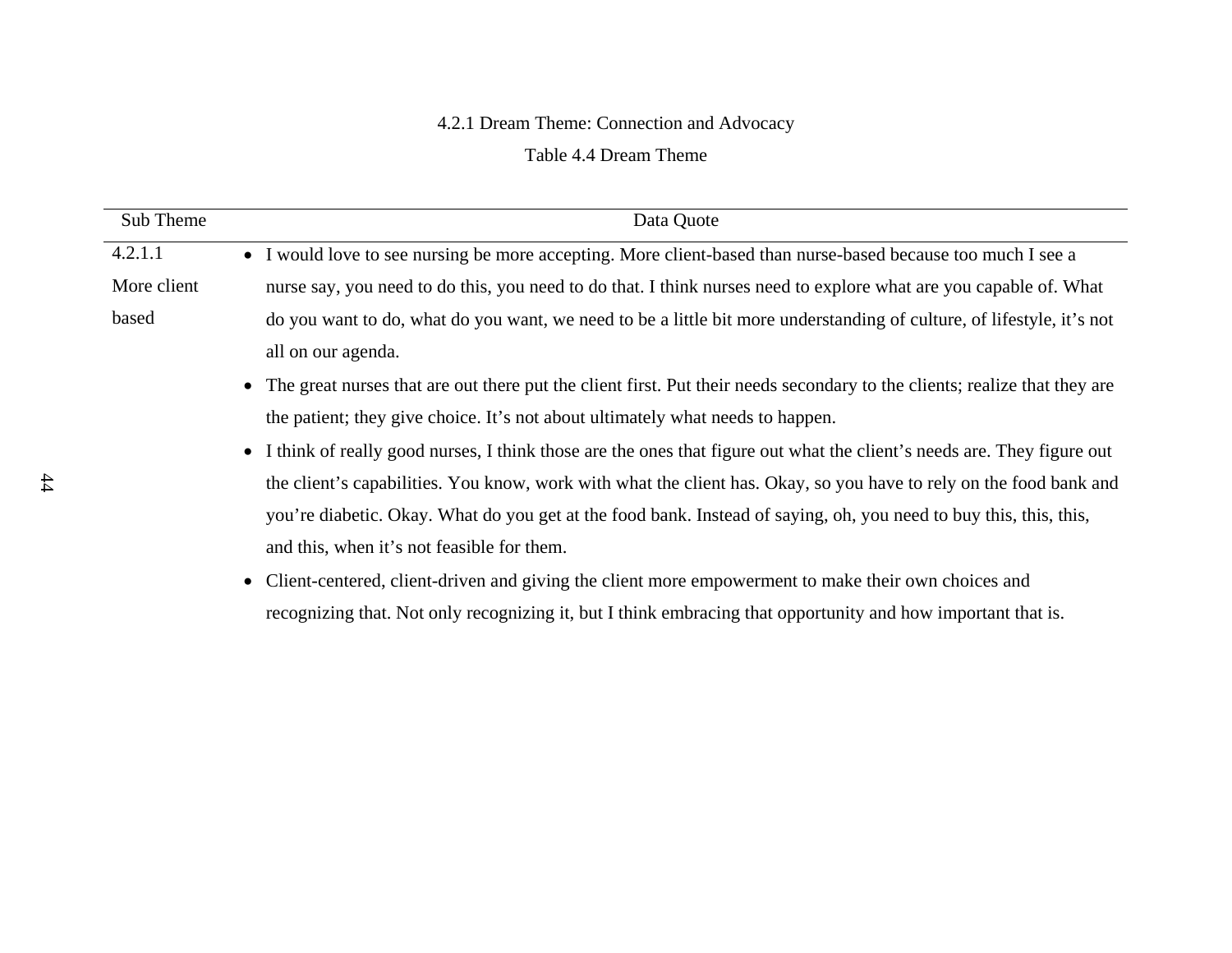| Sub Theme    | Data Quote                                                                                                           |
|--------------|----------------------------------------------------------------------------------------------------------------------|
| 4.2.1.2      | • Knowing them on their turf makes a big difference. Because people sometimes can be on their best behaviour at      |
| Knowing      | the hospital, or don't feel like they can share or disclose. I do like getting to know somebody in their own place.  |
| [clients] on | And sometimes that's not always comfortable because sometimes people are too much at home in their own               |
| their turf   | place, which they should be, but there has to be a bit of a line where there's some professionalism too. I think you |
|              | get a better feel for who the person is and how maybe you can help them if they're at home. And you do see other     |
|              | things at work. like the play of family dynamics and the community, and the issues. The environmental issues, the    |
|              | poverty issues, whatever it is wouldn't become apparent necessarily in a hospital.                                   |
|              | • I see a lot of it getting more and more community based I would love to see a lot more prevention stuff If we      |
|              | can keep them out of hospital, wouldn't that be great? we're in schools a lot, but I don't know if we're in          |
|              | schools enough. Based out of lots of non-government agencies I see a lot of partnerships in the future. Where        |
|              | nurses may [partner, not actually working in the facility] being that community person for them, working on          |
|              | their behalf. Trying to reach a client population that aren't going to them.                                         |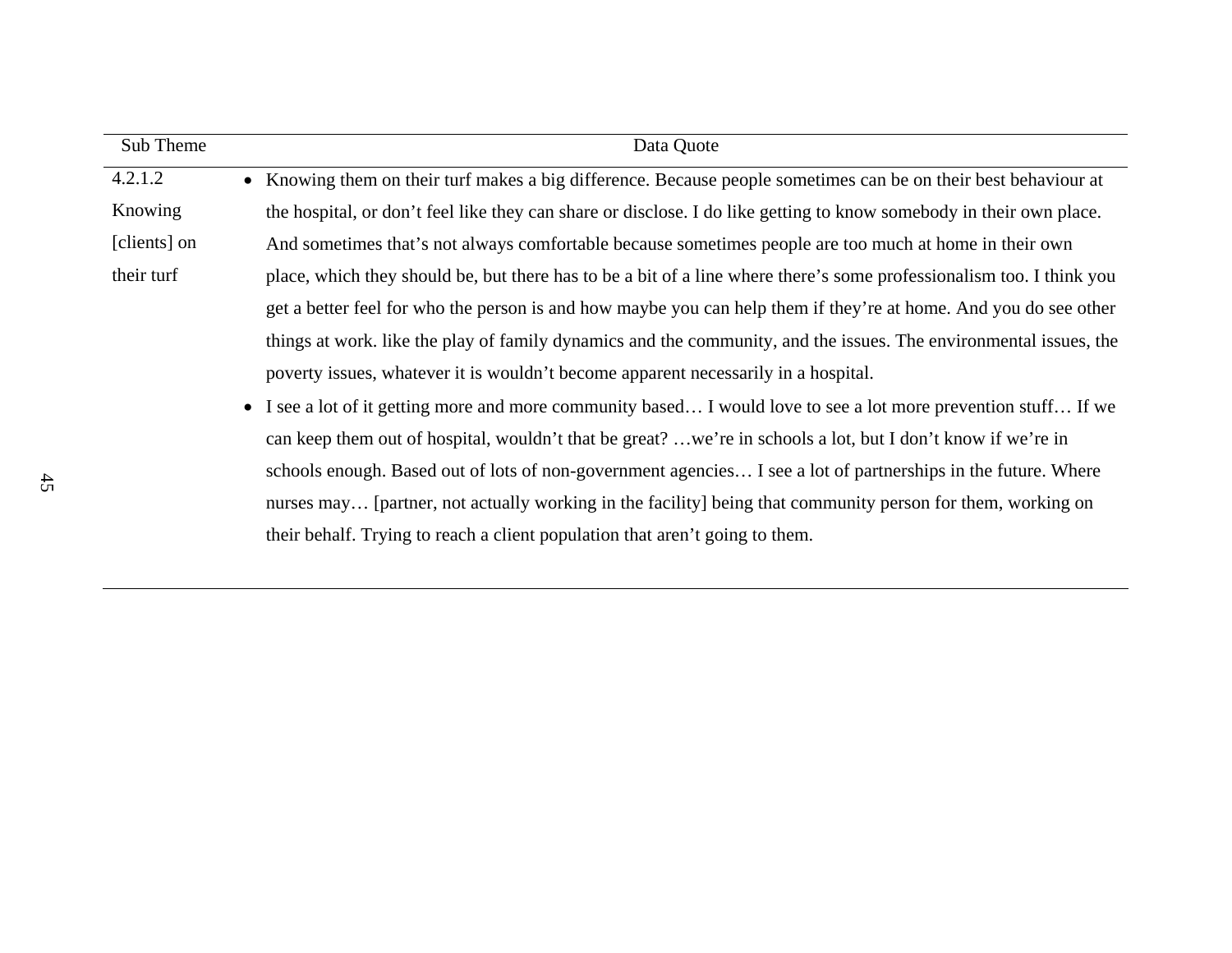## *4.3 Design- What Should Be?*

 In the design phase, provocative propositions can be created. They are statements of the ideal future which articulate a design based on the positive core. The positive core always remains at the foundation of other AI components. It is the positive core in which the dream and design components are rooted. Because the other AI cycle components are rooted in reality, it is possible to draw on the historical examples as a way to optimize and realize the full potential of these examples in a vision of the future. The design is the social architecture, the processes and structures that need to be in place for the dream to be actualized (Havens et al., 2006; Watkins & Mohr, 2001). Design makes explicit the qualities and behaviors that will move towards the higher vision (Watkins & Mohr). This cycle component displays data in a way that is confident and assertive; it challenges the system by setting out unequivocal aims (Reed, 2006).

Participants saw the actualization of their dreams through coming together as nurses. Moving through the personal, relational, and social aspects of nursing practice, participants saw this research as a professional opportunity for nursing's potential to affect change. This study moves into endless possibilities, to a place where the sky is the limit. Registered nurses can achieve client centered care through embracing different roles and then joining together to collectively increase the potential of the nursing profession. Table 4.5 expands on the proposed approaches for realizing the potential inherent in the positive core of participants' practices.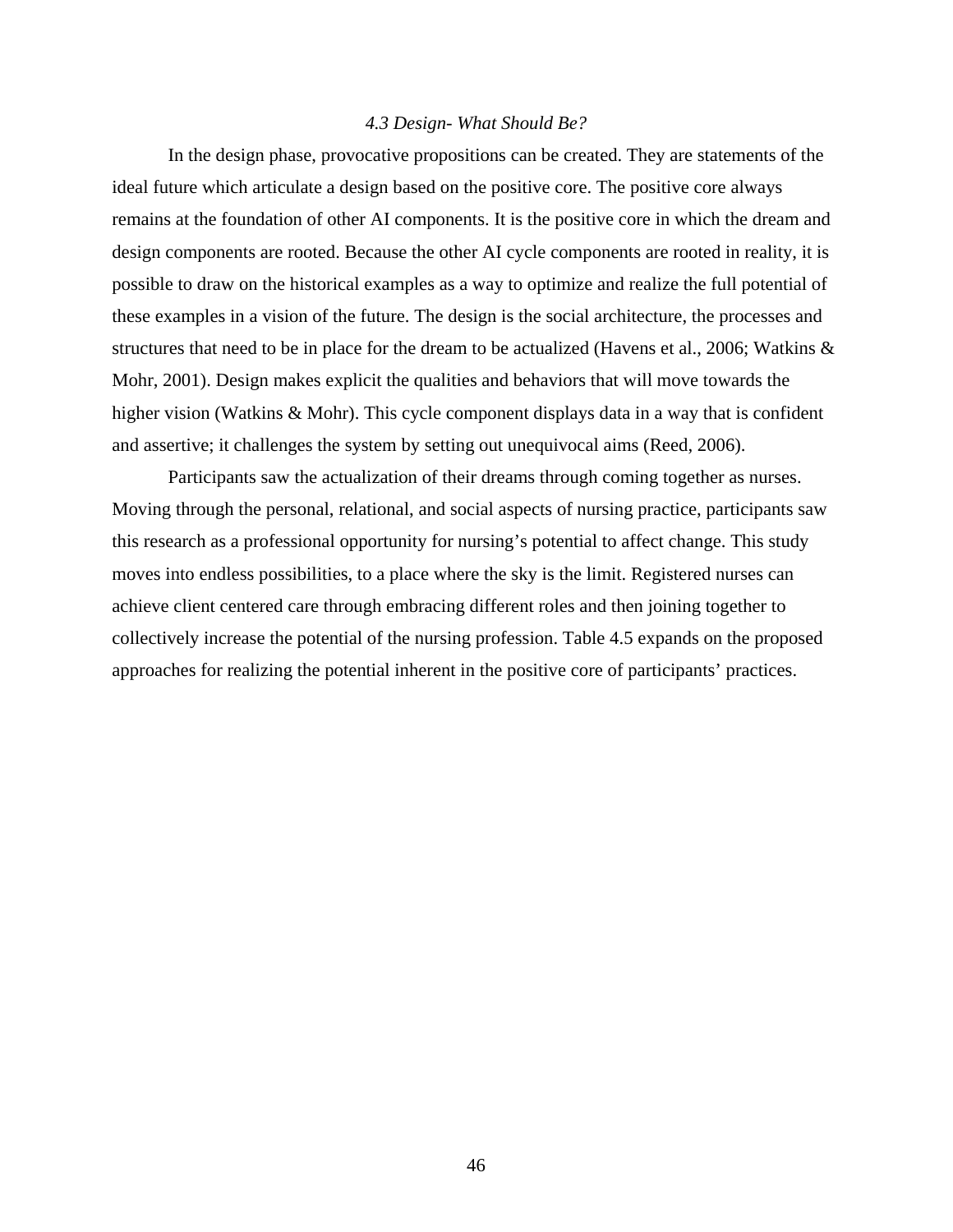# 4.3.1 Design Theme: Coming Together As RNs

Table 4.5 Design Theme

| Sub Theme       | Data Quote                                                                                                                         |
|-----------------|------------------------------------------------------------------------------------------------------------------------------------|
| 4.3.1.1         | I think the thing about nursing is that the sky's the limit there's just so many opportunities out there, and<br>$\bullet$         |
| Sky's the limit | nurses can be involved in so many more aspects of healthcare, and not just direct health care, but in public                       |
|                 | situations, policy situations, government, whatever. You're just seeing nurses in all those roles.                                 |
|                 | I think that part of nursing needs to be utilized better. Being able to see the whole picture, and being able to look<br>$\bullet$ |
|                 | at what's best for that person as a whole, with everything, the spiritual and the mental, all those kind of                        |
|                 | thingswhen they get out of the hospital, what's the best thing for them when they can, without making up their                     |
|                 | minds for them.                                                                                                                    |
|                 |                                                                                                                                    |
| 4.3.1.2         | • If there were some way to sort of foster more sharing of information or more understanding of different roles.                   |
| Understanding   | I've worked in a variety of different roles, so I know about acute care, I know about community, I see the                         |
| of different    | differences. And I know when I worked in acute care, I had no clue about community                                                 |
| roles           | We learn a lot about people and about I guess our society. I was never a very political person but I see a lot                     |
|                 | more now about what I think needs to be done or want to speak up and say, you aren't looking after all the                         |
|                 | people I think it really opens your eyes to community, I worked hospital before, and you don't see outside                         |
|                 | your ward, or outside the hospital – you get really closed in, they leave your doors, what happens to them                         |
|                 | outside, I never really knew. Never really thought about it, not once. Now I'm seeing the after, like they don't                   |
|                 | really have an address to go to, or that sort of thing. So it opens your eyes to the world.                                        |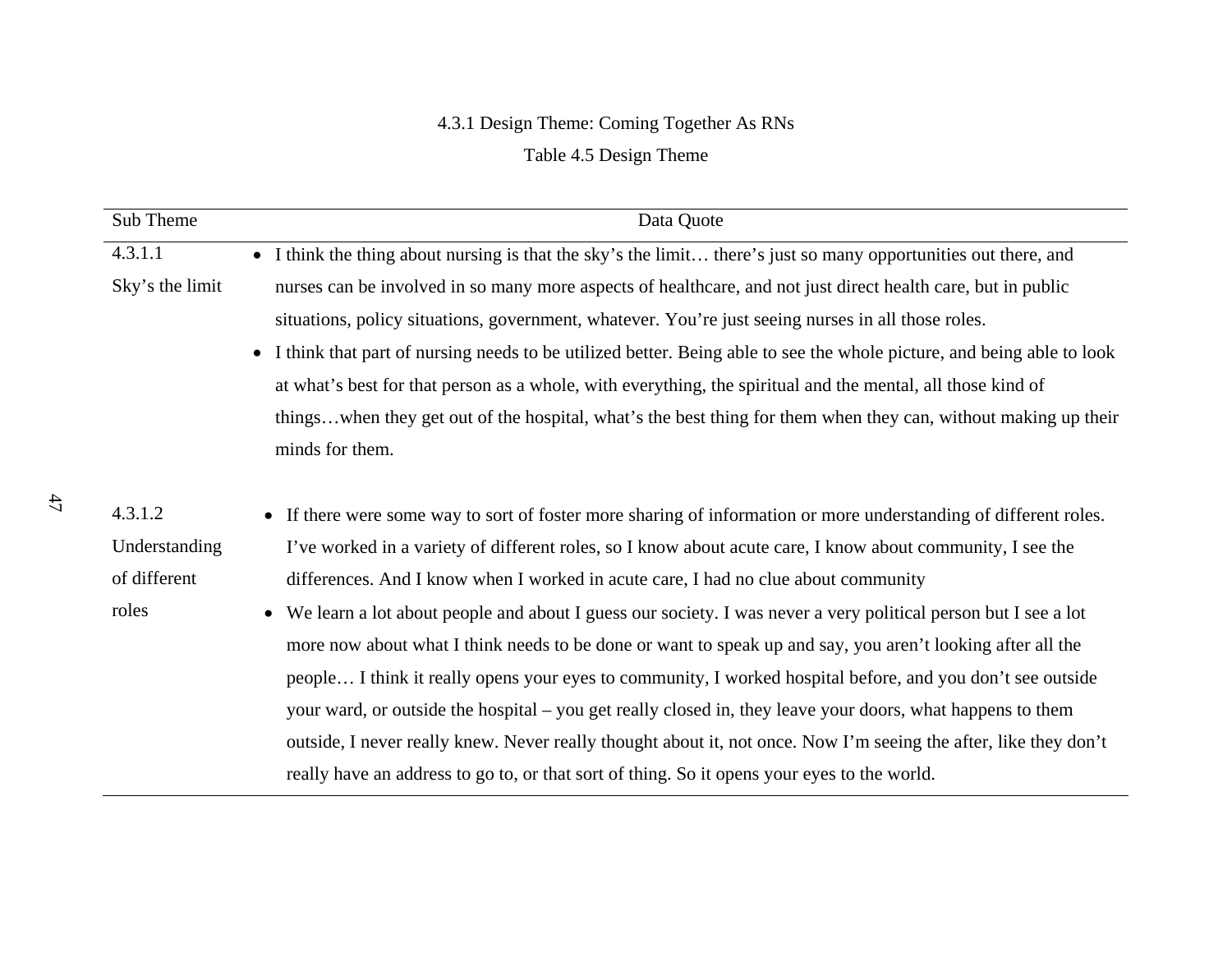| Sub Theme     | Data Quote                                                                                                    |
|---------------|---------------------------------------------------------------------------------------------------------------|
| 4.3.1.3       | Look to the front-line workers for their opinions on what needs to be done different, the front-<br>$\bullet$ |
| Collectively  | line grassroots workers get the opportunity to say, you know what, we've been doing this way                  |
| [nursing] can | for this long, it doesn't work, this is what we need to do different. They don't have the                     |
| do that       | opportunity to have a very strong voice at all I think were slowly maybe kinda sorta dabbling                 |
|               | in the idea that if you take it up with the front-line workers you might find out what really needs           |
|               | to change.                                                                                                    |
|               | I could go do something else and know at the end of the day that I've made a difference a lot<br>$\bullet$    |
|               | easier then I can see that happening here. When you're working against the grain of society,                  |
|               | societal attitudes, you're working against the grain of government policy, you're working                     |
|               | against the grain of history, so you've got a lot of things you're working against that you're just           |
|               | there, to set the precedent. I would tell them to not give up and the more of us that want to make            |
|               | that difference, there's strength in numbers and collectively we can do that and I think we can               |
|               | organize and make change.                                                                                     |
|               | We're making some advances to addressing some of the specific needs of the vulnerable<br>$\bullet$            |
|               | population and the health determinants of health that go along with being part of a vulnerable                |
|               | population. I think we're recognizing that there are needs and we're recognizing that we need to              |
|               | address those needs by thinking outside the box of how health care has historically run and                   |
|               | provided a service.                                                                                           |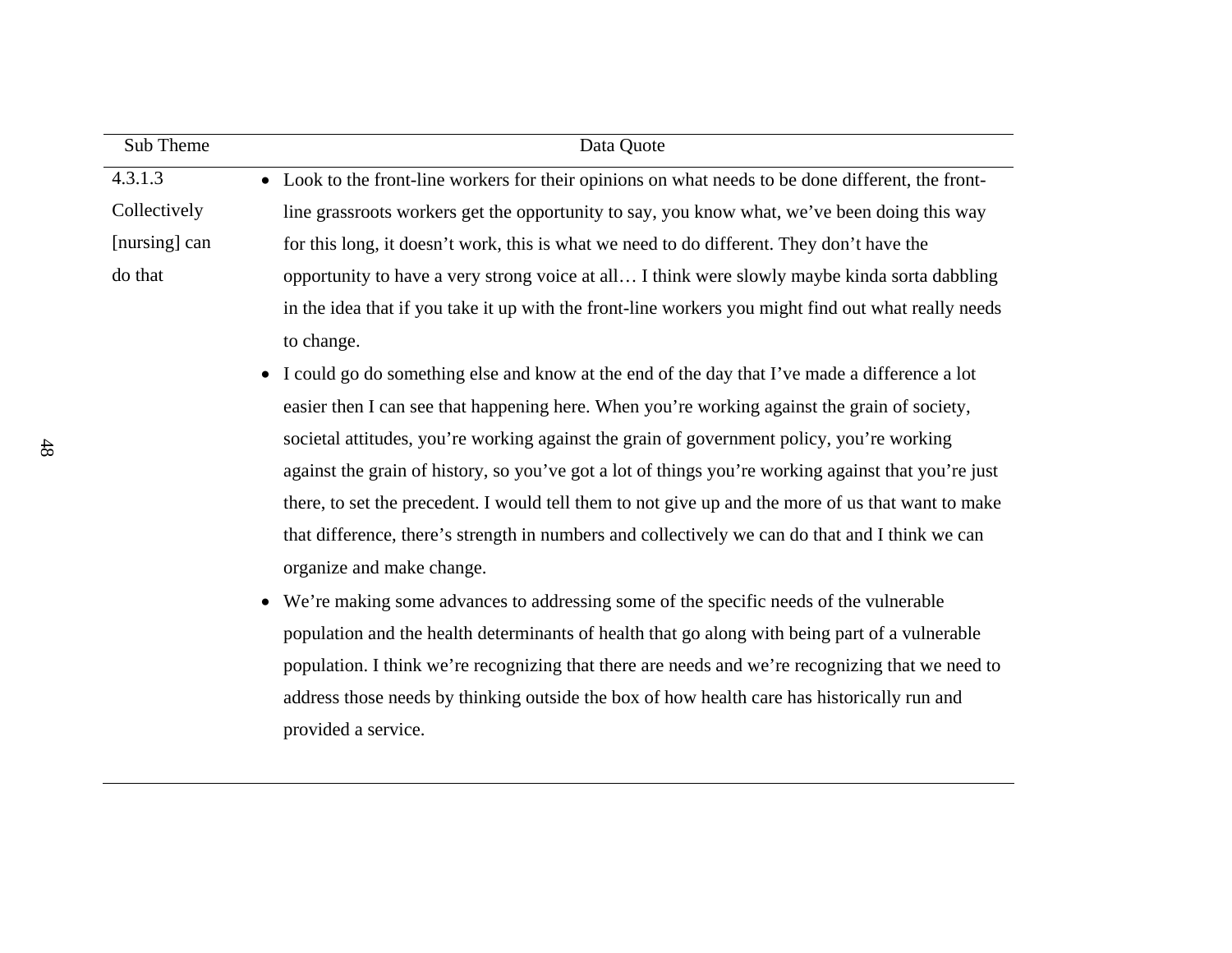| Sub Theme     | Data Quote                                                                                                            |
|---------------|-----------------------------------------------------------------------------------------------------------------------|
| 4.3.1.4       | • I've been involved a little bit in primary healthcare, so far with working with a couple of areas in the area where |
| Potential is  | I come from, but it's just beginning. It's barely off the ground in terms of where we can go. In terms of good        |
| way out there | health care, I think it's the only way to go. I mean, physicians can't keep up, and the cost of healthcare, won't     |
|               | permit us to keep doing things the way we've been doing them. And so I think it is the only way to go, I think        |
|               | that the real potential it's way out there, somewhere.                                                                |
|               | • If it was all ideal, we would be able to do prevention work. We could teach, we constantly get people asking for    |
|               | us to come out and be able to do talks. And we try to fit them in, but it's a real big struggle, because it takes out |
|               | of your workload. And it would be really nice to be able to do a lot more of that.                                    |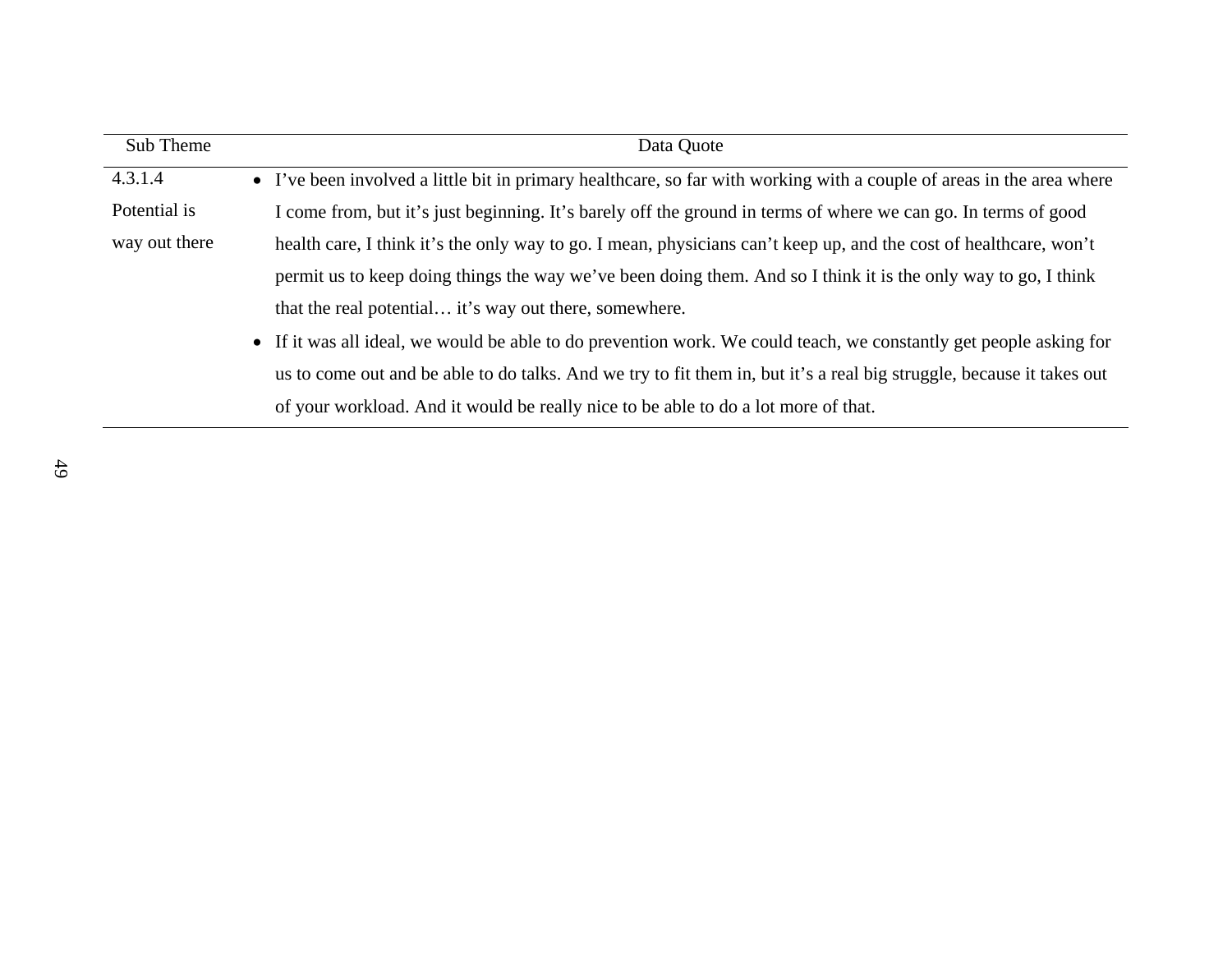## CHAPTER FIVE

## Discussion

 Qualitative descriptions incorporate the complex cultural and contextual issues surrounding health disparities. These descriptions are a way to move beyond traditional analytic methods by providing rich descriptions which are transferable to successful clinical interventions (Sullivan-Bolyai, Bova, & Harper, 2005).

Qualitative description has the potential to provide clear descriptions of factors that promote access and use of health services... Qualitative descriptive research provides a vehicle for establishing interventions that are acceptable and understandable to persons experiencing health disparities, as well as to clinicians who ultimately must translate findings into practice (Sullivan-Bolyai et al., p. 132).

This research moved from the personal, relational, and social aspects of nursing to find professional possibilities within the context of social justice. The context will be discussed in detail with integrated theory to illuminate the overarching enabling concept that permeated participants' stories. AI focuses on building synergy to expand the positive core to create positive change (as shown through the arrow in figure 1). The discussion showcased and built on the positive core which informed the discussion around the provocative propositions derived from the data. Finally, discussion of 'the how' framed the implications for nursing research, practice, education, administration, and policy. The current study provided descriptions of the factors which culminate in RNs feeling that they are at their best while working with low income clients.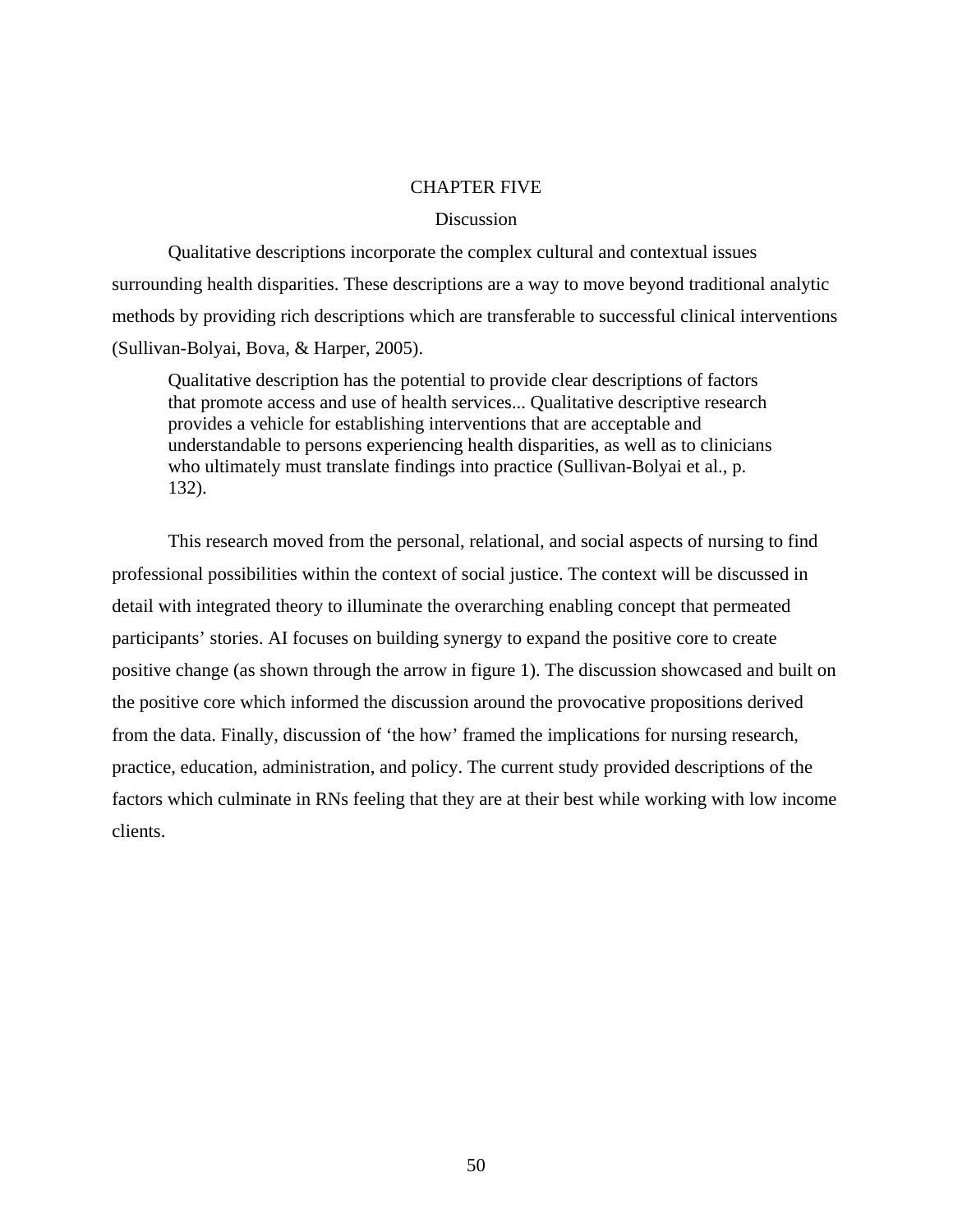

Figure 5.1 Conceptual Diagram of Data Findings

 The conceptual diagram (Figure 5.1) shows the data themes organized in AI components. The positive core illuminated in the Discovery component serves as a foundation for the Dream and Design components. The overlap between the Discovery, Dream, and Design is meant to convey that the positive core is the foundation of all AI cycle components. Destiny, which builds on the positive core to work towards the vision raised in Dream, with the 'how to guide' as outlined in Design, is at the centre. Though Destiny was not the focus of this study, the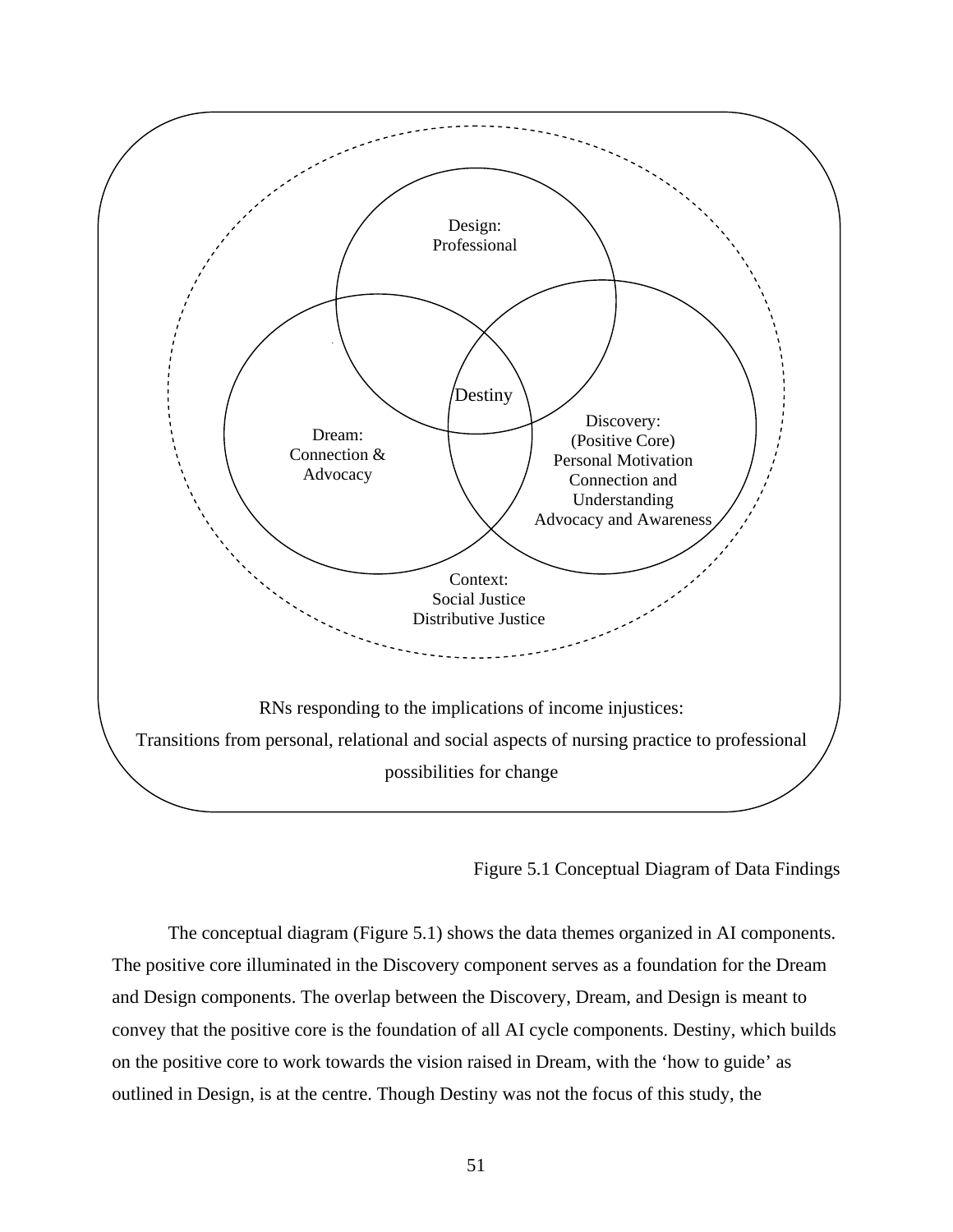information provided by the other cycle components could be used to inform destiny activities. Social and distributive justice were synergistic environmental factors which enabled RN practice to be at its best while working with low income clients.

### *5.1 Context of Social Justice*

 Many types of justice, social, distributive, and market are at play within society and all impact the roles of RNs when working with low income clients. Defining these concepts and highlighting their influences on the data allows an explicit view of the context which is desirable for nursing practice to be at its best. Through a shared understanding, the dialogue on this subject can be grown towards an understanding of how such a system can be nurtured where RNs and their low income clients thrive.

 A common language of justice enables RNs to broaden their understanding of how injustice impacts health and service delivery (Boutain, 2008). Social justice can be understood to mean an equal distribution of both the benefits and burdens on all members of society (Fahrenwald, 2003; Kneipp & Snider, 2001). The differentiation between equality and equity is central to social justice, as Liaschenko (1999) paraphrased Young (1990) "justice requires recognition of group differences because to recognize them is to make a place for them in social life in which they can enhance their skills and have their perspective heard and listened to" (p.45). Balance and equity were foundational to the approaches of RNs in this study. Participants looked at how they were key players in navigating the client's equilibrium between rights and responsibilities. It was often discussed that they may not change the client's situation, nor did the client always want change, but ensuring services were available to address client needs was an essential role of these RNs. One participant noted that to help a client, she used her knowledge of the healthcare system to navigate a course of action. Even with her knowledge, she had to make numerous phone calls. For a client who already had limited access to a phone this would have exacerbated 'burden' and impeded obtaining 'benefit'. The RNs played the role as social justice agents balancing benefit and burden by using their own privilege of knowledge, access, and resources.

 This study highlighted that distributive justice in healthcare services was not enough to provide social justice to clients who combat a variety of impeding contextual factors in order to qualify and sustain services. The masquerade of equal access as a solution to vulnerability continues to perpetuate the power imbalance because a gradient still exists with those who are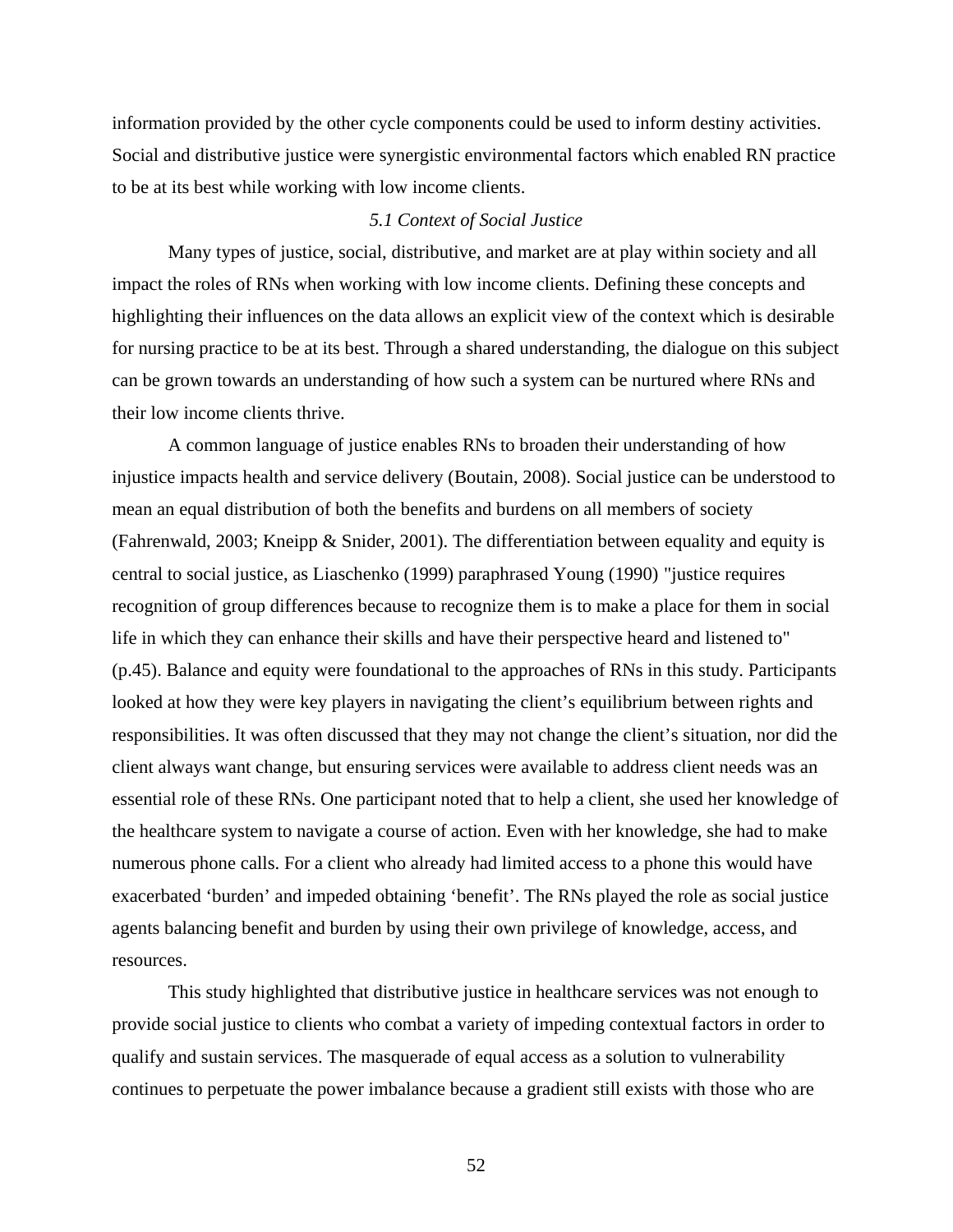privileged having power (to provide or deny access) over those in need. Social justice addresses the underlying issue "even when health care services are distributed more equitably, inequalities in health remain" (Marmot & Wilkinson as cited in Drevdahl et al., 2001, p. 24). Study participants called for primary health care which would level out this field by increasing self sufficiency through the creation of environments conducive to increasing capacity and assets; "nurses need to explore what [clients are] capable of" (Participant). Distributive and social justice can coexist but cannot be assumed to provide parallel pathways towards the same goal. The end goal of social justice is equity: "Social justice asserts that vulnerable persons should be protected from harm and promoted to achieve full status in society" (Boutain, 2008, p. 45). Distributive justice speaks to the equal access of goods and services among all groups as opposed to the focus on social justice, which acknowledges that equal does not translate into equitable (Boutain, 2008; Kirkham & Browne, 2006). The focus must not be on managing marginalization through equalization of access rather it should be on equal access as one tool in a toolbox used to promote equity in achievement of health.

Beyond social and distributive justice, participants felt that they work "against the grain" where overarching political and economic structures impact their clients' health and the contexts in which they provided care. The desired practice context of social justice coexists with contrasting societal climate of market justice. In market justice, inequity is tolerated as long as the market processes remain fair; people earn what they receive (Boutain, 2008). Market justice holds health not as a right but as a commodity which can be bought and sold (Kneipp & Snider, 2001). Participants indicated there were constraints on their activities often citing funding as a major barrier.

 Social justice discourses have proposed "social justice as a framework for professional nursing" which "[addresses] health concerns related to how societies are structured (Boutain, 2005, p. 404). The CNA (2006) has designed a social justice document which can be used as a lens through which nursing can frame its work. The competing pressures of social justice and market justice demand that RNs recognize "the role power, politics and economic forces play in determining health status and access to health care services" (Drevdahl, 2002, p.167). Kneipp & Snider (2001) discussed the struggle to embrace social justice while practicing in a society that values market justice. They highlighted the need for nursing to use its societal position to call for nursing's social justice qualities and not to be oppressed by market frameworks but valued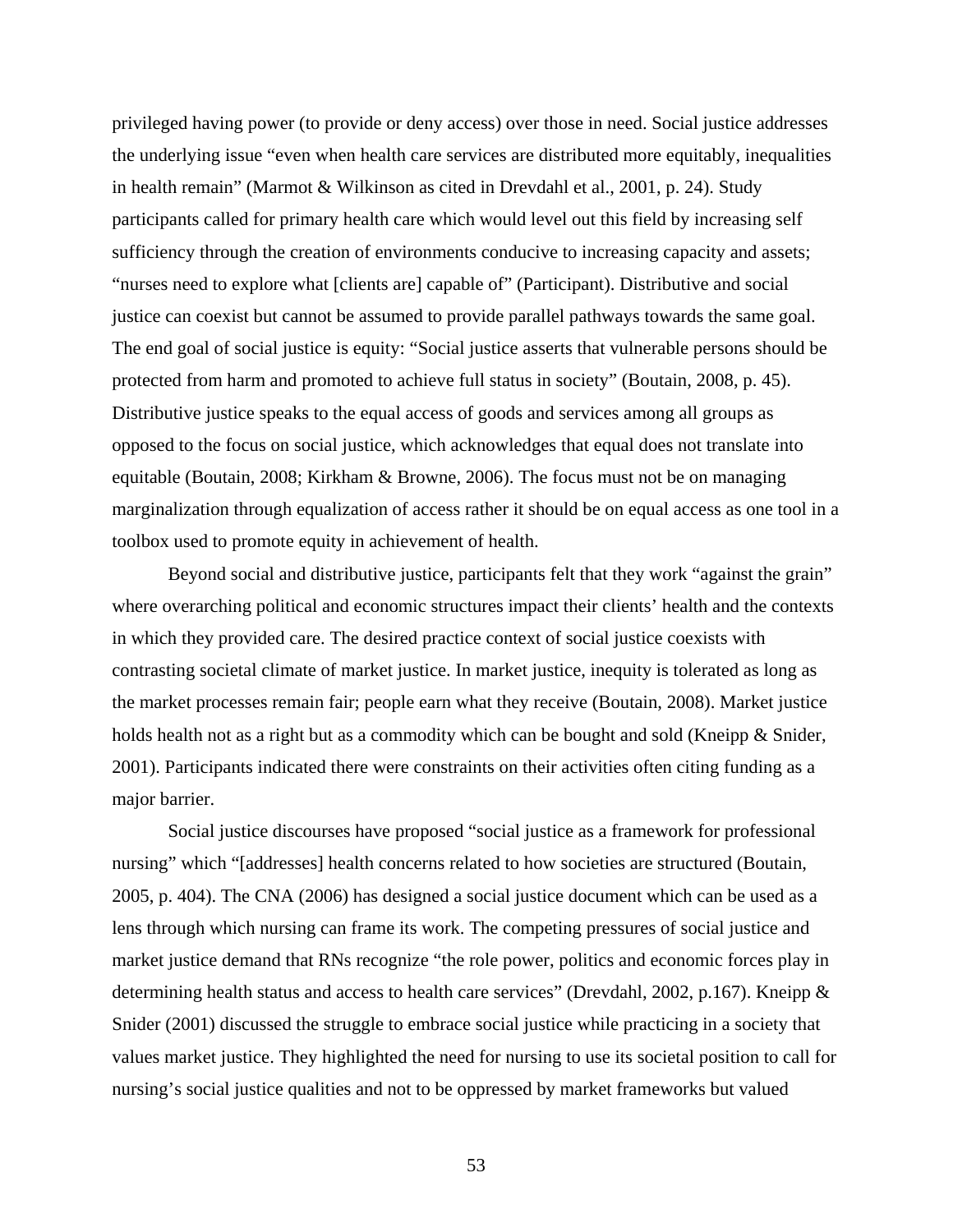because its tenants are inherently good. For nursing science to promote social justice, and challenge the status quo, "critiques, inquiries, and theory development informed by political theory are required" (Browne, 2001, p. 127). Political ideology influenced the way in which participants and clients interact in the world and is worth exploring, "I was never a very political person, but I see a lot more now"(Participant).

 Neo-liberal influences on the market insist that people engage in the markets as individuals, this exacerbates class differences and perpetuates poverty through weakening the power of social institutions to act as a buffer for those vulnerable to economic inequities (Coburn, 2004). It is an increasing movement towards neo-libralism which undermines community empowerment and promotes market justice. Novak (1991) identified a change from nursing's origins of a public health movement to subsequently increasing shifts towards the care of individuals. This research explored many aspects of individuals and the system to provide opportunity to clarify the complex factors at play in nursing with vulnerable clients. Liberal influences on nursing can impede the development of emancipatory knowledge by ignoring the implications of individualism in a free market economy where structural constraints such as race, class, or gender are seen within a context secondary to egalitarian values and individual freedoms (Browne, 2001). A focus on individualism makes it difficult to surpass self interest and address the role of social equity in health; the ultimate influences on health which nurses must target are political and social justice interventions (Sistrom & Hale, 2006). Drevdahl et al. (2001) saw continued achievement in the challenge of RNs advancing social justice in current antithetical political contexts because nursing practice itself has endured since the imposition of a medical model based in a capitalist economy.

Participants situated themselves within a liberal context by focusing on their individual strengths rather than identifying with a collective of nursing or healthcare workers. The contradiction of personal and social was not problematic for the participants. Instead, they saw their personal motivation as congruent with a socially just outcome. The emphasis of the role of the individual within a social movement may illuminate how the prevailing political ideology has influenced nursing science. Furthermore, it can contribute to an explanation of why the social activism aspect of nursing has decreased and a focus on both nurse and client as individual has increased. In a socially oriented society, governments and regulation are seen as ways to distribute goods and RNs as a public service would be a part of ensuring that system fostered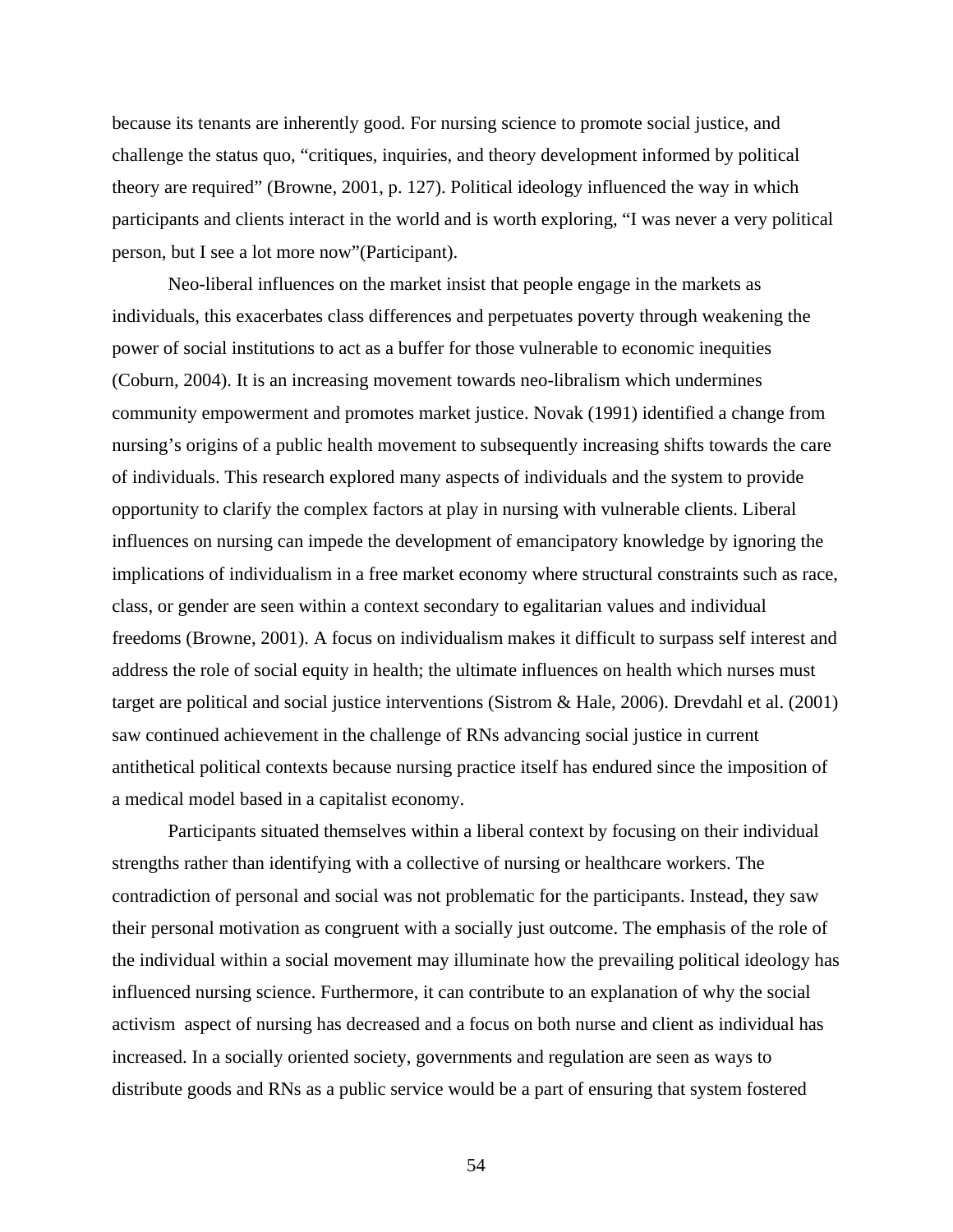health. Conversely, in a society of neo-liberalism government interventions are often seen as perverting the market, and favor lies in deregulation, privatization and trade liberalism. The response to inequity in this type of a society is not through a fairer distribution of goods and social programming that encourages social justice, rather efforts focus on how to increase participation of the vulnerable in the market. Therefore, RNs now may feel that issues around justice are the product of an individual's relationship with the market as opposed to a social problem resulting from unjust policies.

 Liaschenko (1999) explored the relationship between justice and personal values in nursing practice. The universal and the particular accounts of justice can be perceived as contradictory. However, in reconceptualizing justice "personal values of a certain kind need not conflict with the universal tendency of justice if those personal values are informed by emotions that keep one open to the suffering and distress of oppression and domination that prevent full participation in social life" (Liaschenko, p. 46). Data from participants supported this notion highlighting their individual passion for making a difference within the social justice context. Furthermore, "those personal values that work in such a way so as to include previously marginalized others in the group of those who have access to the goods of social life are the personal values that are compatible with an enablement account of justice" (Liaschenko, p. 46). The RNs in this study recounted stories where they used their own places of privilege to help navigate the system along side the client, acting as a partner and guide.

 A call has been made for nursing to consider an "ethic of just care" (Liachenko, 1999, p. 47). Boersma (2006) also called for just care as an ethical value, stating that integration will acknowledge that caring enriches understanding of justice. Just care incorporates the passion and personal motivations of clients within the individual nurse-client relationship as well as a larger movement concerning the societal context of that care. Variables such as the relationship between societal-structural components like access, poverty, and social/political status are intrinsic to health disparities (Flaskerud & Nyamathi, 2002). For nursing to move beyond describing and actually reducing health disparities the focus must include income, access, social/political power, and human rights (Flaskerud & Nyamathi). This research moved beyond specific situations to look at life giving forces, thus not limiting any responses but rather encompassing the whole system of health with a focus on how to grow more of the good that is already in existence. Participants worked through the levels of personal, relational, and social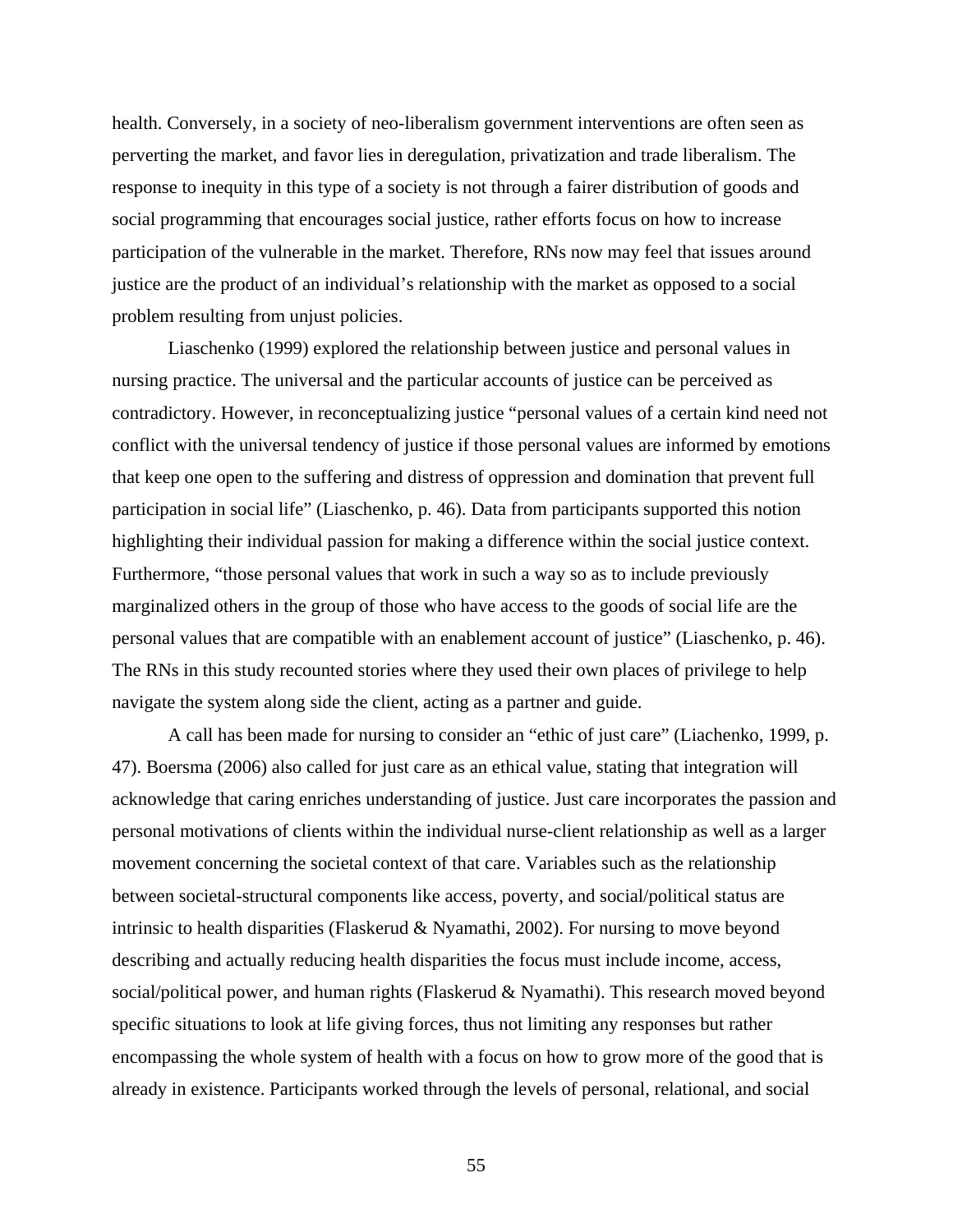aspects of nursing to come to the conclusion that there was a collective opportunity for change based on the contributions of passionate individuals.

 Those who have expertise in working with vulnerable populations can work to communicate their stories, thus advocating within the profession for redress of the social issues and the identification of individual roles associated with being an effective caregiver. Nightingale's historical legacy of justice making (Boykin & Dunphy, 2002) is connected with nursing practice that takes experiences from individual focused care, and translates them for advocacy. This practice, while diverse in detail, remains "rich in caring, laden with compassion, and manifested through justice-making, it is especially through caring that we bring intimacy, nearness, feelings to our work of justice" (Boykin & Dunphry, p.18). One RN described an experience where she felt a client was instructed to provide self care without adequate tools or training. Her long standing relationship with him informed her assessment that this client was unable to provide that type of care for himself, which inspired her to engage in multi level advocacy. Through this RN's actions, the client received the appropriate tools and support to enable an appropriate level of self care. These positive core elements of connection and advocacy can remain true in many areas of nursing practice, looking at a social level goal through a focus on the responsibility of the individual.

 By explicitly working through the AI methodology, the positive core is revealed. Provocative propositions, and a charter of relationships, roles, and responsibilities show how these RNs are already reducing health disparities in a complex system. Concepts of justice are pervasive throughout the findings and key components can be used to highlight and expand nursing's role in just care. The following sections move through the positive core, provocative propositions, and a charter of relationships, roles, and responsibilities as a way to highlight this research's contribution to improving the health equity of low income populations.

## *5.2 Positive Core*

 The positive core is an internalized resource for change (Reed, 2007). Discovering and enhancing the positive core showcases the strengths, aspirations, and purposes of a system in a way that promotes positive growth. Table 5.1 displays words of the participants to describe the underlying values, strengths, and resources at play when their work is at its best. Columns were differentiated based on how they were described by participants. The values column highlights underlying ideals accepted by this group whereas the strengths column highlights ways of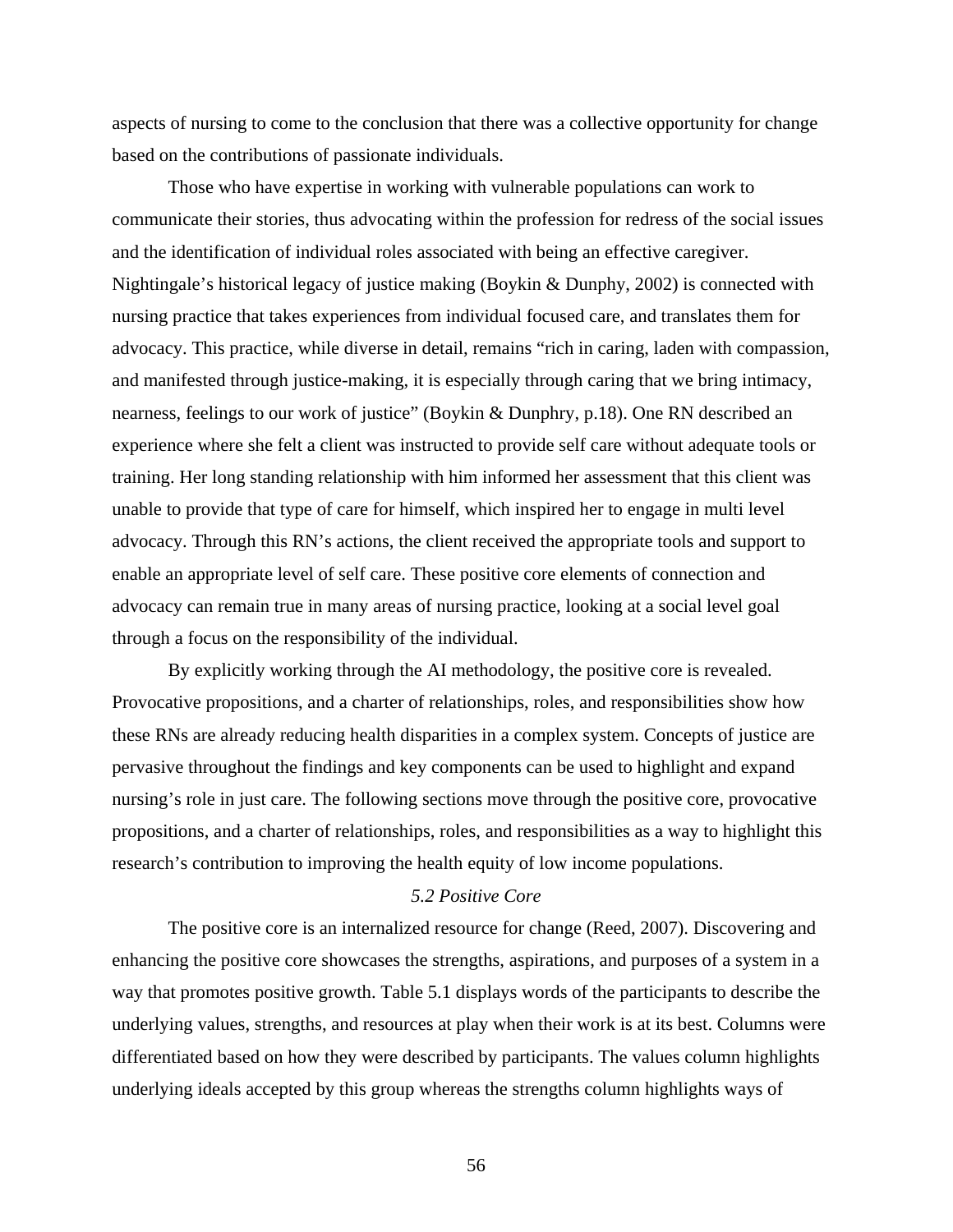relating. The resources column presents assets available for the RN to use, such as power (as a professional in regards to the health system), passion (to motivate and sustain themselves through adversity) or trust (formed in the nurse-client relationship). Resources were also items accessible to RNs that could be used to meet client needs, such as knowledge of opportunities (like a job, or a shelter bed). Other resources were the ability to provide comfort (someone to talk to, an emergency contact), or somewhere safe to stay (such as a women's shelter). Partnerships with services that could accommodate client needs (such as immediate testing or counseling) were also valuable resources RNs accessed. The work environment was an asset. The dynamic qualities of the community helped the RNs meet clients in their own spaces as well as provided information for nursing assessments and understanding the context of the care they were providing.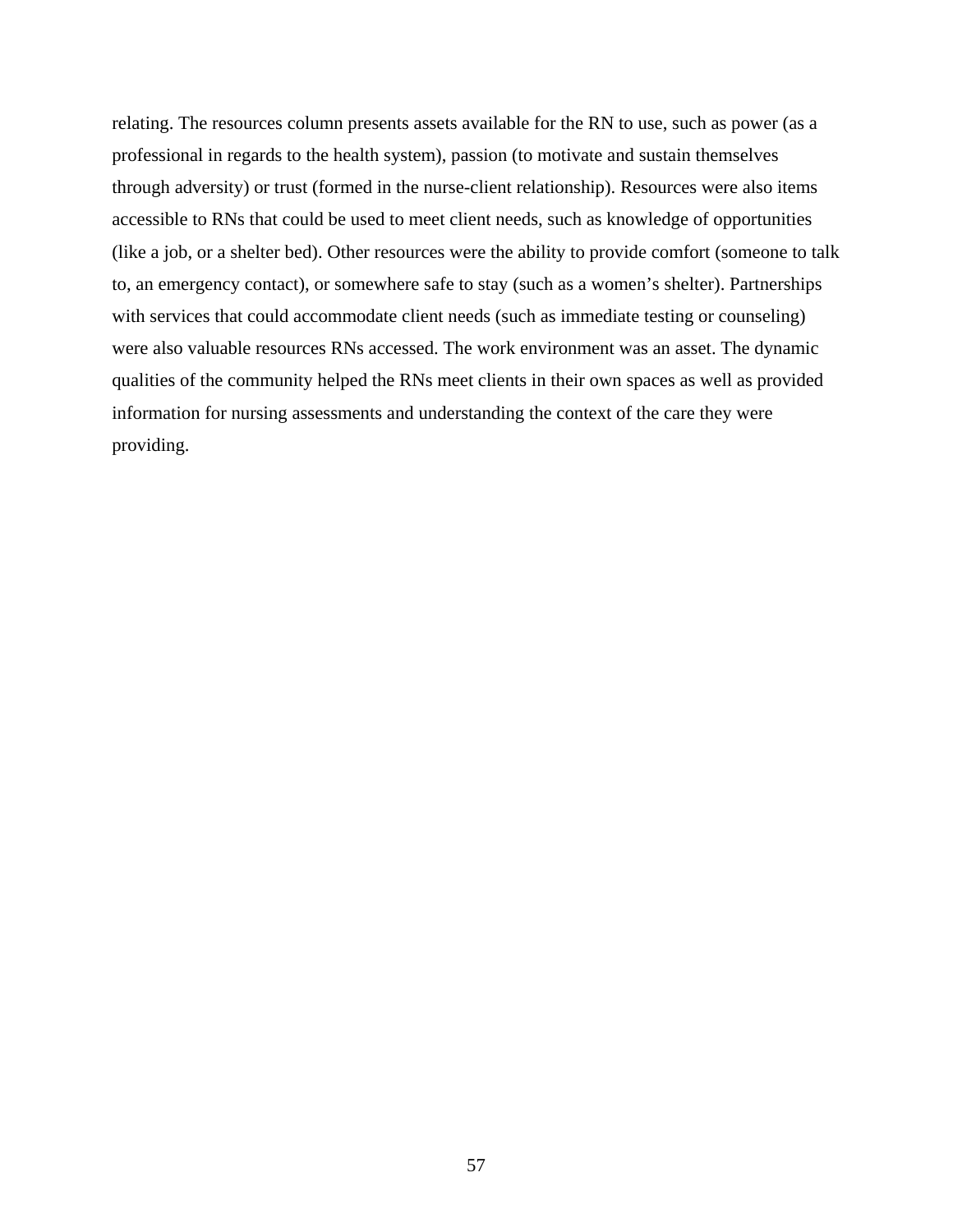| Values                  | Strengths              | Resources                   |
|-------------------------|------------------------|-----------------------------|
|                         |                        |                             |
| Social Justice          | Caring                 | Trust                       |
| Making a Difference     | Connecting             | Power                       |
| Positive Change         | Understanding          | Education                   |
| <b>Sharing</b>          | Relating               | Intuition                   |
| Engaging                | Listening              | Passion                     |
| Choice                  | Advocating             | Innovation                  |
| Honesty                 | Supporting             | Knowledge of Community      |
| Non Judgmental/Openness | Communicating          | Collective Strength         |
| Acceptance              | Facilitating           | <b>Comfort and Safety</b>   |
| Respect                 | Maneuvering the System | Opportunities               |
| Access                  | Being There            | Somewhere Safe              |
| Empowering              |                        | <b>Dynamic Environments</b> |
| <b>Holistic Care</b>    |                        | Partnerships                |

## Table 5.1 Positive Core of RNs Working with Low Income Clients

The bumper sticker (Figure 5.2) by a participant summarizes what it is "To Nurse", which highlights one participant's view of the positive core. The participant made this bumper sticker using a quote from Hobbins (2004, p. 495), and adapted an image retrieved from URL www.greeleygov.com/CommunityDevelopment/WebImages/NRO%20Images/hands\_sand.jpg The placement of the quote and the words overtop of the image were added by the participant.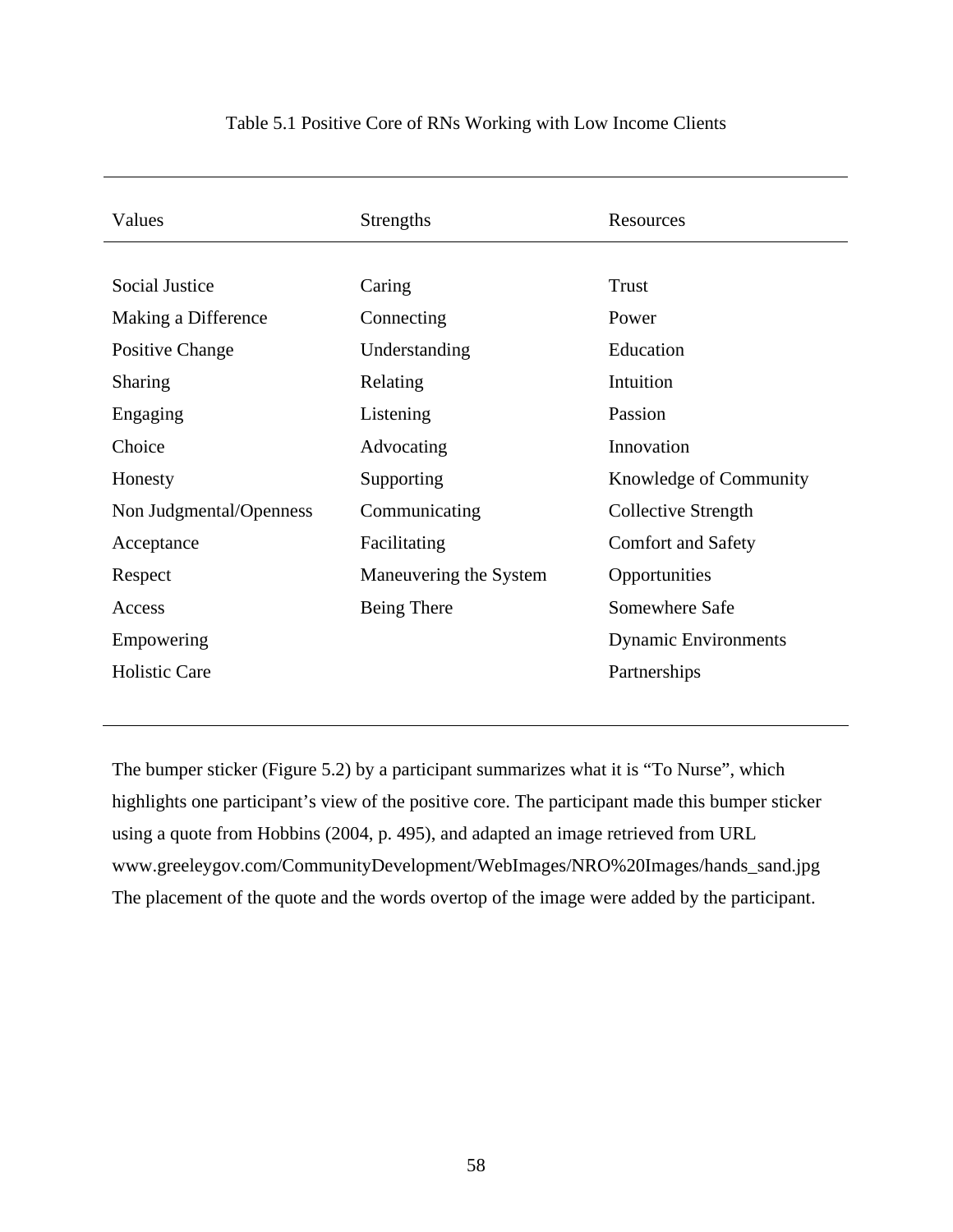It is a privilege for us as nurses, to enter eminently private and personal places & spaces of valiant, courageous



уурь пр годах хэрээр баг баг болуу байгаа баг багуулаг байгаа багуулаг багуулаг багуулаг хэрээ багуулаг багуула

## Figure 5.2 To Nurse Sticker

 The foundational positive core included personal factors. Participants did not discuss components related to the profession of nursing as their base in this area of work, rather the profession of nursing came later. The very core of what motivated and sustained them was intrinsically related to who they were and their personal values. Their role in connecting, supporting, and advocating differentiated them from other types of service providers and privileged them to gain entry into low income populations. Although not specifically unique roles of nursing, connecting, supporting, and advocating were very important to participants. They were contextually situated within a relational context of a specific nurse and a particular client. This role was reflected in comments such as:

- "The fact that you play a big part in somebody's life"
- "I do feel like I make a difference with them"
- "To be a part of that and to know that maybe I can help in some way"

The differentiation from professional and personal was reflected by Giddings (2005b), who stated "nurses' personal awareness of social injustice in their lives and in the lives of others -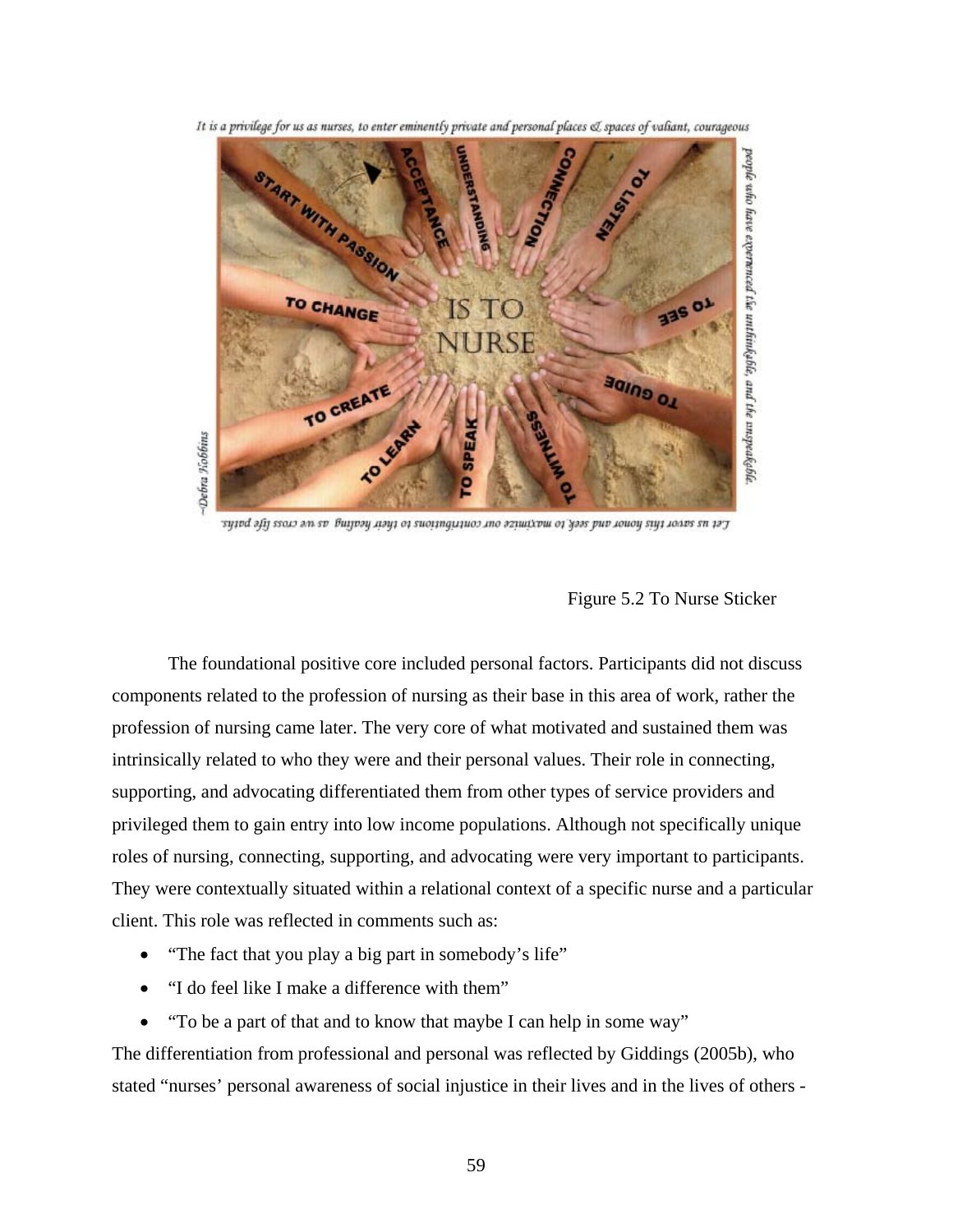their social consciousness - influences whether or not they are able to challenge the status quo" (p. 224). Giddings specifically looked at intra-professional violence and its mainstream implications within the healthcare system. However, she saw the vulnerability of some health professionals as a tool for social justice: "people acknowledge the limitations placed on them by their marginal identity and/or their commitment to social justice, and develop creative ways to challenge the dominant power base while remaining within it" (p. 233). Giddings' concept was reinforced in this study's findings as participants found motivation within themselves rather than within the profession, and persevered when they felt isolated from other RNs. Registered nurses, who examine their own places of privilege and vulnerability, are better able to identify their place in relation to social injustice and current health disparities. Giddings stated "a person who becomes aware of the contradictions involved in oppressive relationships and structures within professions and organizations expands the possibilities open to him or her for social action" (p. 234). Participants described confrontations with other health professionals as opportunities for them to inform their colleagues about what they learned through their own practice with vulnerable clients. People who reach expanded social consciousness are committed to challenging client health inequities even if this means being relegated to the margins of professional nursing (Giddings).

 Within this research, the personal role was differentiated from the professional role, participant comments which highlighted this was: "my personal role, like the way I connect with people is different from the way other nurses connect with people. When they come in, you have your roles and your duties…And I use those as just tools to connect with people. So you have your duties and they're great, but my role is actually to understand and to see what they actually need". Another participant comment described how the avenues used to interact and connect with client's showed a differentiation between the professional nursing role and the personal connection they felt with clients "much of it, the actual nursing care or the actual task that you're doing, but also becoming a part of their lives". Lastly, one participant stated that moving from the biomedical to the psychosocial was an important part of their role "Making a joke. I mean, not always being 100% medical all the time… Of course that's important, but so is that relationship. Giving them a hug, those sorts of things that make them feel human". While psychosocial is incorporated in holistic nursing practice the above comments show how these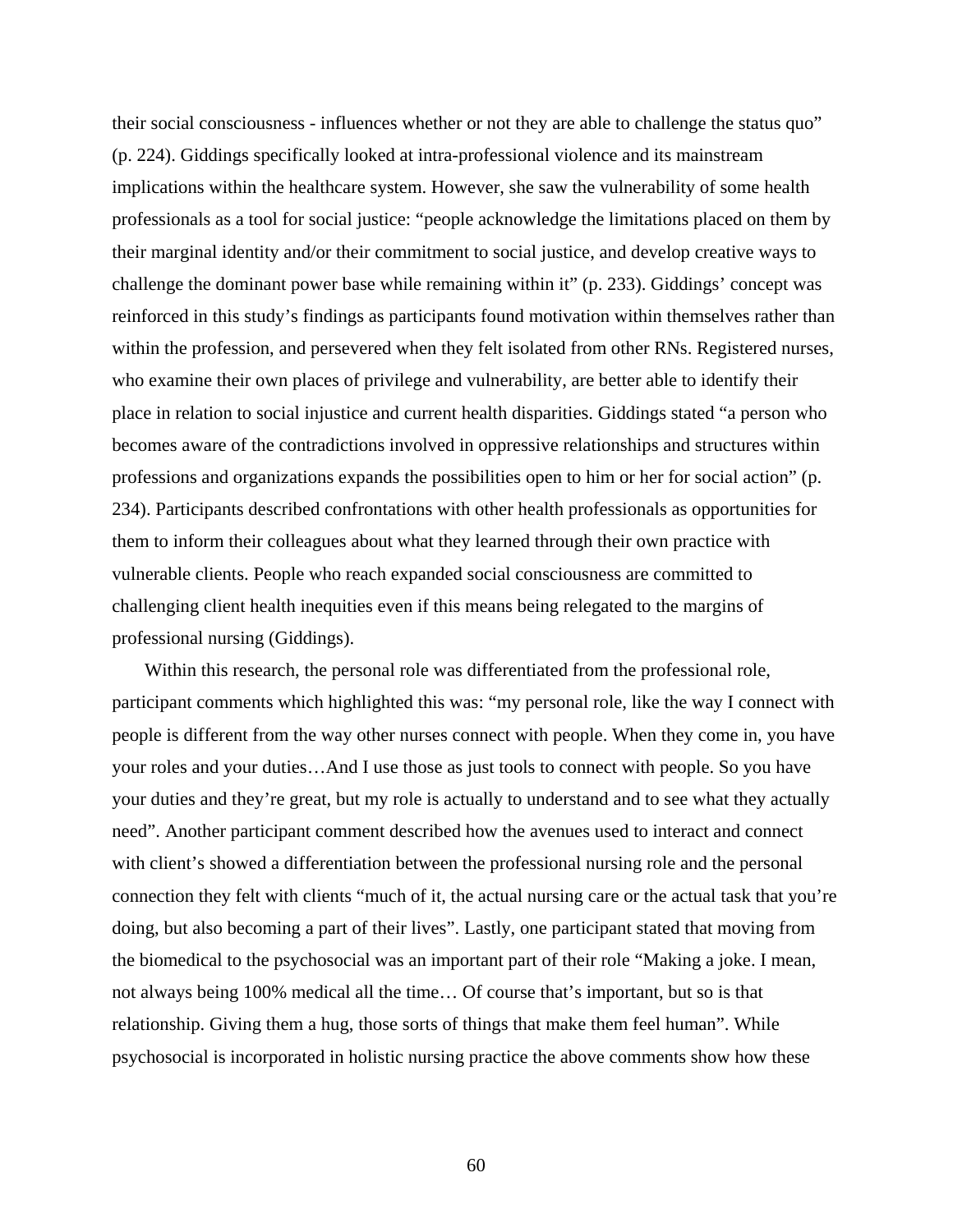RNs felt these aspects were more related to who they were personally then their professional designation.

## 5.3 P*rovocative Propositions*

 The provocative proposition "describe[s] an ideal state of circumstances that will foster the climate that creates the possibilities to do more of what works" (Hammond, 1998, p. 39). These are "symbolic statements because they have meaning well beyond words, reminding us of what is best about the organization and how everyone can participate in creating more of the best" (Hammond, p. 39). The statements bring together the best of what is and what might be to challenge the status quo with affirmative guidance (Watkins & Mohr, 2001). To write Provocative Propositions one finds examples of the best, determines what circumstances made that possible, and envision what might be by applying "what ifs" to common themes, in an affirmative statement set in present tense (Hammond).

 A number of these Provocative Propositions (Table 5.2) were generated from participants' data as practical recommendations and serve as both a vision of nursing excellence and policy recommendations for work towards excellence in the field of registered nursing with low income populations. Reed (2006) stated that research often "stopped at the presenting of findings for others to take up and respond too, because of this observation…the recommendation to develop provocative propositions, then was a useful way… to move from the abstract to the practical" (p. 11). The provocative propositions provide an opportunity to synthesize data in a way that builds on experiences to inspire change.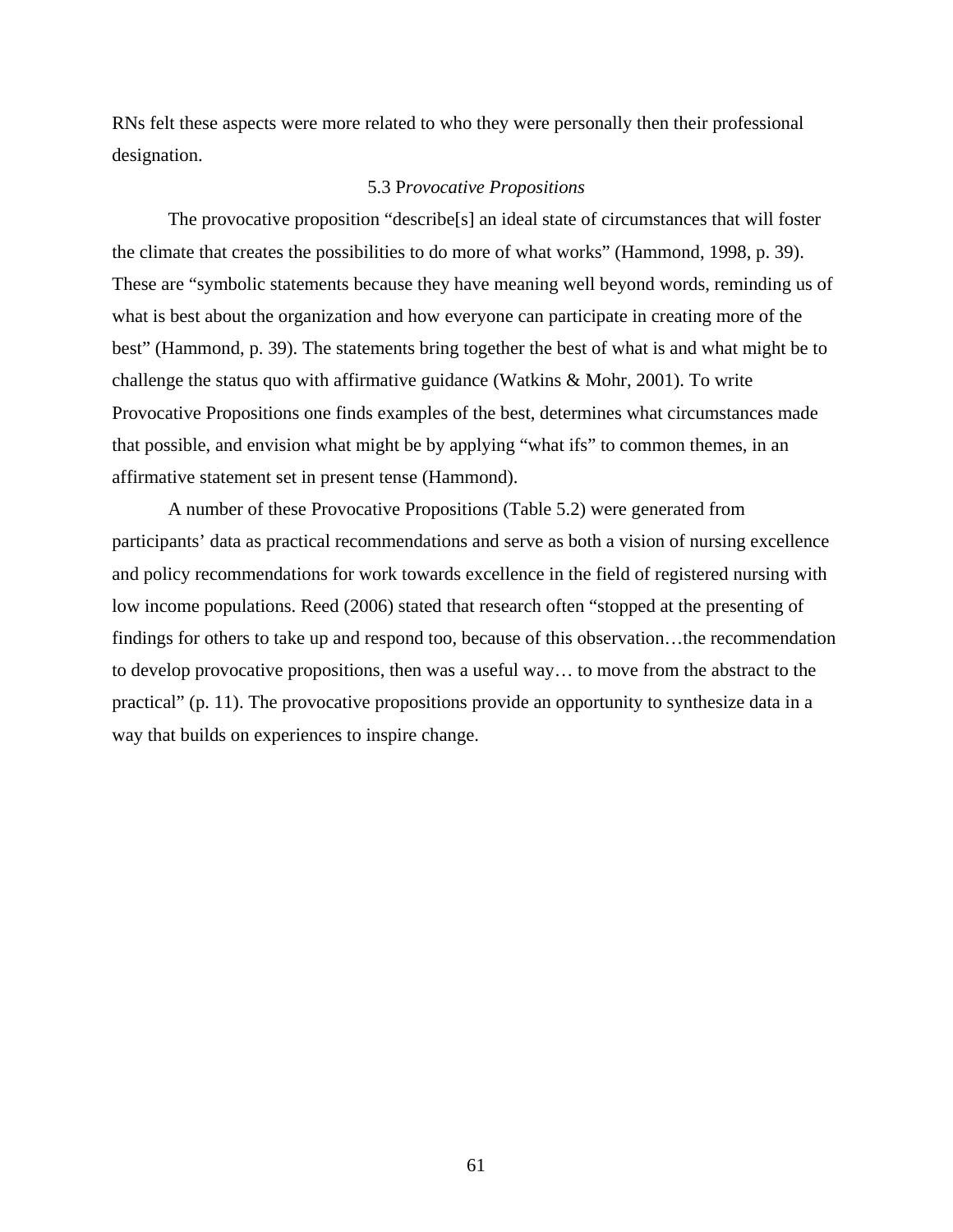| Provocative Proposition            | <b>Validating Data</b>                                                                             |
|------------------------------------|----------------------------------------------------------------------------------------------------|
|                                    |                                                                                                    |
| RNs are social justice agents who  | The context which translated across all participants was a paradigm of social justice. The clients |
| connect, support, and advocate for | were "a lost population" and the conditions that care was delivered in were not reflective of      |
| their clients to provide them with | societal standards. One participant commented that "I compare it to nursing in third world         |
| comfort, safety, and access.       | countries; every city has its own third world". The realities of a vulnerable population living in |
|                                    | the margins of society situated the RNs experiences at the intersection of social justice and      |
|                                    | health care.                                                                                       |
|                                    |                                                                                                    |
|                                    | Everyone's entitled to good health people are entitled to have good food and good                  |

- • "Everyone's entitled to good health, people are entitled to have good food, and good housing."
- "I see a lot more now about what I think needs to be done or want to say, speak up and say, you aren't looking after all the people."
- "You're working against the grain of society, societal attitudes...the grain of government policy, you're working against the grain of history, so you've got a lot of things your working against that… set the precedent."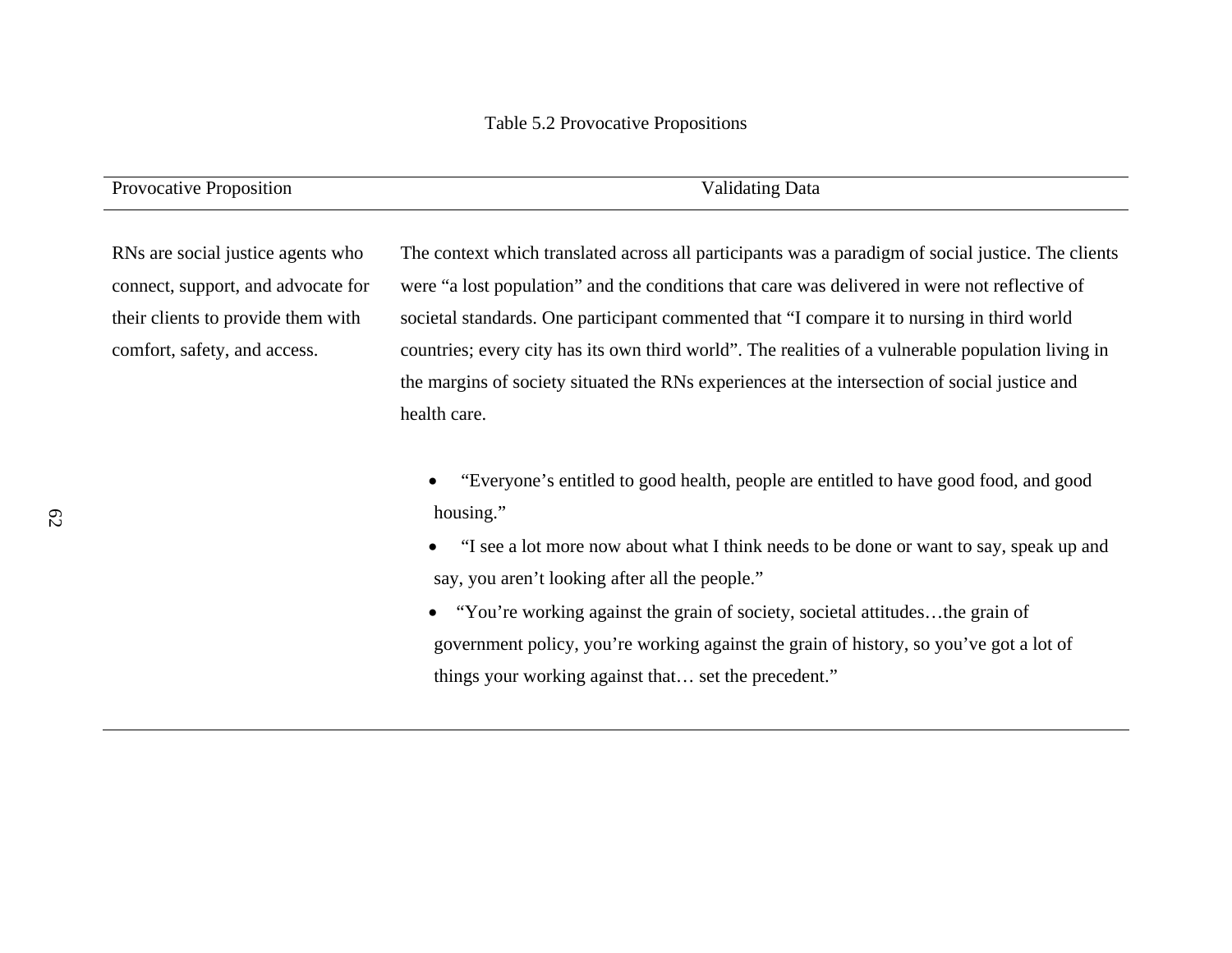# Provocative Proposition Validating Data

Nursing is a client centered profession that builds relationships with clients based on mutual acceptance and respect using knowledge of the community and an understanding of environmental dynamics.

The visions of the future moved from the personal to focus on the professional. From the perspective of the participants, relational and social aspects were seen as needing improvement and needing to shift away from being nurse centered to being client centered. The nurse was seen in relation to the prominence of the client in care.

- •"The great nurses that are out there put the client first"
- $\bullet$ "[Nurses try] to reach a client population that aren't going to them"

Nurses use engagement and empowerment to facilitate community based partnerships that reach the client where they are at.

The relationship with both clients and the community was key to success stories. Innovative thinking regarding typical nursing functions was fostered when RNs worked from the client's context to empower and engage clients.

- "Making a difference is that they trust me enough to phone me up and ask for a ride."
- "You look in a person's life and you have to work with that."
- Knowing them on their turf makes a big difference. If they're at home you do see other things at work… the environmental issues, the poverty issues… that wouldn't be apparent necessarily in a hospital."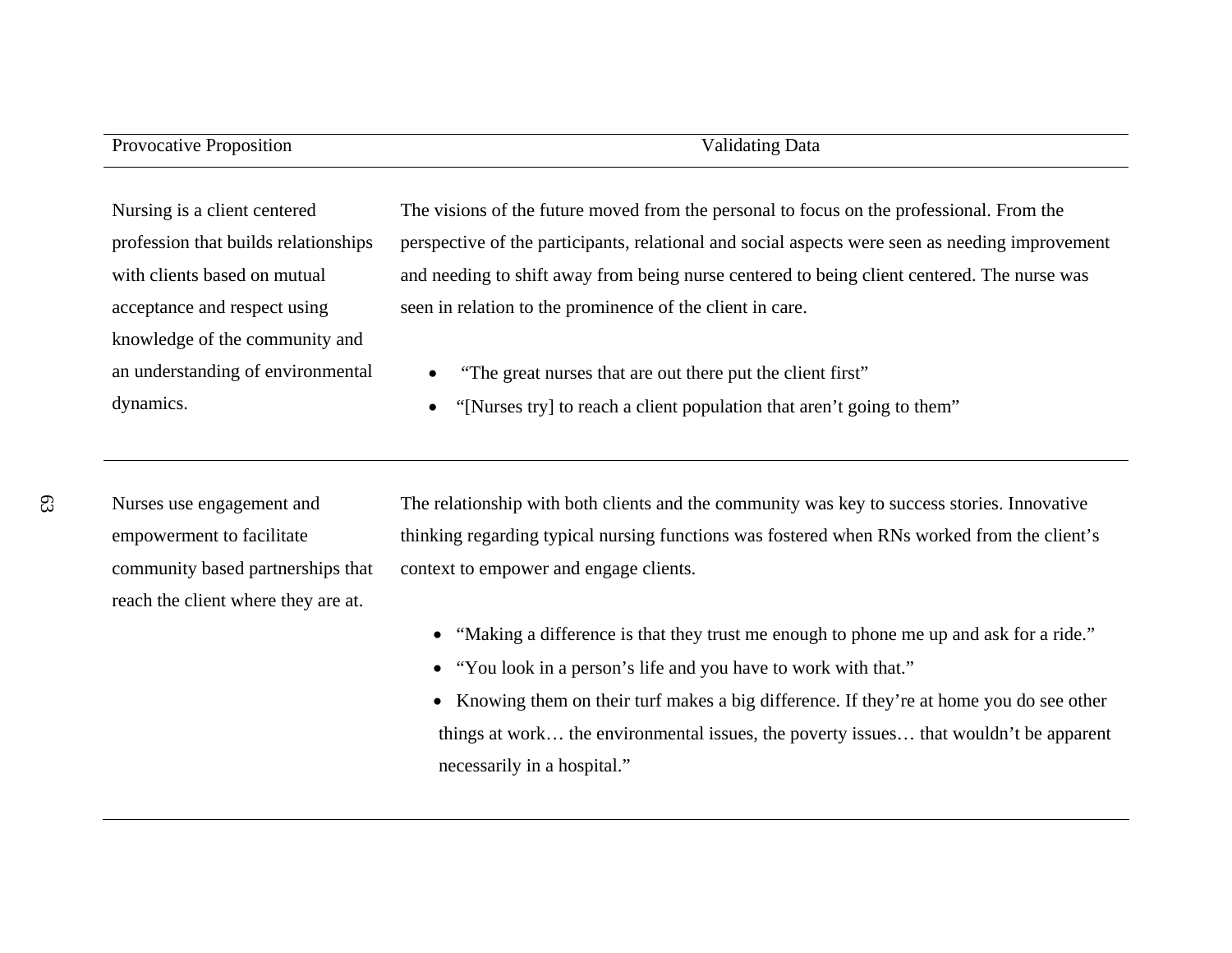| <b>Provocative Proposition</b>                                                                             | <b>Validating Data</b>                                                                                                                                                                                                                                                                                                                                                                              |
|------------------------------------------------------------------------------------------------------------|-----------------------------------------------------------------------------------------------------------------------------------------------------------------------------------------------------------------------------------------------------------------------------------------------------------------------------------------------------------------------------------------------------|
| Nurses build on their intuition and<br>passion for making a difference<br>collectively to educate decision | Participants saw both their own passion and the collaborative strength of nursing as life giving<br>forces.                                                                                                                                                                                                                                                                                         |
| makers about what works.                                                                                   | I [learned] to be more comfortable with my own intuition and that automatically makes<br>$\bullet$<br>me more comfortable in understanding communication that isn't necessarily overt.<br>• "I would tell them to not give up and the more of us that want to make that difference,<br>there's strength in numbers and collectively we can do that and I think we can organize and<br>make change." |

Nursing uses a holistic perspective to provide comprehensive care across all aspects of healthcare within a primary health care framework**.** 

Participants saw strength in their holistic view of client care. Through the components of primary health care that were already incorporated into their practice they saw immense potential. They wanted to be able to invest more time in such aspects.

- "Nurses can be involved in so many more aspects of healthcare."
- "You're helping them with their whole life."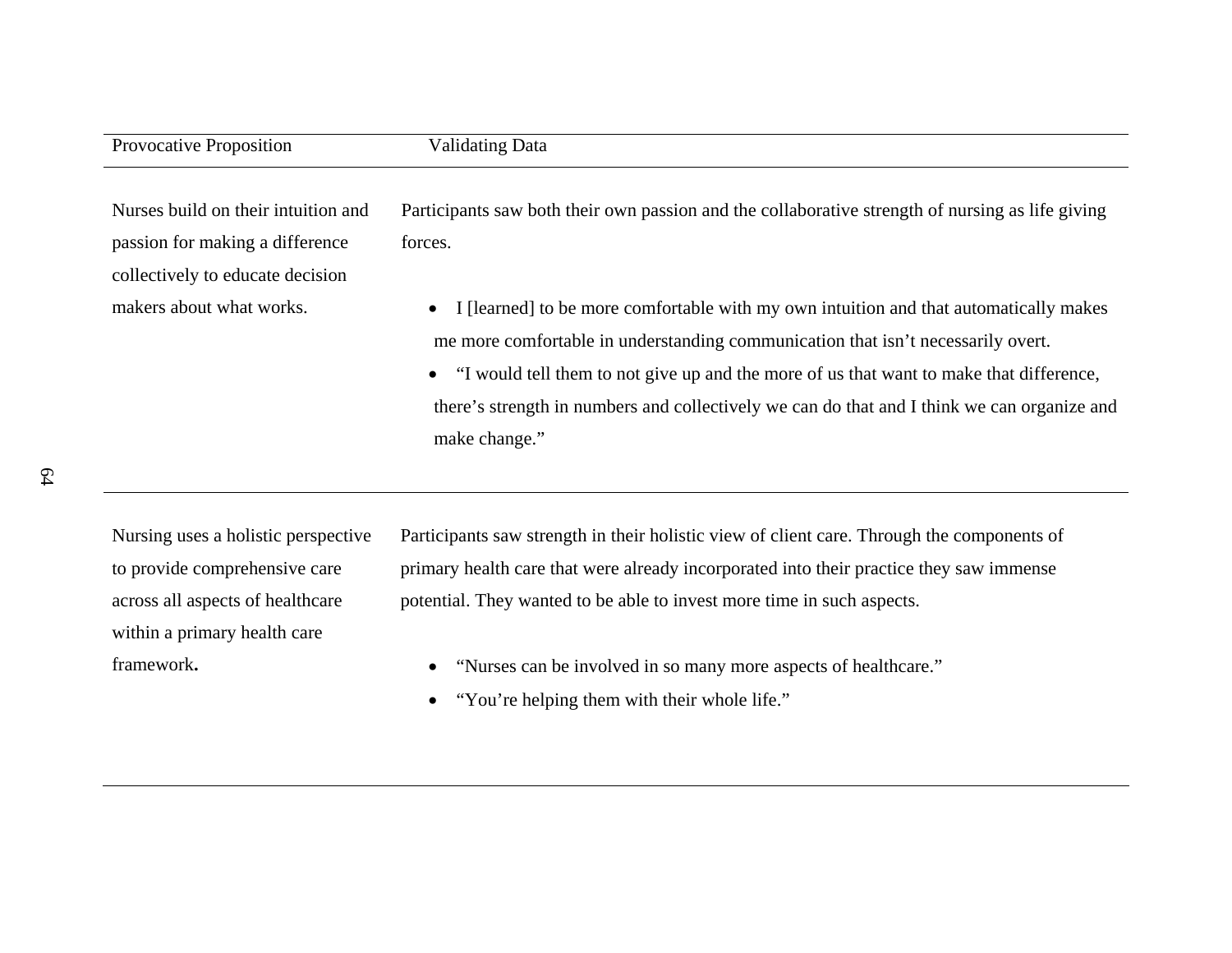#### *5.4 Charter Roles, Relationships, & Responsibilities*

 The research question provides stimulus for reflection of the roles, relationships, and responsibilities for the nursing profession in pursuing health equity for low income clients. What are the possibilities for the nursing profession to reduce the implications of poverty on health successfully, based on the achievements of direct care registered nurses who respond to low income circumstances of clients in Saskatchewan? Through combining the positive core and provocative propositions, a charter of roles, relationships, and responsibilities was developed. This charter can inform RNs to be at their best practice when working with low income clients in Saskatchewan. Based on experiences shared by participants, the possibilities through synergy from life giving forces, those aspects that are present when a system is performing at its best (Watkins & Mohr, 2001), are illuminated.

 The design for achieving equity was seen as a professional opportunity based on a foundation of individual factors (as opposed to nursing skills, education, image, or identity) and images of connection. These nurses saw their passion and personal motivations combined with an understanding of the clients' realities as what enabled them to impact change. All of these factors frame the quest for social justice through the individual. While not explicitly contradictory, the underlying philosophical arguments are ones of collectivism versus individuality. The overall goal and current context are social but the process and components are individual. The oxymoron that results is collective individualism. These RNs, at the end of the day, saw each RN working individually within her own respective passion to enact an overall movement that would collectively become a social movement. Through their efforts in their own communities raising awareness, as well as the advocacy they did with, and on behalf of, their clients, these nurses were taking action to increase an understanding about their clients' reality as well as influencing policy to change the social conditions that perpetuated the poverty their clients faced.

 Two 'bumper stickers' (Figures 5.3 and 5.4) that participants made show the individual piece within nursing: "Embrace the Diversity of Nursing" and "Be the Nurse You Want to Be". A third bumper sticker (Figure 5.5) encapsulated the complex layers of individual collectivism by framing the context of nursing as holistic caring underscored by values premised on a knowledge of self and letting everyone live their life. Permission was granted to the researcher for the use of these bumper stickers.

 $\sim$  65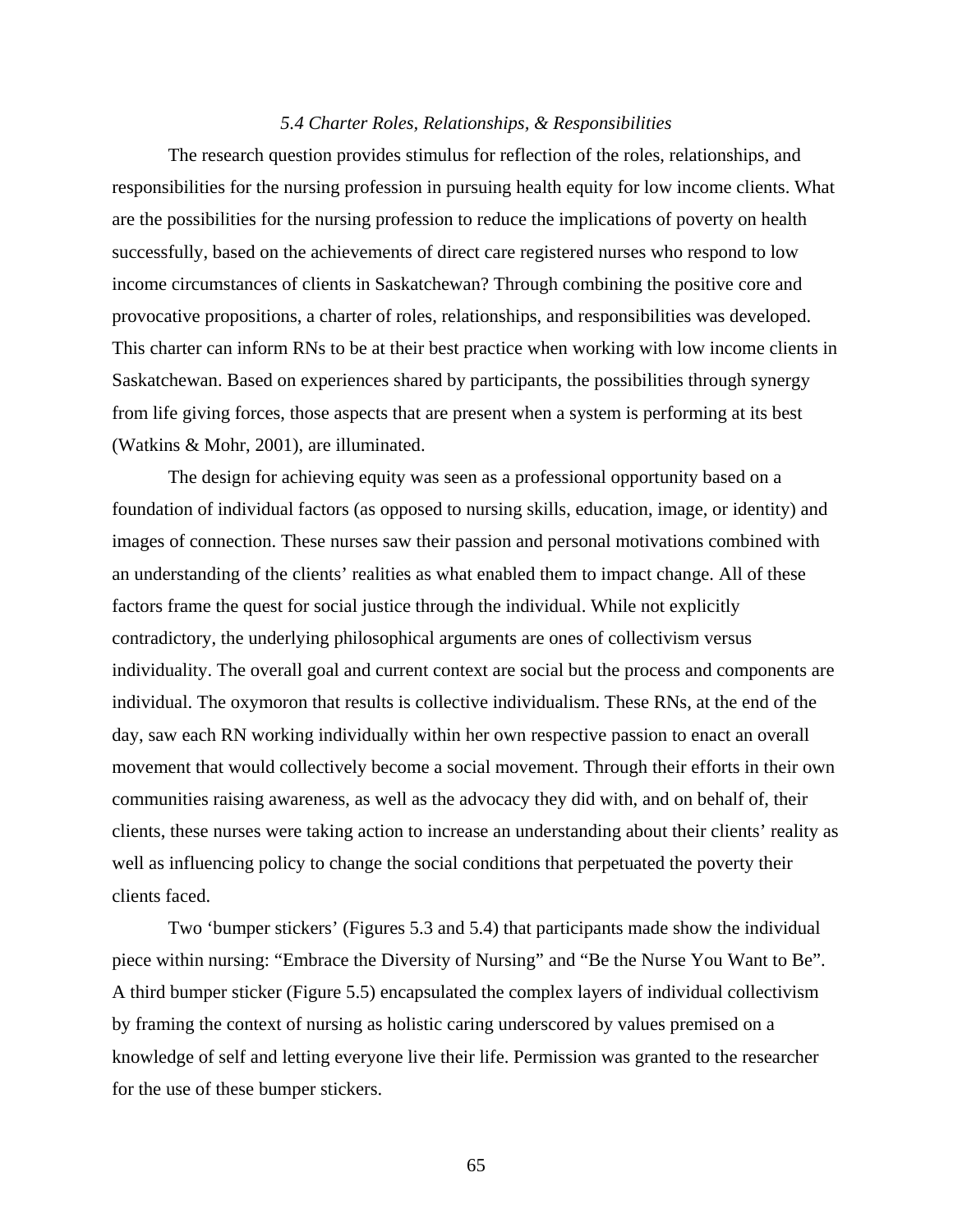

Figure 5.3 Embrace Sticker



Figure 5.4 Nurse Sticker



Figure 5.5 Wholistic Sticker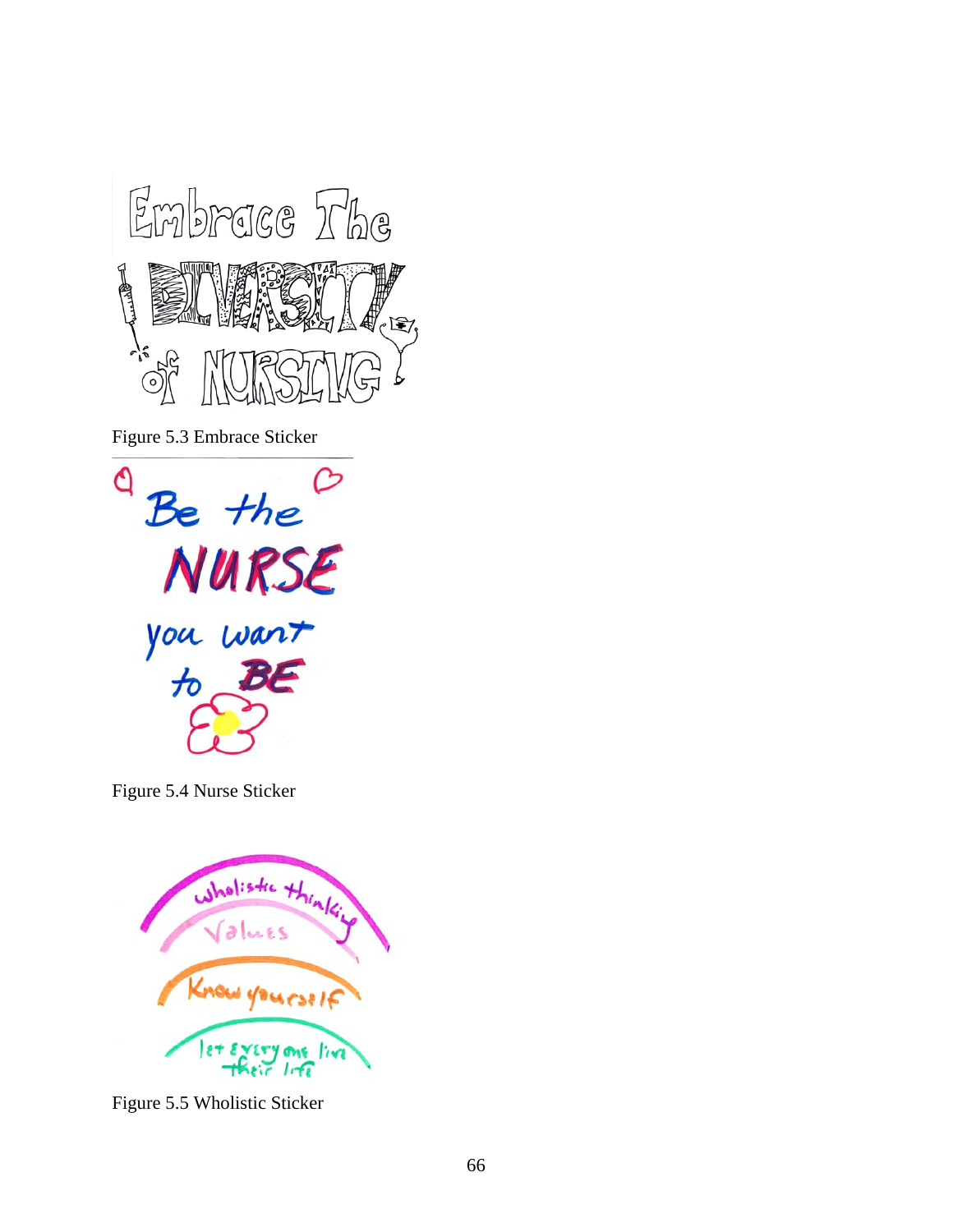A key piece to this argument is resonance of the personal within the professional. The professional design is based on each individual RN's positive core of personal motivation, awareness, connection, and understanding. Individual autonomy remains paramount throughout overarching concepts such as client centered care. These themes such as public health are enabled through a context of personal freedoms premised on human rights. All persons are seen as part of a system, but with a purpose based on their own way of being in the world.

 A description of the roles, relationships, and responsibilities as illuminated by this the research is included in Table 5.3 as a starting point for future dialogue and research.

| Role                       | Relationship | Responsibility                         |
|----------------------------|--------------|----------------------------------------|
|                            |              |                                        |
| Supporter                  | Open         | Advocate                               |
| Facilitator                | Responsive   | Maintain Trust                         |
| <b>Change Agent</b>        | Flexible     | <b>Promote Safety</b>                  |
| Listener                   | Accessible   | <b>Address Specific Needs</b>          |
| Engager                    | Accepting    | <b>Highlight Client's Capabilities</b> |
| Educator                   | Comfortable  | Influence Positive Change              |
| <b>Provider of Choices</b> | Empowering   |                                        |
| Partner                    |              |                                        |
|                            |              |                                        |

#### Table 5.3 Roles, Relationships, and Responsibilities

## *5.5 Implications*

 Nursing must take into consideration the effects of the political and social environment on clients' health. The current climate of social justice is limited to developing awareness but falls short of focusing on engaging in a direct professional address to the root causes of social injustice. Participants in this study envisioned the actualization of a socially just context in which to practice as a professional ideal. This can be realized through engendering a responsibility in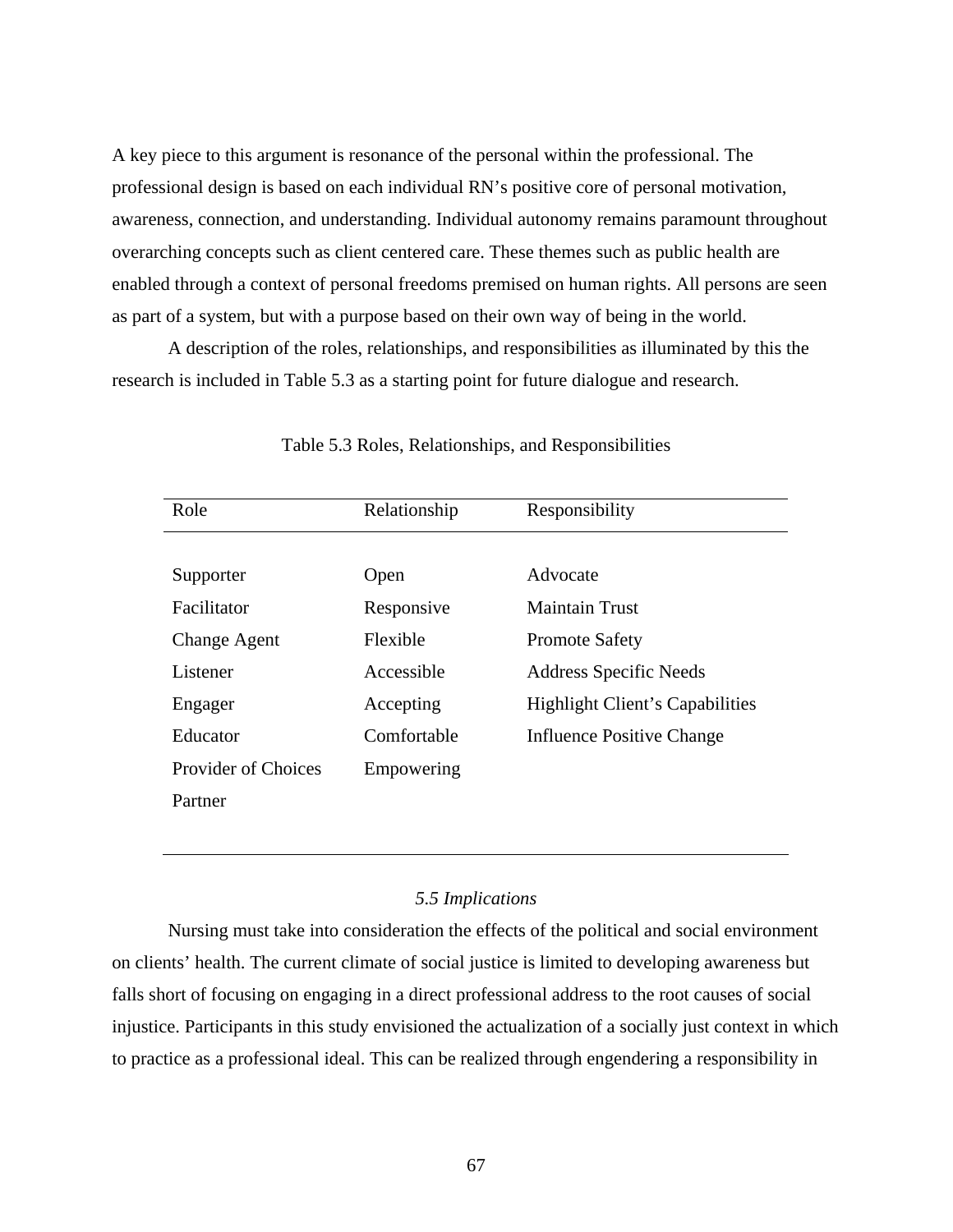individual nurses. Building on individual strengths towards a collective vision of activism enables an upstream approach to targeting the foundations of inequity.

## *5.5.1 Research*

Further research is needed to confirm and elaborate on concepts discussed throughout this research. A critical review of the positive core, specifically examining the role of evidence in the formation of these behaviours, could help knowledge translation activities that seek to transplant this knowledge into external systems. Exploration into the individualism versus collectivism within nursing practice could inform activities around nursing practice in low income communities by inquiring into the efficiency of fostering personal capacity in individual nurses versus a focus on professional collective activism. Additionally, further research would also be valuable to explore the roles, relationships, and responsibilities of nurses as defined in this research. For example, are there situations that currently exist that evidence these and live out the proposed provocative propositions? Would this data resonate with RNs in other contexts?

This research used AI as a means to move from research as knowledge creation to research as the impetus for change (Reed, 2007). Furthermore, through the application of AI on equity issues, this research has highlighted its potential to create a research movement for social change. Similar research around equity issues utilizing the AI summit approach would potentially contribute to the dialogue and understanding of social justice and nursing practice. For example, community based nursing practice could utilize this method to look at a specific issue inclusive of the affected populations and examine the role of AI in creating and maintaining positive change. Exploration from an appreciative stance into nursing practice concepts such as community development and population health could contribute to knowledge about the capabilities of the research methodology as well as application of the AI organizational development principles to community settings.

#### *5.5.2 Practice*

Appreciative Inquiry addresses the theory practice gap in nursing by creating knowledge from nursing practice and the perspective of RNs. By starting a dialogue at the grassroots level that recognizes the expertise of RNs, validation and dissemination happen concurrently. Recommendations are not imposed from deductive logic, they are built through an inductive process that realizes the potential for change rooted in the positive core of the involved RNs. The application of AI to issues around equity can inform burn out issues such as acknowledging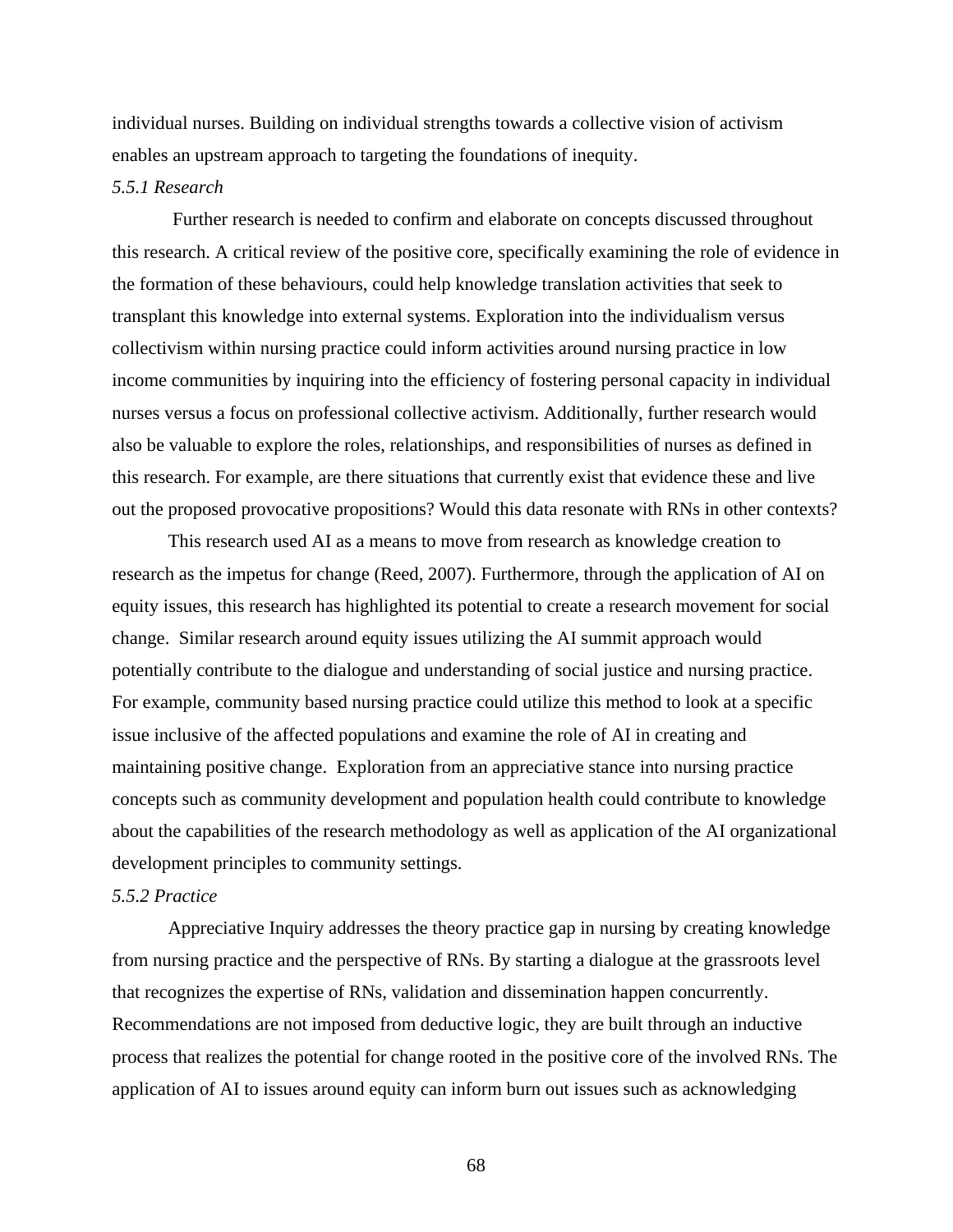when RNs and other professionals working in the field of social justice and health equity feel a crisis of relevance. This research shows that there are success stories, best practices that do make a difference at the individual, relational, social, and professional level. Through the creation of provocative propositions, a vision can inspire and transform nursing practice by articulating the possibility of an ideal future built from historical successes.

 Nursing practice can work towards making the provocative propositions a reality through increased communication among nurses in diverse areas of practice and increasing community partnerships. For example, the change of shift handover report could be replicated when clients transfer between acute care and community services so that nursing care providers have an opportunity to ensure continuity. Registered nurses can focus on connecting with their clients, and move their focus from an agenda which is task based to one which uses a holistic approach to meet clients' where they are at, in terms of physical location as well as lifestyle and behaviors. The integration of justice and caring combined into the ethical principle of just care may strengthen nursing practice through the synergy of each concept enriching the other. Social activism is not embraced to the extent that it once was "it has become increasingly difficult for [nurses] to justify socially oriented activities … in the face of pressure to produce measurable deliverables" (Kirkham & Browne, 2006, p. 330). This cannot continue to be the case if RNs are to fulfill the destiny of their passion as described in this study.

## *5.5.3 Administration*

 Hiring RNs for their passion is a key point coming out of this research. Consideration for the passion of the RN in that area could also be seen as problematic with potential for subjectivity resulting in discrimination, however, given the results of this research exploration into possibilities of helping RNs work in areas they feel passionately about would be valuable.

Administrators could apply the findings of this research in a number of areas, such as considering a staffing model based not only on tasks that needed to be completed but also considering aspects such as time to develop a therapeutic relationship and time for engagement in advocacy activities and participate in program development discussions. Study participants had immense knowledge of how the system of care could be designed to be more effective. One example is the expansion of primary health care services. Through including the population involved and the RNs in program development administrators could ensure that their program capitalized on the positive core of RNs. Utilizing RNs for primary health care activities enables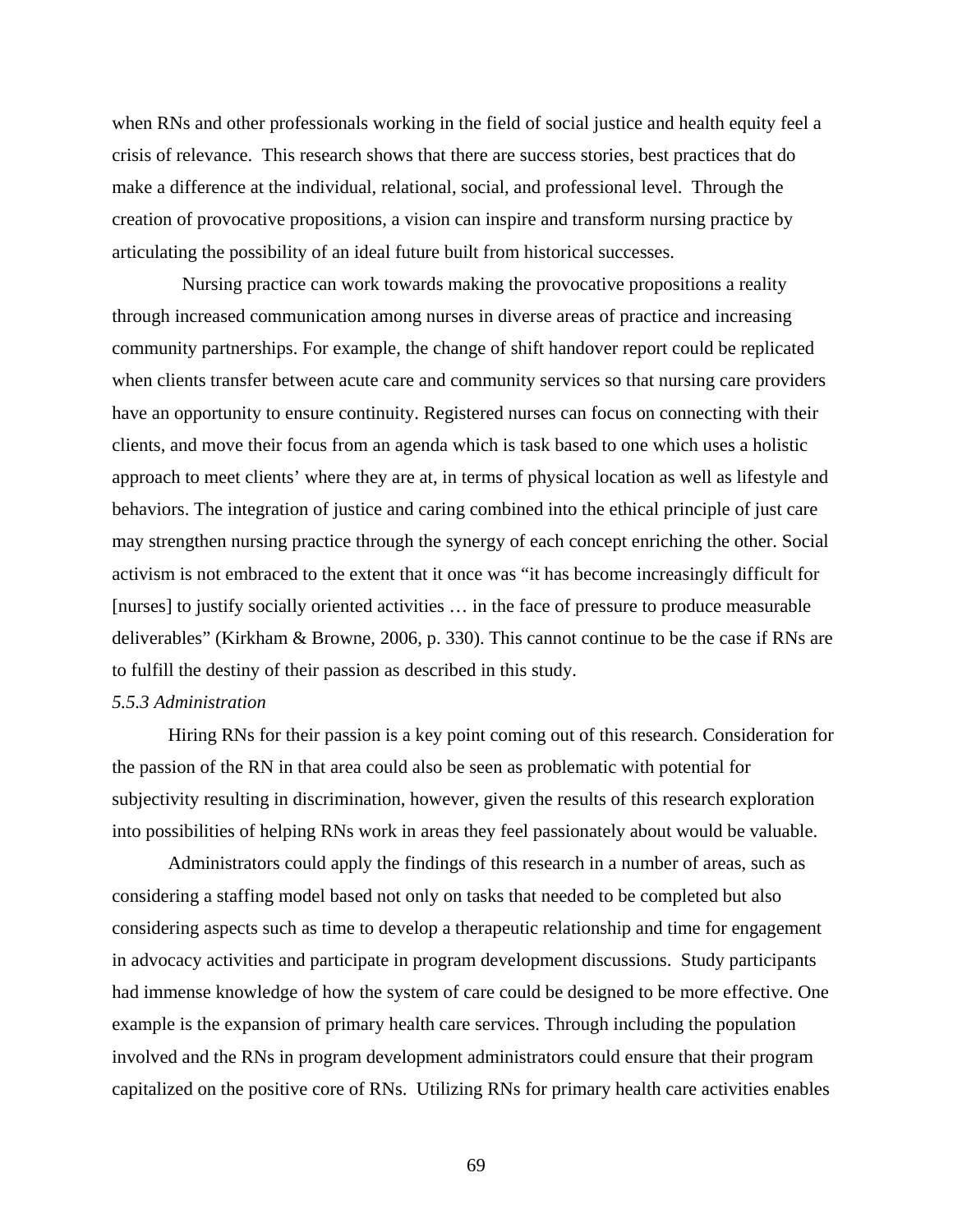RNs to engage in prevention and promotion activities that are satisfying for the individual, building on their understanding of holistic care to maintain health rather than only address illness. An administrative focus on primary health care service delivery would also address the implications of income on health by incorporating the social determinants of health through a population health approach.

# *5.5.4 Education*

A deep understanding of the context that shapes RNs' practice will prepare students to realize their social mandate by illuminating the root causes of illness and the ethical obligation to address such factors that perpetuate vulnerability. A sound understanding of the theory surrounding income, health, and justice can provide them with foundational knowledge in addressing those issues when they present in clinical practice. Explicit clinical experiences concerning low income clients can help to create transformative experiences which may lead to development of the social consciousness discussed by Giddings (2005b) and evidenced by this study's participants. Undergraduate and continuing nursing education could further develop awareness in students on the types of justice, political ideologies, and the historical role of nursing in activism. Curricula should highlight the contributions of nursing to health equity as well as the legacy of historical RN activists.

This study showed the passion of RNs as motivating and sustaining professional practice, nursing education could ensure emphasis on students developing and understanding their own passion. Ensuring time for students and RNs to explore their own personal values will help them develop their intuition and understand their unique contribution to nursing. These ends could be met by building reflective techniques such as journaling or peer debriefing into core curricula. For example, within the Nursing Education Program of Saskatchewan there is a course entitled: Development of Self which incorporates such strategies. Encouraging introspective activities to increase one's self awareness and be in touch with one's reactions as a professional behaviour may nurture personal development as an asset for professional development. Nurse educators can be role models of this, communicating their own strategies and the benefits of this on their practice. Through fostering personal development as a routine process in education, RNs may continue this upon graduation and throughout their career.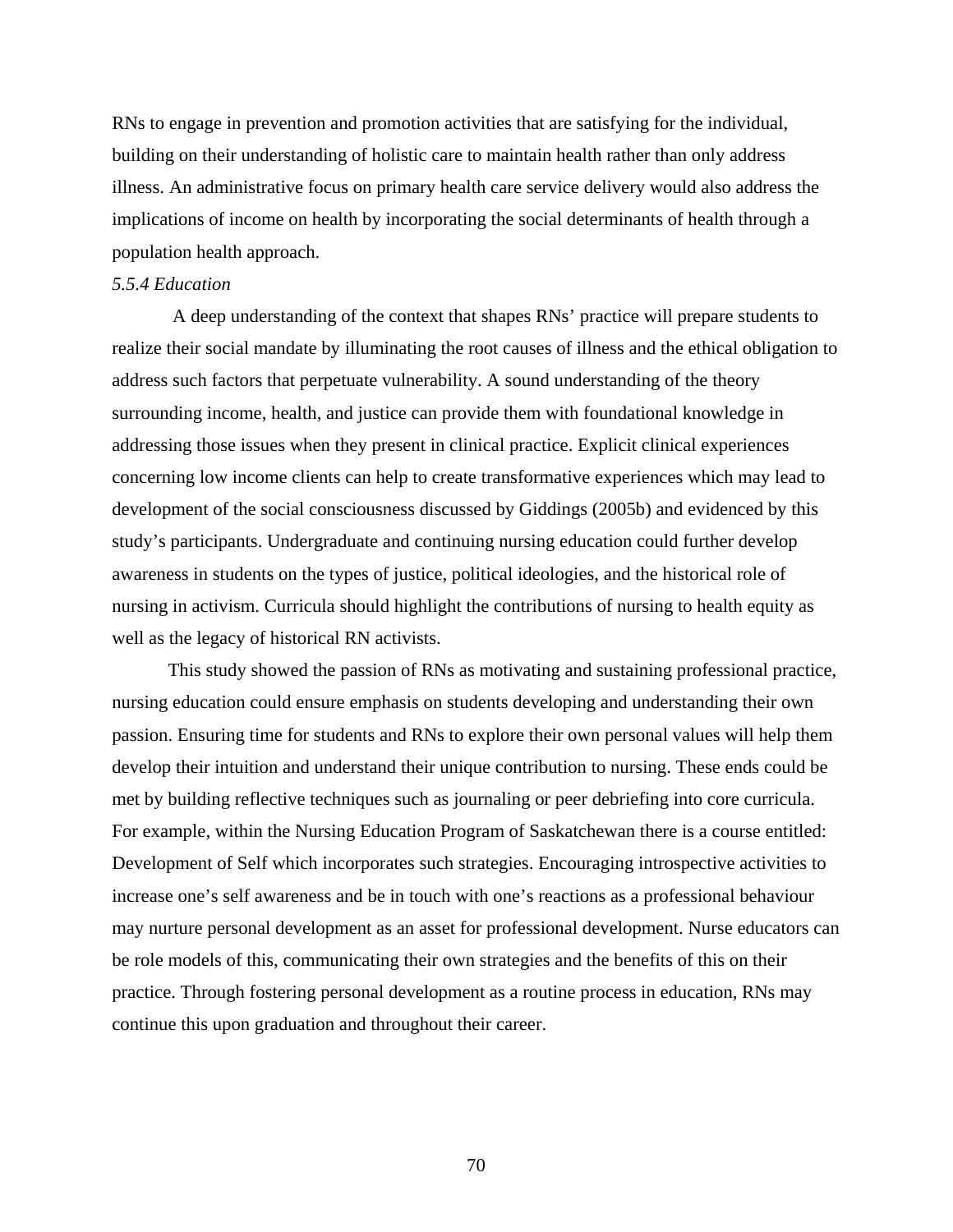### *5.5.5 Policy*

Nursing policy can explore its potential role in actualizing the vision these RNs saw for the profession of nursing, including an increasing prominence of primary health care and expanded scope. In addition to developing consistent nursing policy programming, this research illuminated a call for increased involvement of RNs in public policy to shape a more conducive context for equity in health. Creating venues where RNs and their clients can share their experiences would strengthen policy by providing information that could increase the relevance and responsiveness of policy to the needs of low income clients. One way to increase participation of RNs in policy could be to apply the appreciative lens and highlight how RNs have already shaped policies in the past. Moreover, looking at how positive changes in policy have resulted in increased equity in vulnerable populations can highlight the potential contributions of policy level change, encouraging more RNs to get involved in influencing policy changes towards more equitable outcomes.

## *5.6 Limitations*

#### *5.6.1 Generalizability*

Limitations of this research include a lack of generalizability. Due to the nature of qualitative research this study cannot be assumed 'true' for other populations or contexts. This study did not include any RNs who identified their role as acute care, nor were their any RNs who worked in a strictly rural setting. This occurrence was not due to the sampling methodology but nonetheless RNs from these areas were not included and therefore their perspective is lacking in the data.

#### *5.6.2 Sample*

Purposefully no advanced practice RNs were included, and, for pragmatic reasons, the voices of the clients are also absent. Future research could explore the views of low income clients on the role of the direct care RN. Through engaging clients in research nursing can further an understanding of its role validated by the public the profession serves.

### *5.6.3 Methodology*

The proposed limits of AI as a methodology that favors the positive at the exclusion of the negative did not turn out to be the case for this study. Participants disclosed information about issues and areas of concern, which was included in the data. As a way to encourage the participants to go deeper when negative experiences were mentioned the researcher probed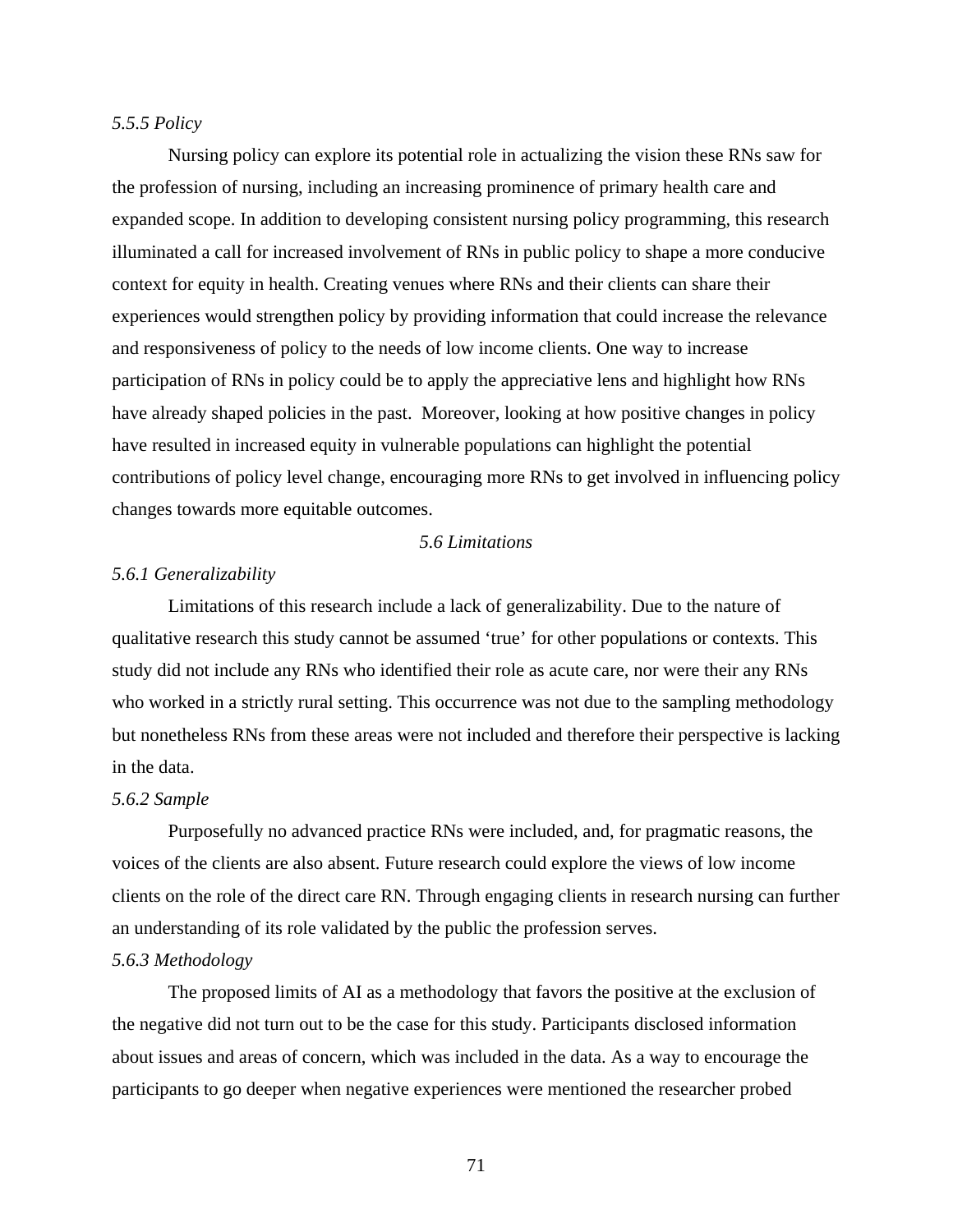"what would it look like if that wasn't an issue, if you could change that what would be the result you would see?" The questioning enabled all aspects to be incorporated but within an appreciative lens. Another limitation is the lack of fulfillment of the 4 D cycle, a larger study which would have sufficient time and resources could target a health region or area of practice and apply the AI Summit to address this issue. Because a diverse perspective was desired for this exploratory research, an AI Summit and limiting of RNs from one setting/area was not appropriate for this study. Because AI is in its infancy, being used as a research method as opposed to an organizational development technique produces issues surrounding the purity of methodological application which can be a concern. Currently some feel that a summit approach (e.g. Bushe) is the gold standard, while others (e.g. Reed) feel that AI does not actually dictate a specific data collection or analysis technique. This research followed the principles of AI throughout data collection, analysis, and discussion. The researcher found this adherence to the philosophical principles of AI to be beneficial. However, some may still feel the research is limited because of the limited use and awareness of AI as a research method.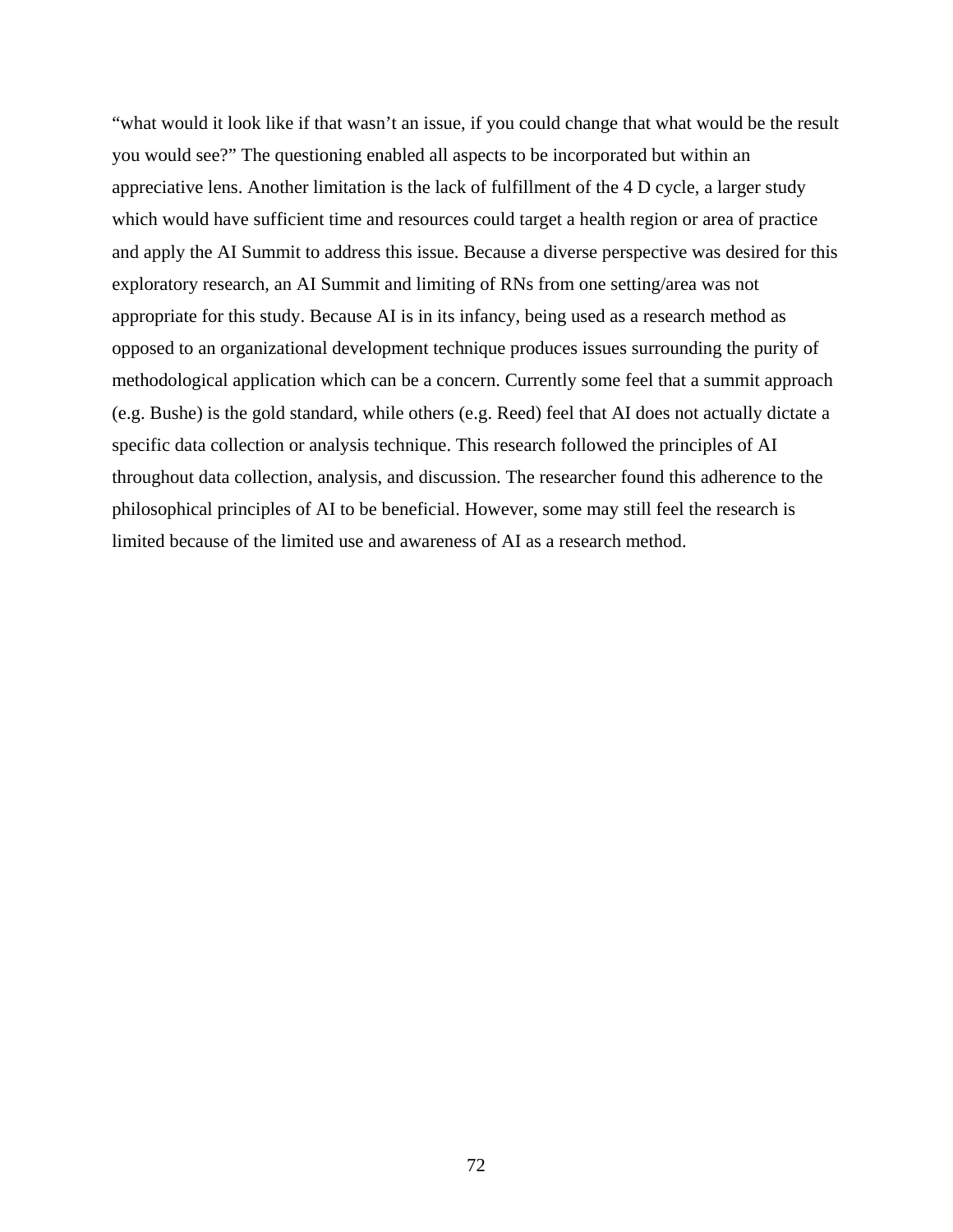### CHAPTER SIX

#### Conclusion

 Appreciative Inquiry as a research methodology and philosophy provides a positive look into what at times can be an often ignored topic: nursing with low income clients. Many scholars have cited the effects of income inequity. As the number one social determinant of health, with a broad array of effects, income inequity is irrefutably a topic that nursing must address. Saskatchewan poverty rates show that this is a very real problem. Furthermore, the poor suffer disproportionately from disease; therefore, RNs in all practice settings will encounter clients who suffer because of socioeconomic disparities. This research combats the crisis of relevance by documenting RN's first-hand experiences successfully working toward equity and justice for low income clients in Saskatchewan. Appreciative Inquiry inspires hope by focusing on what is working. As a method and a philosophy, it moves knowledge creation forward based on historical experiences, inspiring nursing to see the potential within itself for social change. By highlighting current best practices in pursuing equity for low income clients this study offers insight into how nursing can alleviate suffering and promote health, especially in vulnerable populations.

Data collection involved appreciative interviews that encouraged storytelling enabled rich data while simultaneously igniting the potential for AI to create change by starting a dialogue about the positive. Through the interviews, participants experienced a positive style of questioning that captured and relayed their stories as they had happened, rather than reconstructing their stories to fit the status quo. Because of this supportive approach, participants contributed rich data that explicated workable solutions to persistent problems. Analysis then built synergy by pulling together the experiences, possibilities for the future, and knowledge of how it should be from participant's stories regarding the role of nursing in building equity. Through examples of innovation, this research challenges nursing to take this knowledge and communicate its relevance so that the profession can begin to capitalize on the expertise offered through the voices of these RNs. The innovations offered are rooted in examples from nurse client interactions. These examples take into account the complexities of nursing, environmental dynamics, and contexts in which clients are situated. These factors are important transitions from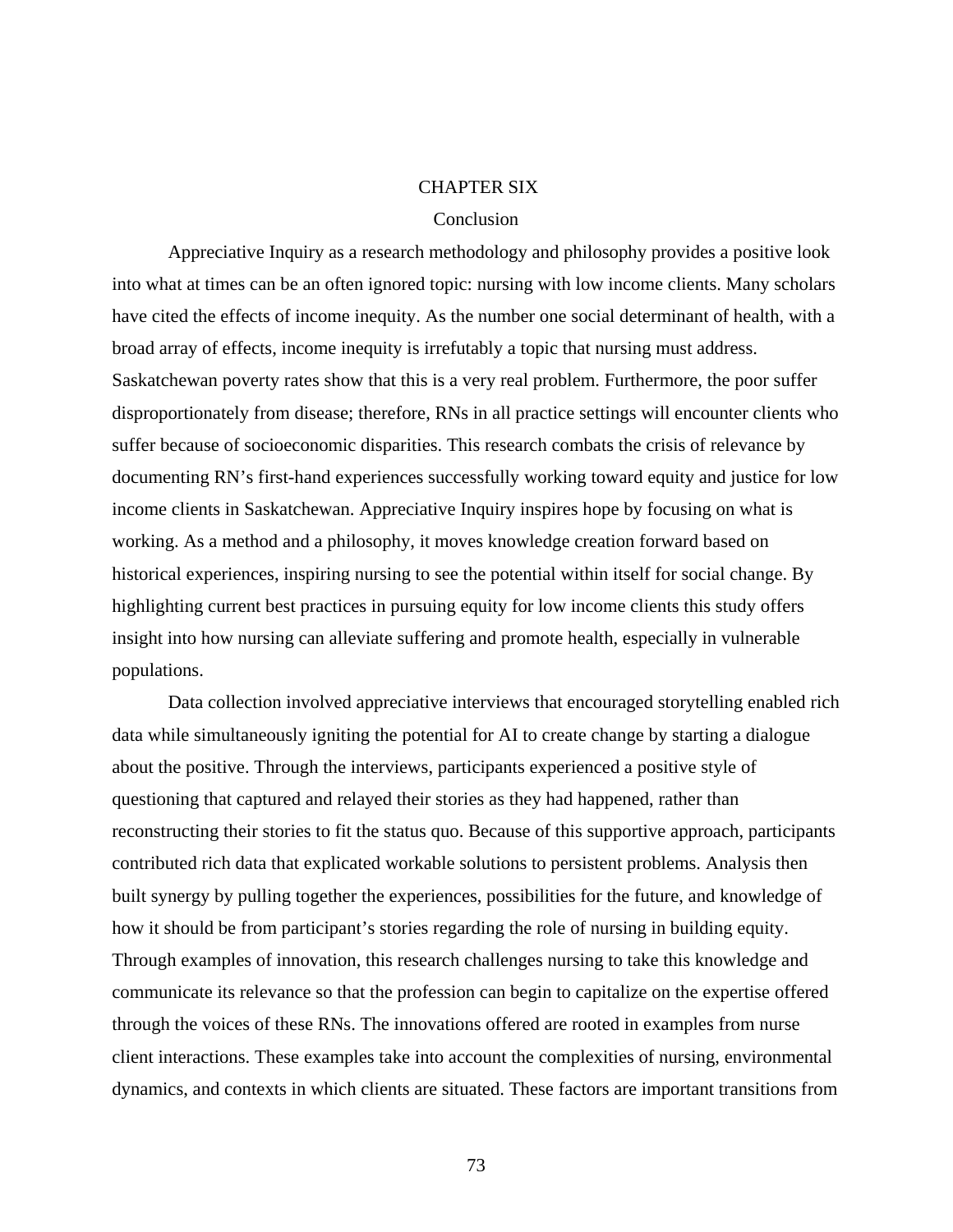theoretical discussions towards implications and action for RN practice. By translating participants' direct care experiences into further research, broader policy development, and education, nursing can build social capital, which is a proponent of social justice.

 How do the experiences of these RNs shed light on the ways nursing can reduce the implications of income inequity? By revealing the ways that participants addressed the impacts of poverty in shaping their clients' health, this research reinforced that RNs must take a comprehensive view of health. Participants saw an overall context of social justice as a necessary factor in increasing population health. Individual RNs work within their own passions and create momentum for collective action. "Our connectedness is integral to comprehending and implementing social justice" (Drevdahl, et al., 2001 p. 29). Aligning personal and professional strengths with a social justice context creates a synergy that allows RNs to develop meaningful client interactions and create sustainable positive change.

Participants described their own personal journey as part of reaching the collective vision for the nursing profession to bring about social change. Advocacy was central to the participants' stories, as well as in their design for reducing health disparities. Registered nurses situated themselves as individuals with the privilege of intimate client interactions. This enabled a distinct perspective on the social context of their overall practice and profession. Participants demonstrated an expanded social consciousness, in which connecting and understanding led to the achievement of just care. In order to embrace this expanded consciousness, nursing must nurture and positively reinforce it until it becomes a social norm for the profession. Registered nurses must each find their own passion as a tool for building collective synergy to make a difference. The focus must remain on clients; by anchoring nursing practice in clients' reality, RNs become partners in a collaborative mission to achieve social justice.

 Furthermore, what are the possibilities for the profession of nursing when working with low income clients? Further research is necessary to explore the implications of the provocative propositions illuminated in this research. This research revealed that these RNs saw passion and connection as central to their care of low income clients. Through risk taking and being in tune with their own intuition, they discovered a way to create meaning in their practice. Rather than focusing on overarching ideas of professional nursing practice, this research diversifies nursing knowledge, contributing the concept that every RN brings an essential life giving force. Nursing "must take risks if we want to expose and change how the economy, the state, and civil society-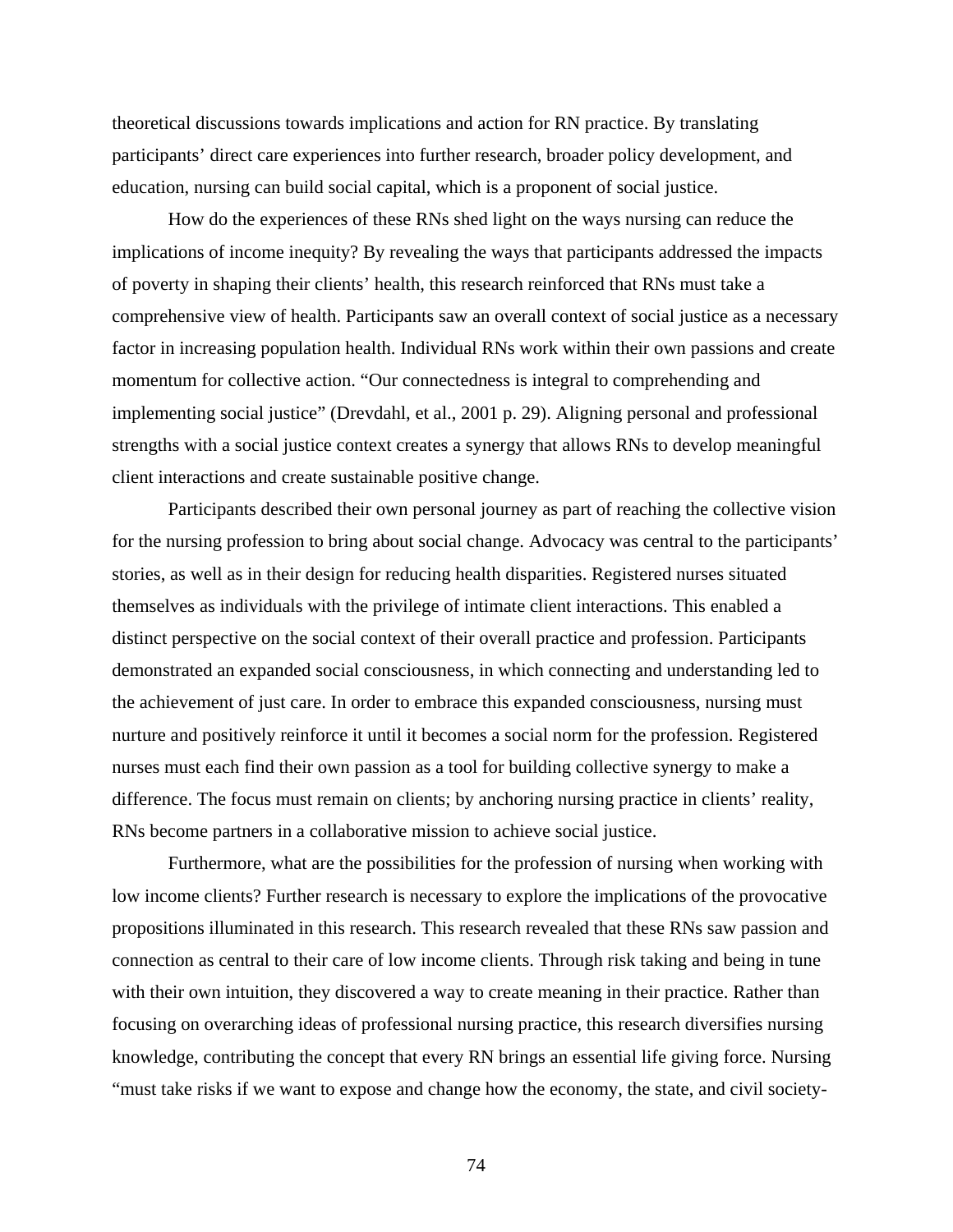with particular emphasis on the overpowering dominance of market philosophies and policiesgenerate health inequalities" (Drevdhal et al., 2001, p. 28). These RNs practice activism through providing care inclusive of multiple contextual factors. Participants bring who they are to their practice as well as bringing their practice to others through advocacy. This research illuminates possibilities for positive change in the nursing profession. By bringing their personal passions to their client interactions, and connecting with a broader social justice context, RNs create a unique opportunity for responding to the implications of income injustice and building equity within nursing practice.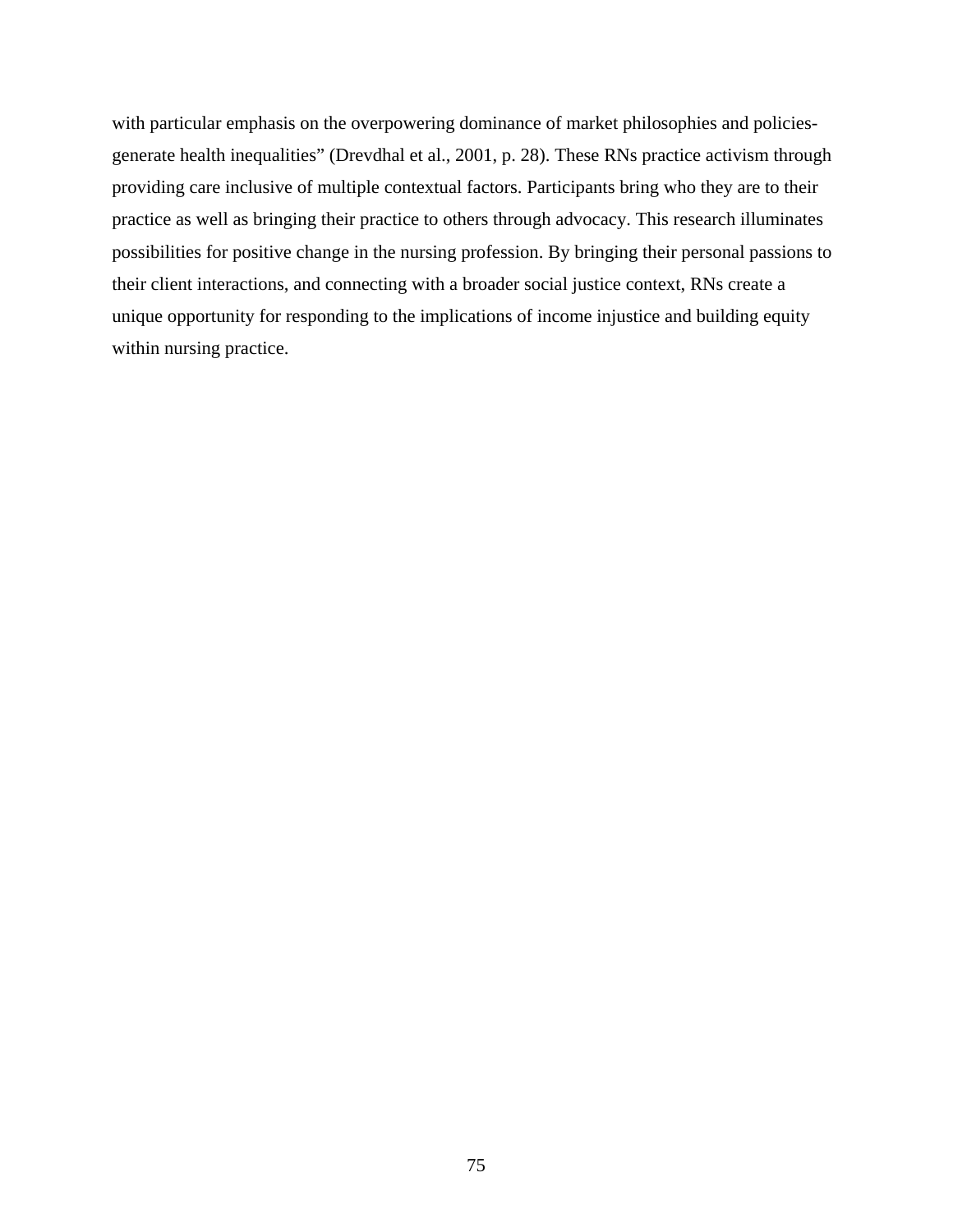#### References

Antrobus, S. (2003). What is political leadership? *Nursing Standard, 17*(43), 40-44.

- Ballou, K. (2000). A historical-philosophical analysis of the professional nurse obligation to participate in sociopolitical activities. *Public Policy and Nursing Practice, 19*(1), 172- 184.
- Boersma, R. (2006). Integrating the ethics of care and justice- or are they mutually exclusive? *International Journal for Human Caring, (10)*2, 21.
- Boswell, C., Cannon, S., & Miller, J. (2005). Nurses' political involvement: Responsibility versus privilege. *Journal of Professional Nursing, 21*(1), 5-8.
- Boutain, D. (1999). Critical nursing scholarship: Exploring critical social theory with African American studies. *Advances in Nursing Science, 12*(4), 37-47.
- Boutain, D. (2005). Social Justice as a framework for professional nursing. *Journal of Nursing Education, 44*(9), 404-408.
- Boutain, D. (2008). Social justice in nursing: A review of the literature. In M. De Chesnay (Ed.), *Caring for the Vulnerable*, (2<sup>nd</sup> ed.). (pp. 39-47). Sudbury, MA: Jones and Bartlett.
- Boykin, A., & Dunphy, L. (2002). Justice-making: Nursing's call. *Policy, Politics, & Nursing Practice, 3*(1), 14-19.

Buresh, B., & Gordon, S. (2006). *From Silence to Voice* (2nd ed.). London: ILR Press.

- Bushe, G. (2007). Appreciative inquiry is not (just) about the positive. *OD Practitioner, 39*(4), 30-35.
- Bushe, G. (2005). Five theories of change embedded in appreciative inquiry. In Cooperrider, D., Sorenson, P., Yeager, T. & D. Whitney. (Eds.). *Appreciative Inquiry: Foundations in Positive Organizational Development.* Champagne, IL: Stripes.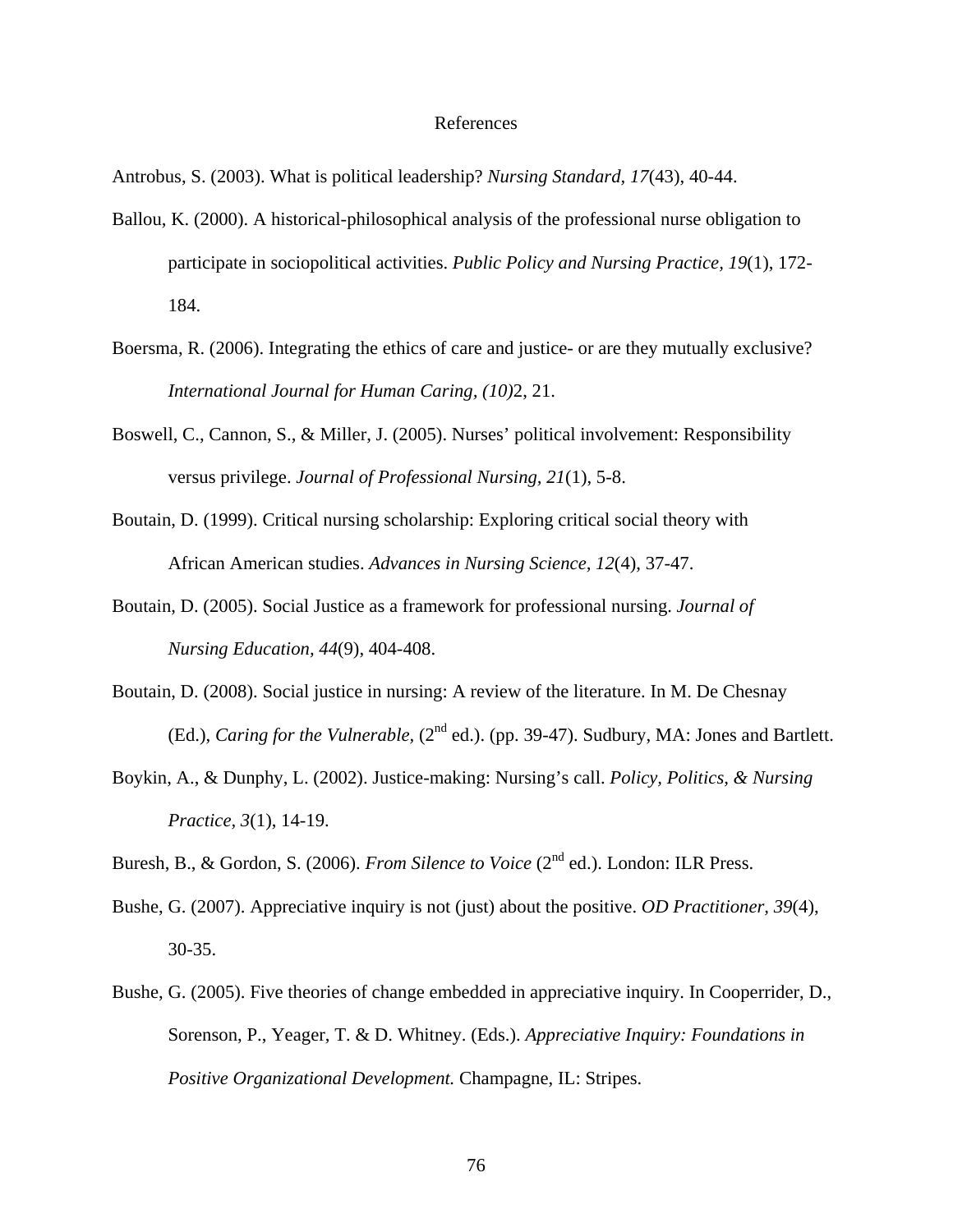- Braveman, P., & Gruskin, S. (2003). Poverty, equity, human rights and health. *Bulletin of the World Health Organization, 81*(7), 539-545.
- Browne, A. (2000). The potential contributions of critical social theory to nursing science. *Canadian Journal of Nursing Research*, *32*(2), 35-55.
- Browne, A. (2001). The influence of liberal political ideology on nursing science. *Nursing Inquiry, (8)*2, 118-129.

Byme, M. (2006). Patients in poverty. *AORN Journal, 84*(5), 837-839.

Canadian Council on Social Development (2007). Urban Poverty Project. Ottawa, ON : Author.

- Canadian Nurses Association. (2000). Nursing is a political act: The bigger picture. *Nursing Now: Issues and Trends in Canadian Nursing, 8. Ottawa, ON : Author.*
- Canadian Nurses Association. (2006). *Social justice: A means to an end, an end in itself*. Ottawa, ON: Author.

Canadian Nurses Association. (2008). *Code of ethics for registered nurses.* Ottawa, ON: Author.

- Coburn, D. (2004). Beyond the income inequality hypothesis: Class, neo-liberalism, and health inequalities. *Social Science & Medicine, 58,* 41-56.
- Cohen, B., & Ruetter, L. (2007). Development of the role of public health nurses in addressing child and family poverty: A framework for action. *Journal of Advanced Nursing, 60*(1), 96-107.
- Conger, C., & Johnson, P. (2000). Integrating political involvement and nursing education.  *Nurse Educator, 25*(2), 99-103.
- Cooperrider, D.L., & Whitney, D. (2005). *Appreciative Inquiry: A positive revolution in change.* San Francisco: Berrett-Koehler.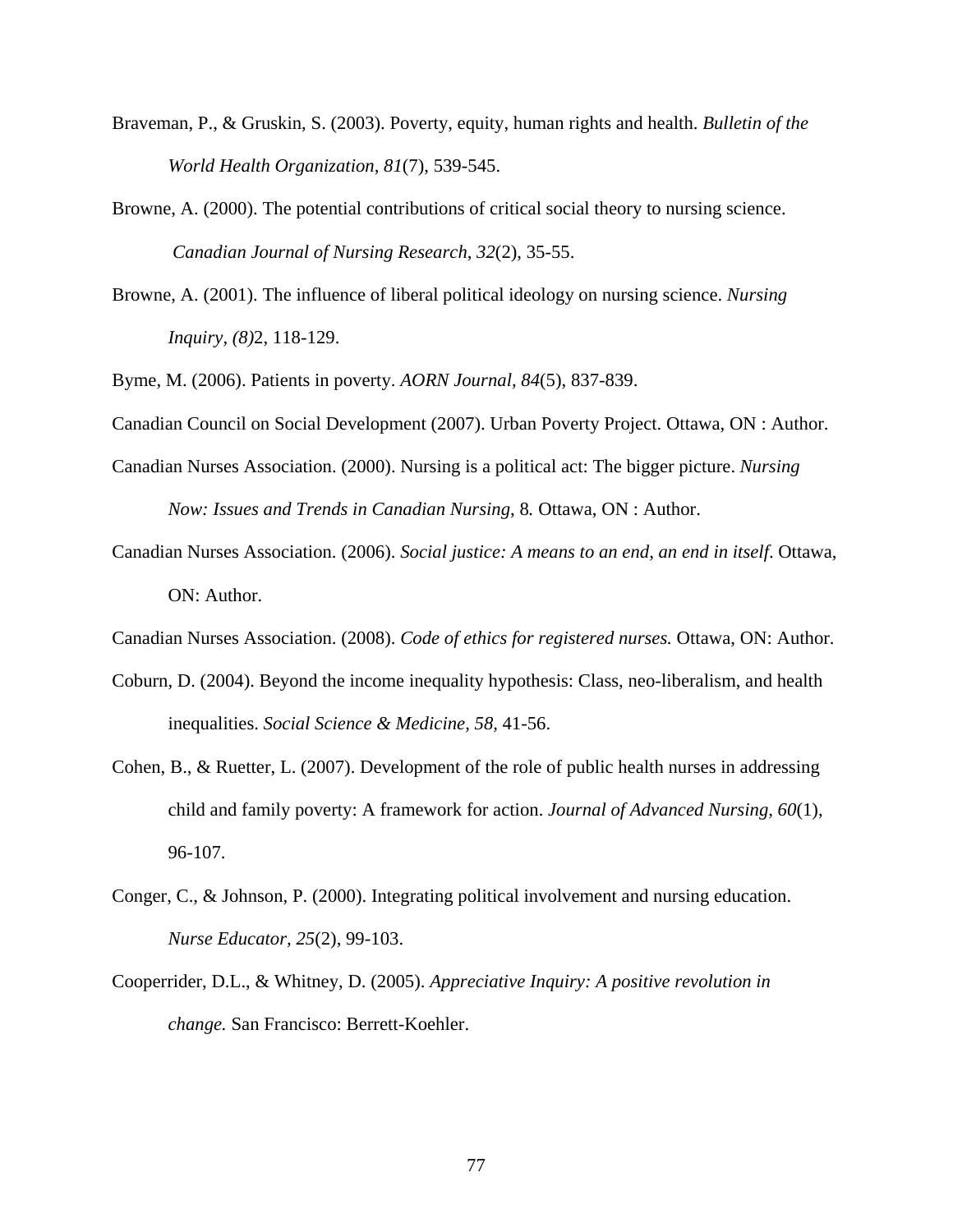- Cramer, M. (2002). Factors influencing organized political participation in nursing. *Policy, Politics, & Nursing Practice, 3*(2), 97- 107.
- Crowe, C. (2007). *Dying for a home: Homeless activists speak out.* Toronto, ON: Between the Lines.
- DeLashmutt, M., & Rankin, E. (2005). A different kind of clinical experience: Poverty up close and personal. *Nurse Educator, 30*(4), 143- 149.
- DeMarco, R., Campbell, J., & Wuest, J. (1993). Feminist critique: Searching for meaning in research. *Advanced Nursing Science*, *16*(2), 26-38.
- Des Jardin, K. (2001). Political involvement in nursing- politics, ethics, and strategic action.  *Association of Operating Room Nurses Journal, 74*(5), 614-622.
- Duncan, S., Leipert, B., & Mill, J. (1999). "Nurses as health evangelists?": The evolution of public health nursing in Canada, 1918-1939. *Advances in Nursing Science, 22(1),* 40-51.
- Drevdahl, D., Kneipp, S., Canales, M., & Dorcy, K. S. (2001). Reinvesting in social justice: A capital idea for public health nursing? *Advances in Nursing Science, 24*(2), 19-31.
- Drevdahl, D. (2002). Social justice or market justice? The paradoxes of public health partnerships with managed care. *Public Health Nursing, (19)*3, 161-169.
- Ellenbecker, C., Fawcett, J., & Glazer, G. (2005). A nursing PhD specialty in nursing: University of Massachusetts Boston. *Policy, Politics, & Nursing Practice, 6*(3), 229-235.
- Edwards, N., & Smith, D. (2008, November). Community health nursing research: A retrospective. *Canadian Nurse,* 2008*,* 32- 35.
- Fahrenwald, N. (2003). Teaching social justice. *Nurse Educator, 28*(5), 222-226.
- Falk-Rafael, A. (2005). Speaking truth to power: Nursing's legacy and moral imperative. *Advances in Nursing Science, 28*(3) 212-223.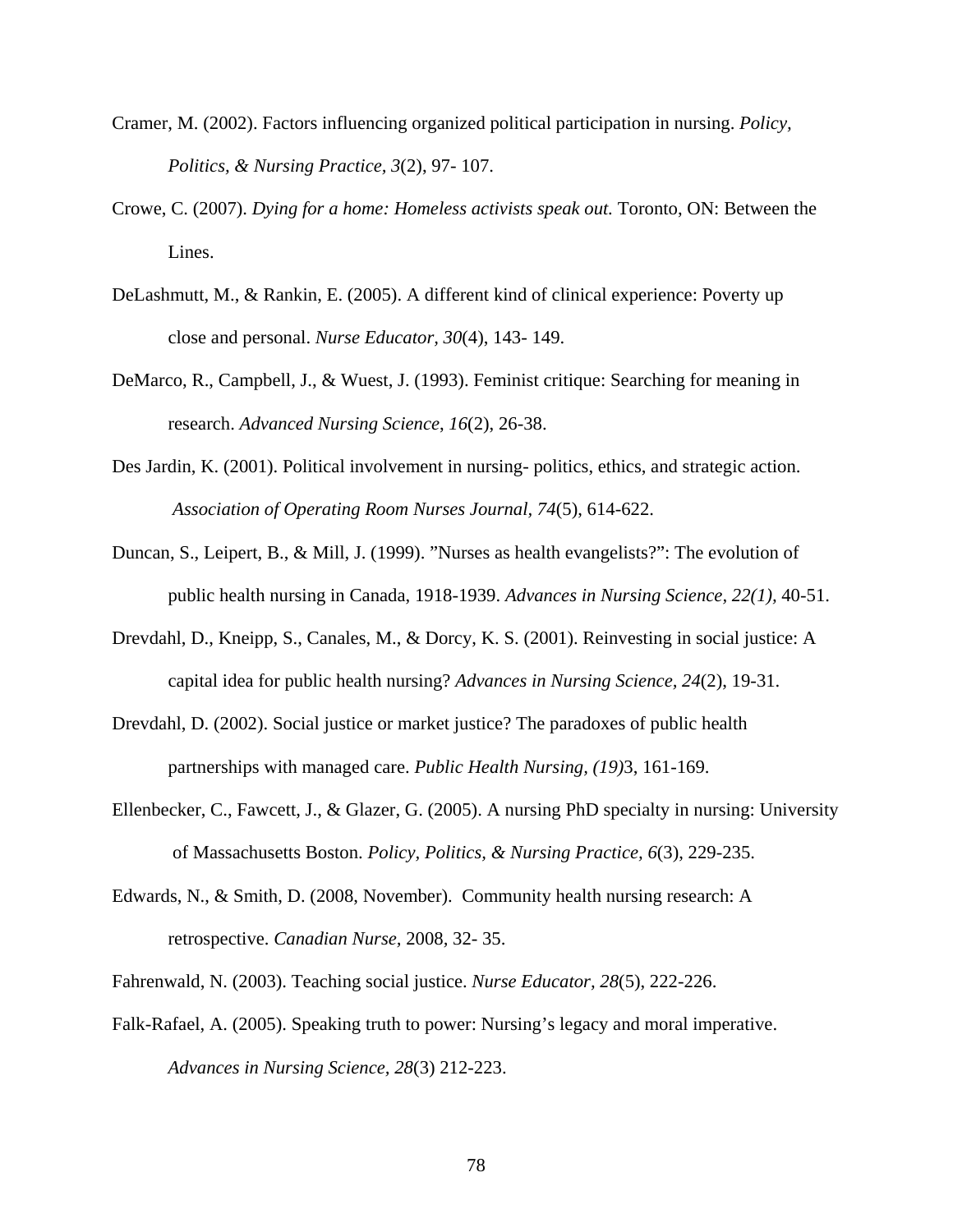- Faver, C. (2001). Rights, responsibility, and relationship: Motivations for women's social activism. *Affilia, 16*(3), 314-336.
- Fawcett, J., & Russell, G. (2001). A conceptual model of nursing and health policy. *Policy, Politics, & Nursing Practice, 2*(2), 108-116.
- Flaskerud J., & Nyamathi A. (2002). New paradigm for health disparities needed. *Nursing Research, 51*(3), 139-40.
- Fontana, J. (2004). A methodology for critical science in nursing. *Advances in Nursing Science*, *27*(2), 93-101.
- Fuller, E., Kneeshaw, C., Baumann, A., & Deber, R. (2008). Identifying standards, meeting expectations: Comparing regulatory standards and community health nursing practice standards. *Canadian Nurse*, September, *30-34.*
- Gatehouse, J. (2007). *Canada's worst neighborhood. Maclean's*. Retrieved on Feb 17, 2008 from, http://www.macleans.ca/article.jsp?content=20070115\_139375\_139375
- Gibbon, J., & Mathewson, M. (1947). *Three Centuries of Canadian Nursing.* Toronto, ON: MacMillan.
- Giddings, L. (2005a). Health disparities, social injustice, and the culture of nursing. *Nursing Research, 54*(5), 304-312.
- Giddings, L. (2005b). A theoretical model of social consciousness. *Advances in Nursing Science, 28*(3), 224-239.
- Hagedorn, S. (1995). The politics of caring: The role of activism in primary care. *Advances in Nursing Science, 17*(4), 1-11.

Hammond, S. (1998). *The Thin Book of Appreciative Inquiry*, (2<sup>nd</sup> ed.). Plano, TX: Thin Book.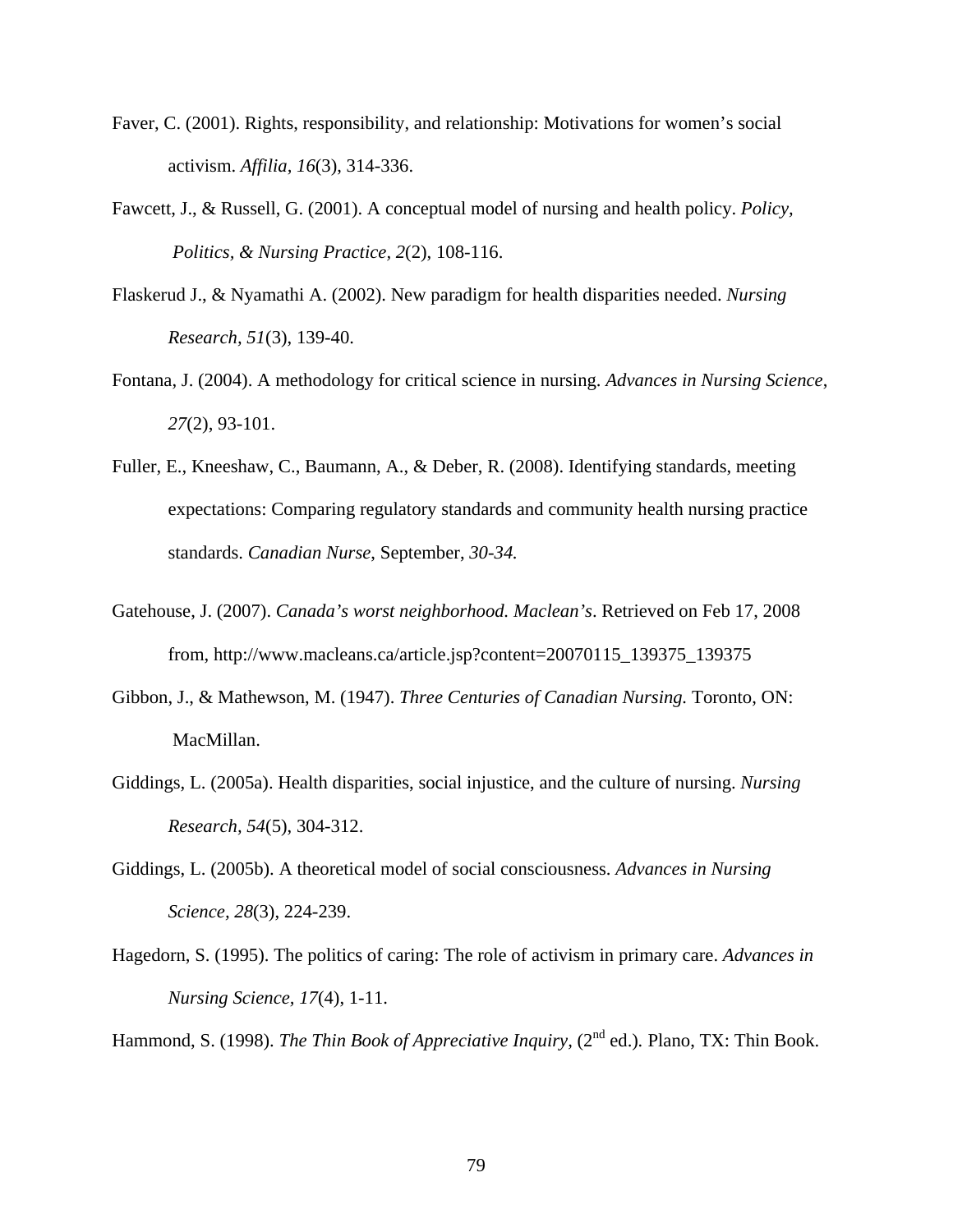- Hardill, K. (2006). From the Grey Nuns to streets: A critical history of outreach nursing in Canada. *Public Health Nursing, 24*(1), 91-97.
- Havens, D. S., Wood, S.O., & Leeman, J. (2006). Improving nursing practice and patient care: Building capacity with appreciative inquiry. *Journal of Nursing Administration, 36(10)*, 463-470.
- Hobbins, D. (2004). Survivors of childhood sexual abuse: Implications for perinatal nursing care. *Journal of Obstetric, Gynecologic, and Neonatal Nursing, 33(4),* 485-497.
- Hunter, G., Douglas, F., Bell, S., & Delany, S. (2006). *November 2006 Report Card on Child Poverty in Saskatchewan.* The Social Policy Research Unit, University of Regina, Regina Saskatchewan. Retrieved on February 17, 2008 from http://cat.uregina.ca/spr/assets/documents/2006%20Child%20Poverty%20Report.pdf
- Hunter, G., Douglas, F., & Pedersen, S. (2008). *A Question of Prosperity: Poverty in Saskatchewan.* Social Policy Research Unit: University of Regina. Retrieved on August 2, 2008 from

http://cat.uregina.ca/socialwork/assets/documents/2008%20Report%20Card.pdf

- International Council of Nurses. (n.d.). Poverty and health: Breaking the link. Retrieved on January 12, 2008 from, http://www.icn.ch/matters\_poverty.htm
- Keefe, M., & Pesut, D. (2004). Appreciative inquiry and leadership transitions. *Journal of Professional Nursing, 20*(2), 103-109.
- Kirkham, S., & Browne, A. (2006). Toward a critical theoretical interpretation of social justice discourses in nursing. *Advances in Nursing Science, 29*(4), 324-339.
- Kneipp, S., & Snider, J. (2001). Social justice in a market model world. *Journal of Professional Nursing, 17*(3), p.113.

Leader Post. (2005). *Health excellence honoured.* January 17. Can West News Service: Regina.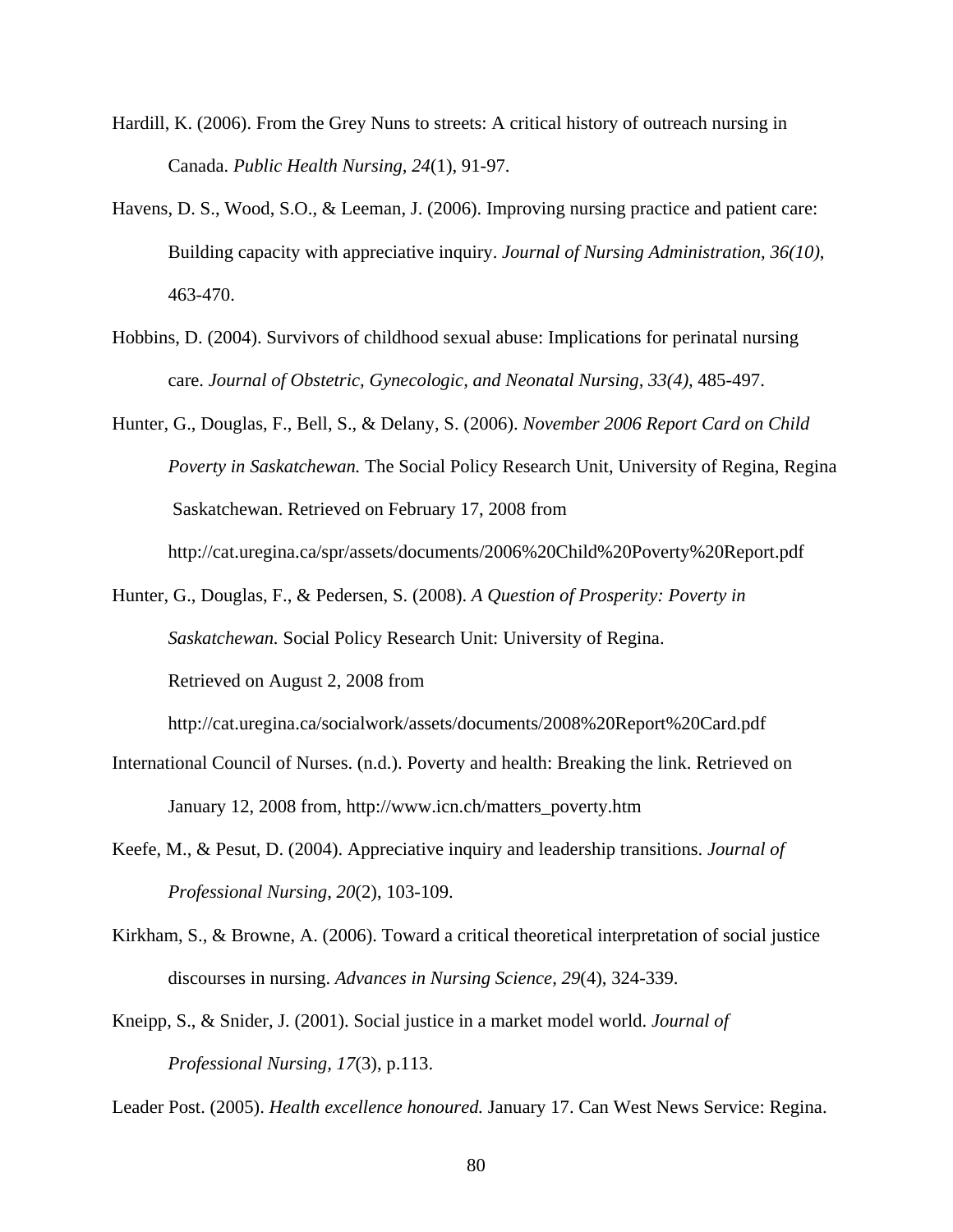- Lernstra, M., Neudorf, C., & Opondo, J. (2006). Health disparity by neighborhood income. *Canadian Journal of Public Health, 97*(6), 435- 439.
- Liaschenko, J. (1999). Can justice coexist with the supremacy of personal values in nursing practice? *Western Journal of Nursing Research, 21*(1), 35-50.
- Malone, R. (2005). Assessing the policy environment. *Policy, Politics, & Nursing Practice, 6*(2), 135-143.
- McGibbon, E., Etowa, J., & McPherson, C. (2008, September). Health-care access as a social determinant of health. *Canadian Nurse,* 23-27.
- Michal, S. (2005). The promise of appreciative inquiry as an interview tool for field research. *Development in Practice, 15*(2), 222-230.
- Miller, J. (2007, February 28). *Subcommittee on Population Health of the Standing Senate Committee on Social Affairs, Science and Technology.* Ottawa, Ontario.
- Morgan, M. (2007). Reducing poverty in the UK: An important role for nurses. *Nursing Standard, 22*(7), 35-39.
- National Council of Welfare. (2007). Poverty by province for all persons, 2004. *Poverty Statistics 2004.* Ottawa: Government of Canada. Retrieved on September 23, 2008 from http://www.ncwcnbes.net/documents/researchpublications/ResearchProjects/PovertyProfi le/2004/PovertyRatesProvinces-AllENG.pdf
- Novak, J. (1991) The social mandate and historical basis for nursing's role in health promotion. In K.A. Saucer, (Ed.). *Perspectives in Family and Community Health*. (pp.9-16). St Louis, MO: Mosby*.*
- Patton, M. (2002). *Qualitative research and evaluation methods.* (3<sup>rd</sup> Ed.). Thousand Oaks. CA: Sage.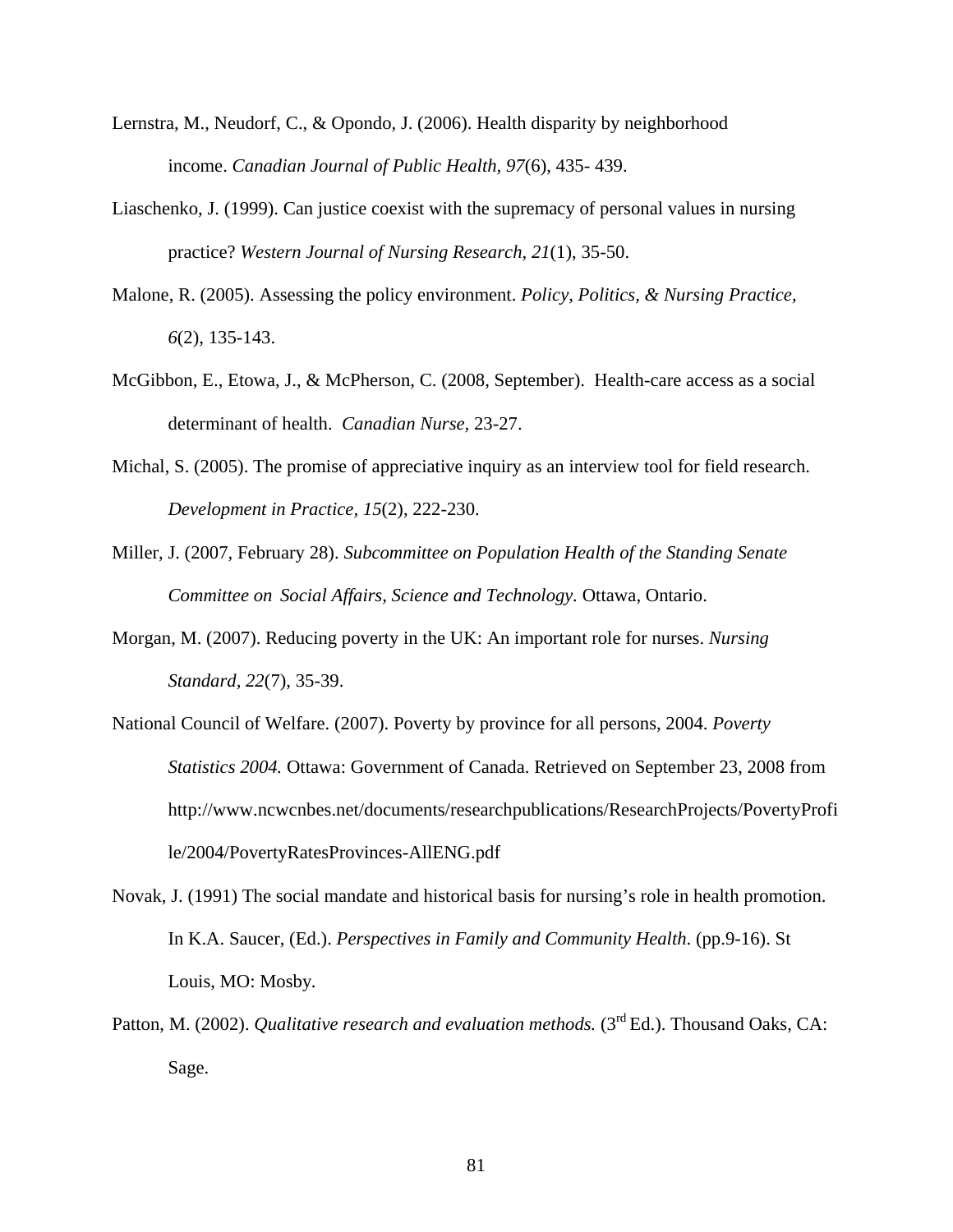- Paul, P. (1994). The Contribution of the Grey Nuns to the Development of Nursing in Canada: Historiographical Issues. *Canadian Bulletin in Medical History, 11,* 207-217.
- Peter, E., Lunardi, V., & Macfarlane, A. (2004). Nursing resistance as ethical action: Literature review. *Journal of Advanced Nursing, 46*(4), 403-416.

Picard, A. (2000). *Critical care: Canadian nurses speak for change.* Toronto: HarperCollins.

- Poverty. (n.d.). *Dictionary.com Unabridged (v 1.1)*. Retrieved on January 12, 2008 from, http://dictionary.reference.com/browse/poverty
- Rains, J., & Barton-Kreise, P. (2001). Developing Political Competence: A comparative study across disciplines. *Public Health Nursing, 18*(4), 219-224.
- Rains-Warner, J. (2003). A phenomenological approach to political competence: Stories of nurse activists. *Policy, Politics, & Nursing Practice, 4*(2), 135-143.

Reed, J. (2006). *Appreciative Inquiry: Research for change.* Thousand Oaks, CA: Sage.

- Reed, J., & Turner, J. (2005). Appreciating change in cancer services an evaluation of service development strategies. *Journal of Health Organization and Management, 19(2),* 163- 176.
- Ruetter, L., Sword, W., Meagher-Stewart, D., & Rideout, E. (2004). Nursing students' beliefs about poverty and health. *Journal of Advanced Nursing, 48*(3), 299-309.
- Reutter, L., & Duncan, S. (2002). Preparing nurses to promote health-enhancing public policies. *Policy, Politics, & Nursing Practice, 3*(4), 294-305.
- Robinson, M. (1967). *The First Fifty Years*. Regina, SK: SRNA.
- Saskatchewan Registered Nurses' Association. (2007). *Standards and foundation competencies for the practice of registered nurses.* Regina: Author.

Saskatoon Health Region. (2004). *Health status report.* Saskatoon: DBlack communications.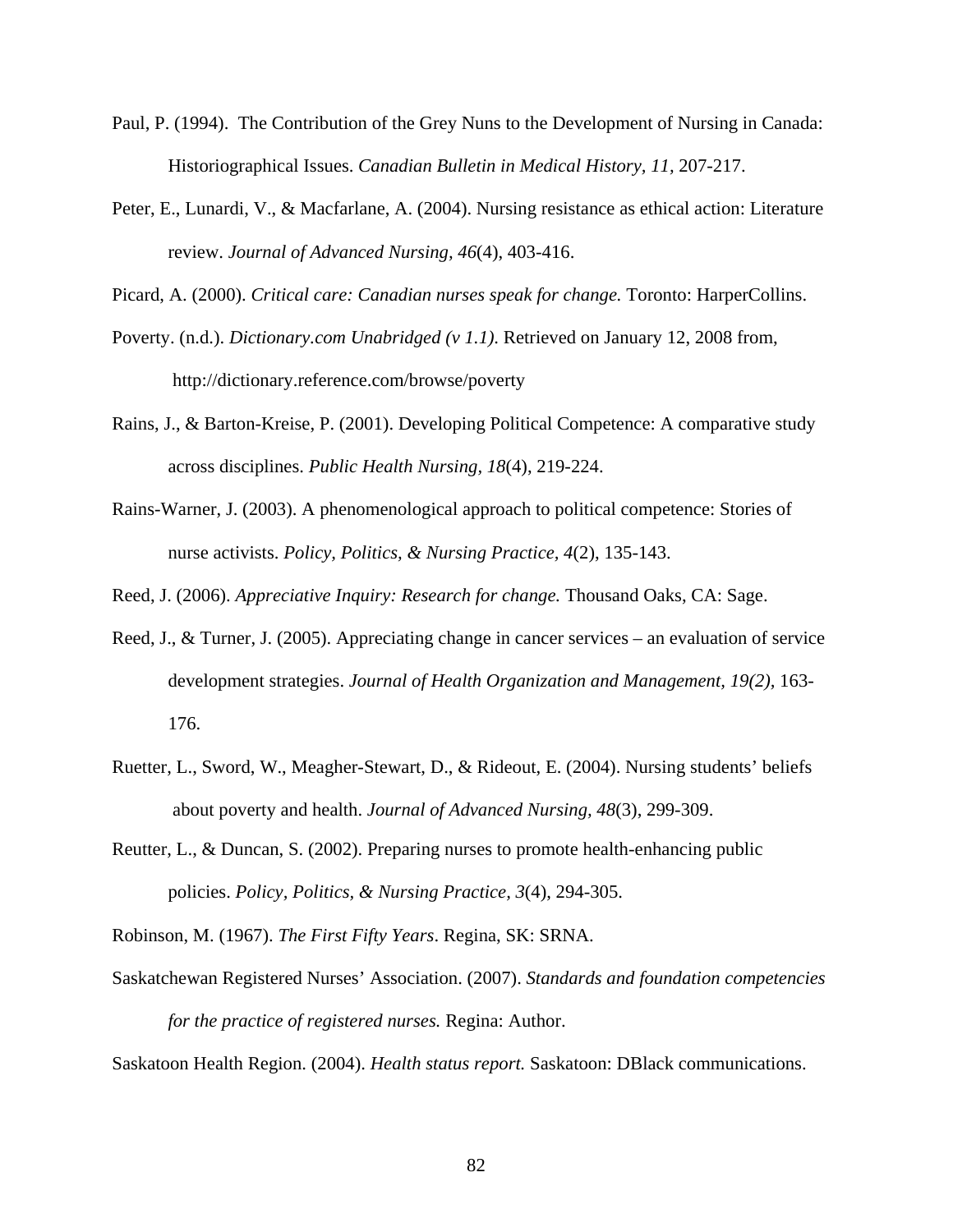- Schim, S., Benkert, R., Bell, S. E., Walker, D., & Danford, C. (2006). Social justice: Added metaparadigm concept for urban health nursing. *Public Health Nursing, 24*(1), 73-80.
- Shamain, J., Skelton-Green, J., & Villeneuve, M. (2003). Policy is the lever for effecting change. In McIntyre & Thomlinson (Eds.), *Realities of Canadian Nursing: Professional, Practice, and Power Issues* (pp. 60-82). Philadelphia: Lippincott Williams & Wilkins.
- Sheer, B. (2007). Nursing and the impact of worldwide poverty. *Topics in Advanced Practice Nursing eJournal, 7*(3), Retrieved February 7, 2008.
- Sistorm, M., & Hale, P. (2006). Integrative review of population health, income, social capital and structural inequality. *The Journal of Multicultural Nursing & Health, 12*(2), 21- 27.
- Spenceley, S., Ruetter, L., & Allen, M. (2006). The road less traveled: Nursing advocacy at the policy level. *Policy, Politics, & Nursing Practice, 7*(3), 180-194.
- Statistics Canada. (n.d.) Persons in low income after tax, by prevalence in percent (2002 to 2006). Retrieved February 7, 2008 from

 http://www.statcan.ca/english/clf/highlight/index.html?url=http%3A//www40.statcan.ca/l 01/cst01/famil19a.htm&fterm=poverty&fterm=low&fterm=income&fterm=on+poverty+ and+low+income&la=en&charset=iso-8859-1&search=../query.html%3Fcharset%3Diso- 8859-1%26qt%3Don%2Bpoverty%2Band%2Blow%2Bincome

- Statistics Canada. (n.d.) *Census 2001 Methodology*. Retrieved on February 7, 2008 from http://www12.statcan.ca/english/census01/products/analytic/companion/inc/method.cfm
- Sugarman, H.C. (2002). Appreciative inquiry (AI) more than a methodology: Practitioners' framing for successful transformation. Retrieved January 8, 2008 from http://appreciativeinquiry.case.edu/research/bibPublishedDetail.cfm?coid=6478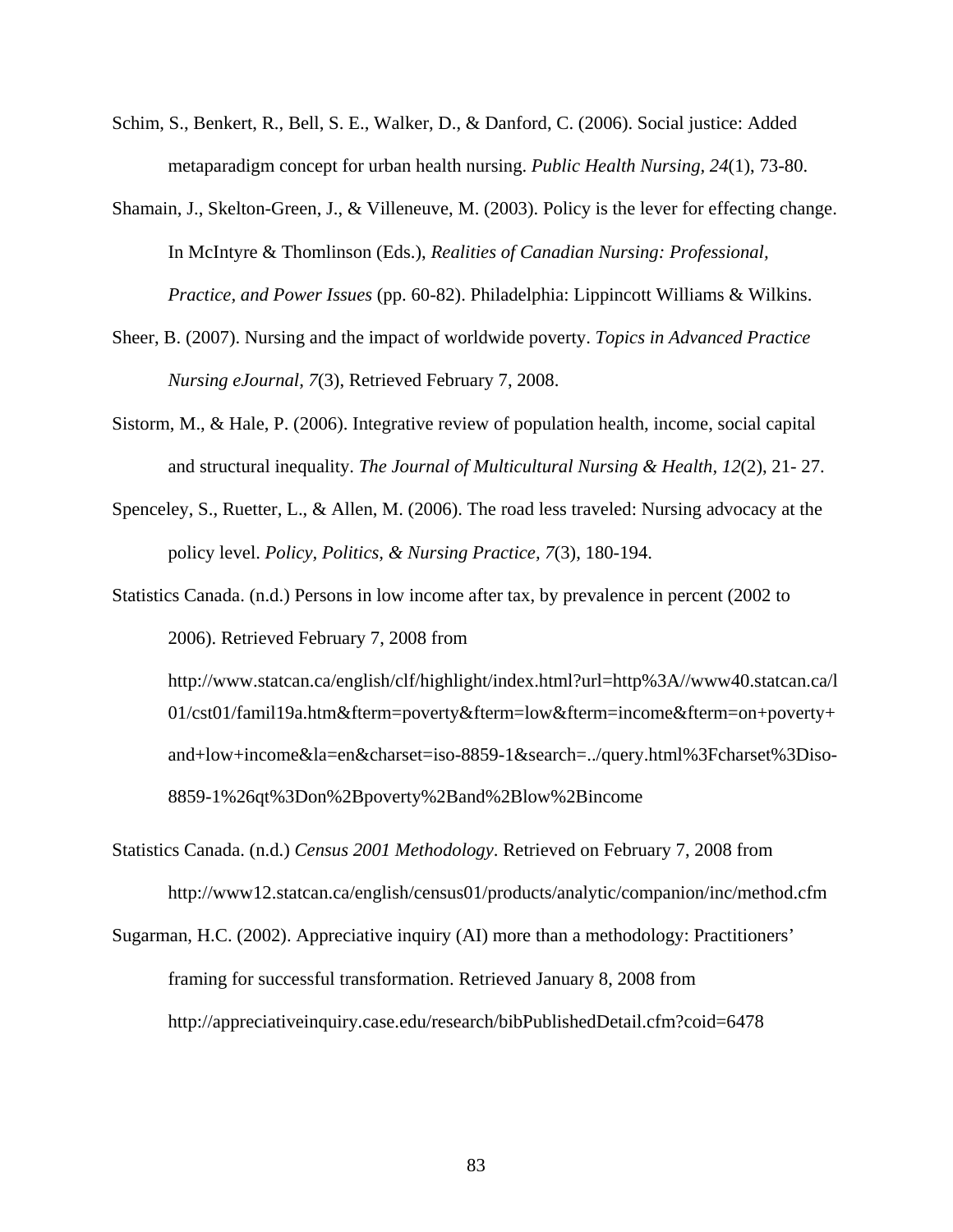- Sullivan-Bolyai, S., Bova, C., & Harper, D. (2005). Developing and refining interventions in persons with health disparities: The use of the qualitative description. *Nursing Outlook, 53*(3), 127-133.
- Vaartio, H., & Leino-Kilpi, H. (2005). Nursing advocacy: A review of the empirical research 1990-2003. *International Journal of Nursing Studies, 42*, 705-714.
- Watkins, J., & Mohr, B. (2001). *Appreciative inquiry: Change at the speed of imagination.* San Francisco, CA: Jossey-Bass/Pfeiffer.
- West, E., & Scott, C. (2000). Nursing in the public sphere: Breaching the boundary between research and policy. *Journal of Advanced Nursing, 32*(4), 817-824.
- Wilkinson, R., & Marmot, M.(Eds.) (2003). *Social determinants of health: The solid facts.*  Copenhagen: World Health Organization.
- Wilson, D. (2002). Testing a theory of political development by comparing the political action of nurses and non nurses. *Nursing Outlook, 50*(1), 30-34.
- World Health Organization. (1997). The Jakarta Declaration on leading health promotion into the 21st century. Retrieved January 12, 2008 from,

http://www.who.int/hpr/NPH/docs/jakarta\_declaration\_en.pdf

Wuest, J. (2006). Professionalism and the evolution of nursing as a discipline: A feminist perspective. In W. K. Cody (Ed.), *Philosophical and theoretical perspectives for advanced nursing practice* (4<sup>th</sup> ed.). (pp. 85-97). Sudbury, MA: Jones and Bartlett.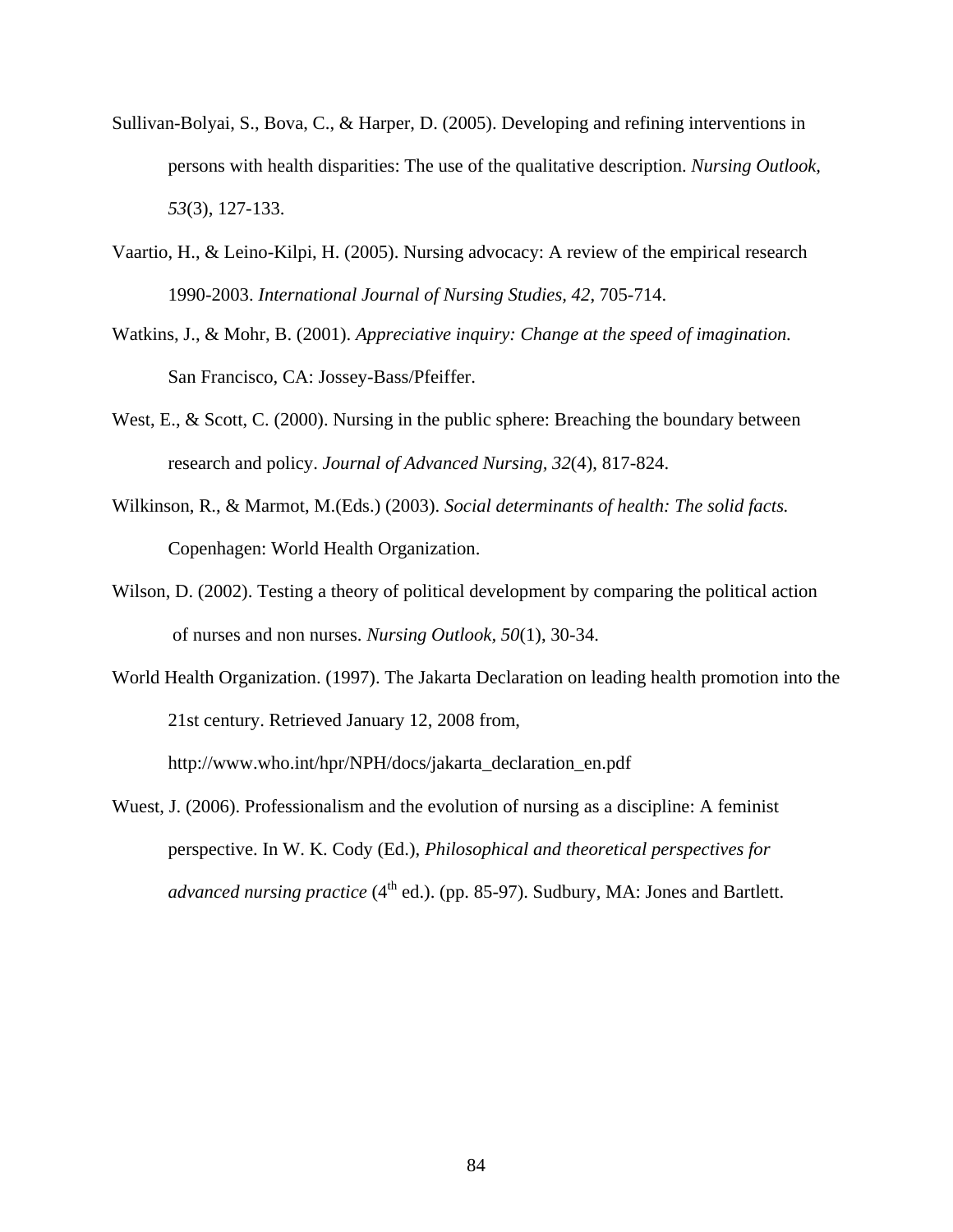| Appendix A: Timeline |  |
|----------------------|--|
|----------------------|--|

| Timeframe                     | Action                                                                  |
|-------------------------------|-------------------------------------------------------------------------|
| <b>March</b> , 2008           | Proposal Defense                                                        |
|                               | Edits                                                                   |
| April 2008                    | <b>Ethical Approval</b>                                                 |
| May 2008- June 2008           | Participant Recruitment and Data Collection                             |
| <b>July 2008</b>              | Member checking and Data Analysis                                       |
| August 2008                   | Final Analysis, Synthesis of Results and<br>Preparation of Final Report |
| September 2008- February 2009 | Draft Reviews with Committee and Edits                                  |
| February 2009-April 2009      | <b>Thesis Defense</b>                                                   |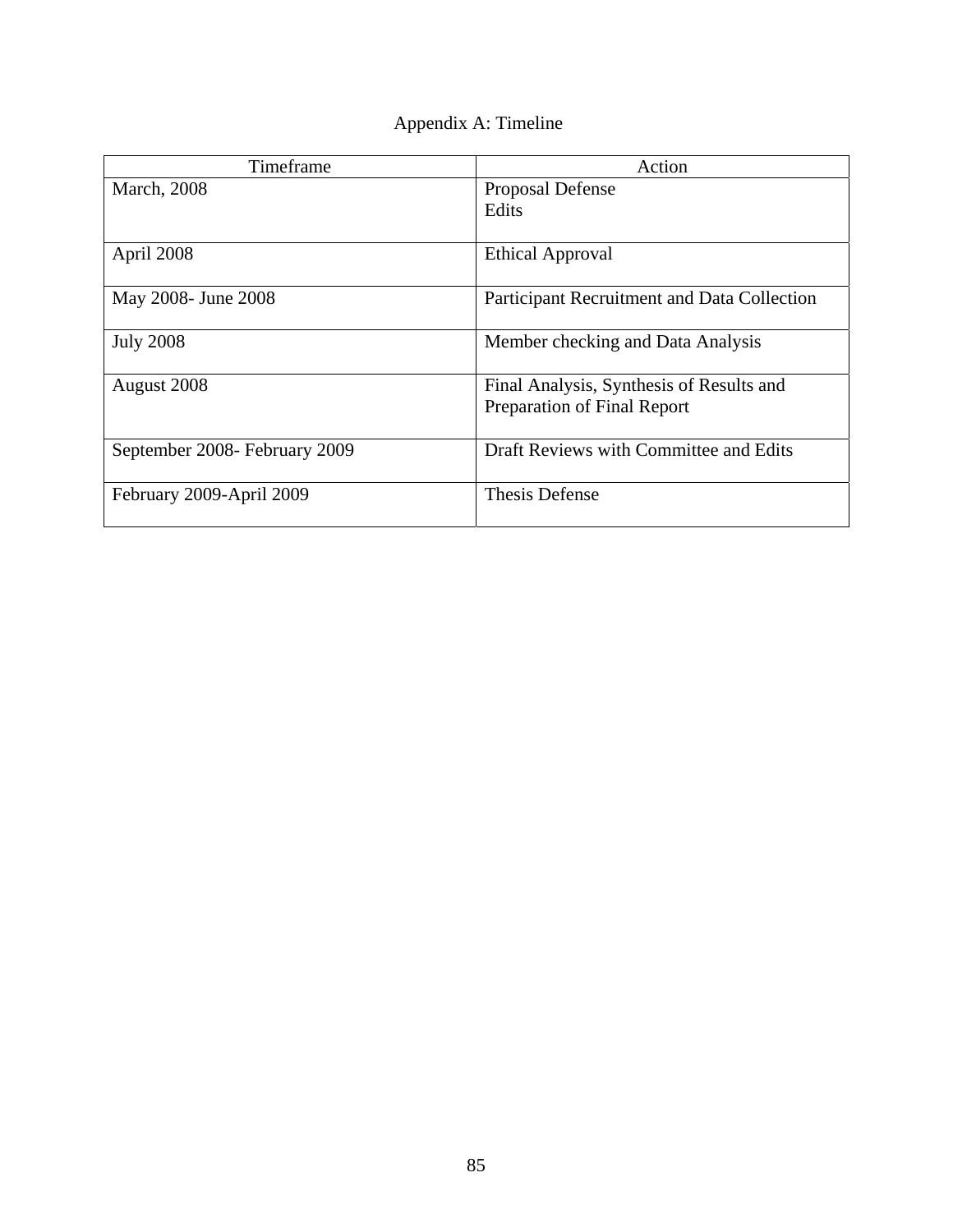Appendix B: Budget

| <b>Item</b>                                                                | Cost   | <b>Comment</b>                                                                  |
|----------------------------------------------------------------------------|--------|---------------------------------------------------------------------------------|
| <b>Room for Interviews</b>                                                 | 00.00  | Setting did not incur any costs                                                 |
| Long Distance Phone<br>Charges                                             | 00.00  | All interviews were conducive to face to<br>face interviews                     |
| <b>Counseling Contingency</b>                                              | 00.00  | No participants identified a need for<br>assistance due to the research process |
| Refreshments for<br>Participants                                           | 40.00  | Coffee, Juices, Cookies, Muffins                                                |
| <b>Ipod Adapter</b>                                                        | 0.00   | Digital recording device borrowed for free                                      |
| Travel                                                                     | 200.00 | To Saskatoon (one return trip needed)                                           |
| Transcription                                                              | \$500  | For Interviews<br>\$15/hr for 6 of the interviews (first interview<br>150.00)   |
| 2 Printer Cartridges                                                       | 50.00  | 2 cartridges                                                                    |
| Package of Paper for:<br><b>Information Letter</b><br><b>Consent forms</b> | 36.00  | 1 box= $5,000$ sheets                                                           |
| <b>Colored Pens</b>                                                        | 0.00   | Pens Borrowed                                                                   |
| <b>Sticker Paper</b>                                                       | 20.00  | For Bumper stickers                                                             |
| Total                                                                      | 796.00 |                                                                                 |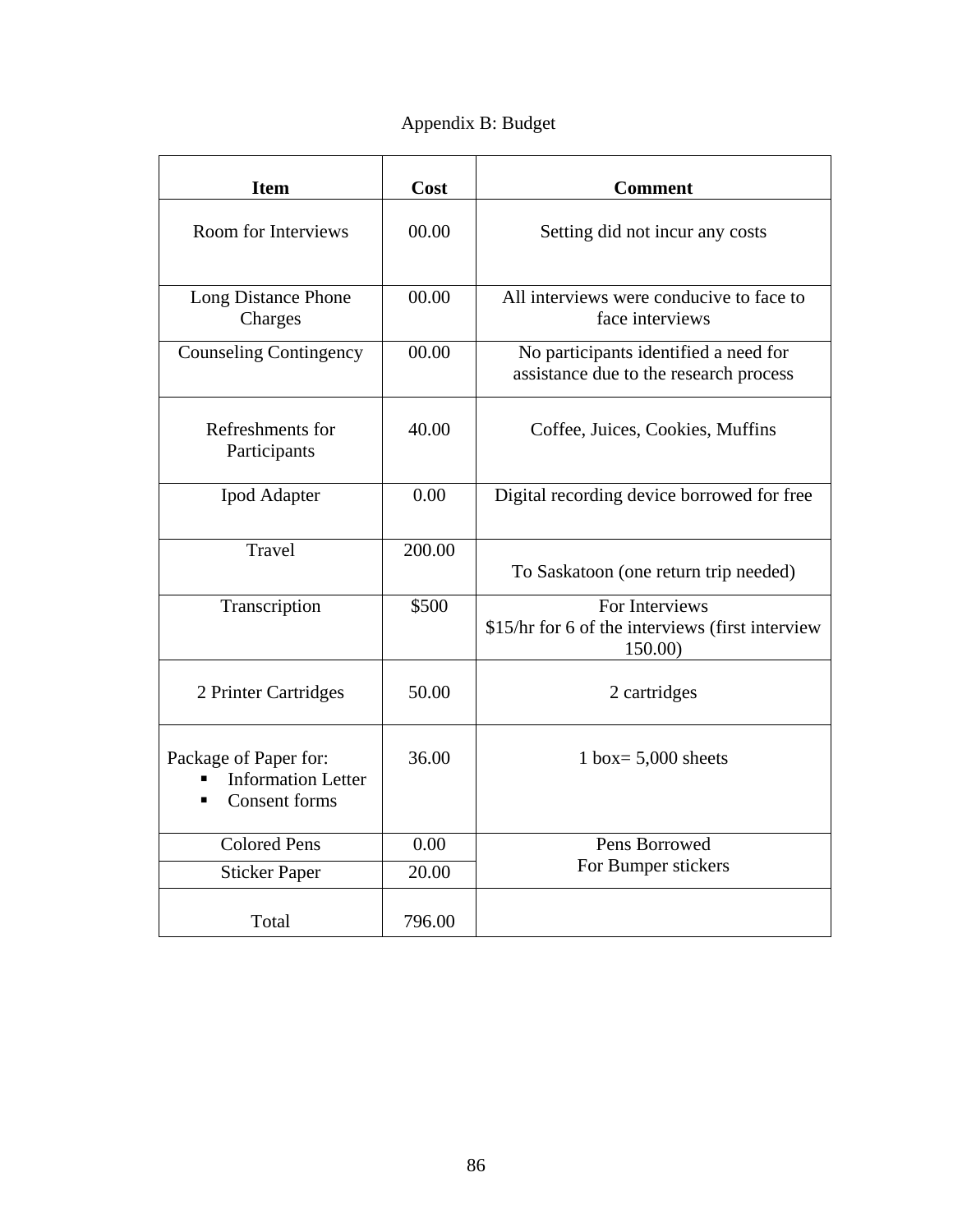# Appendix C: Resources, Supports, and Environment

The research environment was the College of Nursing at the University of Saskatchewan. The University of Saskatchewan provided access to computers, printers, library services, and experienced researchers. This study occurred under the supervision of Dr. Pammla Petrucka.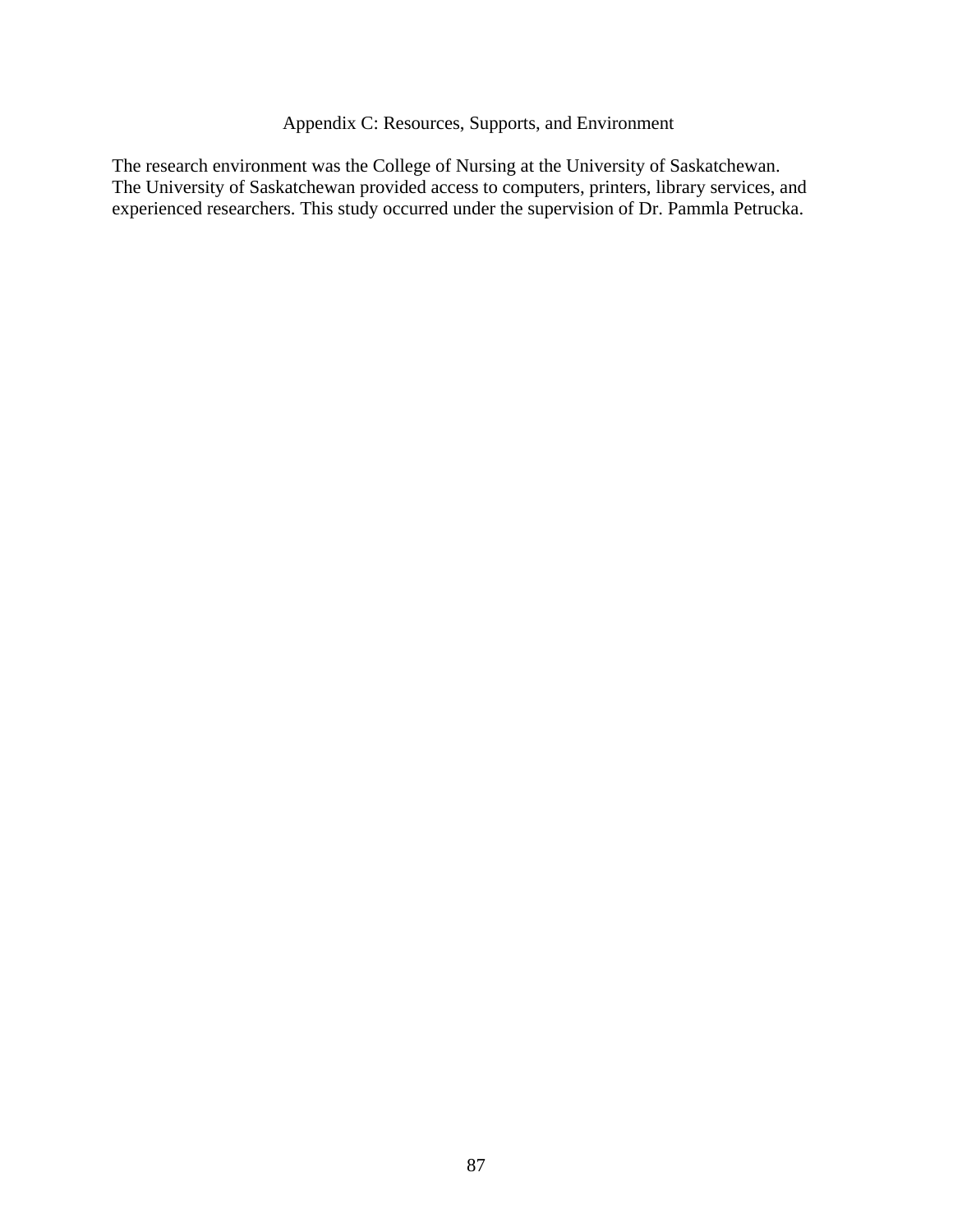Appendix D: Information Letter and Inclusion Criteria



Researcher: Sarah Liberman Graduate Student, College of Nursing, University of Saskatchewan, Telephone: (306) 798-1082 Email: srl745@mail.usask.ca

One of your colleagues has identified you as a nurse who responds to the needs of low income clients. This referral has resulted in an invitation for you to participate in a research study entitled *Responding to Implications of Income Injustice: The Role of the Direct Care Registered Nurse Activist.*

Sarah Liberman, a Graduate Student from the College of Nursing, University of Saskatchewan, will be conducting the research. Her contact number is (306) 798-1082, or her email is srl745@mail.usask.ca.

The purpose of the study is to describe and explore the success stories of direct care registered nurses in Saskatchewan who are responding to low income clients' economic circumstances as part of their practice. Informed written and verbal consent will be gathered first if you agree to participate. You will be able to keep a copy of this form. This study will include one interview which will not exceed two hours. The researcher will contact you after this interview to check for clarification on the information you have provided. Your responses will be kept confidential and will only be reported in a summary format. A summary of the study findings can be mailed out to you when the study is completed if you request.

This study has been approved on ethical grounds by the Behavioral Ethics Review Board at the University of Saskatchewan, on April 23, 2008. If you have any questions with regard to the study or your rights as a participant you may contact the Ethics Office at (306) 966 2084. If you have any concerns about the primary researcher they can be addressed by the thesis supervisor Dr. Pammla Petrucka at (306) 798-1082.

Risks for participating are estimated to be minimal, if psychological distress becomes apparent referrals to counseling will be provided.

Benefits of the study are an increased understanding of the roles of practicing registered nurses in addressing poverty. This information could be used to develop skills training and capacity building workshops for other registered nurses. This information could be published in order to add to the knowledge base on social action of registered nurses. These benefits are not necessarily guaranteed.

Your participation is voluntary, and you may withdraw from the study for any reason, at any time, without penalty of any sort. If you are interested in learning more about this study, please contact Ms. Liberman and more details will be provided. Thank you for your time.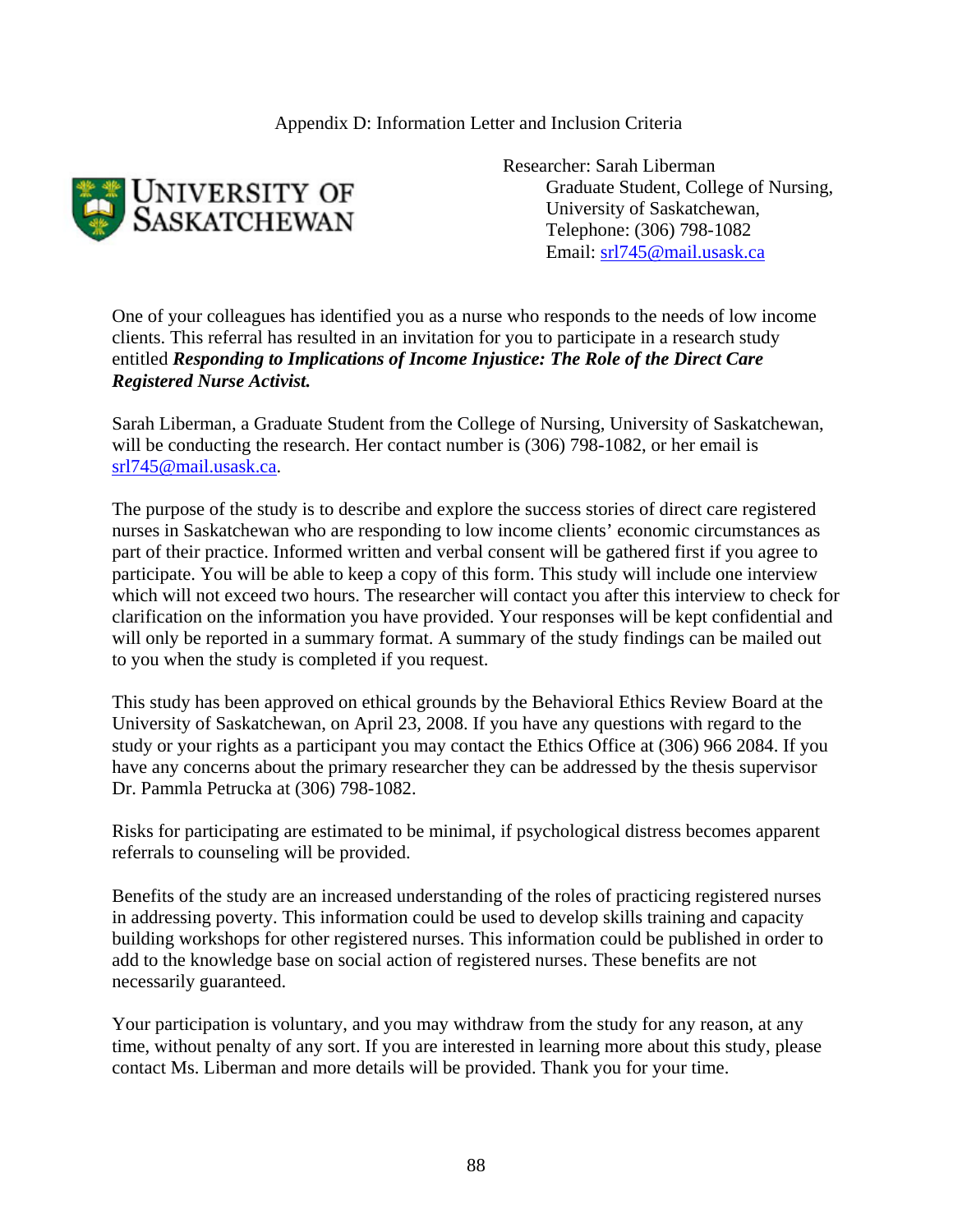Appendix E: Consent Form



## **Researcher: Sarah Liberman**

 Graduate Student, College of Nursing, University of Saskatchewan, Telephone: (306) 798-1082 Email: srl745@mail.usask.ca

You are invited to participate in a research study entitled *Responding to Implications of Income Injustice: The Role of the Direct Care Registered Nurse Activist.* Please read this form carefully, and feel free to ask questions you might have*.* 

**Purpose and Procedure:** To describe the successes of direct care registered nurses responding to low income circumstances in their client population as part of their practice. Demographic data will be collected to describe the population being study, but will not be used to compare participants or their data to each other. An individual interview, which will not exceed two hours in length, will be used. This interview will be recorded, but you may request to have the recorder turned off at any point without any penalty. After your interview, and prior to the data being included in the final report, you will be given the opportunity to review the transcript of your interview, and to add, alter, or delete information from the transcripts as you see fit.

**Potential Risks:** Risks are estimated to be minimal. Referrals to an external counseling agency will be provided if there is any apparent distress.

**Potential Benefits:** An increase in awareness and knowledge regarding the successes of registered nursing in responding to low income needs of clients. These benefits are not necessarily guaranteed. There may be no benefits to participating in this study.

**Storage of Data:** Data will be safeguarded and securely stored in a locked cabinet at the University of Saskatchewan under the supervision of the Faculty Advisor, Dr. Pammla Petrucka, for a minimum of five years.

**Confidentiality:** Data (tapes and transcripts) will be stored in a locked cupboard at the University under the supervision of the University Faculty Supervisor. The consent forms will be stored separately from the questionnaires, so that it will not be possible to associate a name with any given set of responses. Data will be used in a thesis, journal articles, and poster presentations at conferences. Although the data from this study will be published and presented at conferences, the data will be reported in summary format, so that it will not be possible to identify individuals. If quotes are used they will not include any identifiable words.

**Right to Withdraw:** Your participation is voluntary, and you may withdraw from the study for any reason, at any time, without penalty of any sort. If you withdraw from the study at any time, any data that you have contributed will be destroyed at your request. You may also choose not to answer certain questions during the interview.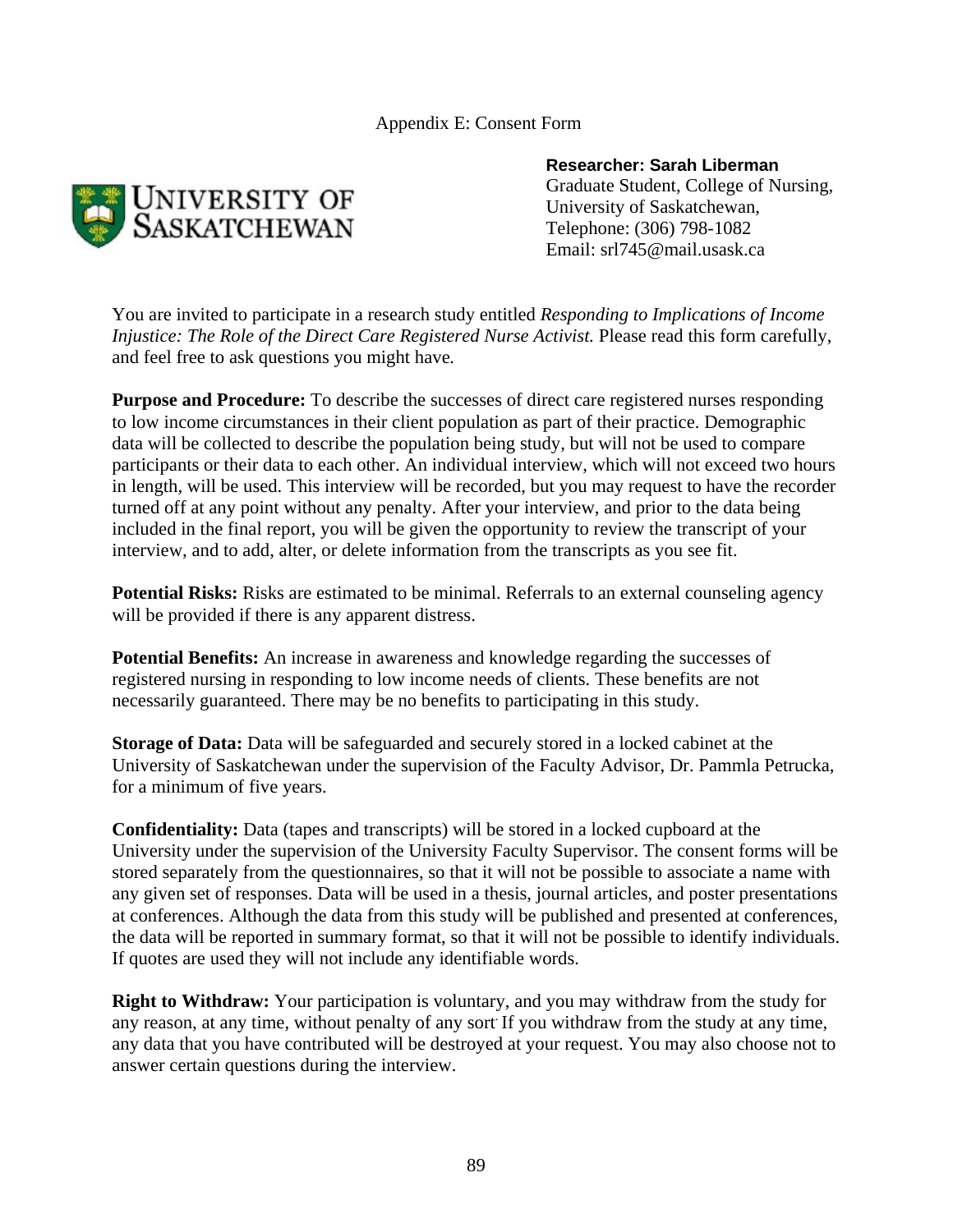**Questions:** If you have any questions concerning the study, please feel free to ask at any point; you are also free to contact the researcher, Ms. Liberman at the number provided above if you have questions at a later time. This study has been approved on ethical grounds by the University of Saskatchewan Behavioral Research Ethics Board on April 23, 2008. Any questions regarding your rights as a participant may be addressed to that committee through the Ethics Office (306- 966-2084). Any questions about the primary researcher can be directed to the thesis supervisor, Dr. Pammla Petrucka at (306) 789-1082. Out of town participants may call collect. Results of the study will be made available to you at your request.

**Consent to Participate:** I have read and understood the description provided above; I have been provided with an opportunity to ask questions and my questions have been answered satisfactorily. I consent to participate in the study described above, understanding that I may withdraw this consent at any time. A copy of this consent form has been given to me for my records.

\_\_\_\_\_\_\_\_\_\_\_\_\_\_\_\_\_\_\_\_\_\_\_\_\_\_\_\_\_\_\_\_\_\_\_ \_\_\_\_\_\_\_\_\_\_\_\_\_\_\_\_\_\_\_\_\_\_\_\_\_\_\_\_\_\_\_

\_\_\_\_\_\_\_\_\_\_\_\_\_\_\_\_\_\_\_\_\_\_\_\_\_\_\_\_\_\_\_\_\_\_\_ \_\_\_\_\_\_\_\_\_\_\_\_\_\_\_\_\_\_\_\_\_\_\_\_\_\_\_\_\_\_\_

(Name of Participant) (Date)

(Signature of Participant) (Signature of Researcher)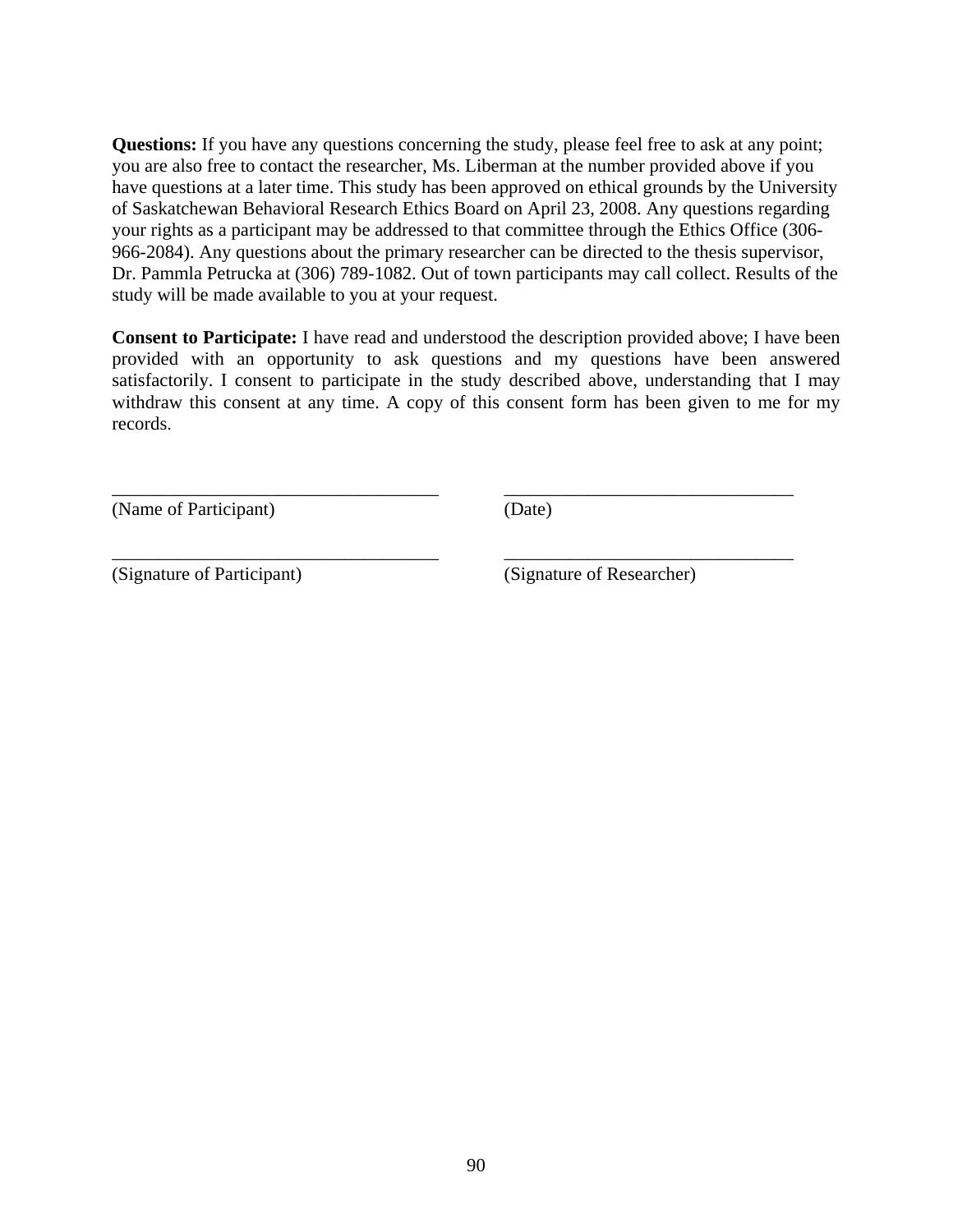# Appendix F: Demographic Data (Not descriptive purposes)

**Researcher: Sarah Liberman**  Telephone: (306) 798-1082

Email: srl745@mail.usask.ca



Code Number: Date:

| Age                            | $20 - 35$                    |  |
|--------------------------------|------------------------------|--|
|                                | $36 - 50$                    |  |
|                                | $51 - 65$                    |  |
|                                | $65+$                        |  |
|                                |                              |  |
| <b>Gender</b>                  | Male                         |  |
|                                | Female                       |  |
|                                | Transgender                  |  |
|                                |                              |  |
| <b>Total number of years</b>   | 1 year or less               |  |
| practicing as an RN            | 2-5 years                    |  |
|                                | 6-14 years                   |  |
|                                | 15-19 years                  |  |
|                                | 20 years or more             |  |
|                                |                              |  |
| <b>Current Residency</b>       | Rural                        |  |
| (of Client population)         | Urban                        |  |
|                                |                              |  |
| <b>Entry to Practice</b>       | Diploma in Nursing           |  |
| (check only one)               | Bachelor's Degree in Nursing |  |
|                                | Master's Degree in Nursing   |  |
|                                |                              |  |
| <b>Post RN Education in</b>    | None                         |  |
| <b>Nursing</b>                 | Diploma                      |  |
| (highest achieved)             | <b>Baccalaureate</b>         |  |
|                                | <b>Masters</b>               |  |
|                                | Doctorate                    |  |
|                                |                              |  |
| <b>Education in other than</b> | None                         |  |
| <b>Nursing</b>                 | Diploma                      |  |
| (highest achieved)             | <b>Baccalaureate</b>         |  |
|                                | <b>Masters</b>               |  |
|                                | Doctorate                    |  |
|                                |                              |  |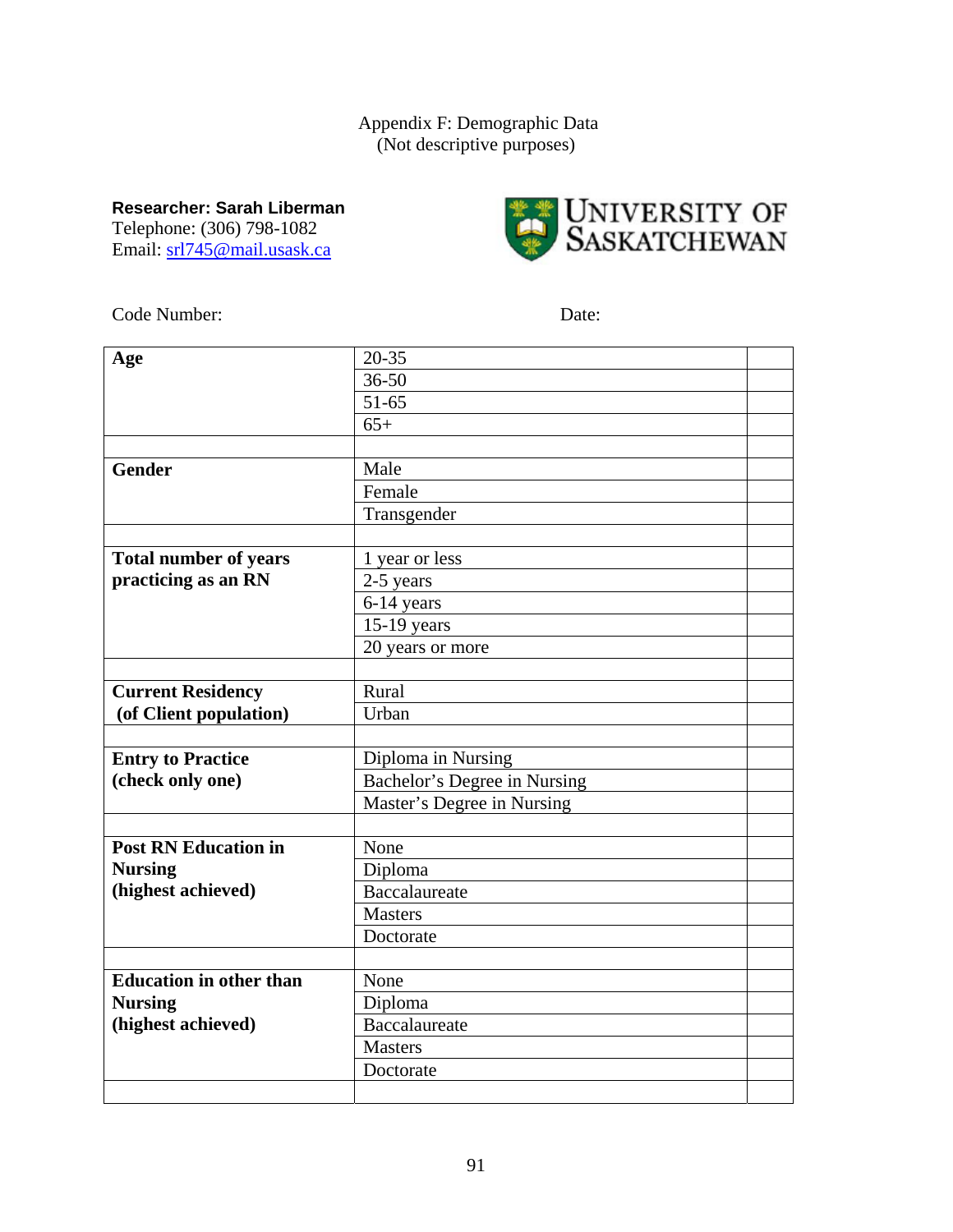| <b>Current Employment Status</b> | Regular full time                              |  |
|----------------------------------|------------------------------------------------|--|
|                                  | Regular part time basis                        |  |
|                                  | Casual                                         |  |
|                                  |                                                |  |
| <b>Current Place of work in</b>  | Hospital                                       |  |
| <b>Saskatchewan</b>              | Mental/Community Health Centre                 |  |
|                                  | Nursing Stations (outpost or clinic)           |  |
| (If you work in more than        | Public Health Dept. or Agency                  |  |
| one place. put a 1 for           | Rehabilitation/Convalescent/Nursing Home/      |  |
| primary employer, 2 for          | Long Term Care                                 |  |
| second employer, and 3 for       | Physician's Office/Family Practice             |  |
| third employer)                  | <b>Business/Industry/Occupational Health</b>   |  |
|                                  | <b>Private Nursing Agency</b>                  |  |
|                                  | Home Care                                      |  |
|                                  | Association/Government/Educational Institution |  |
|                                  | Other (specify)                                |  |
|                                  |                                                |  |
| <b>Current Primary Area of</b>   | Medical/Surgical/Critical Care/Oncology        |  |
| <b>Responsibility in</b>         | Maternal/Newborn/Pediatric                     |  |
| <b>Saskatchewan</b>              | <b>Operating Room/Recovery Room</b>            |  |
|                                  | <b>Emergency Care</b>                          |  |
| (If you work in more than        | <b>Several Clinical Areas</b>                  |  |
| one area place a 1 for           | Psychiatric/Mental Health                      |  |
| primary area, 2 for second       | Home Care                                      |  |
| area, and 3 for third area)      | <b>Community Health</b>                        |  |
|                                  | <b>Public Health</b>                           |  |
|                                  | Ambulatory Care/Rehabilitation                 |  |
|                                  | <b>Occupational Health</b>                     |  |
|                                  | Geriatric/Long Term Care                       |  |
|                                  | Telehealth                                     |  |
|                                  | Education/Research/Administration              |  |
|                                  | Other (specify)                                |  |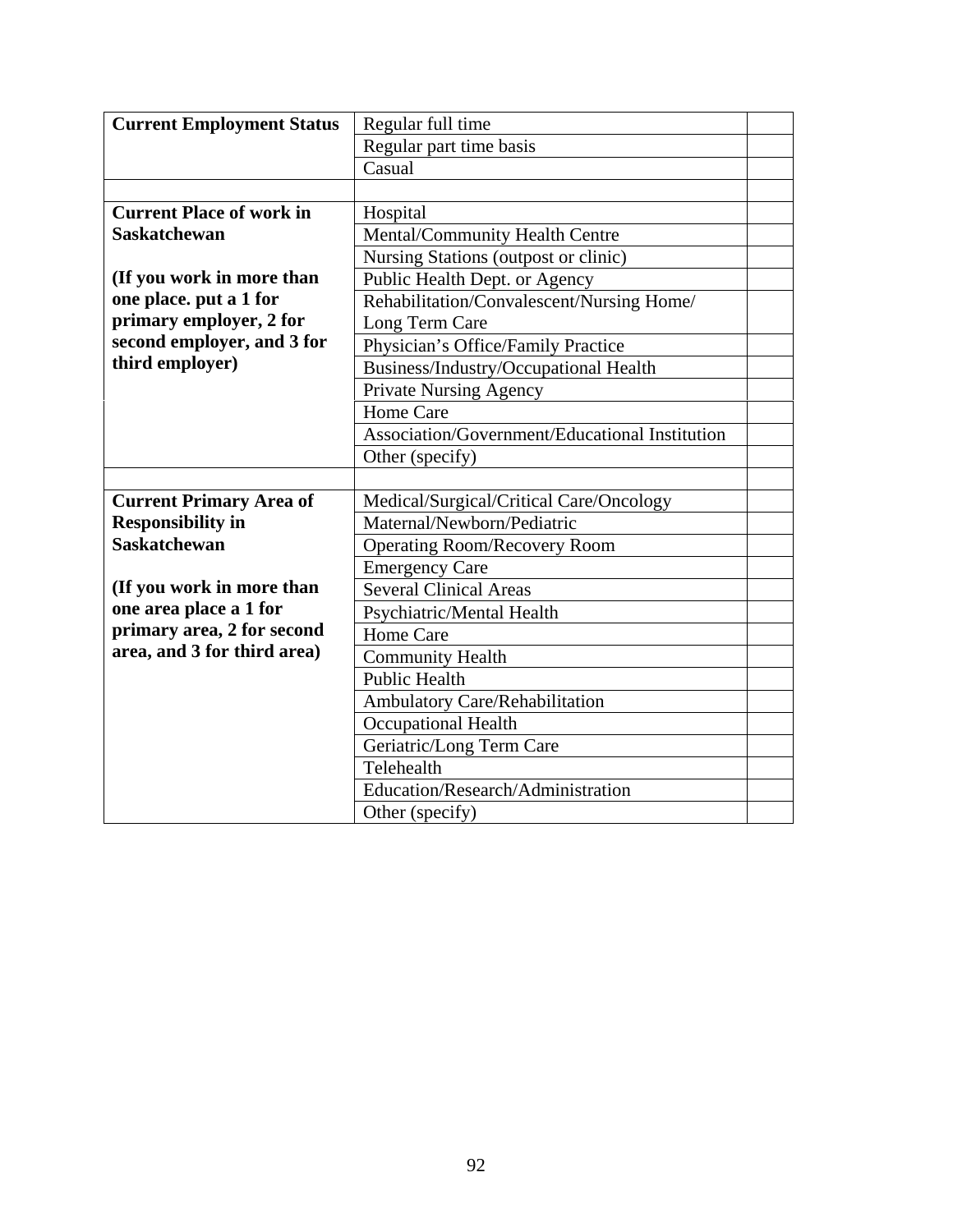Appendix G: Appreciative Inquiry Questions: (Adapted from Michael, 2005\*; Keefe & Pesut, 2004\*\*)

- 1. What's your favorite memory of nursing? \*
	- a. What makes your area of nursing a good place to practice? \*
	- b. What do you like best about your job? \*
	- c. What first attracted you to work with vulnerable clients? \*
- 2. Can you tell me about your role with low income clients?\*
	- a. What is your favorite story about one of these clients? \*
	- b. What part of this work makes you most fulfilled? \*
	- c. What part of your work do you feel these clients value most?\*
	- d. What are the core values that inspire and sustain you in this work?\*\*
- 3. What skills are you called on to use the most with this population? \*
	- a. What strengths and resources do you use to respond to economic circumstances?\*
	- b. How do you know when you have made a difference?\*\*
	- c. What made your most satisfying experience possible?\*\*
- 4. Tell me about groups or people that support you in this work?\*
	- a. What makes your relationship with them work?\*
	- b. Tell me about a situation where you worked well together?\*
- 5. What excites you the most about the next five years in nursing?\*\*
	- a. If I asked you about your work in five years what would you hope to be able to tell me?\*
	- b. If another nurse was hoping to make an impact on this what would be your advice to them?\*
	- c. If you had to make a bumper sticker or slogan to reflect your vision of nursing what would it be?\*\*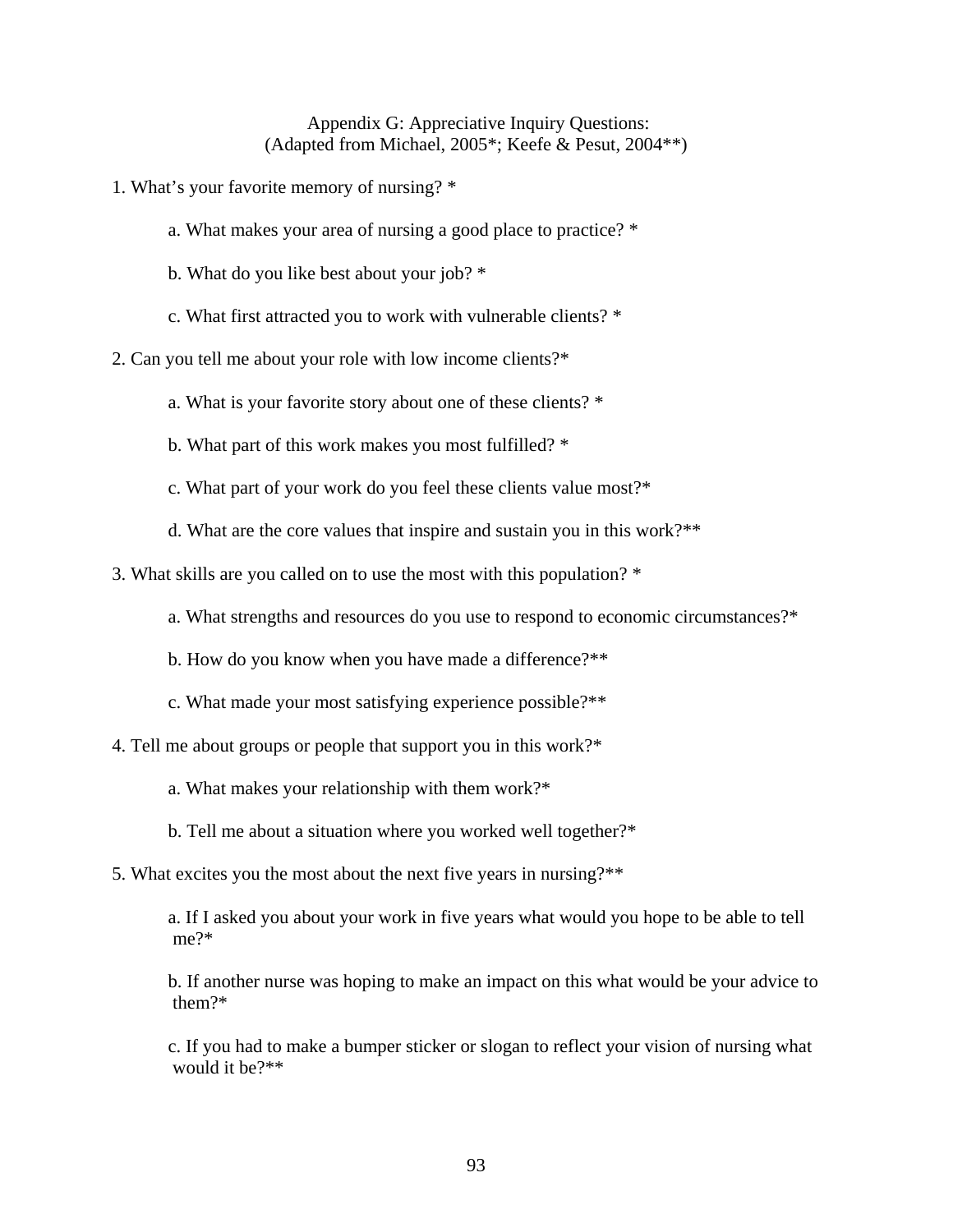

**TRANSCRIPT RELEASE FORM**

## **Researcher: Sarah Liberman**

 Telephone: (306) 798-1082 Email: srl745@mail.usask.ca

**Study:** Responding to Implications of Income Injustice: The Role of the Direct Care Registered Nurse Activist

I,\_\_\_\_\_\_\_\_\_\_\_\_\_\_\_\_\_\_\_\_\_\_\_\_\_\_\_\_\_\_\_\_\_\_, have reviewed the complete transcript of my personal interview in this study, and have been provided with the opportunity to add, alter, and delete information from the transcript as appropriate. I acknowledge that the transcript accurately reflects what I said in my personal interview with Ms. Liberman. I hereby authorize the release of this transcript to Ms. Liberman to be used in the manner described in the Consent Form. I have received a copy of this Data/Transcript Release Form for my own records.

\_\_\_\_\_\_\_\_\_\_\_\_\_\_\_\_\_\_\_\_\_\_\_\_\_ \_\_\_\_\_\_\_\_\_\_\_\_\_\_\_\_\_\_\_\_\_\_\_\_\_

\_\_\_\_\_\_\_\_\_\_\_\_\_\_\_\_\_\_\_\_\_\_\_\_\_ \_\_\_\_\_\_\_\_\_\_\_\_\_\_\_\_\_\_\_\_\_\_\_\_\_

Name of Participant Date

Signature of Participant Signature of researcher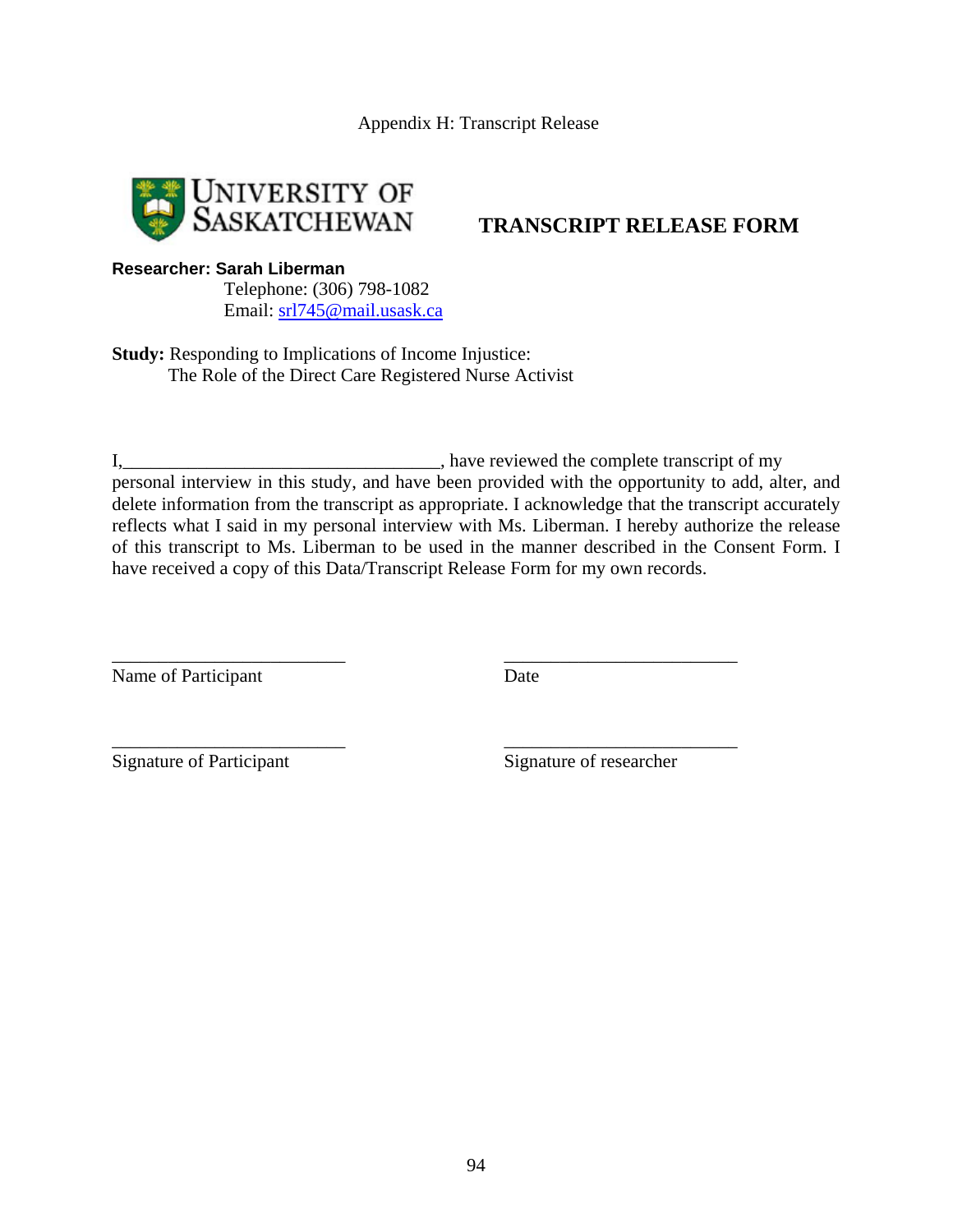#### Appendix I: Sample of Audit Trail

January 2008 Theoretical Framework

 I think doing this research will help me challenge my own transitions through places of privilege and vulnerability. I used to feel my own viewpoint fit within the critical realm and now I think I am moving more towards a constructionist view. In researching my theoretical framework I found literature that I feel supports the evolution of my thinking in this area. Patton talks about how constructivists can be critical if you look at it through a lens of constructionism where certain perspectives becomes cultural norms and are accepted into mainstream society. Because of the prevalence of a concept it gains power resulting as a 'normal' concept and marginalizing other concepts in relation. You can address this in your research by deconstructing these mainstream ideologies through giving voice to the multiple perspectives relating to that one uplifted ideal. So I think I am not working within a contradiction, and it will be interesting to see how this works because I think it's the combination of critical and construction that is emancipatory.

May 2008 Data Collection

 Field notes and interviews. Oh woe is the girl who discovers a great research book once her research has already started. Methods from the margins has such a great section on field notes, and how key they can be when you have pages and pages of data, because they are often shorter and more to the point. I have noticed my transcripts are super long and my field notes could be better so I am working on those but I wish I wouldn't have been so nervous about my ability to probe and interview well and that I had spent more time remembering the rest of the research process that will follow. Oh well the interviews are super fun and its so inspiring to hear their stories. I am going back and adding to my first couple interview notes because I can still remember them so hopefully that will help when I get to my analysis.

### July 2008 Analysis

 I stared with thematic analysis and it really felt like I wasn't being true to my methodology. I felt like I was missing something and that my data was remaining shapeless and unmanageable. I decided to use software to help with management and then did my first level using the AI components as a guide. This is consistent with the method. I looked at the three Ds that were apparent in the data and grouped according to this. Concurrently I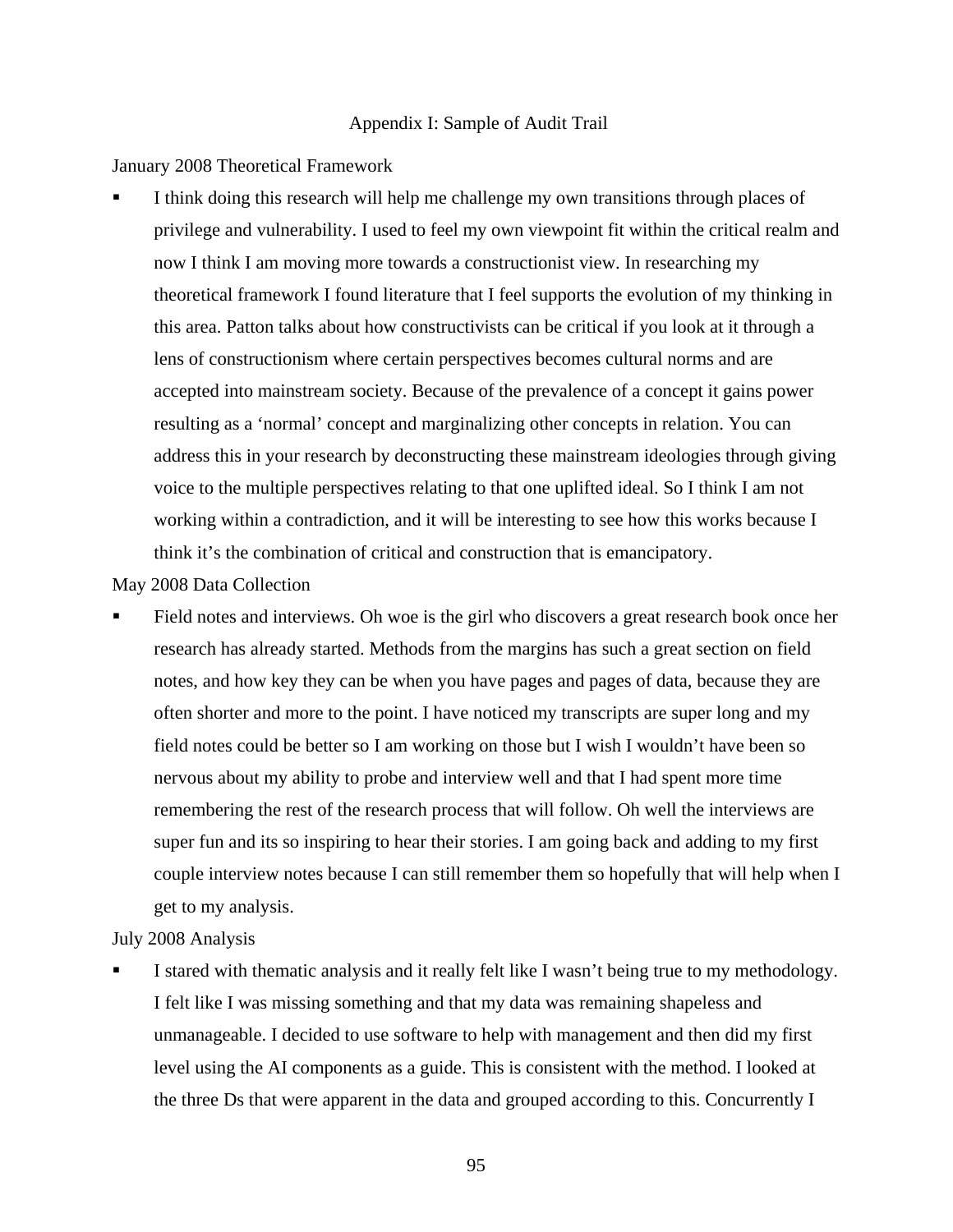reviewed the AI literature on sense-making and used it to help clarify where key statements from the interviews should go. I felt that my own background in this area and the experiences I had in doing the interviews helped me pick out the key statements that really illuminated the rich data segments. I did a self interview so that I could check my own biases against what the data was saying to me. In the end I had sub themes within each AI component and then went back to the data to draw out larger thematic categories. It was a dark fist couple days of analysis but once I revisited my method it was pretty exciting.

July 2008 Discussion

 I chose the words for the positive core by going through the transcripts and picking out the words that linked with the categories as similar to categories identified by Hammond. I then used those along with my knowledge of the data to draft the provocative propositions. I decided to be brief in the charter of roles responsibilities and relationships because I feel like that would be mostly my insinuation and that the data wasn't focused there enough. I struggled a but at how to make this section work and then it just came through that I had to once again go to my methods and now I really feel the synergy of AI!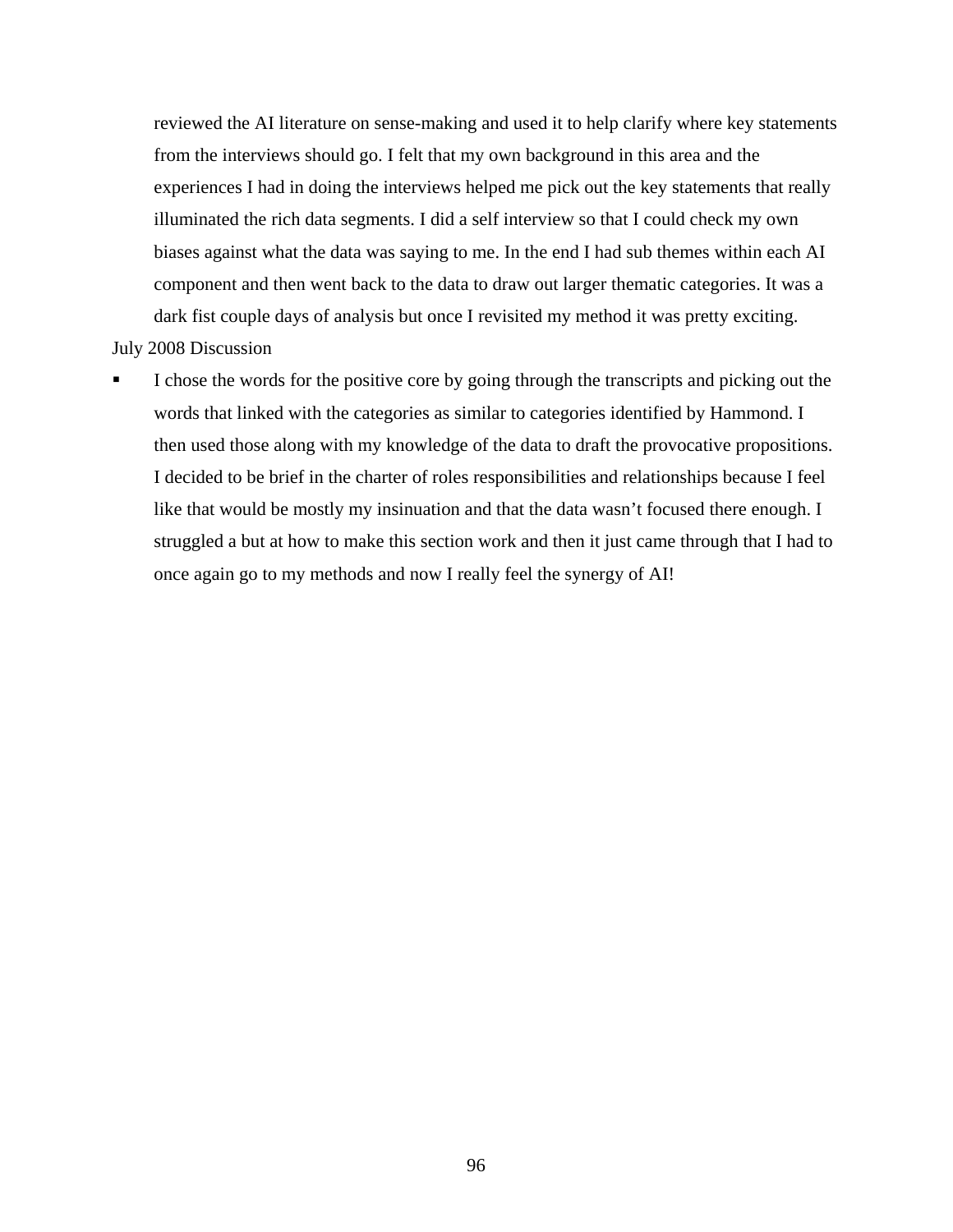# Appendix J: Analysis Codes

# **Categories**

- Positive Core
- Dream
- Design

# Thematic Codes

- Make a difference
- Relationship
- Client Centered/holistic caring
- Don't Fix it
- Information sharing
- Passion
- Client Centered
- Increased Utilization
- Primary Health Care
- Caring
- Change
- Non judgmental approach
- Social Justice
- Advocacy
- Intuition
- Innovations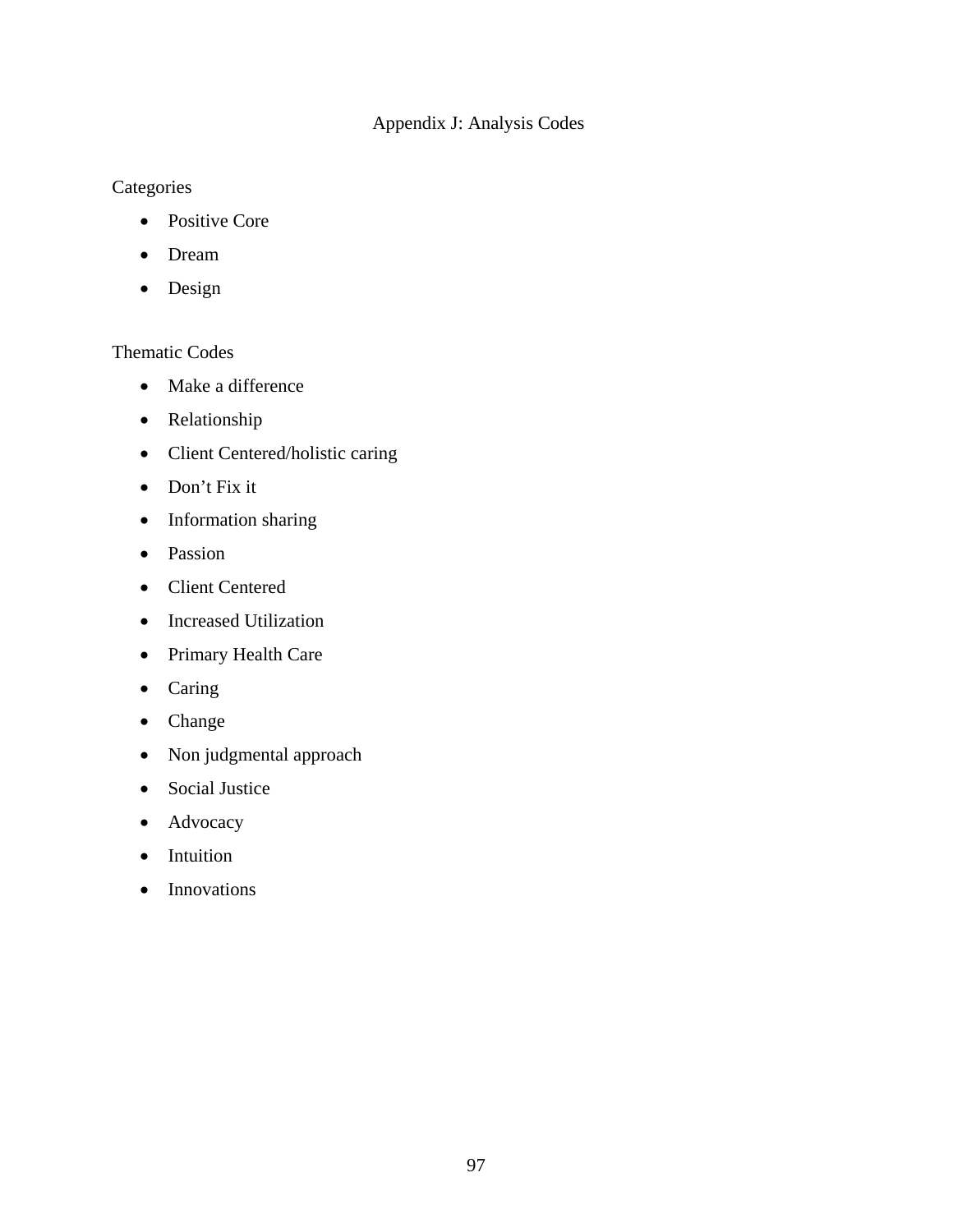# Appendix K: Interview Excerpts

## Excerpt One

- 1. I: The first question is just kind of a broad question about what's your favourite memory of nursing? And it doesn't have to be your favourite memory, it could just be like what's a memory that stands out in nursing?
- 2. P: My first patient ever. (laughter)
- 3. I: Okay.
- 4. P: A little 91-year-old lady who was on, like a long term care hospital unit thing, and she was a Ukrainian, um, lady, and they always say, all she ever spoke now was Ukrainian so you can't understand what she said. That she had contractures, bed sores, and you know, just doing bathing, you know Like they're saying she can't speak English any more. She only speaks Ukrainian, but I remember her saying "Leave me alone! Leave me alone!" when you're bathing her, and then by the end of the week, the third day, um, like she was talking to me. Like I talk, because you know, your first one patient, you're staying
- 5. I: Yeah.
- 6. P: With them, you know, and basically all day, fed her, I had to go do my little bit of charting and someone else came to feed her, and I said, "I'll be back in five minutes," and she held up her hands and said "Five minutes." It was like that. "You all think she doesn't say a thing? She does. She can talk very well. You just have to take the time to listen. (laughter) So that was, that was one of the things I'll always remember, is take the time to listen. May think they're not saying anything, but they usually are. Because you could see in her eyes, she, she was still there, but she just couldn't get it out any more.
- 7. I: Mmmhmm.
- 8. P: Mmmhmm.
- 9. I: Hmmm.
- 10. P: That's one I'll never forget.